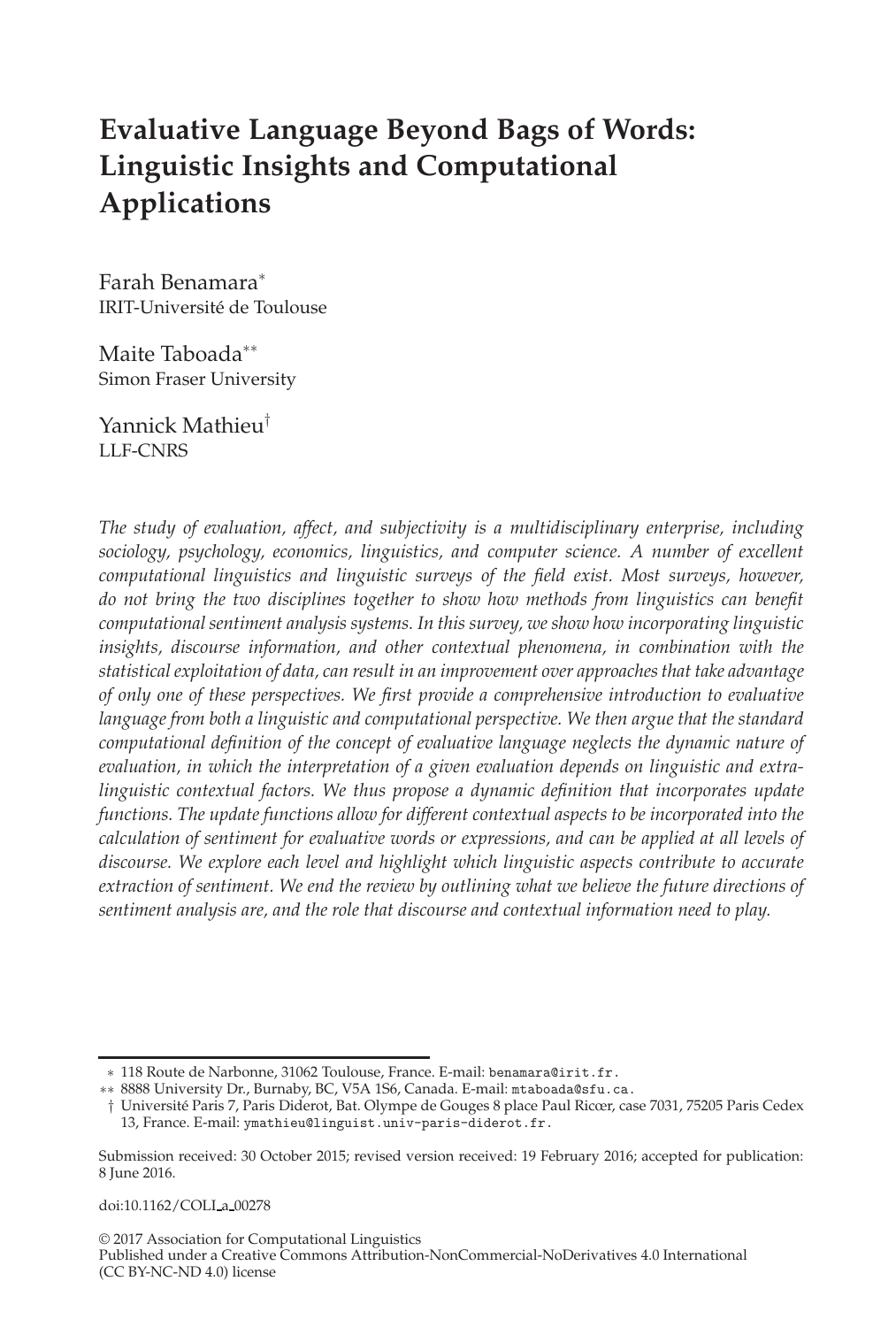## **1. Introduction**

Evaluation aspects of language allow us to convey feelings, assessments of people, situations and objects, and to share and contrast those opinions with other speakers. An increased interest in subjectivity, evaluation, and opinion can be viewed as part of what has been termed the **affective turn** in philosophy, sociology, and political science (Clough and Halley 2007), and **affective computing** in artificial intelligence (Picard 1997). This interest has met with the rise of the social web, and the possibility of widely broadcasting emotions, evaluations, and opinions.

The study of evaluation, affect, and subjectivity is a multidisciplinary enterprise, including sociology (Voas 2014), psychology (Ortony et al. 1988; Davidson et al. 2003), economics (Rick and Loewenstein 2008), and computer science (Pang and Lee 2008; Scherer et al. 2010; Cambria and Hussain 2012; Liu 2012, 2015). In linguistics, studies have been framed within a wide range of theories, such as Appraisal theory (Martin and White 2005), stance (Biber and Finegan 1989), evaluation (Hunston and Thompson 2000b), and nonveridicality (Taboada and Trnavac 2013) (cf. Section 2.3). In computer science, most current research examines the expression and automatic extraction of opinion at three main levels of granularity (Liu 2012): the document, the sentence, and the aspect. The first level aims to categorize documents globally as being positive or negative, whereas the second one determines the subjective orientation and then the opinion orientation (positive or negative) of sequences of words in the sentence that are determined to be subjective. The aspect level focuses on extracting opinions according to the target domain features or aspects (cf. Section 3.2). Extraction methods used in each of the three levels rely on a variety of approaches going from bag-ofwords representations and structured representations based on the use of grammar and dependency relations, to more sophisticated models that address the complexity of language, such as negation, speculation, and various context-dependent phenomena.

A number of excellent computational linguistics and linguistic surveys of the field exist. Hunston and Thompson (2000b) proposed in their book *Evaluation in Text* an overview of how evaluative expressions can be analyzed lexically, grammatically, and textually, and a recent edited collection (Thompson and Alba-Juez 2014) focuses on theoretical and empirical studies of evaluative text at different linguistic levels (phonological, lexical, or semantic), and in different text genres and contexts. Computational approaches to evaluative text (known as **sentiment analysis**) have been reviewed by Pang and Lee (2008), Liu (2012, 2015), and Feldman (2013), among others. This is clearly an important topic: A Google Scholar search for "sentiment analysis" yields about 31,000 publications, and the Pang and Lee survey alone has more than 4,700 citations.

In this survey, we focus on linguistic aspects of evaluative language, and show how the treatment of linguistic phenomena, in particular at the discourse level, can benefit computational sentiment analysis systems, and help such systems advance beyond representations that include only bags of words or bags of sentences. We also show how discourse and pragmatic information can help move beyond current sentence-level approaches that typically account for local contextual phenomena, and do so by relying on polarity lexicons and shallow or deep syntactic parsing.

More importantly, we argue that incorporating linguistic insights, discourse information, and other contextual phenomena, in combination with the statistical exploitation of data, can result in an improvement over approaches that take advantage of only one of those perspectives. Together with an affective turn, we believe computational linguistics is currently experiencing a **discourse turn**, a growing awareness of how multiple sources of information, and especially information from context and discourse,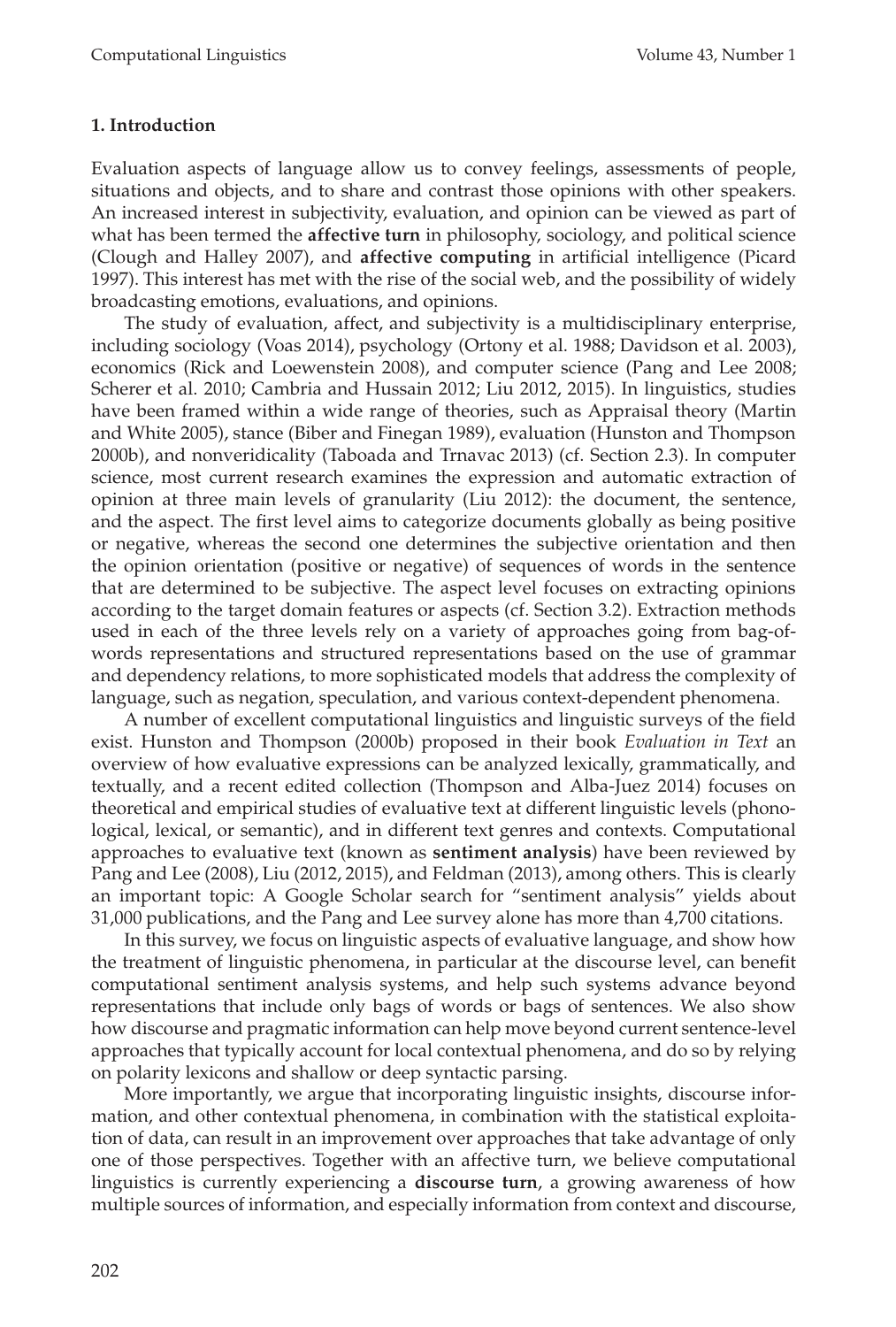can have a positive impact on a range of computational applications (Webber et al. 2012). We believe that future breakthroughs in natural language processing (NLP) applications will require developing synergies between machine learning techniques and bag-ofwords representations on the one hand, and in-depth theoretical accounts, together with detailed analyses of linguistic phenomena, on the other hand. In particular, we investigate:

- The complex lexical semantics of evaluative expressions, including semantic categorization and domain dependency.
- Contextual effects deriving from negation, modality, and nonveridicality.
- Topicality, coherence relations, discourse structure, and other related discourse-level phenomena.
- Complex evaluative language phenomena such as implicit evaluation, figurative language (irony, sarcasm), and intent detection.
- Extra-linguistic information, such as social network structure and user profiles.

The article is organized around four main parts. The first (in Section 2) provides a comprehensive introduction to evaluative language, focusing on linguistic theories and how evaluative phenomena are described. Section 3 contains a computational definition of the problem statement, and a brief explanation of the standard approaches that have been applied in sentiment analysis. We argue that the standard definition of the concept of evaluative language is not sufficient to address discourse and contextual phenomena, and thus Section 4 introduces a new dynamic definition. Then, in Sections 5 and 6 we move from current approaches to future directions in sentiment analysis. Under current approaches, we discuss local and sentence-level phenomena, and in the new directions section we overview the main discourse and context-level phenomena that we believe need to be addressed to accurately capture sentiment. The last section summarizes what we believe are the future directions of sentiment analysis, emphasizing the importance of discourse and contextual information.

# **2. Linguistic Approaches to Evaluative Text**

Evaluation, as a cover term for many approaches, has long been the object of interest in linguistics. Unfortunately, however, no single theoretical framework has attempted to examine and account for the full range of evaluative devices available in language. The main exception is the Appraisal framework (Martin and White 2005), which does provide a very rich description of how evaluation is expressed and also implied in text. Before we devote a good part of this section to Appraisal, we briefly discuss other approaches in linguistics that have dealt with the resources deployed in the expression of evaluation. We are aware that the term *evaluation* is also used within the context of testing and benchmarking in computer science. To avoid confusion, we explicitly use the terms *evaluative language* or *evaluative expressions* to refer to the computational study of evaluative text. When we use the shorter form *evaluation,* it generally refers to expression of evaluation and opinion in language.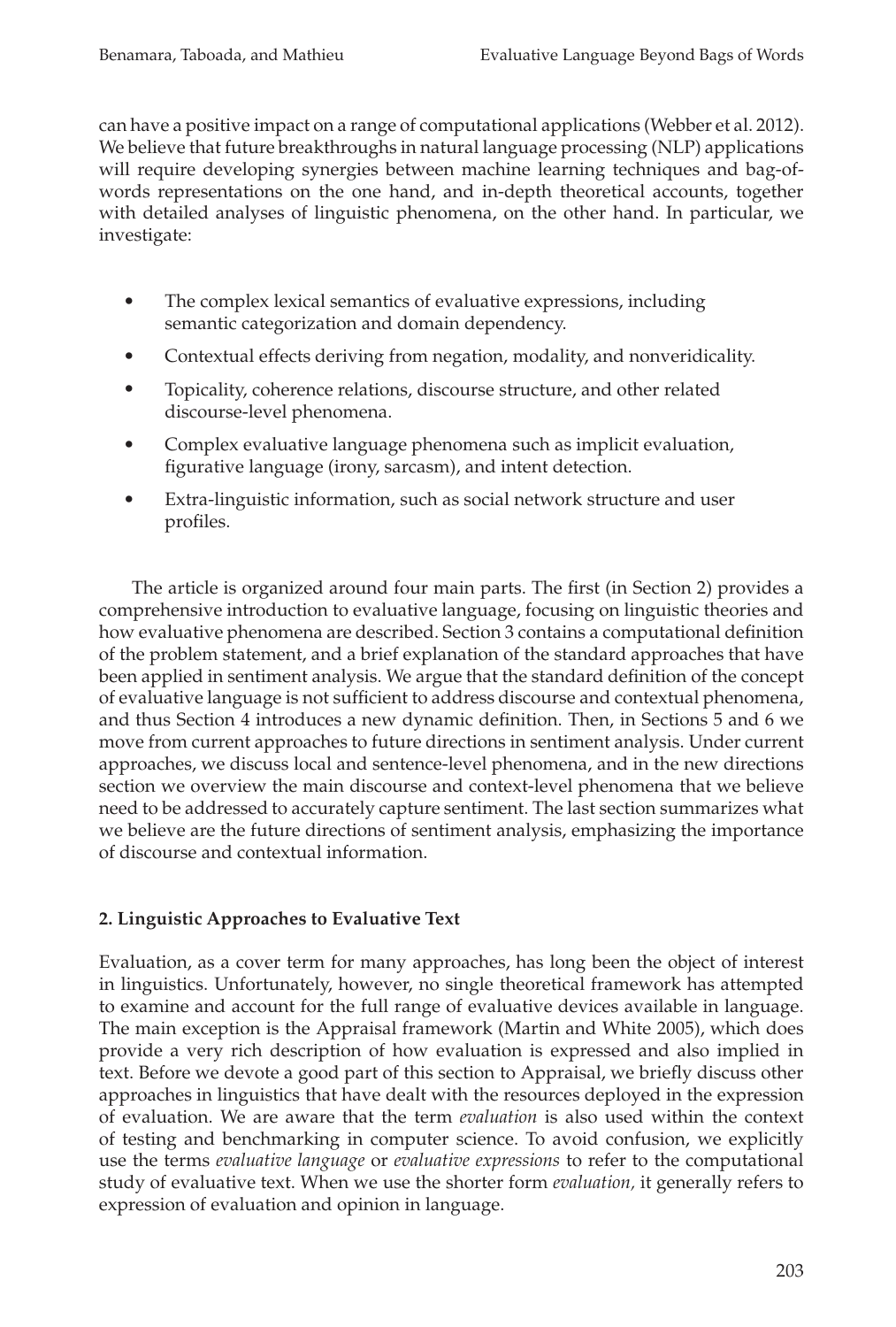## **2.1 Stance**

We could begin at different points, but one of the earliest attempts to describe evaluative language comes from Biber, Finegan, and colleagues. In a series of papers (Biber and Finegan 1988, 1989; Conrad and Biber 2000), they describe stance as the expression of the speaker's attitudes, feelings, and judgment, as well as their commitment towards the message. Stance, in this sense, encompasses evidentiality (commitment towards the message) and affect (positive or negative evaluation). The initial focus (Biber and Finegan 1988) was on adverbials (*personally, frankly, unquestionably, of course, apparently*). Later on, Biber and Finegan (1989) added adjectives, verbs, modal verbs, and hedges as markers of evidentiality and affect. In both papers, the classification of stance markers leads to an analysis of texts based on cluster analysis. The clusters represent different stance styles, such as Emphatic Expression of Affect, Expository Expression of Doubt, or Faceless. Within each of those styles one can find different genres/registers. For instance, Emphatic Expression of Affect includes texts such as personal letters, face-toface conversations, and romance fiction. On the other hand, Faceless texts were found in the following genres: academic prose, press reportage, radio broadcasts, biographies, official documents and letters, among others.

This kind of genre classification, identifying how much the writer/speaker is involved, and how much evaluation is being displayed, is useful to gauge the "volume" of a text. If we know that we are dealing with a highly subjective genre, then finding high levels of subjective and evaluative words is not surprising. On the other hand, in what Biber and Finegan call Faceless texts, a high proportion of evaluative expressions is more significant, and is probably indicative of an overtly subjective text (i.e., one with a higher "volume," from the point of view of evaluative language).

The term *stance*, in Biber and Finegan's work, is quite close to our use of evaluative language or opinion. There is another meaning of stance, with regard to position in a debate, namely, for or against, or ideological position (Somasundaran and Wiebe 2009). We will not have much to say about recognizing positions, although it is an active and related area of research (Thomas et al. 2006; Hasan and Ng 2013). The SemEval 2016 competition included both sentiment analysis and stance detection tasks, where stance is defined as "automatically determining from text whether the author is in favor of, against, or neutral towards a proposition or target (Mohammad et al. in press). Targets mentioned in the SemEval task include legalization of abortion, atheism, climate change, or Hillary Clinton. The SemEval task organizers further specify that sentiment analysis and stance detection are different in that sentiment analysis attempts to capture polarity in a piece of text, whereas stance detection aims at extracting the author's standpoint towards a target that may not be explicitly mentioned in the text. Stance detection may be seen as a textual entailment task, because the stance may have to be inferred from what is present in the text, such as the fact that the author does not like Hillary Clinton if they express favorable views of another candidate.

# **2.2 Evidentiality**

Biber and Finegan only briefly touch on evidentiality, but it is an area of study in its own right, examining the linguistic coding of attitudes towards knowledge, and in particular ways of expressing it cross-linguistically (Chafe and Nichols 1986). Evidentiality expresses three basic types of meaning (Chafe 1986; Boye and Harder 2009):

r Reliability of knowledge, with adverbs such as *maybe, probably, surely*.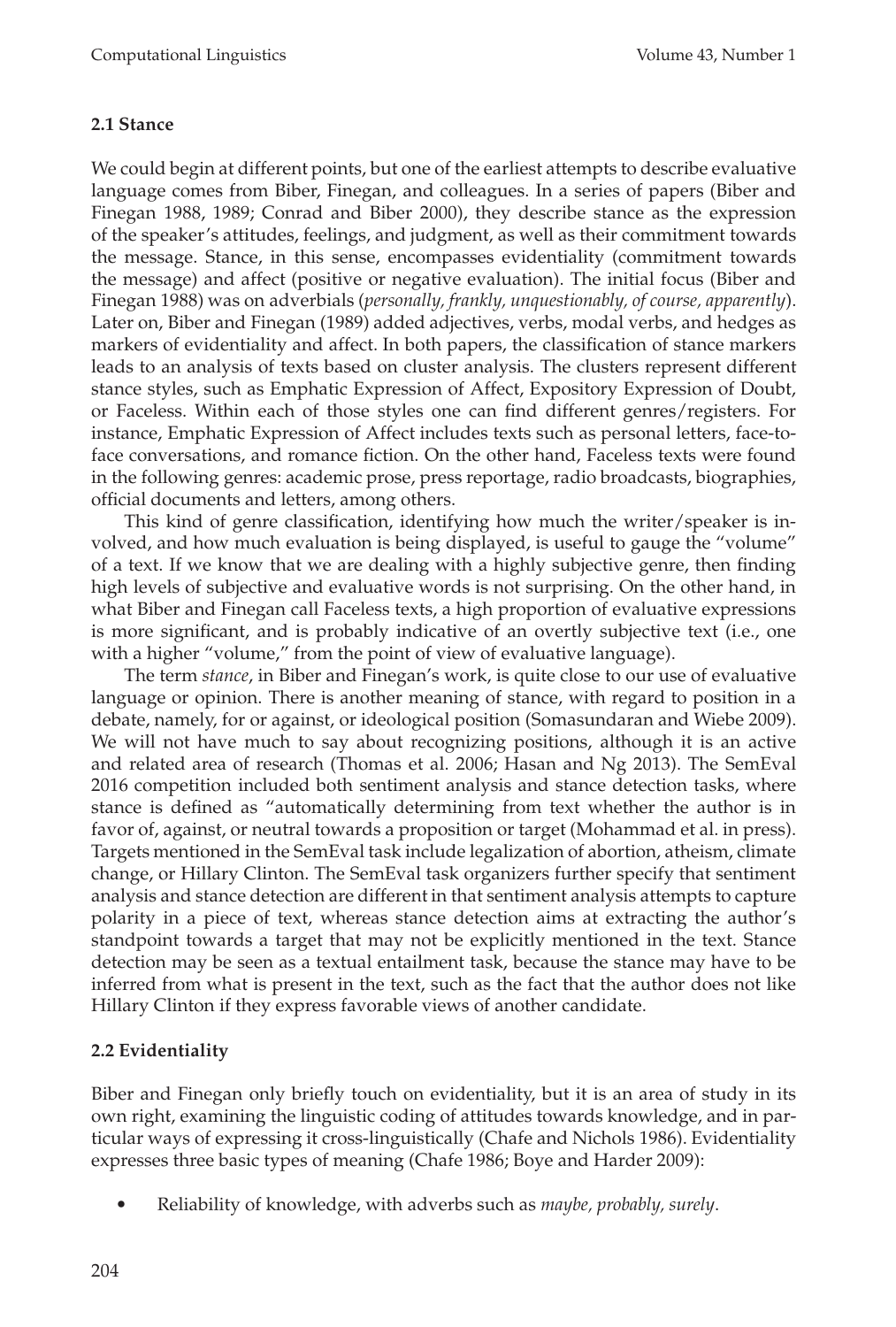- Mode of knowing: belief with constructions such as *I think*, *I guess*; induction with *must, seem, evidently*; and deduction with *should, could, presumably*.
- Source of knowledge indicated by verbs indicating the source of input (*see, hear, feel*).

Evidentiality has not received a great deal of attention in the sentiment analysis literature, even though it provides a set of resources to ascertain the reliability of an opinion, and is within the realm of speculation (Vincze et al. 2008; Saurí and Pustejovsky 2009). Some aspects of it, however, are captured in the Engagement system within the Appraisal framework, which we will discuss later.

#### **2.3 Nonveridicality**

Nonveridicality usually includes a host of phenomena that indicate that individual words and phrases may not be reliable for the purposes of sentiment analysis, also known as **irrealis**. Irrealis in general refers to expressions that indicate that the events mentioned in an utterance are not factual. Nonveridicality is wider, including all contexts that are not veridical—that is, which are not based on truth or existence (Giannakidou 1995; Zwarts 1995). The class of nonveridical operators typically includes negation, modal verbs, intensional verbs (*believe, think, want, suggest*), imperatives, questions, protasis of conditionals, habituals, and the subjunctive, (in languages that have an expression of subjunctive) (Trnavac and Taboada 2012).

Nonveridicality is different from evidentiality in that evidential markers may code nonveridical meanings, but also different shades within veridical propositions. A speaker may present something as fact (thus veridical), but at the same time distance themselves from the reliability of the statement through evidential markers (e.g., *Critics say it's a good movie*).

Nonveridicality is relevant in sentiment analysis because evaluative expressions in the scope of a nonveridical operator may not be reliable, that is, they may express the opposite polarity of the evaluative expression (when in the scope of negation), may see their polarity downtoned or otherwise hedged (in the presence of modal verbs or intensional verbs), or may interact with nonveridical operators in complex ways. The presence of conditionals as nonveridical operators has led to some work on the nature of coherence relations and their role in evaluative language (Asher et al. 2009; Trnavac and Taboada 2012). We discuss computational treatment of nonveridicality in Section 5.

## **2.4 Subjectivity**

The term **subjectivity** has different senses and has been adopted in computational linguistics to encompass automatic extraction of both sentiment and polarity (Wiebe et al. 2004). Subjectivity in linguistics is a much more general and complex phenomenon, often relating to point of view. Researchers working with this definition are interested in deixis, locative expressions, and use of modal verbs, among other phenomena (Langacker 1990). The connections to sentiment analysis are obvious, because epistemic modals convey subjective meaning and are related to evidentiality.

White (2004) has also written about subjectivity as point of view, and some of his work is framed within the Appraisal framework (see Section 2.6). White discusses the opposition between objective and subjective statements in media discourse, and how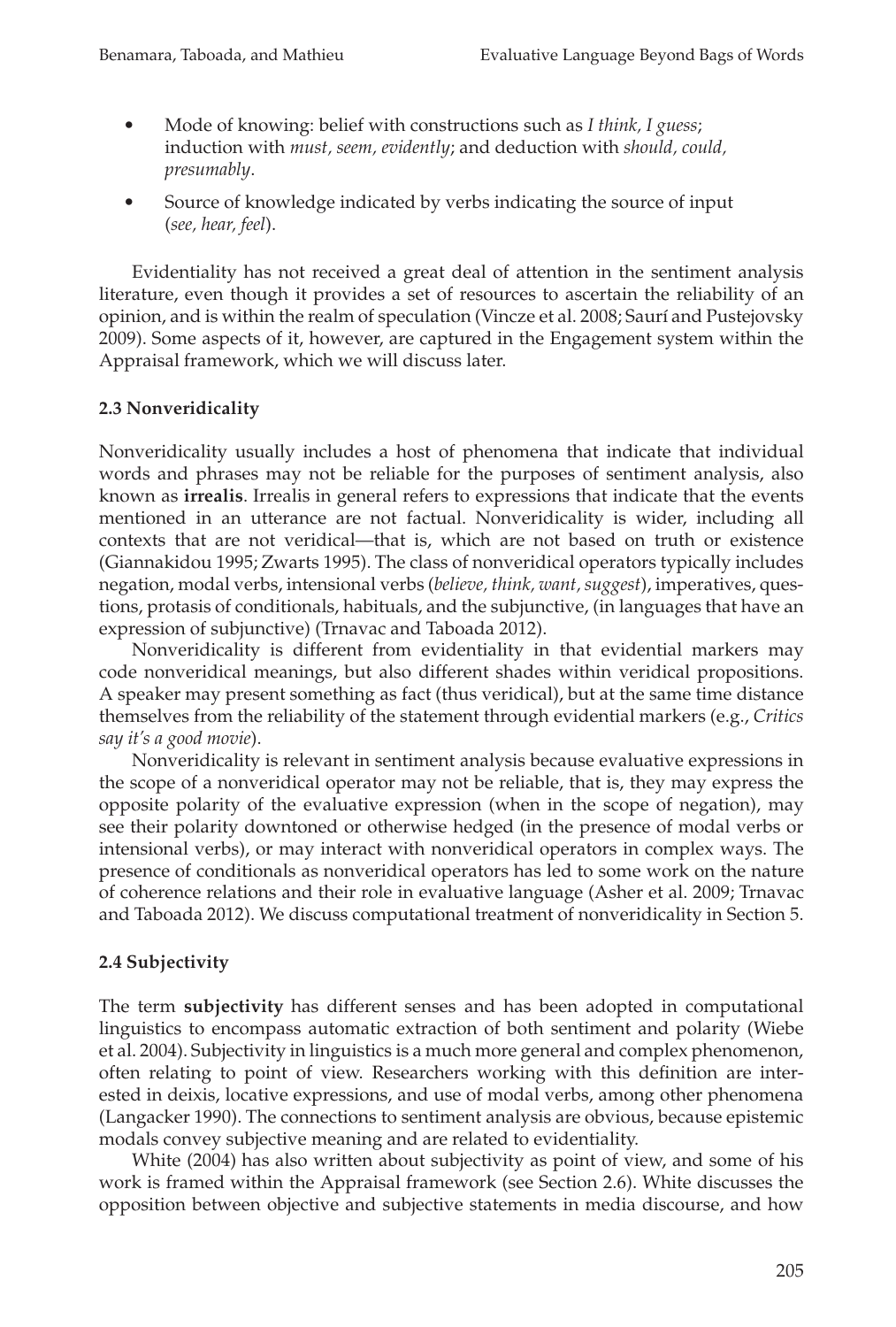the latter can be conveyed not through overt subjective expressions, but through association, metaphor, or inference. Distilling such forms of opinion is certainly important in sentiment analysis, but also particularly difficult, as they rely on world knowledge that is inaccessible to most systems. We will discuss the role of some of these in Section 6.

Our discussion of subjectivity will then be circumscribed to the distinction between objective and subjective statements. Wiebe and colleagues have devoted considerable effort to finding indicators of subjectivity in sentences (Wiebe et al. 2004; Wiebe and Riloff 2005; Wilson et al. 2006). They propose a set of clues to subjectivity, some of them lexical and some syntactic. Among the lexical clues are psychological verbs and verbs of judgment (*dread, love, commend, reprove*); verbs and adjectives that usually involve an experiencer (*fuss, worry, please, upset, embarrass, dislike*); and adjectives that have been previously annotated for polarity. The syntactic clues are learned from manually annotated data (Riloff and Wiebe 2003; Wiebe et al. 2003).

## **2.5 Evaluation and Pattern Grammar**

Under the label "evaluation" we will examine a fruitful area of research that has studied evaluation and opinion within a functional framework. The best example of such endeavor is the edited volume by Hunston and Thompson (2000b). Hunston and Thompson (2000a), in their Introduction, propose that there are two aspects to evaluative language: modality and something else, which is variously called evaluation, appraisal, or stance. Modality tends to express opinions about propositions, such as their likelihood (*It may rain*). It also tends to be more grammaticalized. Evaluation, on the other hand, expresses opinions about entities, and is mostly (although not exclusively) expressed through adjectives. Hunston and Thompson review some of the main approaches to the study of subjectivity, and note that there seem to be approaches that separate modality and evaluation as two distinct phenomena (Halliday 1985; Martin 2000; White 2003; Halliday and Matthiessen 2014). Other researchers combine the two expressions of opinion, often under one label, such as stance (Biber and Finegan 1989; Conrad and Biber 2000). In sentiment analysis, modality has been included as one of the phenomena that affect evaluative language. A comprehensive treatment of such phenomena, however, such as the one offered by nonveridicality (see Section 2.3) seems beneficial, as it provides a unified framework to deal with all valence shifters. Hunston and Thompson (2000a) espouse a combining approach, and propose that the cover term for both aspects should be "evaluation."

Hunston and Thompson (2000a, page 6) argue that evaluation has three major functions:

- To express the speaker's or writer's opinion.
- To construct and maintain relations between the speaker/writer and hearer/reader.
- To organize the discourse.

The first two functions are variously discussed in the sentiment literature, with emphasis on the first one, and some treatment of the second, in terms of how the writer presents, manipulates, or summarizes information. This is an area covered by the Engagement system in Appraisal. But it is the third aspect that has received the least attention in computational treatments of evaluative language, perhaps because it is the most difficult to process. Hunston and Thompson (2000a) present this function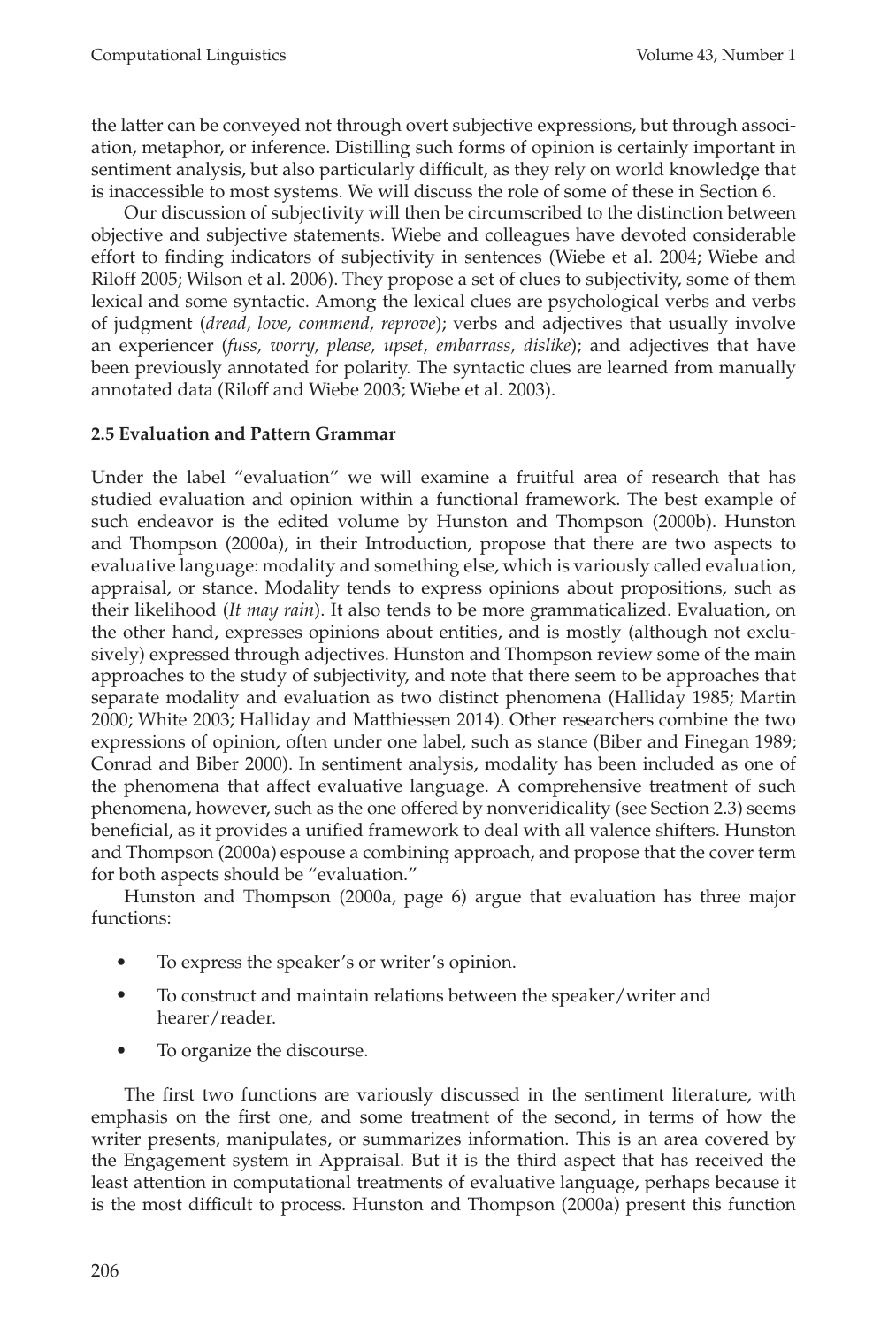as one of argumentation. A writer not only expresses opinion, and engages with the reader, but also presents arguments in a certain order and with a certain organization. Evaluation at the end of units such as paragraphs indicates that a point in the argument has been made, and that the writer assumes the reader accepts that point. In general, Hunston and Thompson argue that evaluation is expressed as much by text as it is by individual lexical items and by grammar. We would argue that, in addition to location in the text, other textual and discourse characteristics, in particular coherence relations (see Section 6.1), play a role in the interpretation of evaluation.

Pattern-based descriptions of language are of special relevance here, because they avoid a distinction between lexis and grammar, but rather treat them as part of the same object of description (Hunston and Francis 2000). Subjectivity spans over the two, sometimes being conveyed by a single word, sometimes by a phrase, and sometimes by an entire grammatical structure. Hunston and Francis (2000, page 37) define patterns of a word as "all the words and structures which are regularly associated with the word and which contribute to its meaning."

The most in-depth description of patterns and evaluation is Hunston (2011), where a case is clearly made that certain patterns contribute to evaluative meanings, with a distinction between patterns that perform the function of evaluation, namely, "performative" patterns, according to Hunston (2011, page 139), and patterns that report evaluation. Examples of performative patterns are *it* and *there* patterns, as in *It is amazing that. . . ; There is something admirable about. . .* An example of a pattern that reports evaluation is Verb + *that*, as in *Most people said that he was aloof*. Hunston also discusses phrases that accompany evaluation, such as as *(is) humanly possible; to the point of;* or *bordering on*.

Work on evaluative language within linguistics has seen steady publication in the last few years, including a follow-up volume, edited by Thompson and Alba-Juez (2014). This new collection places even more emphasis on the whole-text nature of evaluation: The title is *Evaluation in Context*, and the papers therein clearly demonstrate the pervasive nature of evaluation, in addition to its connection to emotion. In the introduction, Alba-Juez and Thompson argue that evaluation permeates all aspects of the language:

- The phonological level through intonation and pitch.
- The morphological with suffixes in morphologically rich languages, but also in English. Consider the use of the suffix *–let* in the term *deanlet*, coined by Ginsberg (2011) to describe a new class of academic administrators.
- The lexical level. This is self-evident, as most of our discussion, and the discussion in the sentiment analysis literature has focused on words.
- The syntactic level. Systems of modality and nonveridicality, but also word order and structural aspects, as discussed within pattern grammar.
- The semantic level. This is the thorniest aspect, and includes pragmatics as well. It refers to the non-compositional nature of some evaluative expressions and their context-dependence. *A long meal* may be positive if it is with friends, but is perhaps negative with business relations.

It is clear, then, that focusing on only one of those levels, the lexical level, will result in an incomplete picture of the evaluative spectrum that language has to offer.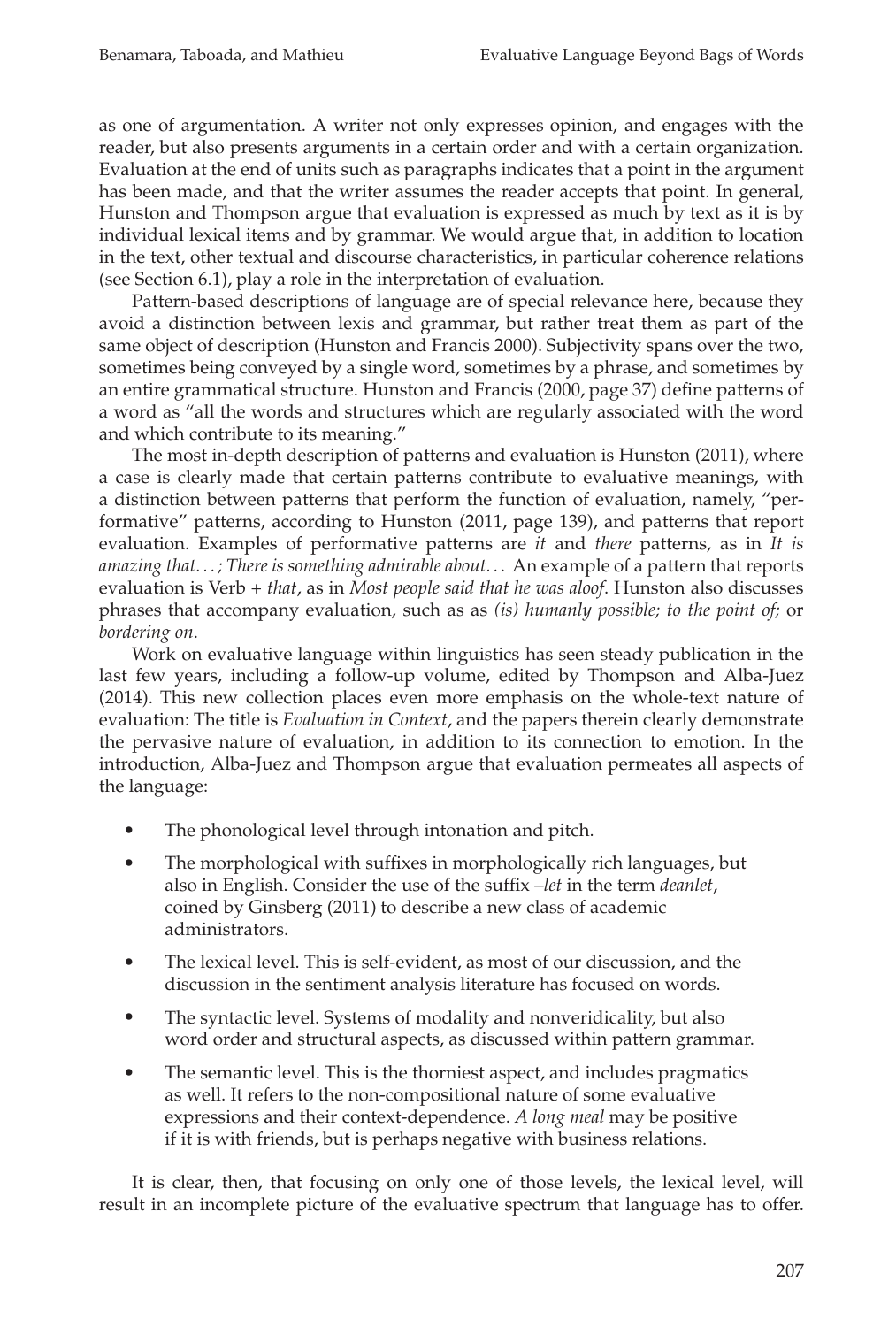That is why we believe that bags-of-words approaches need to be complemented with information from other levels.

# **2.6 Appraisal**

Appraisal belongs in the systemic-functional tradition started by Halliday (Halliday and Matthiessen 2014), and has been developed by Jim Martin, Peter White, and colleagues (Martin 2000; Martin and White 2005; White 2012; Martin 2014). Martin (2000) characterizes appraisal as the set of resources used to negotiate emotions, judgments, and valuations, alongside resources for amplifying and engaging with those evaluations. He considers that appraisal resources form a system of their own within the language (in the sense of system within Systemic Functional Linguistics), and divides the Appraisal system into three distinct sub-systems (see Figure 1): Attitude, Graduation, and Engagement.

The central aspect of the theory is the Attitude system and its three subsystems, Affect, Judgment, and Appreciation. Affect is used to construe emotional responses about the speaker or somebody else's reactions (e.g., *happiness, sadness, fear*). Judgment conveys moral evaluations of character about somebody else than the speaker (e.g., *ethical, deceptive, brave*). Appreciation captures aesthetic qualities of objects and natural phenomena (*remarkable, elegant, innovative*).

Computational treatment of Appraisal (see Section 6) typically involves inscribed instances, that is, those that are explicitly present in the text via a word with positive or negative meaning. Instances that are not inscribed are considered to be invoked (also sometimes called evoked), in which "an evaluative response is projected by reference to events or states which are conventionally prized" (Hunston and Thompson 2000b, page 142). Thus, *a bright kid* or *a vicious kid* are inscribed. On the other hand, *a kid who reads a lot* or *a kid who tears the wings off butterflies* present invoked Appraisal. Because it is easier to identify automatically, most research in computational linguistics has focused on inscribed Appraisal and evaluation. We discuss implicit or invoked evaluation in Section 6, together with metaphor, irony, and sarcasm.

In addition to the very central Attitude system, Martin and White (2005) argue that two other systems play a crucial role in the expression of opinion. The Graduation system is responsible for a speaker's ability to intensify or weaken the strength of the



**Figure 1** The Appraisal system.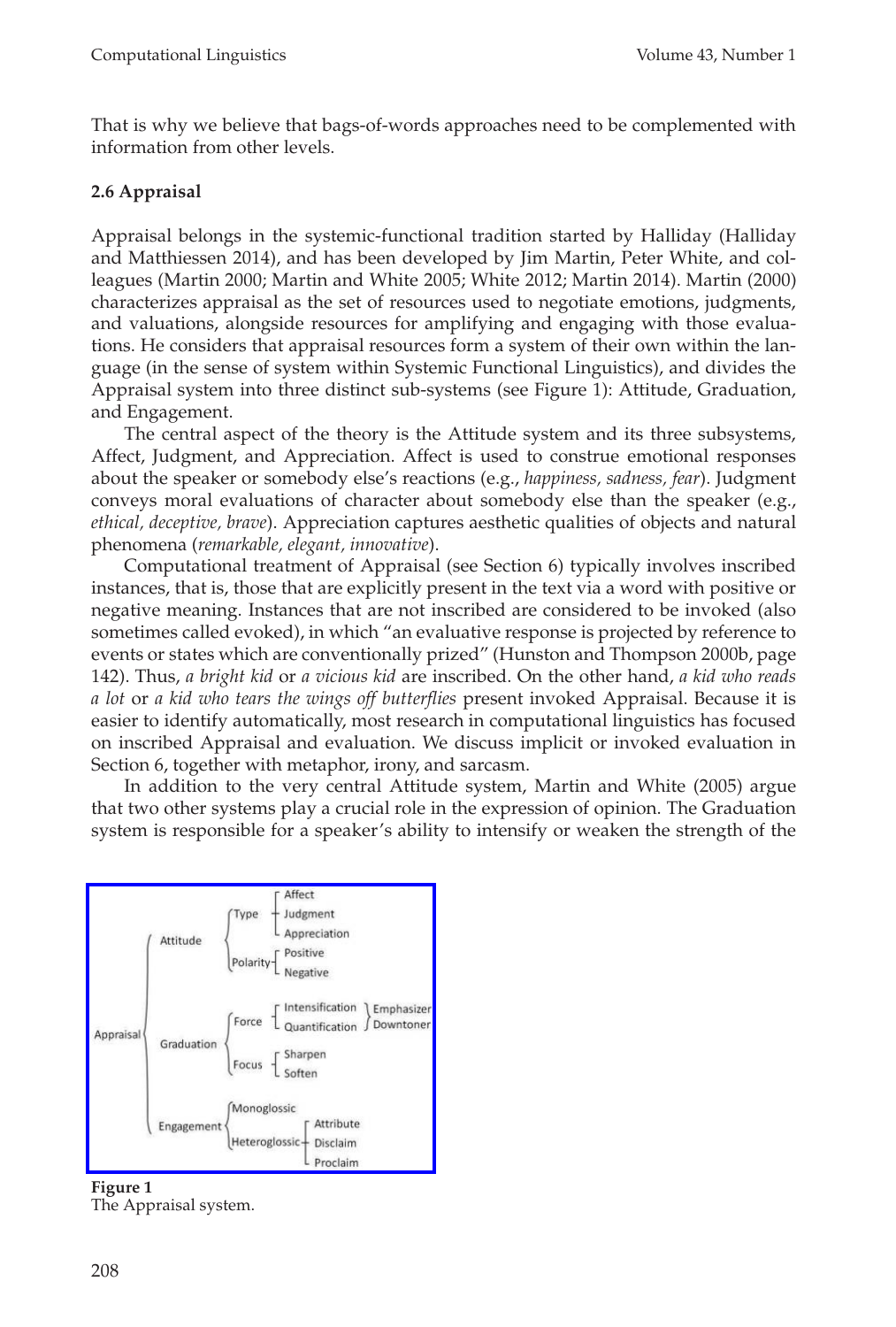opinions that they express, and has Force and Focus as subsystems. Force captures the intensification or downtoning of words that are inherently gradable, whereas Focus represents how speakers can sharpen or soften words that are usually non-gradable. Examples of intensification and downtoning are *somewhat interesting* and *a little bit sad*. In *a true friend* the meaning of *friend*, usually a non-gradable word, is sharpened. On the other hand, *a friend of sorts* implies a softening of the meaning.

The Engagement system is the set of linguistic options that allow the individual to convey the degree of their commitment to the opinion being presented. It makes a fundamental distinction between heteroglossic and monoglossic expressions, following proposals by Bakhtin (1981). In a heteroglossic expression, inter-subjective positioning is open, because utterances invoke, acknowledge, respond to, anticipate, revise, or challenge a range of convergent and divergent alternative utterances (Martin and White 2005; White 2012, 2003). The other option is monoglossia, where no alternative view or openness to accept one is present. Monoglossic utterances are presented as facts.

Appraisal is quite well understood (at least in English), with a wide range of studies dealing with different genres and other languages. The Appraisal framework provides a very rich description of different aspects of evaluation and subjective positioning. From the early stages of sentiment analysis and opinion mining, it was always obvious to researchers in those areas that Appraisal could be helpful in identifying types of opinions, and in pinpointing the contribution of intensifiers and valence shifters (Polanyi and Zaenen 2006) in general. We further discuss computational treatments of Appraisal in Section 5.1.4.

## **3. Evaluative Language in Computational Linguistics**

After an introduction to evaluation and subjectivity in linguistics, we now present research in computational linguistics, starting with a basic problem definition and a common characterization of evaluative language. We then provide a short overview of standard approaches in sentiment analysis.

## **3.1 Problem Definition**

In computational linguistics, evaluative language is used as an umbrella term that covers a variety of phenomena including opinion, sentiment, attitude, appraisal, affect, point of view, subjectivity, belief, desire, and speculation. Although computational linguists do not always seek to distinguish between these phenomena, most of them commonly agree to define evaluative language as being a subjective piece of language expressed by a holder (a person, a group, an institution) towards a topic or target (an object, a person, an action, an event). A key element in this definition is that an evaluative expression is always associated with a *polarized scale* regarding social or moral norms (*bad* vs. *good*, *love* vs. *hate*, *in favor of* vs. *against*, *prefer* vs. *dislike*, *better* vs. *worse*, etc.). Hence, the sentence in Example (1) is evaluative because it expresses a positive evaluation towards the food served in a restaurant, whereas Example (2) is not. Indeed, Example (1) can be paraphrased as *I loved the food*, or *Go to this restaurant; I recommend it*. On the other hand, Example (2) expresses an emotion, namely, the author's subjective feelings and affect, and is not as easily characterized on a polar scale (except if we accept that jealousy is conventionally defined as negative).

- (1) This restaurant serves incredibly delicious food.
- (2) I am jealous of the chef.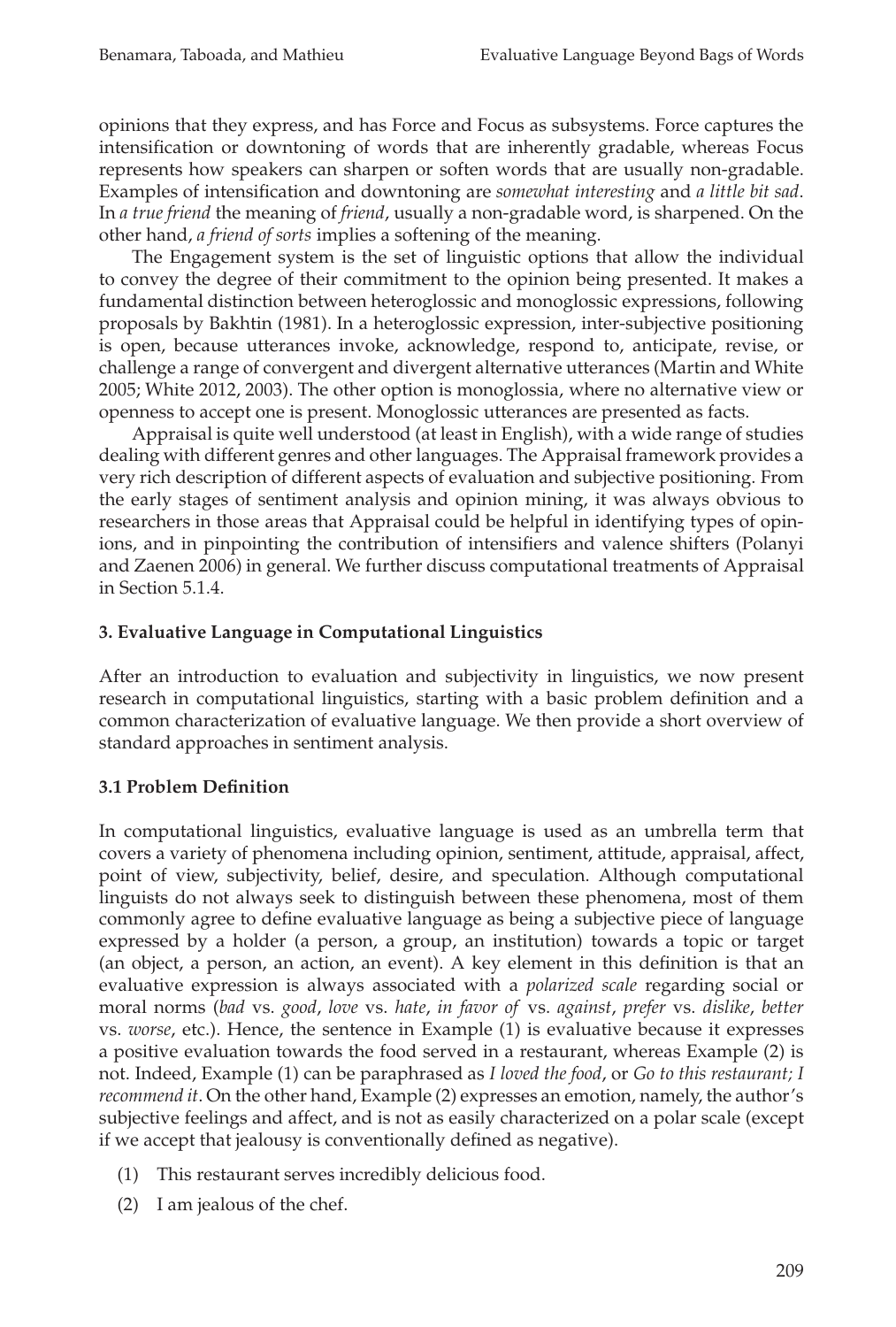In the remainder of this survey, we focus on automatic detection of *polarized evaluation* in text, excluding other forms of evaluative language. For the sake of readability, the terms evaluation, evaluative language, and polarized evaluation are used interchangeably. We leave outside of the scope of this survey research on emotion detection and classification, which is surveyed by Khurshid (2013) and Mohammad (2016). Related, but also somewhat beyond our scope, is work on detecting negation and speculation, in particular in biomedical text (Saurí and Pustejovsky 2009; Councill et al. 2010; Morante and Sporleder 2012a; Cruz et al. 2016).

A frequently used definition of evaluative language as a structured model has been proposed by Liu (2012), drawing from Kim and Hovy (2004) and Hu and Liu (2004a). This model is a quintuple (*e*, *a*, *s*, *h*, *t*) where *e* is the entity that is the topic or target of the opinion (*restaurant* in Example (1)), *a* the specific aspect or feature of that entity (*food*), *s* the sentiment or evaluation towards *a* (*incredibly delicious*), *h* the opinion holder or source (the author in our example), and *t* the posting time of *s*. Liu (2012) further represents *s* by a triple  $(y, o, i)$  in order to capture the sentiment type or sentiment semantic category *y* (*delicious* denotes an appreciation), sentiment polarity or orientation *o* (*delicious* is positive), and sentiment valence *i*, also known as rate or strength, that indicates the degree of evaluation on a given scale (*incredibly delicious* is stronger than *delicious*). Sentiment type can be defined according to linguistic-based or psychologybased classifications. We discuss some of them in Section 5.1.

Liu (2012) notes that sentiment analysis based on this model corresponds to aspectbased or feature-based sentiment analysis in which systems relate each sentiment *s* to an aspect *a* (or more generally an entity *e*). Aspect-based models of sentiment have been most popular in the domain of consumer reviews, where movies, books, restaurants, hotels, or other consumer products are evaluated in a decompositional manner, with each aspect (e.g., ambiance, food, service, or price for a restaurant) evaluated separately. In Section 4.2, we will introduce a new definition, because we believe that contextual phenomena need to be accounted for in a definition of evaluative language.

## **3.2 Standard Approaches**

The study of how to automatically extract evaluation from natural language data began in the 1990s (Hearst 1992; Wiebe 1994; Spertus 1997; Hatzivassiloglou and McKeown 1997; Bruce and Wiebe 1999). These initial efforts proceeded in a rather similar way by making an in-depth inspection of linguistic properties of evaluative language a prior step to any automatic treatment. The detection of expressions of evaluation relied not only on individual words taken in isolation but also on surrounding material or contextual information that were considered essential for a better understanding of evaluative language in text both at the expression and document level. For example, Hearst (1992) proposed a model inspired in cognitive linguistics, in which portions of a text are interpreted following a directionality criterion to determine if an author is in favor of, neutral, or opposed to some events in a document. The model involved a set of grammatical patterns relying on a syntactic parser. Spertus (1997) automatically identified hostile messages by leveraging insulting words and the syntactic context in which they are used (such as imperative statements, which tend to be more insulting). Wiebe (1994) proposed an algorithm to identify subjectivity in narratives following Banfield's (1982) theory, which characterized sentences of narration as objective (narrating events or describing the fictional world) or subjective (expressing the author's thoughts or perceptions). This algorithm relied on *the sentence proximity*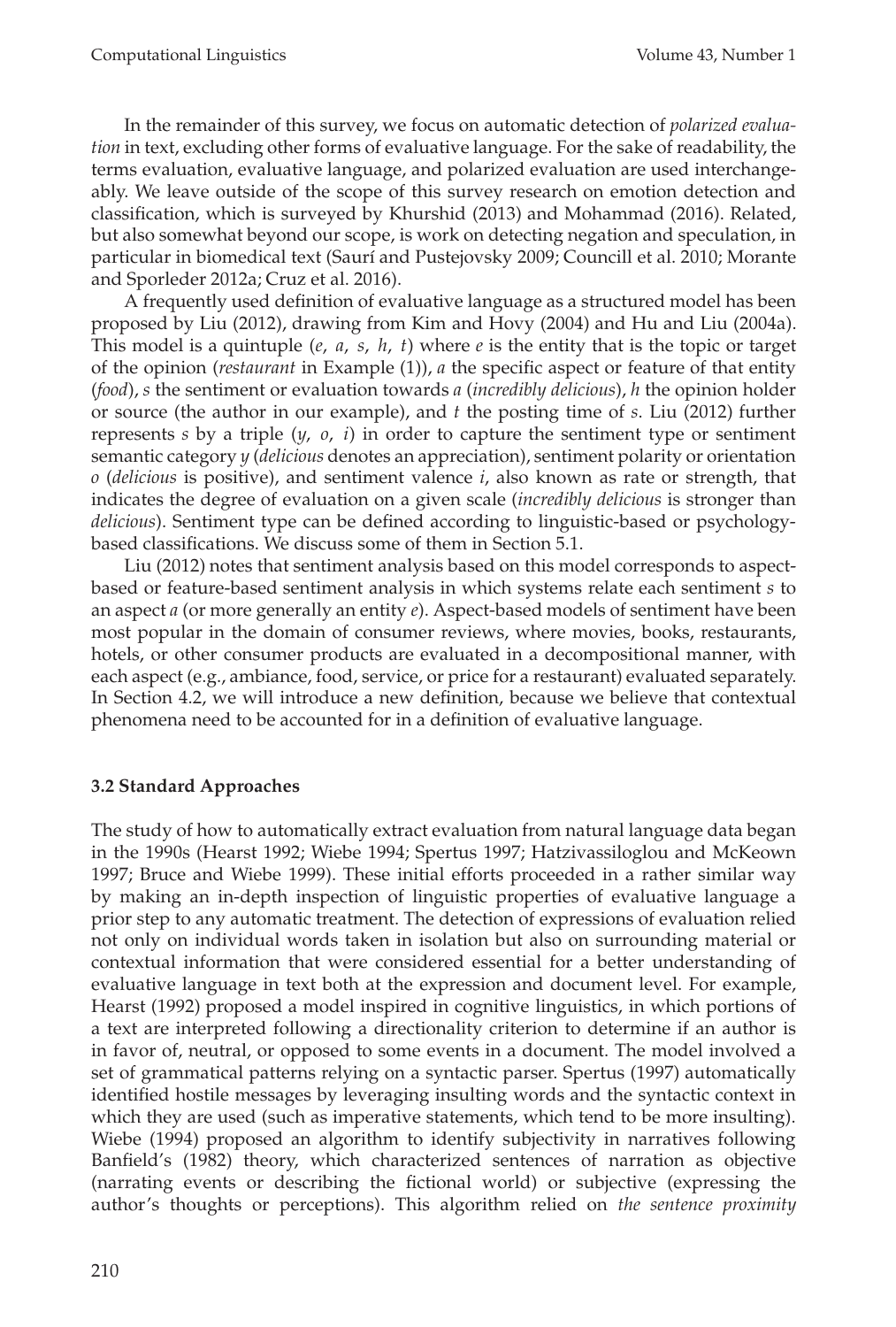assumption where subjective vs. objective sentences were postulated to be more likely to appear together. Hatzivassiloglou and McKeown (1997) studied subjectivity at the expression level, focusing on the prior sentiment orientation of adjectives. Using a supervised learning method, they empirically demonstrated that adjectives connected with the conjunctions *and* and *or* usually share the same orientation, whereas the conjunction *but* tends to connect adjectives with opposite orientations. Turney and Littman (2002) extended this approach to infer semantic orientation of words (not only adjectives) in large corpora.

Since 2000, computational approaches to evaluative language, labeled either as sentiment analysis or opinion mining, have become one of the most popular applications of NLP in academic research institutions and industry. In the new century, however, and moving away from the early approaches where linguistics (and thus context) played a central role, sentiment analysis has become more a computational modelization problem than a linguistic one. Popular and commonly used approaches ("standard" approaches) focus on the automatic extraction of one or several elements of the quadruple (*e*, *a*, *s*, *h*), making sentiment analysis a field that involves roughly three main sub-tasks: (1) topic/aspect extraction, (2) holder identification, and (3) sentiment determination. These tasks are either performed independently from each other or simultaneously. When sub-tasks (1), (2), and (3) are treated independently, the dependencies between sentiment and topics are ignored. To account for these dependencies, two main approaches have been explored: sequential learning (Jakob and Gurevych 2010; Yang and Cardie 2012; Mitchell et al. 2013; Vo and Zhang 2015) and probabilistic joint sentiment-topic models, which are capable of detecting sentiment and topic at the same time in an unsupervised fashion (Hu and Liu 2004a; Zhuang et al. 2006; Lin and He 2009; Wang and Ester 2014; Nguyen and Shirai 2015), even though some approaches still require a seed of sentiment-bearing words and/or aspect seeds (Qiu et al. 2009; Hai et al. 2012).

In the following sections we overview the standard approaches to evaluative text on the three tasks just mentioned. The overview is necessarily brief, because our aim is not to provide an exhaustive survey of the field of sentiment analysis, but to focus on how more linguistically informed representations can contribute to the analysis and extraction of evaluation. For an excellent benchmark comparison of twenty-four different sentiment analysis systems, see Ribeiro et al. 2016.

*3.2.1 Topic/Aspect and Holder Detection.* Tasks (1) and (2) are important sub-tasks in sentiment analysis (Hu and Liu 2004a; Kim and Hovy 2005; Popescu and Etzioni 2005; Stoyanov and Cardie 2008; Wiegand and Klakow 2010). The holder can be the author, expressing their own evaluation (*The movie is great*), or the author stating or reporting someone else's evaluation (*My mother loves the movie; My mother said that the movie is great*) (Wiebe and Riloff 2005). The holder evaluates a topic or target that is the entity or a part or attribute of the entity that the sentiment is predicated upon (Liu 2015). A topic is thus a global entity *e* (e.g., a product, service, person, event, or issue) organized hierarchically into a set of attributes or aspects *a* (e.g., *engine, tires* are part of the entity *car*), as can be done in a thesaurus or domain ontology.

For holder recognition, it has been shown that semantic role labeling à la PropBank or FrameNet is beneficial (Bethard et al. 2004; Choi et al. 2006; Kim and Hovy 2006; Gangemi et al. 2014), although Ruppenhofer et al. (2008) argue that evaluation that is connected to its source indirectly via attribution poses challenges that go beyond the capabilities of automatic semantic role labeling, and that discourse structure has to be considered. Topic and aspect recognition, on the other hand, are seen as information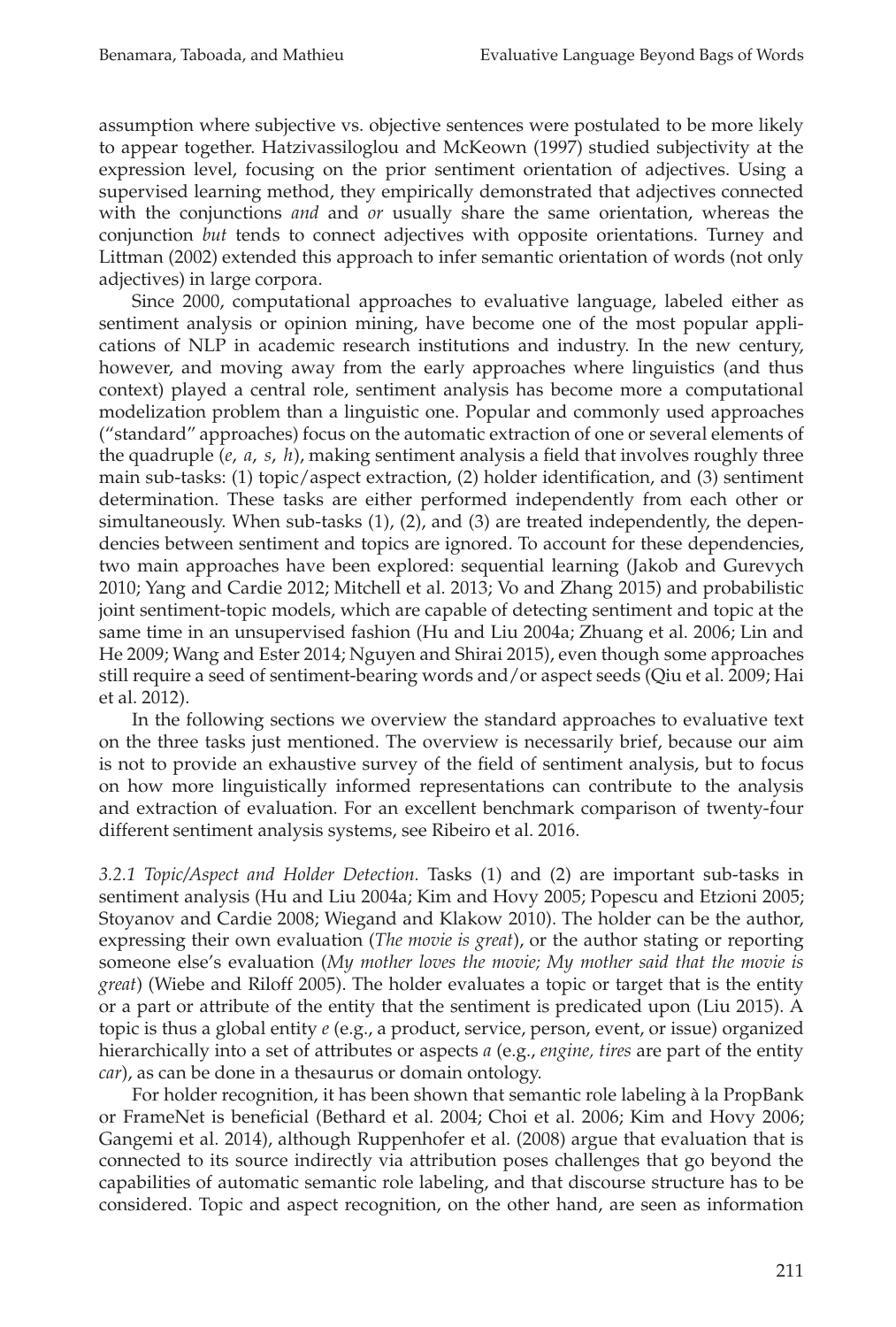extraction tasks that generally exploit noun or noun phrases, dependency relations, some syntactic patterns at the sentence level, knowledge representation paradigms (like hierarchies or domain ontologies), and external sources (e.g., Wikipedia) to identify explicit aspects (Hu and Liu 2004a; Popescu and Etzioni 2005; Zhao and Li 2009; Wu et al. 2009).<sup>1</sup>

*3.2.2 Sentiment Determination.* Task (3), sentiment determination, is probably the most studied. It consists of identifying polarity or orientation. In its simplest form, it corresponds to the binary orientation (positive or negative) of a subjective span regardless of external context within or outside a sentence or document. Some researchers argue instead for a ternary classification, with a neutral category to indicate the absence of evaluation (Koppel and Schler 2006; Agarwal et al. 2011). The intensity of a subjective span is often combined with its prior binary polarity to form an **evaluation score** that tells us about the degree of the evaluation, that is, how positive or negative the word is. Several types of scales have been used in sentiment analysis research, going from continuous scales (Benamara et al. 2007) to discrete ones (Taboada et al. 2011). For example, if we have a three-point scale to encode strength, we can propose  $score(good) = +1$  and  $score(brilliant) = +3$ . Generally, there is no consensus on how many points are needed on the scale, but the chosen length of the scale has to ensure a trade-off between a fine-grained categorization of subjective words and the reliability of this categorization with respect to human judgments.

Two main approaches have been proposed, corpus-based (mostly using machine learning techniques) and lexicon-based systems, which typically perform, in their most simplistic form, a lexical lookup and combine the meaning of individual words to derive the overall sentence or document sentiment (Hu and Liu 2004a; Kim and Hovy 2004; Taboada et al. 2011). For example, Kim and Hovy (2004) propose a three-step algorithm to compute sentence-level opinion orientation: First find the sentiment orientation of a word using a propagation algorithm that estimates its polarity on the basis of paradigmatic relations it may have with seed sentiments words, as encoded in WordNet. Then, compute the sentence sentiment orientation. In this second step, only words that appear near a holder and/or topic are considered. The sentiment scores of these words are then combined with various aggregation functions (average, geometric mean, etc.). Hu and Liu (2004a) propose a similar approach, taking into account in addition opposition words (like *but*, *however*). They also generate a feature-based summary of each review.

At the sentence level, the task is to determine the subjective orientation and then the opinion orientation of sequences of words in the sentence that are determined to be subjective or express an opinion (Riloff and Wiebe 2003; Yu and Vasileios 2003; Wiebe and Riloff 2005; Taboada et al. 2011), with the assumption that each sentence usually contains a single opinion. To better compute the contextual polarity of opinion expressions, some researchers have used subjectivity word sense disambiguation to identify whether a given word has a subjective or an objective sense (Akkaya et al. 2009). Other approaches identify valence shifters (negation, modality, and intensifiers) that strengthen, weaken, or reverse the prior polarity of a word or an expression (Polanyi and Zaenen 2006; Moilanen and Pulman 2007; Shaikh et al. 2007; Choi and Cardie 2008). The contextual polarity of individual expressions is then used for sentence as well as document classification (Kennedy and Inkpen 2006; Li et al. 2010).

<sup>1</sup> For a survey on topic detection for aspect-based sentiment analysis, see Liu (2015), Chapter 6.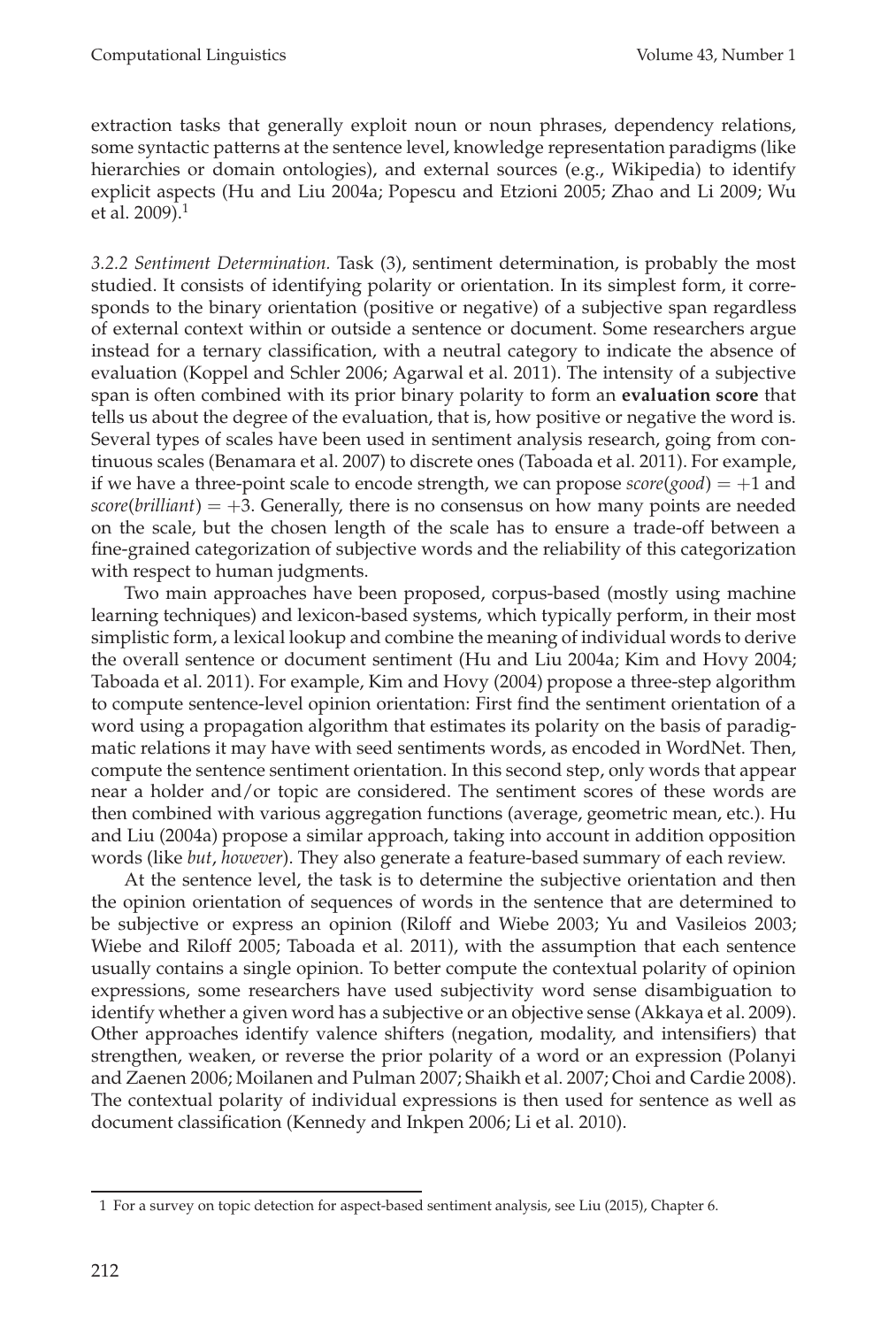At the document level, the standard task is either a classification problem, categorizing documents globally as being positive, negative, or neutral towards a given topic (Pang et al. 2002; Turney 2002; Mullen and Nigel 2004; Blitzer et al. 2007), or regression, assigning a multi-scale rating to the document (Pang and Lee 2005; Goldberg and Zhu 2006; Snyder and Barzilay 2007; Lu et al. 2009; Lizhen et al. 2010; Leung et al. 2011; Moghaddam and Ester 2011; Ganu et al. 2013).

The classification/regression approach to determining document sentiment typically uses bag-of-words representations (BOW), which model each text as a vector of the number of occurrences, or the frequency with which each word/construction appears. Bag-of-words features also include *n*-grams, parts of speech, and features that account for the presence/absence of subjective words (including emoticons), or valence shifting words (e.g., negation, intensifiers). Bags of words disregard grammar and cannot easily move beyond the scope of the analyzed corpus. The approach is, however, quite simple to implement and does keep token frequency. Bags of words are attractive because, through feature reduction techniques, they reduce a large feature space of possibly hundreds of thousands of dimensions to a manageable size that can help classifiers boost their performance (Abbasi et al. 2008; Liang et al. 2015).

To account for word order, BOWs may include syntactic dependency relations that rely on the assumption that specific syntactic phrases are likely to be used to express opinions such as adjective–noun, subject–verb, or verb–object relationships (Dave et al. 2003; Gamon 2004; Matsumoto et al. 2005; Ng et al. 2006; Joshi and Penstein-Rosé 2009; Xia and Zong 2010), thus becoming, more precisely, bags of phrases. These insights on the types of structures that convey sentiment are the ones formalized in pattern grammar (see Section 2.5). Experiments show a mitigated success. First of all, some dependency relations are not frequent enough for the classifier to generalize well. Second, dependencies provide only grammatical relations between words within a sentence, but inter-sentential relations that may influence the sentence's sentiment polarity are not considered.

Bag-of-words approaches are popular in particular for long documents and very large corpora, where classification accuracy can exceed 80%. The effectiveness of supervised learning, however, depends on the availability of labeled (sometimes unbalanced) data in one domain that usually involves high costs in terms of work and time, because it involves collecting and labeling data. In addition, some languages lack such resources. To overcome this problem, unsupervised (Turney and Littman 2002; Feng et al. 2013) or semi-supervised learning have been proposed. Semi-supervised learning methods use a large amount of unlabeled data together with labeled data to build better classifiers (Li et al. 2011; Täckström and McDonald 2011; Raksha et al. 2015; Yang et al. 2015). Popular approaches include self-training (He and Zhou 2011), co-training (Wan 2009), and structural learning methods that learn good functional structures using unlabeled data (Ren et al. 2014).

A second problem with BOW approaches is that they are difficult to generalize, since the interpretation of evaluative expressions is often domain or genre dependent. For example, Aue and Gamon (2005) reported a loss in classifier accuracy (up to 20% to 30%) when training on movie review data and testing on book and product reviews. Most of the classifiers built using movie review data suffer from bias toward that genre, and they would not be able to capture the particular characteristics of other types of text, such as formal reviews or blog posts. An alternative could involve using labeled data from a source domain to classify large amounts of unlabeled data (documents/sentences) in a new target domain. According to Jiang and Zhai (2007) and Xia et al. (2015), there are two methods to perform domain adaptation: **instance**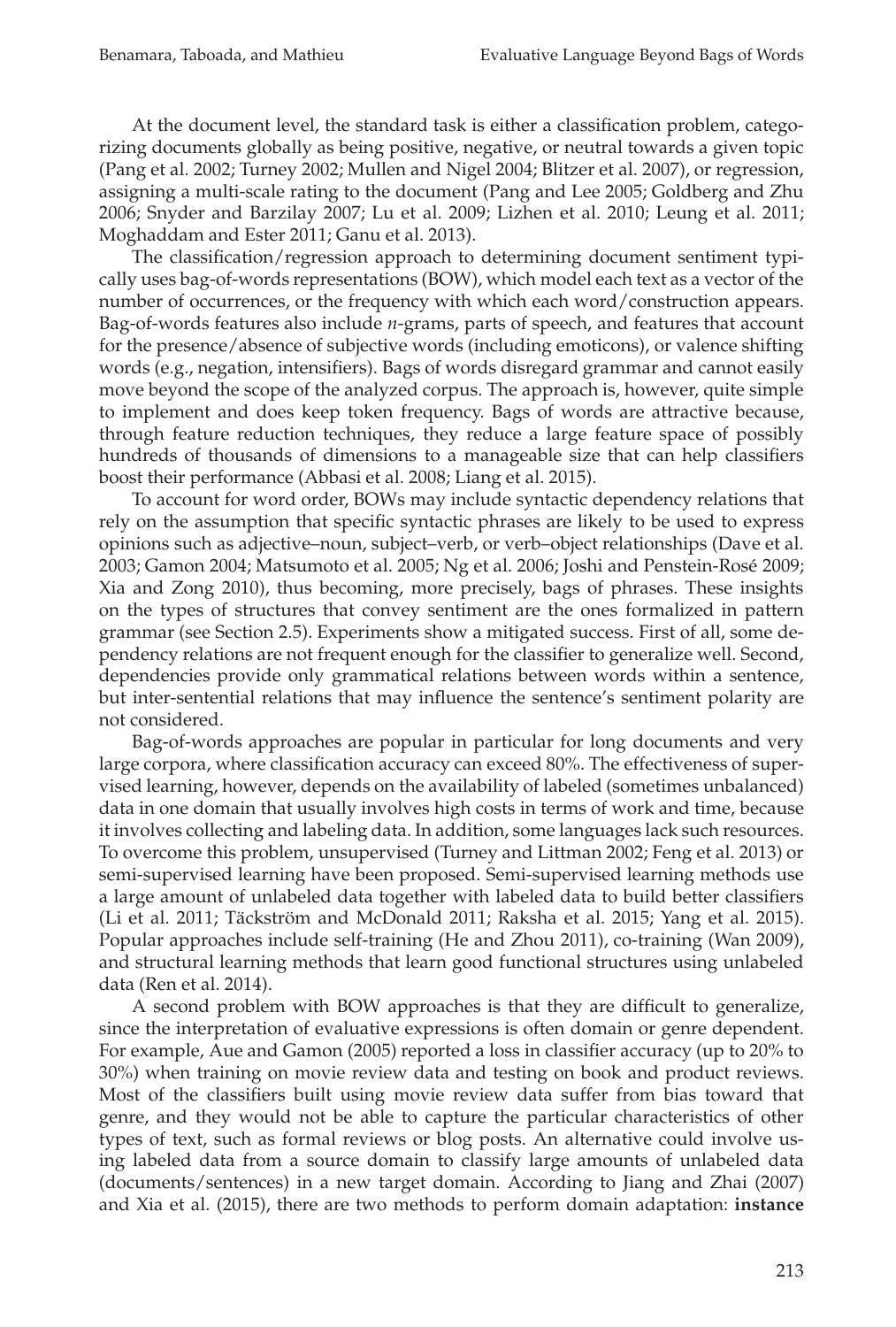**adaptation**, which approximates the target-domain distribution by assigning different weights to the source domain labeled data, and **labeling adaptation**. The last one is the most widely used in sentiment analysis (Blitzer et al. 2007; Pan et al. 2010; Samdani and Yih 2011; Bollegala et al. 2013; Cambria and Hussain 2015). It aims at learning a new labeling function for the target domain to account for those words that are assigned different polarity labels. For example, *long* may be positive in the phone domain (*long battery life*) and negative in the restaurant domain (*long wait times*). This means that this method treats knowledge from every source domain as a valuable contribution to the task on the target domain. However, in addition to data sampled from different distributions (in the source and target domains), label adaptation approaches may suffer from *negative transfer* where instead of improving performance, the transfer from other domains degrades the performance on the target domain. One possible solution is active learning, which relies on a small amount of good labeled data in the target domain to quickly reduce the difference between the two domains (Rai et al. 2010; Li et al. 2013b).

Compared with machine learning, lexicon-based methods make use of the linguistic information contained in the text that makes them more robust across different domains (Kennedy and Inkpen 2006; Taboada et al. 2011). Furthermore, Brooke et al. (2009) showed that porting dictionaries to a new language or a new domain is not an onerous task, probably less onerous than labeling data in a new domain for a classifier. Combining lexicon-based learning and corpus-based learning could be a good solution to incorporate both domain-specific and domain-independent knowledge. This has been investigated in several studies relying either on a complete lexicon or fully labeled corpus (Andreevskaia and Bergler 2008; Qiu et al. 2009), or a partially labeled corpus as training examples (Yang et al. 2015).

## **4. Towards a Dynamic Model of Evaluative Language**

The model presented in Section 3, where *evaluation* = (*e*, *a*, *s*, *h*, *t*), is an operationalized representation that views sentiment analysis as an information extraction task. The model builds a structured representation from any unstructured evaluative text that captures the core elements relative to the evaluations expressed in the text. Liu (2012) points out that not all applications need all five elements of the quintuple. In some cases, it is hard to distinguish between entity and aspect, or there is no need to deal with aspect. In other cases, opinion holder or time can be ignored.

Although this model covers the essential elements for dealing with evaluative language in real scenarios, we argue that it is rather static because linguistic and extralinguistic contextual factors that directly impact one or several elements of the quintuple are hidden in the structured representation. We show in Section 4.1 that each element is context-dependent at different linguistic levels and that a new dynamic model that explicitly incorporates context is necessary. We think that such a dynamic model needs to combine two complementary perspectives: a *conceptual* one, allowing for a theoretical characterization of the problem from a linguistic point of view, and a *computational* one, allowing computer algorithms to easily operationalize the extraction process. To this end, we propose extending Liu's (2012) model to account for the semantic and pragmatic contribution that an evaluative sentence or a clause makes to a discourse in terms of a relation between an input context prior to the sentence and an output context. This new characterization of evaluative language falls within the dynamic semantics paradigm (Kamp and Reyle 1993) and will offer the basis for investigating, detecting, and formalizing various discursive and pragmatic aspects of evaluation.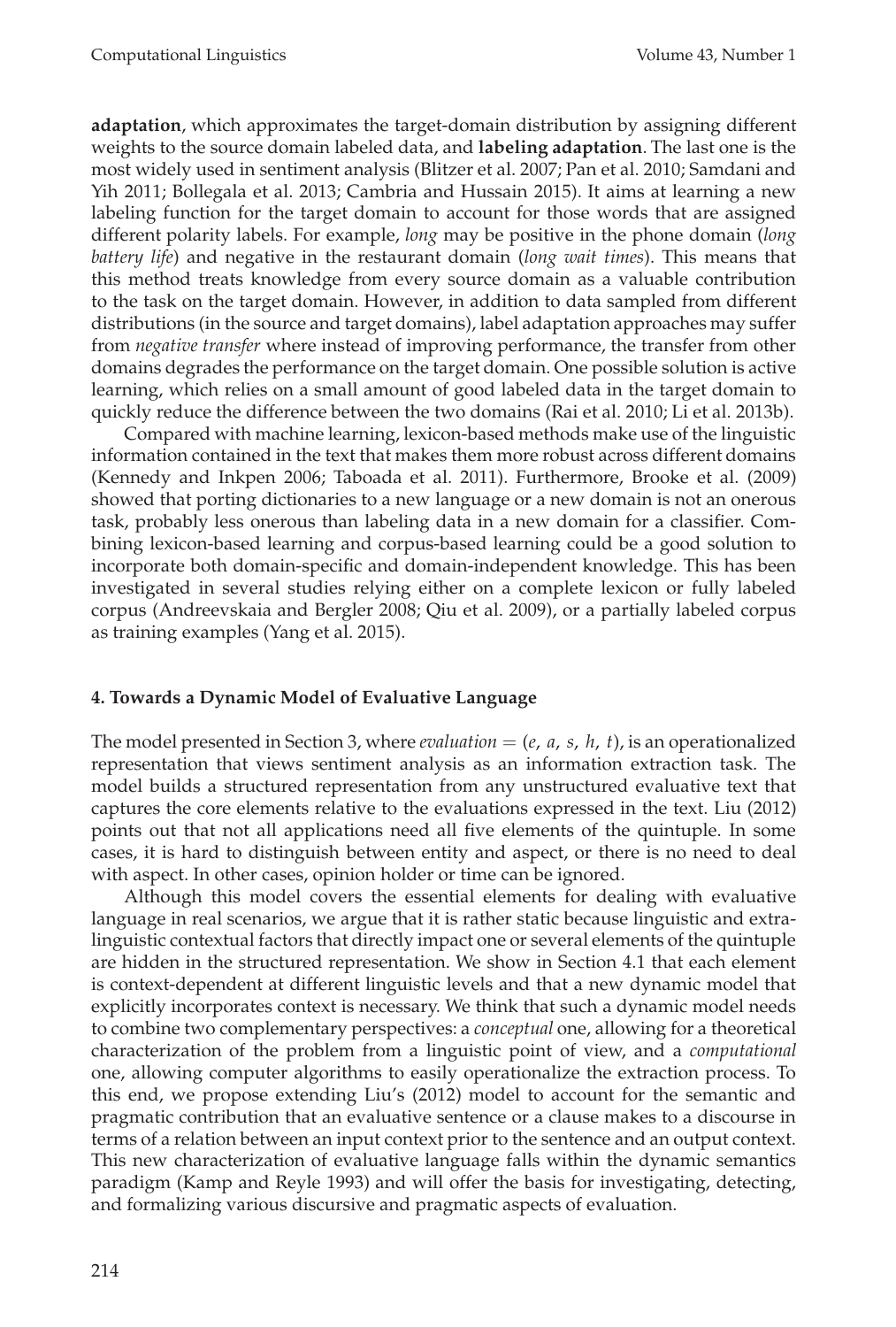In this section, we first motivate why a new model is needed, discuss some of the quintuple elements, and then present a new dynamic definition of evaluative language.

#### **4.1 Motivation**

*Holder (h) and topic + aspect (e*, *a).* Aspects may be explicit or implicit (Hu and Liu 2004a). Explicit aspects appear as nouns or noun phrases, as in *The characters are great*, which explicitly refers to the movie characters. Implicit aspects are generally inferred from the text through common sense or pragmatic knowledge, as in the restaurant review in Example (3), where the pronoun *it* does not refer to the potential antecedent *new vegan restaurant*, but to an implicit aspect of a restaurant, its food. This is a form of bridging inference (Haviland and Clark 1974).

(3) We went to the new vegan restaurant yesterday. It was all too raw and chewy for me.

Despite substantial progress in the field, implicit topic/aspect identification as well as complex explicit aspects (which use, for example, verbal constructions) remain unsolved. See Section 6.2 for a survey of the existing work that tackles this hard problem.

In addition to the explicit vs. implicit nature of aspects, the way holders, topics, and aspects are extracted heavily depends on the corpus genre. For example, review-style corpora typically discuss one main topic and its related aspects and are the viewpoints of one holder (the review writer). Other corpus genres, however, do not meet these characteristics. Some are *author-oriented* like blogs where all the documents (posts and comments) can be attributed to the blogs' owners. A blogger, for example, may compare two different products in the same post. Others are both *multi-topic* and *multi-holder* documents like news articles, where each pair (topic, holder) has its own evaluation, which means that different quintuples are needed to account for opinions about different topics (old or new) and from different holders. In addition, social media corpora are composed of *follow-up* evaluations, where topics are dynamic over conversation threads (i.e., not necessarily known in advance). For example, posts on a forum or tweets are often responses to earlier posts, and the lack of context makes it difficult for machines to figure out whether the post is in agreement or disagreement. Finally, in a *multi-topic* setting, the author introduces and elaborates on a main topic, switches to other related topics, or reverts back to an older topic. This is known as **discourse popping**, where a topic switch is signaled by the fact that the new information does not attach to the prior clause, but rather to an earlier one that dominates it (Asher and Lascarides 2003).

Investigating evaluations toward a given topic and how related topics influence the holder's evaluation on this main topic is an interesting and challenging research problem (He et al. 2013). Multi-topic sentiment analysis is generally seen as a special case of multi-aspect sentiment analysis (Hu and Liu 2004b; Zhao et al. 2010). With the rise of social media, tracking follow-up evaluations and how they change towards a topic over time has become very popular (Wang et al. 2012; Farzindar and Inkpen 2015). See also Section 6.4 on the contribution of social network structure to sentiment analysis.

*Sentiment (s).* Polarized evaluative expressions may be explicit or implicit. The former are triggered by specific subjective words or symbols (adjectives, adverbs, verbs, nouns, interjections, emoticons, etc.), whereas the latter, also known as fact-implied opinions (Liu 2012), are triggered by situations that describe a desirable or an undesirable activity or state. These situations are understood to be evaluative on the basis of pragmatic, cultural, or common knowledge shared by authors and readers. For example, there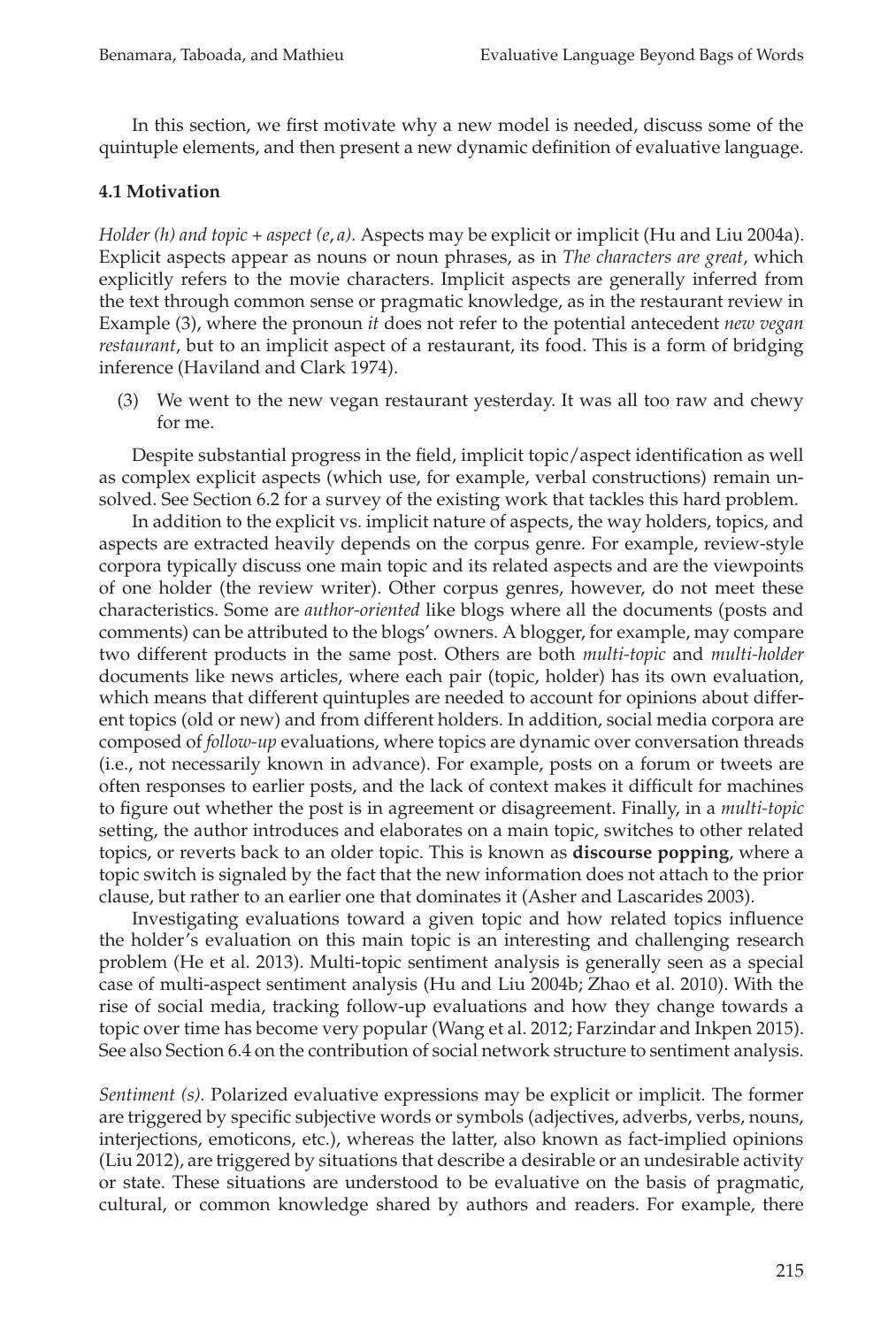are three evaluative expressions in the movie review in Example (4): The first two are positive explicit expressions (underlined), whereas the last one (in italics) is an implicit positive opinion. Not moving from one's seat is not inherently positive or negative; it only becomes positive in the context of watching a movie.

(4) What a great animated movie. I was so scared the whole time that I *didn't even move from my seat*.

Compared with explicit evaluation, little work has been done on implicit evaluation, mainly because it is difficult to discriminate between explicit, implicit, and objective statements, even for humans (see Section 6.2). Obviously, the treatment of explicit evaluation is not always easy, especially when complex linguistic devices are used. Consider, for example, the ironic statement in Example (5). The overall evaluation is negative even though there are no explicit negative words. In this construction, the author conveys a message that fails to make sense against the context. The excerpt in Example (6) illustrates another interesting phenomenon particularly common in reviews, named **thwarted expectations**, where the author sets up a deliberate contrast to the preceding discourse (Pang et al. 2002; Turney 2002). This example contains four opinions: The first three are strongly negative whereas the last one (introduced by the conjunction *but* in the last sentence) is positive. A bag of words approach would classify this review as negative. An aspect-based sentiment analysis system would probably do better, by classifying the last sentence as being positive towards the TV series and the first three as negative towards particular aspects of the series. This is, in part, the counter-expectation strategy discussed within Appraisal as a way of flagging invoked Appraisal (Martin and White 2005). It is obvious from these examples that the *s* part of the definition of evaluation is context dependent.

- (5) I love when my phone turns the volume down automatically.
- (6) The characters are unpleasant. The scenario is totally absurd. The decoration seems to be made of cardboard. But, all these elements make the charm of this TV series.

*Polarity (o) and Intensity (i).* Sentiment *s* is further defined by Liu (2012) as a triple of  $y =$  type of sentiment;  $o =$  orientation or polarity; and  $i =$  intensity of the opinion (cf. Section 3.1). With respect to polarity, the prior polarity of a word, that is, its polarity in the dictionary sense, may be different from *contextual polarity*, which is determined on the basis of a sentiment composition process that captures how opinion expressions interact with each other and with specific linguistic operators such as intensifiers, negation, or modality (Polanyi and Zaenen 2006; Moilanen and Pulman 2007; Wilson et al. 2009). For instance, in *This restaurant is not good enough*, the prior positive orientation of the word *good* has to be combined with the negation *not* and the modifier *enough*. Apart from local linguistic operators, prior polarity may also vary according to the context outside of the utterance, including domain factors (Aue and Gamon 2005; Blitzer et al. 2007; Bollegala et al. 2011). A given span may be subjective in one context and objective in another. Haas and Versley (2015) observe that seemingly neutral adjectives can become polar when combined with aspects of a movie (*elaborate continuation*, *expanded vision*), as can words that are intensified (*simply intrusive* was considered negative, but *intrusive* was neutral). Even if there is any ambiguity on the subjectivity status of a word, orientation can be highly context-dependent: *A horrible movie* may be positive if it is a thriller, but negative in a romantic comedy. Additionally, out of context, some subjective expressions can have both positive and negative orientations. This is particularly salient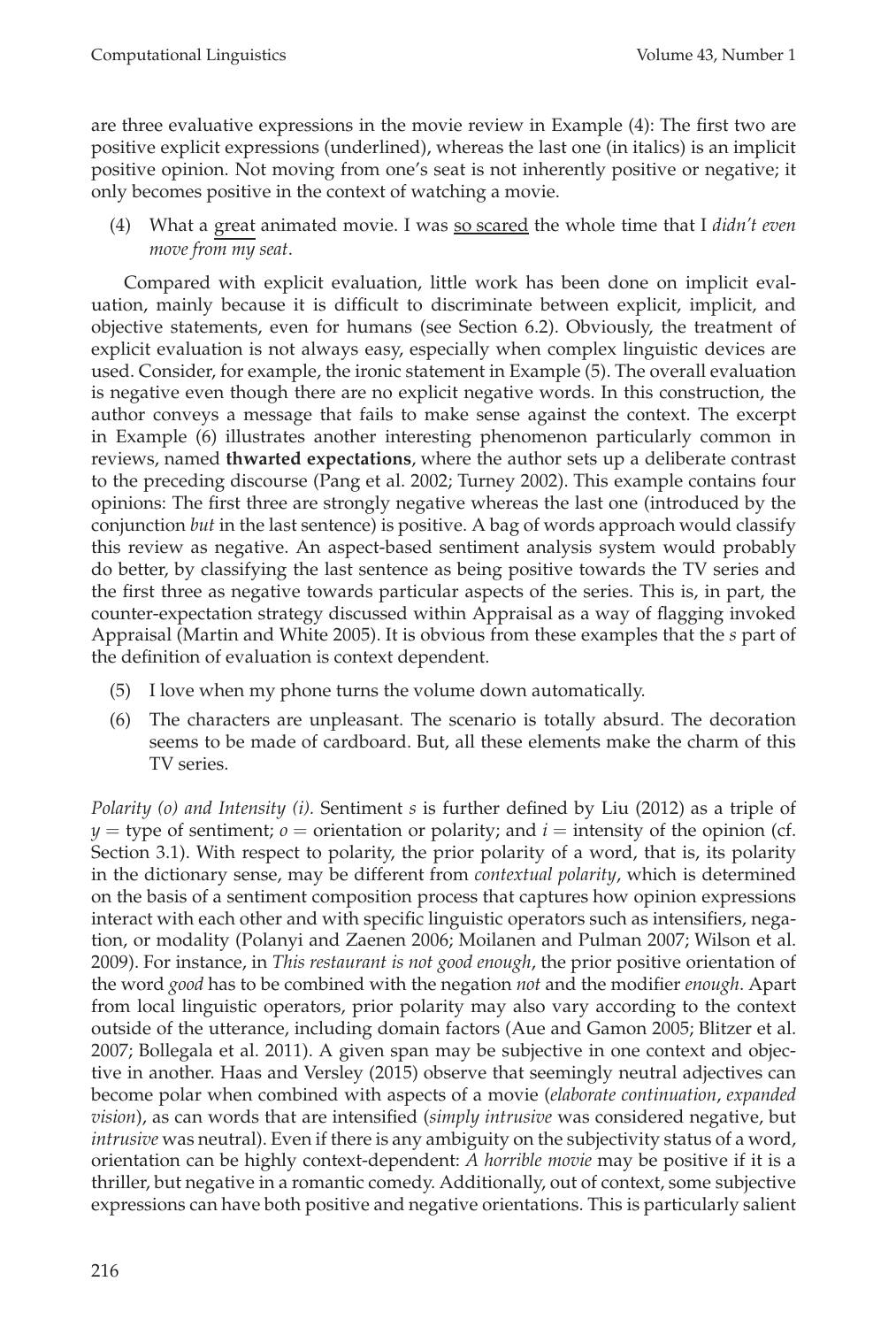for expressions of surprise and astonishment as in *This movie surprised me*. The way evaluative language is used depends also on cultural or social differences, which makes polarity vary according to a specific situation, group, or culture. For instance, Thompson and Alba-Juez (2014) point out that utterances such as *Yeah* and *right*, depending on the situation, the kind of speaker, and the way in which they are spoken, may be intended as positive signs of agreement or as very negative disagreement. Liu (2015) also points out that there may be a difference between author and reader standpoints: A *small restaurant* does not convey a universal negative feeling.

Another interesting property of evaluative language is its multi-dimensional nature. Apart from the traditional binary categorization (positive vs. negative) of evaluation towards a given target, researchers have suggested that sentiment analysis is a *quantification* task, one where the goal is not to classify an individual text, but to estimate the percentage of texts that are positive or negative (Esuli and Sebastiani 2015). Evaluative language may also take several other forms. For example, evaluation involving comparatives expresses an ordering towards targets based on some of their shared aspects, for example, *the picture quality of camera X is better than that of Y* (Jindal and Liu 2006a, 2006b). There are also evaluations that concern relative judgment towards actions or intentions, preferring them or not over others (e.g., *I prefer the first season over the second one*, or *Shall we see Game of Thrones next week?*). In this last case, reasoning about preferences determines an order over outcomes that predicts how a rational agent will act (Cadilhac et al. 2012; Chen et al. 2013). Other forms of evaluative language involve finding a consensus or conflict over participants by identifying agreement/disagreement on a given topic in a debate or discussion (Somasundaran and Wiebe 2009; Mukherjee and Bhattacharyya 2012). We address preferences and intentions in Section 6.5.

## **4.2 A New Dynamic Model of Evaluative Language**

We hope to have established by now that evaluative language is context-dependent at different discourse organization levels:

- The sentence: Interactions with linguistic operators like negation, modality, and intensifiers; or syntactic constraints such as altering the order of constituents in a clause or sentence.
- The document: Discourse connectives, discourse structure, rhetorical relations, topicality.
- **•** Beyond the document:<sup>2</sup> Effects of various pragmatic phenomena such as common-sense knowledge, domain dependency, genre bias, cultural and social constraints, time constraints.

Inspired by Polanyi and Zaenen's (2006) first attempt to study contextual valence shifting phenomena, as well as recent linguistic studies on evaluation (Thompson and Alba-Juez 2014) that characterize it as a dynamic phenomenon, we propose a more flexible and abstract model of evaluative language that extends Liu's (2012) model to

<sup>2</sup> We will use terms such as *document* and *text* throughout, but we believe that most of what we discuss here applies equally to spoken language, which has further special characteristics (prosody, pitch, gesture).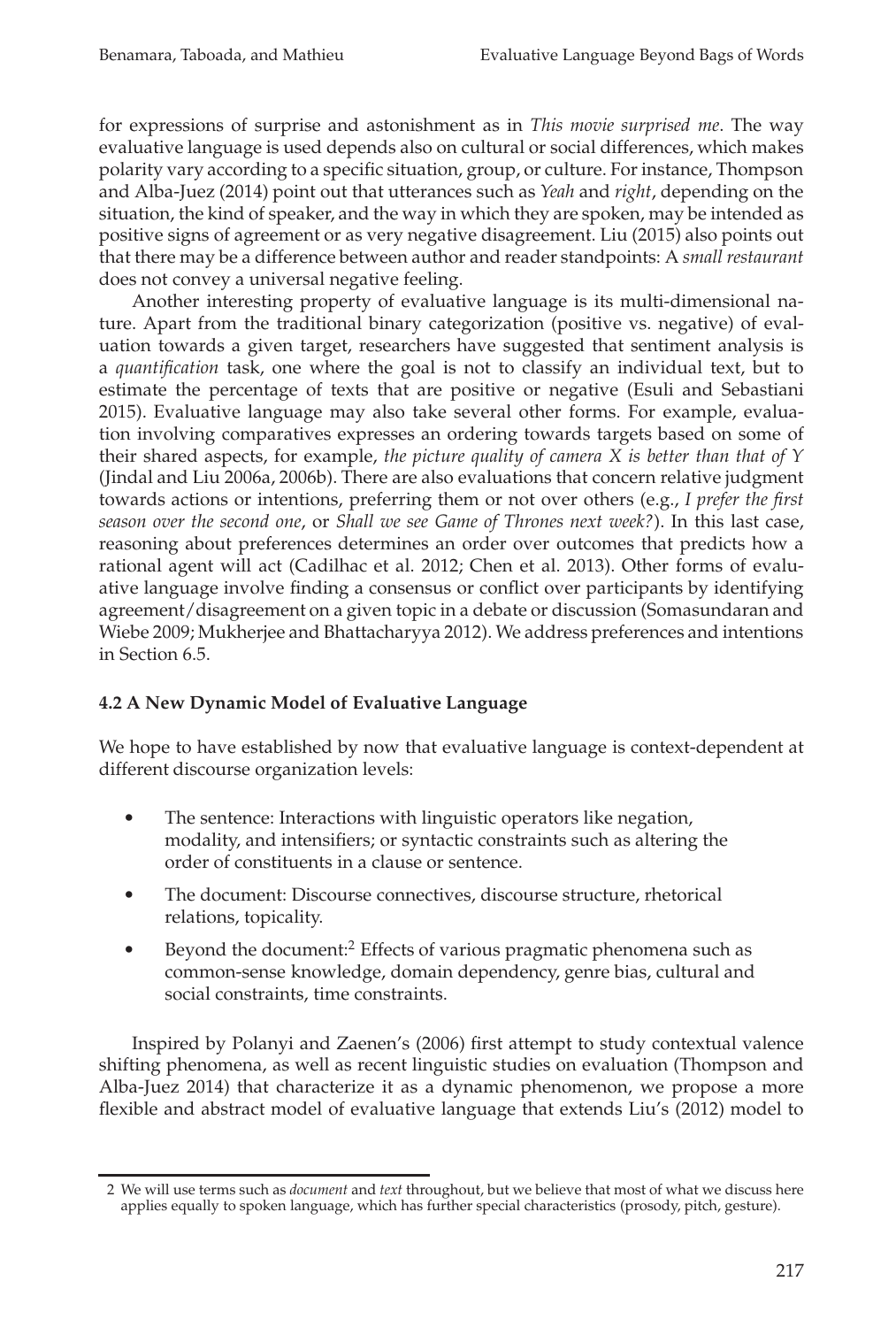take into account context. The model is represented as a system of two main components  $\langle \Omega, \Im \rangle$ , where:

- $\Omega = (e, a, s, h)$  is a quadruple that corresponds to the *intrinsic properties* of evaluative language (target, aspect, sentiment, and holder). The sentiment element *s* is additionally composed of a quadruple (*span*, *category*, *pol*, *val*) to encode span (the evaluative expression), semantic category, polarity, and strength. Elements of  $\Omega$  resemble those of Liu (2012), except that we restrict *s* to textual spans composed of explicit subjective tokens only (adjectives, verbs, nouns, adverbs, emoticons), excluding local operators at the sentence level. The aim is to explicitly separate the prior sentiment orientation of *s* (i.e., its value out of context) from its contextual interpretation that is considered to be part of the *extrinsic properties* of evaluation (see ℑ below). In addition, polarity (*pol*) is used as an umbrella term that covers any polarized scale in order to extend the traditional positive/negative categorization. Polarized scales may be positive–negative, for–against, positive–neutral–negative, or any number of stars in a star scale. If any of the four elements of  $\Omega$  is not lexicalized, then their corresponding values are underspecified.<sup>3</sup>
- A set of functions  $\Im = \{F_1, \ldots, F_n\}$  that capture the *extrinsic properties* of an evaluation by adjusting or adapting the prior values of  $\Omega$  when they are interpreted in a given context, such that  $\forall F_i \in \Im$ ,  $F_i : \Omega \mapsto \text{Update}_l(\Omega)$ . These functions act as complex update operators at different discourse organization levels *l* (sentence, document, beyond the document), and their interpretation reflects the special influence that they have on evaluative expressions. For example, at the sentence level, one can design a function to account for the role of negation or modality. At the document level, functions may use discourse relations or argumentative structure to update the prior polarity of an evaluation. At the extra-linguistic level, some functions can account for the conversation thread. We expressively avoid defining all the functions that may be included in  $\Im$ , so that users can specify them according to need and available NLP techniques. Not all functions are necessary for all applications, and some of them can be left out.

Let us illustrate this model with Example (4), reproduced again as Example (7). We explain how the model behaves when applied at the sentence level, $4$  but it can also be easily applied at a finer or more-coarse grained level.

(7) What a great animated movie. I was so scared the whole time that I didn't even move from my seat.

In Example (7), the immediate interpretation of *great* in the first sentence leads to a positive evaluation that remains stable after updating the intrinsic property of polarity, i.e.,  $\Omega_1 = Update(\Omega_1) = (movie, -, (great, -, +, 1), author)$ . In the second sentence, the sen-

<sup>3</sup> Note that we do not include a time dimension in our definition for simplicity purposes. In cases where time is important, an element *t* may be added.

<sup>4</sup> In this example, we deliberately leave the sentiment semantic category underspecified. For strength, we use a discrete scale.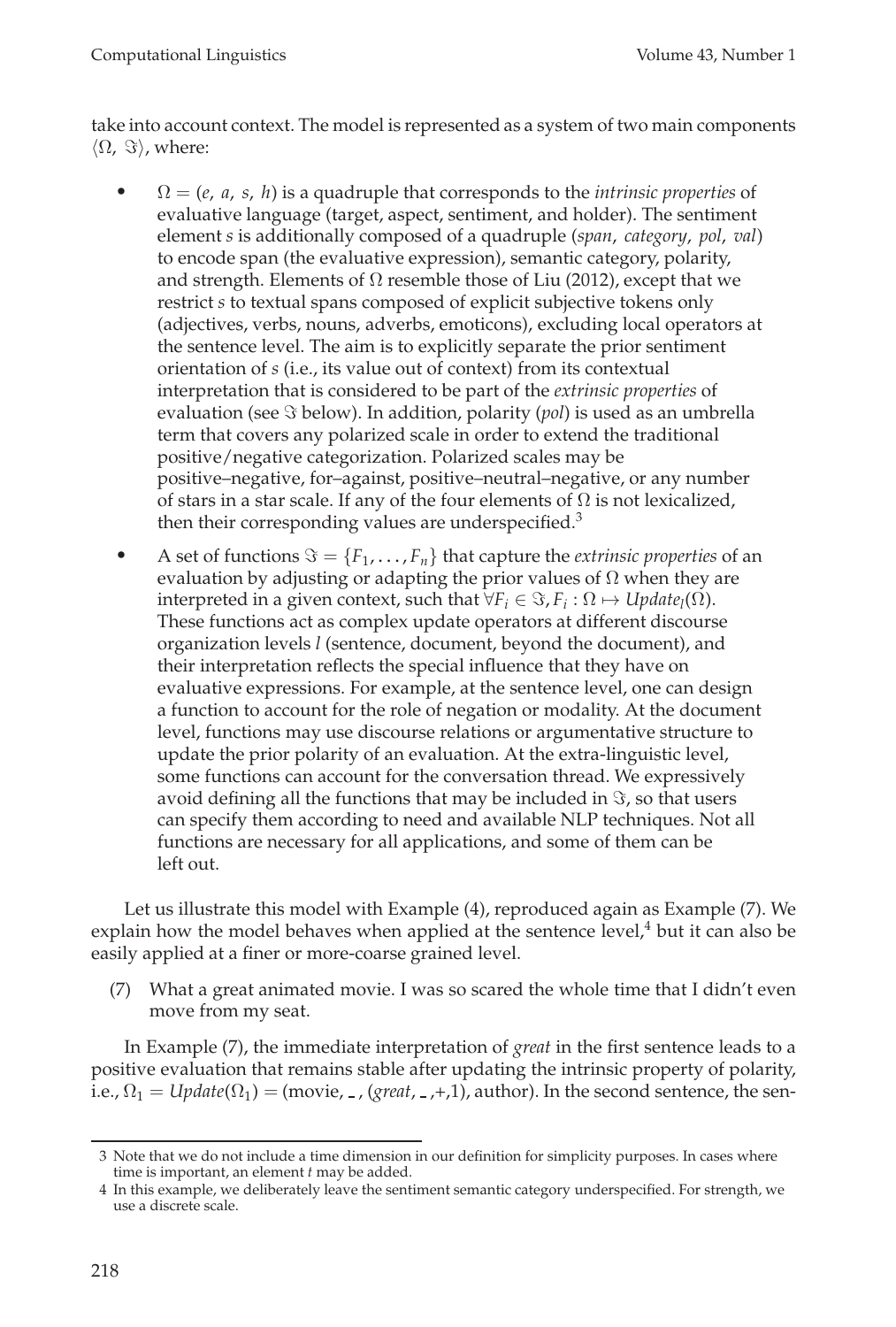timent span *scared* is generally given a negative evaluation out of context,  $\Omega_2$  = (movie, , (*scared*, ,−,1), author). At the sentence level, the evaluation in *scared* is influenced by the adverb *so*, which modifies the prior intensity of the evaluation:  $\text{Update}_{\text{sentence}}(\Omega_2)$  = (movie, , (*so scared*, ,−,2), author). Then, if one takes into account the discursive context given by the first sentence, the prior polarity of *scared* has to be updated: *Update*<sub>discourse</sub>( $\Omega_2$ ) = (movie,  $\Box$ , (*so scared*,  $\Box$ ,+,2), author). Finally, the pragmatic level tells us about the presence of an additional positive evaluation, as already explained in the previous section: *Update*<sub>pragmatic</sub>( $\Omega_2$ ) = (movie,  $\Omega$ , {(so scared,  $\Omega$ , +,2), (*didn't move...seat*,  $(-,+,2)$ , author).

In practical sentiment analysis systems, the complete instantiation of the model  $\langle \Omega, \Im \rangle$  depends on their context-sensitiveness. As far as we know, no existing system deals simultaneously with all levels of context. Most systems are either static and context insensitive, or they exploit one or two levels at most. Some deal with local factors at the sentence level, for example, the presence of negation in the proximity of polarized words using dependency parsing; others deal with discourse; whereas others deal with domain and genre factors, or figurative language. Overall, two main directions have been explored to deal with context: (a) extend the bag-of-words model by incorporating more contextual information; and (b) combine theories and knowledge from linguistics with the statistical exploitation of data. In the next two sections, we explore these two directions, focusing on how sentiment analysis systems can be made much more effective and accurate by explicitly considering context in its wider sense. We investigate several dimensions of context, and for each dimension, we outline which linguistic aspects contribute to accurate extraction of sentiment.

## **5. Current Approaches: From Lexical Semantics to the Sentence**

The sentiment analysis problem can be described as the process of moving from the bottom–up, starting at the word level and ending with context. In this section, we describe how sentiment is expressed and extracted at the word, phrase, and sentence levels, and in the next section we address discourse and contextual phenomena.

## **5.1 Lexical Semantics of Evaluative Expressions**

Finding subjective words (and their associated prior polarity) is an active research topic where both corpus-based and lexicon-based approaches have been deployed. There are several manually or automatically created lexical resources. Most of them share four main characteristics: They are domain-and language-specific, of limited coverage, and they group evaluative expressions along a binary positive/negative axis.

Domain adaptation has been extensively studied in the literature (cf. Section 3.2 for a discussion). Language adaptation often consists of transferring knowledge from a resource-rich language such as English to a language with fewer resources, using parallel corpora or standard machine translation techniques (Mihalcea et al. 2007; Abbasi et al. 2008; Balahur et al. 2012; Balahur and Perea-Ortega 2015; Gao et al. 2015). Other approaches make few assumptions about available resources by using a holistic statistical model that discovers connections across languages (Boyd-Graber and Resnik 2010). Under the assumption that similar terms have similar emotional or subjective orientation (Hatzivassiloglou and McKeown 1997), lexicon expansion techniques grow an initial set of subjective seed words by diverse semantic similarity metrics. These techniques may also exploit word relationships such as synonyms, antonyms, and hypernyms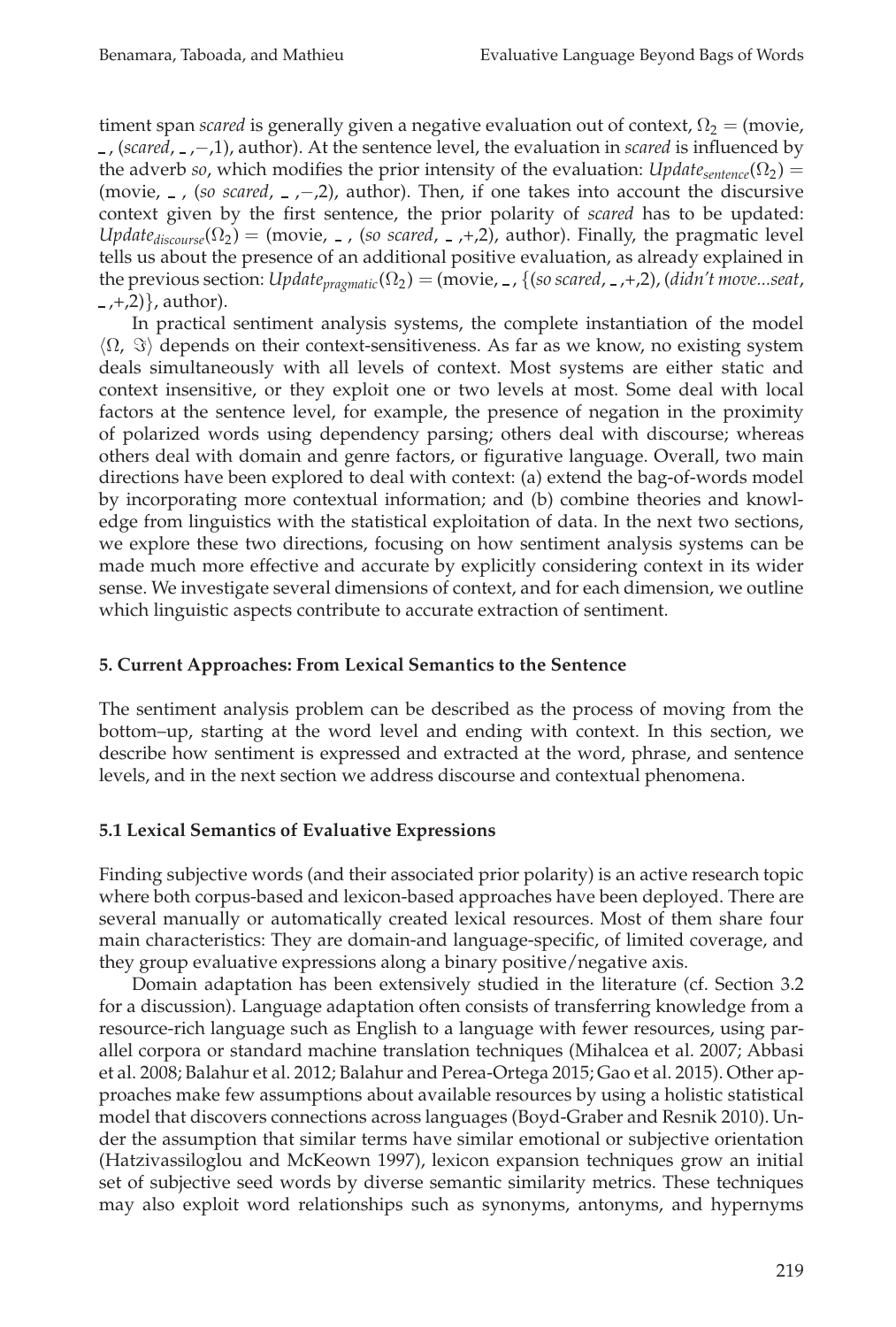within general linguistic resources such as WordNet, or syntactic properties such as dependency relations.<sup>5</sup> Compared with lexicon expansion and domain and language adaptation, few studies propose to enhance the binary categorization of evaluative expressions. In the remainder of this section, we focus on these studies, as we believe they can be beneficial to subjective lexicon creation. Studies can be roughly divided into how they approach categorization of lexical expressions: by tackling intensity, emotion, and either syntactic or semantic principles for classification (including Appraisal categories).

*5.1.1 Intensity-Based Categorizations.* One way to improve upon simple polarity determination is to associate with each subjective entry an evaluation score or intensity level. SentiWordnet (Baccianella et al. 2010) is an extension of WordNet (Fellbaum 1998) that assigns to each synset three sentiment scores: positive (P), negative (N), and objective (O). Hence different senses of the same term may have different sentiment scores. For example, the adjective *happy* has four senses: The first two expressing joy or pleasure are highly positive ( $P = 0.875$  and  $P = 0.75$ , respectively); the third corresponding to *eagerly disposed to act* or *to be of service* (as in *happy to help*) is ambiguous ( $P = 0.5$  and  $O = 0.5$ ); and the last sense (*a happy turn of phrase*) is likely to be objective ( $P = 0.125$ ) and  $O = 0.875$ ). Although SentiWordNet has been successfully deployed to derive document-level sentiment orientation (Denecke 2009; Martin-Wanton et al. 2010; Popat et al. 2013; Manoussos et al. 2014), word-sense disambiguation algorithms are often needed to find the right sense of a given term. Other intensity-based lexicons in English include Q-WordNet (Agerri and García-Serrano 2010), the MPQA Subjectivity Lexicon (Wiebe et al. 2005), and SO-CAL (Taboada et al. 2011).

Methods for automatic ordering of polar adjectives according to their intensity include pattern-based approaches, assuming one single intensity-scale for all adjectives (de Melo and Bansal 2013), or corpus-driven techniques, providing intensity levels to adjectives that bear the same semantic property (Ruppenhofer et al. 2014; Sharma et al. 2015).

*5.1.2 Emotion and Affect Categorizations.* A second way to enhance polarity consists of encoding, in addition to polarity and/or intensity, information about the semantic category of the evaluative expression. Categories can be defined according to psychologically based classifications of emotions and affect of various sorts that attempt to group evaluation into a set of basic emotions such as anger, fear, surprise, or love (Osgood et al. 1957; Izard 1971; Russell 1983; Ekman 1984; Ortony et al. 1988). Well-known Affect resources in English include the General Inquier (Stone et al. 1962), the Affective Norms for English Words (ANEW) (Bradley and Lang 1999), the LIWC Dictionary,<sup>6</sup> and the LEW list (Francisco et al. 2010). WordNet-Affect is also a resource for the lexical representation of affective knowledge (Strapparava and Valitutti 2004). It associates with each affective synset from WordNet an emotion class, following the classes defined within Ortony et al.'s (1988) model of emotions. Other interesting affective resources are SenticNet (Poria et al. 2013) and the EmotiNet knowledge base (Balahur et al. 2011), which associates polarity and affective information with affective situations such as *accomplishing a goal*, *failing an exam*, or *celebrating a special occasion*. Modeling such situations is particularly important for recognizing implicit emotions (Balahur et al.

<sup>5</sup> See Liu (2015) Chapter 7 for an overview of existing techniques.

<sup>6</sup> http://liwc.wpengine.com/.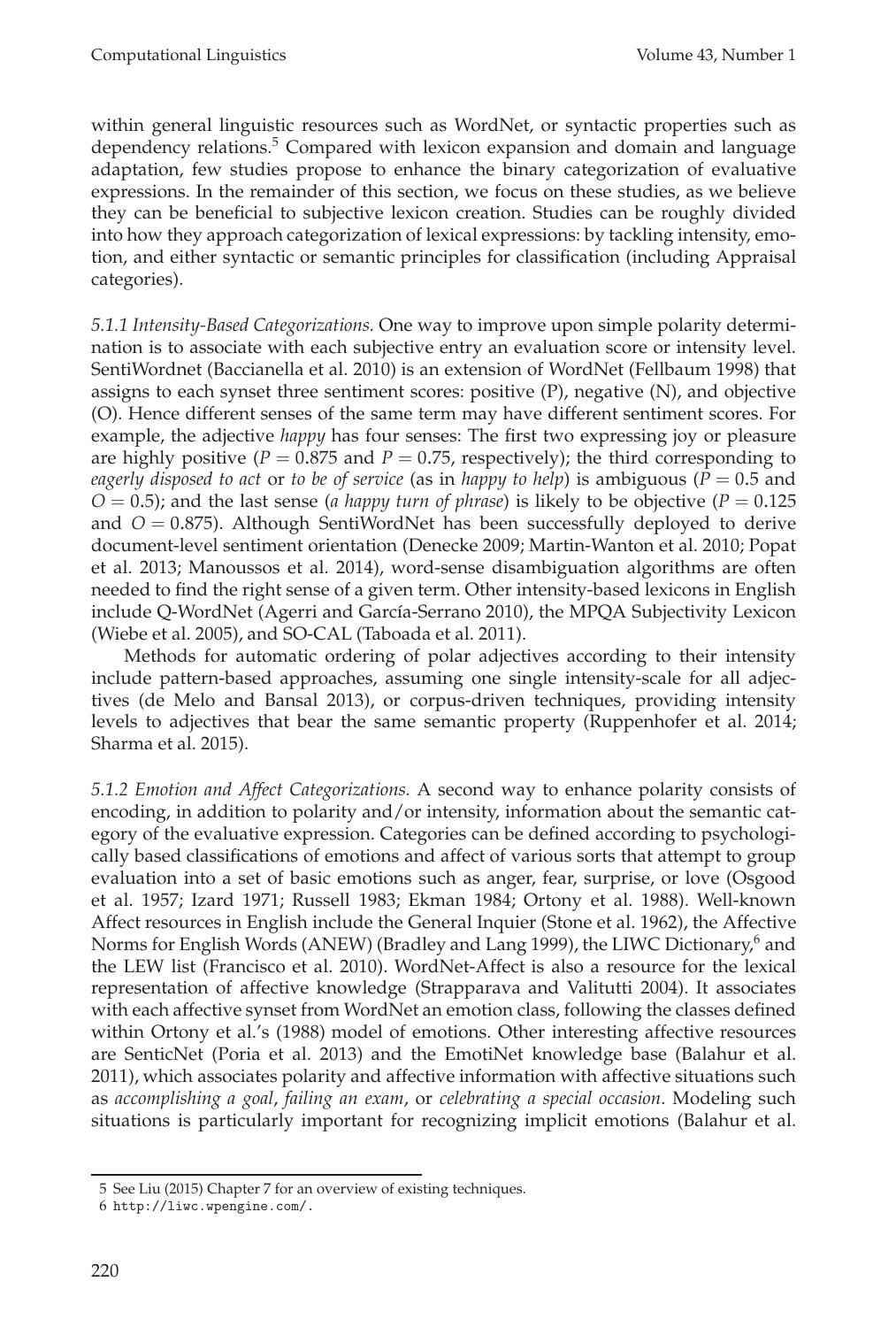2012). Besides the obvious usefulness of affect lexicons in emotion detection, their use in sentiment analysis tasks has shown to be helpful (Agarwal et al. 2009), especially in figurative language detection (Reyes and Rosso 2012) (see Section 6.3).

The choice of the right resources to use generally depends on the task and the corpus genre. Musto et al. (2014) compare the effectiveness of SentiWordNet, WordNet-Affect, MPQA, and SenticNet for sentiment classification of Twitter posts. Their results show that MPQA and SentiWordNet performed the best. This is interesting because although MPQA is a lexicon with small coverage, its results are comparable to a generalpurpose lexicon like SentiWordNet. To overcome coverage limitation, one can consider combining several lexicons. This can, however, lead to polarity inconsistency, where the same word appears with different polarities in different dictionaries. Dragut et al. (2012) point out that sentiment dictionaries have two main problems: They exhibit substantial (intra-dictionary) inaccuracies, and have (inter-dictionary) inconsistencies. They propose a method to detect polarity assignment inconsistencies for the words and synsets within and across dictionaries.

*5.1.3 Syntactic and Semantic Categorizations.* Other categories have been proposed in the literature to deal with the complex lexical semantics of evaluative expressions. Some are both syntactically and semantically driven, whereas others are exclusively semantic. Levin (1993) classifies over 3,000 English verbs according to shared meaning and syntactic behavior. She examines verb behavior with respect to a wide range of syntactic alternations that reflect verb meaning. Several classes are sentiment relevant such as Judgment Verbs or Verbs of Psychological State. Mathieu (2005) offers a semantic classification of sentiment in which verbs and nouns are split into 38 semantic classes, according to their meaning (Love, Fear, Astonish, etc.). She points out that syntactic structure influences the interpretation of evaluative expressions and distinguishes between three classes of verbs that mean: The experience or the causation of a rather unpleasant feeling, pleasant feeling, and neither pleasant nor unpleasant. Semantic classes are linked by meaning, intensity, and antonymy relationships. She associates a set of linguistic properties with words and classes and builds semantic representations, described by means of feature structures. Mathieu and Fellbaum (2010) extended this classification to English verbs of emotion.

SentiFrameNet (Ruppenhofer and Rehbein 2012) is probably the best example of the syntactico-semantic categorization of evaluative expressions. It extends FrameNet (Baker et al. 1998) to connect opinion source and target to semantic roles, and to add semantic features such as polarity, intensity, and affectedness (changes of state that leave an event participant in a changed state). Evaluative language per se is not described in FrameNet, but several frames are relevant for sentiment analysis like JUDGMENT, OPINION, EMOTION DIRECTED, and semantic roles such as JUDGE or EXPERIENCER. Each frame is associated with a set of lexical units composed of words that evoke that frame. Example (8) illustrates the frame elements of the lexical unit *splendid* (from the frame DESIRABILITY).

(8) [On clear days,]*Circumstance* [the view]*Evaluee* was [absolutely]*Degree splendid*.

Ruppenhofer and Rehbein (2012) argue that a frame-based representation of evaluative language is suitable for capturing multi-word evaluative expressions and idioms such as *give away the store* and sentiment composition. However, apart from using semantic frames for identifying the topics (or targets) of sentiment (Kim and Hovy 2006) and deriving an intensity-based sentiment lexicon (Raksha et al. 2015), little work has been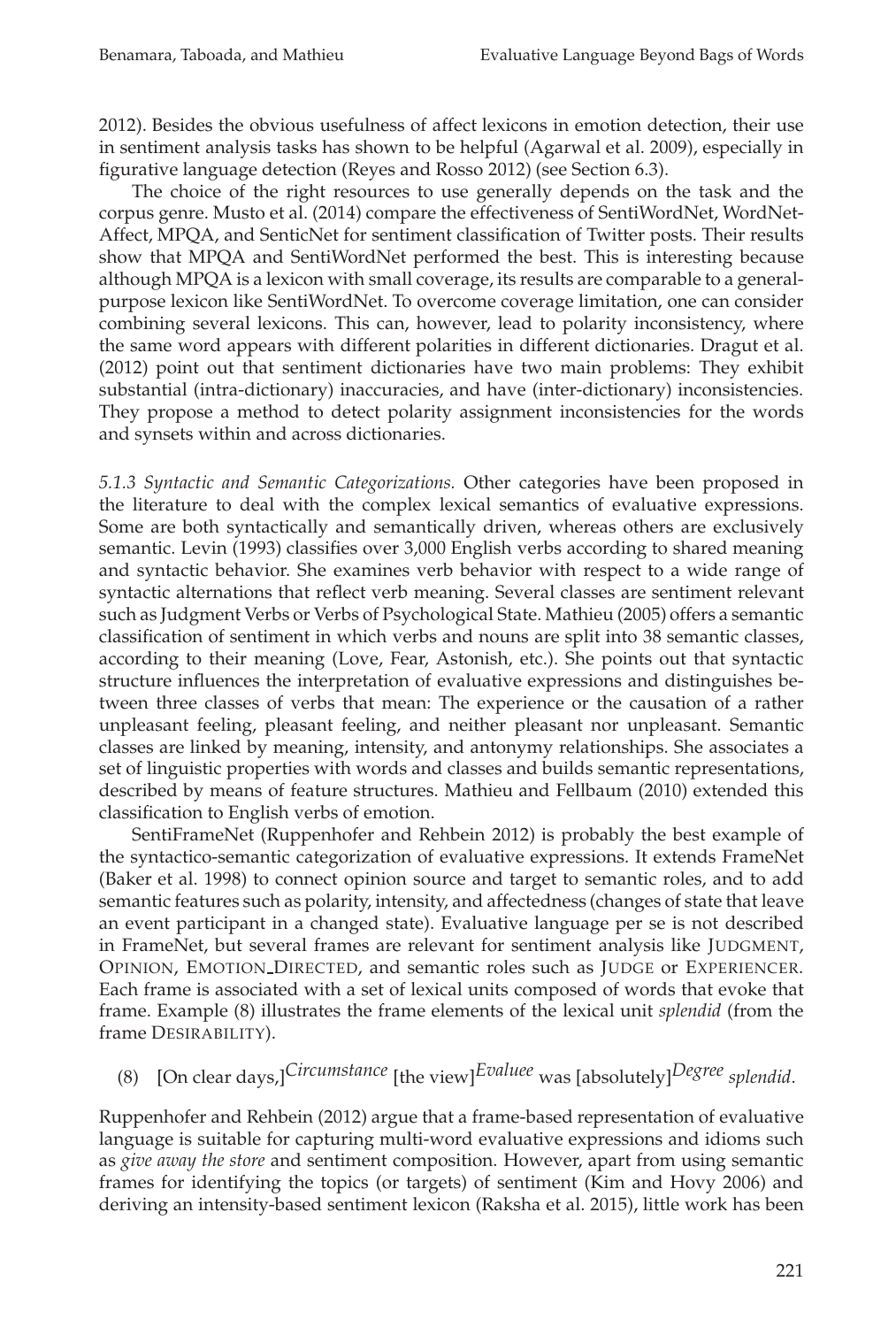done to show the real effectiveness of this deep representation in practical sentiment analysis systems.

Purely semantic categorizations include the categories defined within the MPQA project (Wiebe et al. 2005), and the Blogoscopy lexicon (Daille et al. 2011), which classifies opinions according to four main categories following Charaudeau (1992), and the lexicon model for subjectivity description of Dutch verbs proposed by Maks and Vossen (2012). Drawing from Levin (1993), Mathieu (2005), and Wierzbicka (1987), Asher et al. (2009) group each opinion expression into four main categories: REPORTING, which provides, at least indirectly, a judgment by the author on the opinion expressed; JUDGMENT, which contains normative evaluations of objects and actions; ADVICE, which describes an opinion on a course of action for the reader; and SENTIMENT-APPRECIATION, containing feelings and appreciations. Subcategories include, for example, INFORM, ASSERT, EVALUATION, FEAR, ASTONISHMENT, BLAME, and so forth. These categories have been successfully deployed as features for consensus detection in book reviews (Benamara et al. 2014) and for studying opinion in discourse (Benamara et al. 2016). Also, the ADVICE category, which is decomposed into SUGGEST, HOPE, and RECOMMEND, has been used for extracting customer suggestions from reviews (Negi and Buitelaar 2015). We further discuss discourse-based sentiment analysis and suggestion detection in Section 6.

Even though efforts have been made to move beyond positive/negative classification, the resulting lexicons are not widely used in the sentiment analysis community. We do believe that the semantic categorizations discussed in this section are necessary for a better understanding of evaluative language and hope that further studies will leverage such categorizations to enhance current bag-of-words approaches. One categorization that deserves separate treatment, because of its comprehensiveness, is Appraisal. After an introduction to the theory itself in Section 2.6, in the next section we discuss computational treatments of Appraisal.

*5.1.4 Semantic Categorizations: Appraisal in Sentiment Analysis.* An early surge of interest in Appraisal led to publications proposing how to automatically identify expressions that could be characterized as belonging to the three subtypes of Attitude (Affect, Judgment, and Appreciation). The potential gains are obvious: A positive or a negative expression is informative in itself, but even more so if we know whether it refers to personal feelings, opinions about others, or evaluations of objects. Taboada and Grieve (2004) first proposed a classification of adjectives as to whether they mostly conveyed one of the three main Attitude categories (Affect, Judgment, Appreciation). They then used this classification of adjectives to determine what type of Attitude was predominant in a text.

Whitelaw et al. (2005) investigated the use of Appraisal groups or phrases for sentiment analysis. They also classified adjectives according to three Attitude categories. Using a combination of manual methods and thesauri crawling, they built a list of 1,329 adjectives. They then used this information to extract Appraisal groups, in particular, adjective groups that may include intensifiers and negation (e.g., *very good, not terribly funny*). The resulting Appraisal groups are fed into a classifier to train a system that identifies movie reviews as positive or negative. Whitelaw et al. found that using Appraisal groups improved the classification over baselines that utilized bag-of-words features. It is clear from their results that using adjectives that can be classified as conveying appraisal values is beneficial in sentiment analysis. In particular, and unsurprisingly, adjectives labeled as Appreciation are some of the most useful features for the classifier. Further analysis showed that bag-of-words features contribute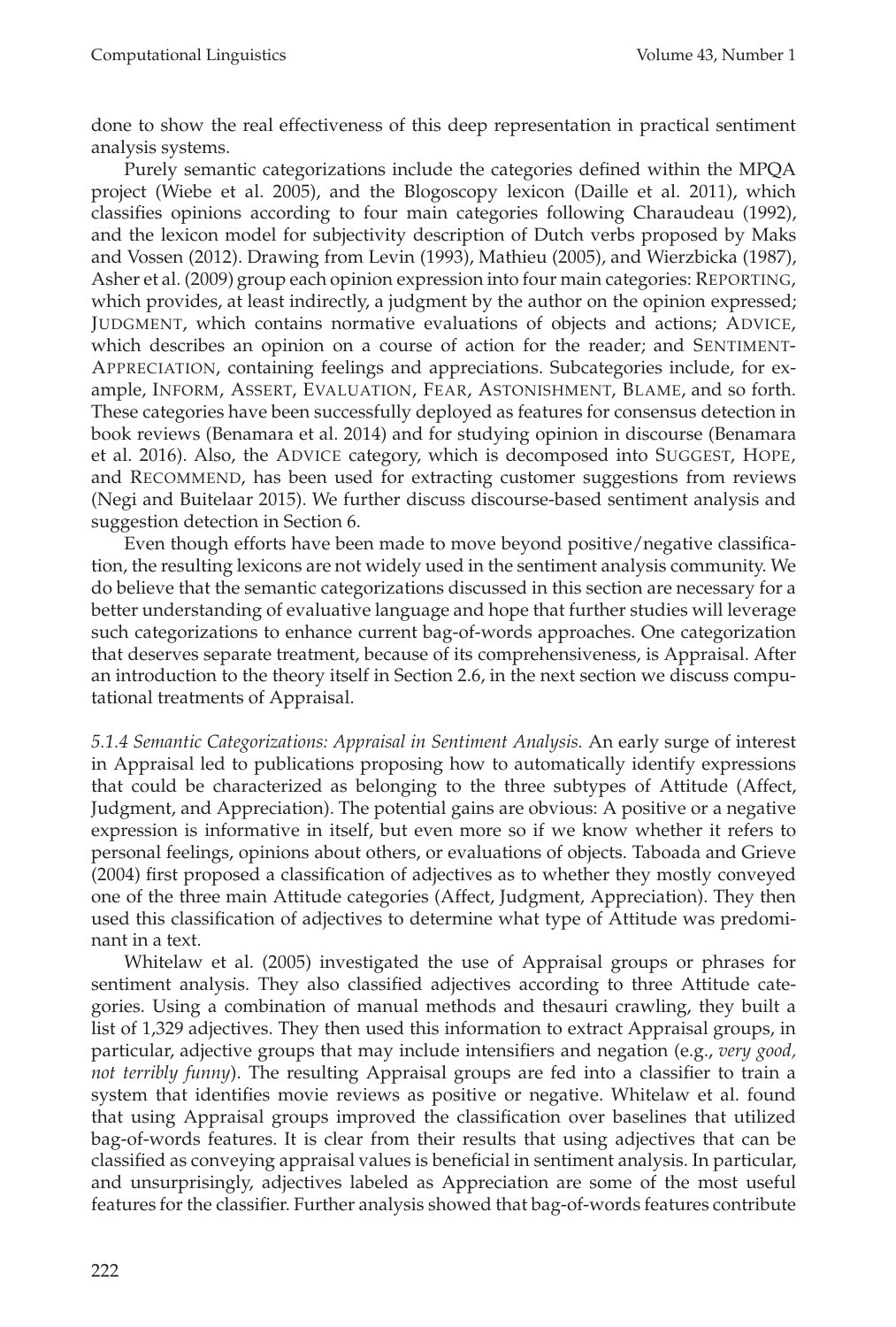positively to the classification in part because they contain sentiment words that are not adjectives.

Although it was a breakthrough in terms of using sentiment-specific adjectives, and using linguistic insights (phrases rather than isolated adjectives; intensification and negation), the work of Whitelaw and colleagues did not explicitly utilize the information contained in the Appraisal groups. That is, whether a text contained more Appreciation than Judgment, for instance, was not part of the classification or the information extracted from the text. The authors do point out potential benefits of Appraisal analysis, including identifying the Appraiser and Appraised (what elsewhere have been termed *source* and *target*). Similar work by Read and Carroll uses a corpus annotated for Appraisal (not only Attitude, but also Graduation and Engagement) to train a classifier that detects whether unseen words and phrases are instances of Appraisal and, when they are, their polarity (Read and Carroll 2012b, 2012a).

Work by Argamon, Bloom, and colleagues (Bloom et al. 2007; Argamon et al. 2009; Bloom and Argamon 2010) also focused on using Appraisal to build lexicons. Of note is the effort in Bloom et al. (2007) to extract adjectives according to Appraisal categories (the three top-level Attitude types) and present them as output (rather than just use them as input to build a lexicon). Furthermore, their system assigns a target to each adjective, specifying whether, for example, it refers to an actor, a character, or the plot or special effects of a movie. This linking of Appraisal expression and target is achieved via dependency parsing. Their method seems to perform well, as shown by a manual evaluation of the extracted expressions, and by its potential usefulness in creating rules for opinion patterns. In a follow-up paper, Bloom and Argamon (2010) present an automatic method for linking Appraisal expressions and patterns.

Such linking of Appraisal expressions and targets precedes later work in featurebased sentiment extraction or opinion mining (Titov and McDonald 2008; Brody and Elhadad 2010; Liu 2012), which seems to have developed independently, and without taking into account the possibility of bootstrapping the identification of features with Appraisal expressions. Information on whether an Appraisal expression is likely to be Judgement rather than Appreciation will help determine whether its target is human or not, and vice versa.

A notable exception in the practical application of Appraisal is the Attitude Analysis Model of Neviarouskaya and colleagues (Neviarouskaya 2010; Neviarouskaya et al. 2010b, 2010a; Neviarouskaya and Aono 2013). They propose a method of assigning what are essentially Attitude values to adjectives. In their system, a classifier is trained to determine whether a particular word or phrase expresses the three basic types of Attitude, with the determination being done in context, that is, taking into account the sentence in which the word appears.

In summary, we see Appraisal analysis as a richer, more detailed analysis that goes beyond simple polarity labels, and that can help characterize texts across several categories. Once more data and resources become available, automatic analysis of Appraisal is possible. This would enable the presentation of Appraisal information as part of the process of sentiment analysis. Just as some systems break down lengthy reviews and provide information on features or aspects (such as service, food or ambiance for a restaurant), a review can be further characterized according to Appraisal categories, specifying, for instance, whether it contains more Affect than Judgment, or an unusally high frequency of graduated terms (indicating a particularly strong opinion). Current research, however, does not seem to be making use of Appraisal, and it is unclear how significant the improvements may be for simple binary classification systems.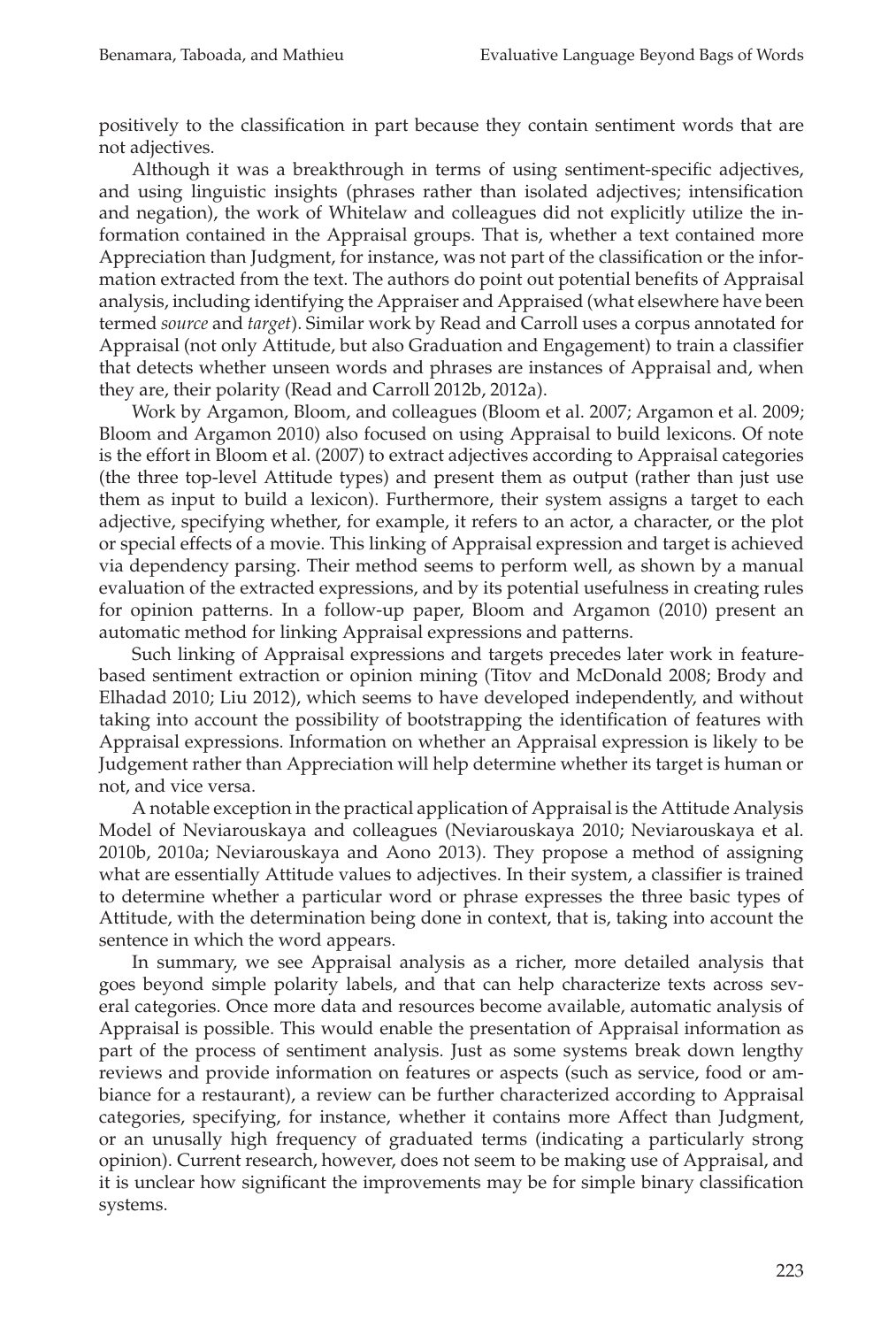#### **5.2 Valence Shifters**

The term **valence shifters** was first used by Polanyi and Zaenen (2006) to describe how an evaluation expression can be modified by context, including extra-propositional aspects of meaning, intensification, downtoning, presuppositions, discourse, and irony. This section focuses on valence shifters that may impact evaluative expressions at the sentence or the sub-sentential level.

Dealing with valence shifters roughly involves three sub-tasks: identifying these expressions and their scope, analyzing their effect on evaluation, and computing sentiment composition, leveraging this effect to update the prior polarity of opinion expressions. The first task makes use of full sentence parsing or dependency parsing to identify the scope of cues (Councill et al. 2010; Wiegand et al. 2010; Velldall et al. 2012). We detail in the following sections the latter two tasks.

#### *5.2.1 Effect of Valence Shifters on Sentiment Analysis*

*Intensification and downtoning.* Whatever parts of speech are identified as conveying sentiment, they can be intensified and downtoned by being modified. The general term **intensifier** is used for devices that change the intensity of an individual word, whether by bringing it up or down. Many devices intensify; for instance, adjectives may intensify or downtone the noun they accompany (*a definite success*). Periphrastic expressions and hedges also change the intensity of other words, as is the case with *in a way* or *for the most part*.

Intensification, however, is mostly expressed via adverbs. Syntactically, adverbs may appear in different positions in a sentence. For example, they could occur as complements or modifiers of verbs (*he behaved badly*), modifiers of nouns (*only adults*), adjectives (*a very dangerous trip*), adverbs (*very nicely*), and clauses (*undoubtedly, he was right*). Adverbs of degree and manner have been the most studied, as they are most sentiment relevant. Taking them into account has consistently been shown to improve the performance of sentiment analysis systems (Kennedy and Inkpen 2006; Benamara et al. 2007; Taboada et al. 2011).

The effect of intensifiers and downtoners on evaluative language is generally modeled as a linear model using addition or subtraction. For example, if a positive adjective has a value of 2, an amplified (or positively intensified) adjective would become 3, and the downtoned version a 1. Intensifiers, however, do not all intensify at the same level. For instance, consider the difference between *extraordinarily* and *rather*. The value of the word being intensified also plays a role. A word at the higher end of the scale is probably intensified more intensely, as can be seen in the difference between *truly fantastic* and *truly okay*. In fact, the latter is probably often used ironically. A method of modeling these differences is to use multiplication rather than addition. For example, Taboada et al. (2011) place intensifiers on a percentage scale, proposing values such as the following: *most* +100%,*really* +25%, *very* +15%,*somewhat* −30%, and *arguably* −20%.

*Extra-propositional aspects of meaning.* These are aspects of meaning that convey information beyond the propositional content of a clause or sentence (i.e., beyond simple, categorical assertions), but are still within the realm of syntax, not discourse.

Nonveridicality is an example of such aspects (see Section 2.3). It can be used to express possibility, necessity, permission, obligation, or desire, and it is grammatically expressed via adverbial phrases (*perhaps, maybe, certainly*), conditional verb mood, some modals (*must, can, may*), and intensional verbs (*think, believe*). Adjectives and nouns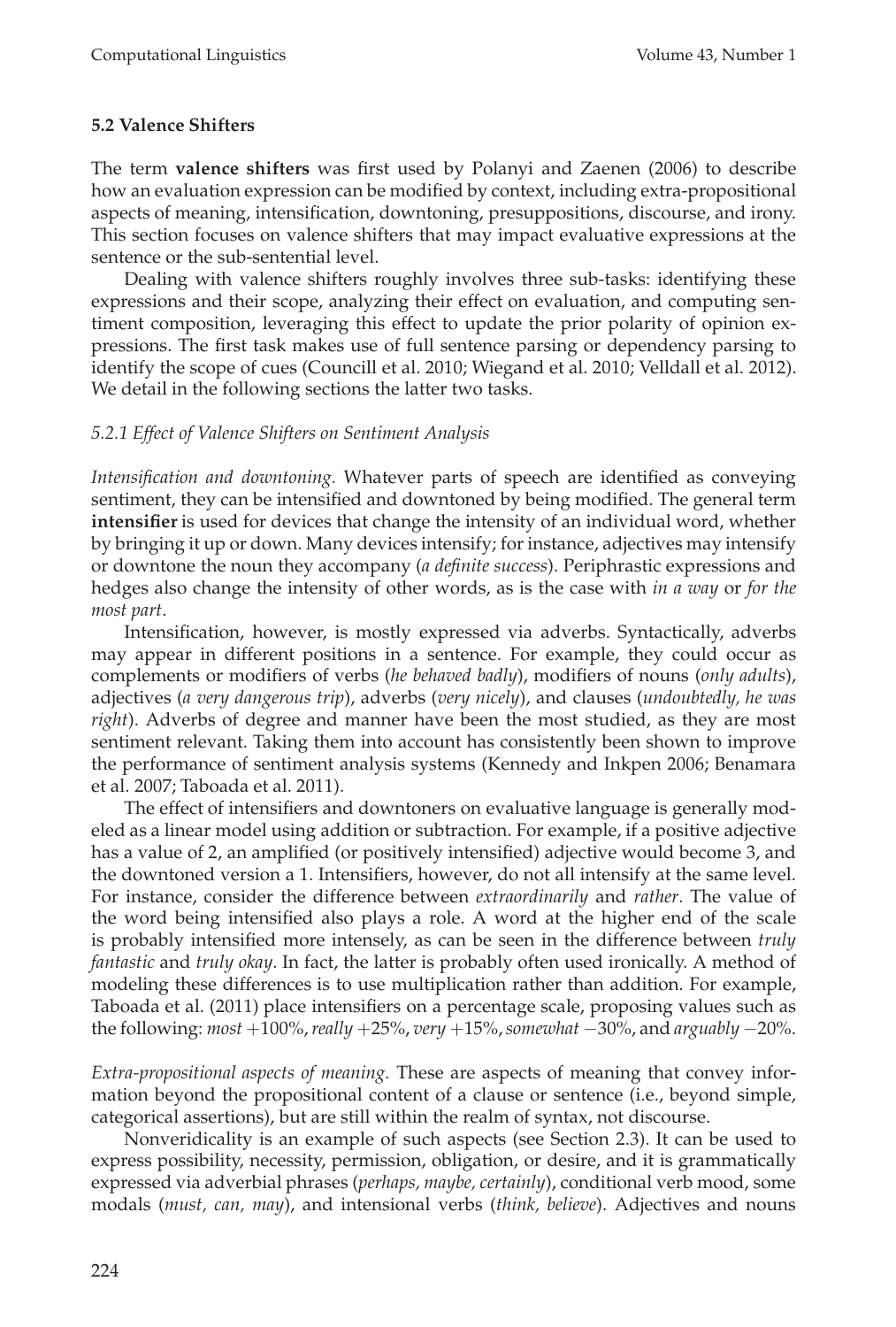can also express modality (*a probable cause; It remains a possibility*). A general consensus in sentiment analysis is that nonveridicality and irrealis result in the unreliability of any expression of sentiment in the sentences containing it (Wilson et al. 2009; Taboada et al. 2011; Benamara et al. 2012; Morante and Sporleder 2012b; Denis et al. 2014). Consider the effect of the intensional verb *thought* and the modal *would* in Example (9) and the modal plus question in Example (10), which completely discount any positive evaluation that may be present in *good* and *more suitable*. In some cases, however, evaluative expressions under the scope of modality do not have to be ignored (Benamara et al. 2012). This is true for the cumulative modality in Example (11) and the use of negation in Example (12), where the deontic modal *should* strengthens the negative recommendation.

- (9) I thought this movie would be as good as the Grinch.
- (10) Couldn't you find a more suitable ending?
- (11) You definitely must see this movie.
- (12) You should not go see this movie.

Not enough research has explored exactly how evaluative expressions are affected in the presence of nonveridical operators. In de Marneffe et al. (2012), nonveridicality is characterized as a distribution over veridicality categories, rather than a binary classification, which would make accurate identification of nonveridical statements even more challenging. Liu et al. (2014) automatically determine whether opinions expressed in sentences with modality are positive, negative, or neutral.

Negation is another linguistic phenomenon that affects evaluative expressions locally. In Example (13), the negation *not* conveys a mild positive evaluation by negating a negative item (*bad*), or the opposite, using a negated positive to express a negative evaluation (cf. Example (14)). The effect of negation seems to be one of downtoning the overall effect of the evaluation, whether positive or negative. This is a form of **litotes**, the negation of the opposite meaning to the one intended, often for rhetorical effect.

- (13) This student is not bad.
- (14) It hasn't been my best day.

Negation can be used to deny or reject statements. It is grammatically expressed via a variety of forms: prefixes (*un-, il-*), suffixes (*-less*), content word negators such as *not*, and negative polarity items (NPIs) like *any, anything, ever*. NPIs are words or idioms that appear in negative sentences, but not in their affirmative counterparts, or in questions but not in assertions (which also makes them nonveridical markers). Negation can be expressed using nouns or verbs that have negation as part of their lexical semantics (*abate* or *eliminate*). It can also be expressed implicitly without using any negative words, as in *This restaurant was below my expectations*. Negation can aggregate in a variety of ways. In some languages, multiple negatives cancel the effect of negation (*This restaurant never fails to disappoint on flavor*), whereas in negative-concord languages like French, multiple negations usually intensify the effect of negation. Compared to negators and content word negators, NPIs and multiple negatives have received less attention in the sentiment analysis literature. Taboada et al. (2011) treat NPIs (as well as modalities) as **irrealis blockers** by ignoring the semantic orientation of sentiment words in their scope. For example, the adjective *good* will just be ignored in *Any good movie in this theater*. In contrast, Benamara et al. (2012) consider that NPIs strengthen expressions under their scope. They observe that most multiple negatives preserve polarity, except for those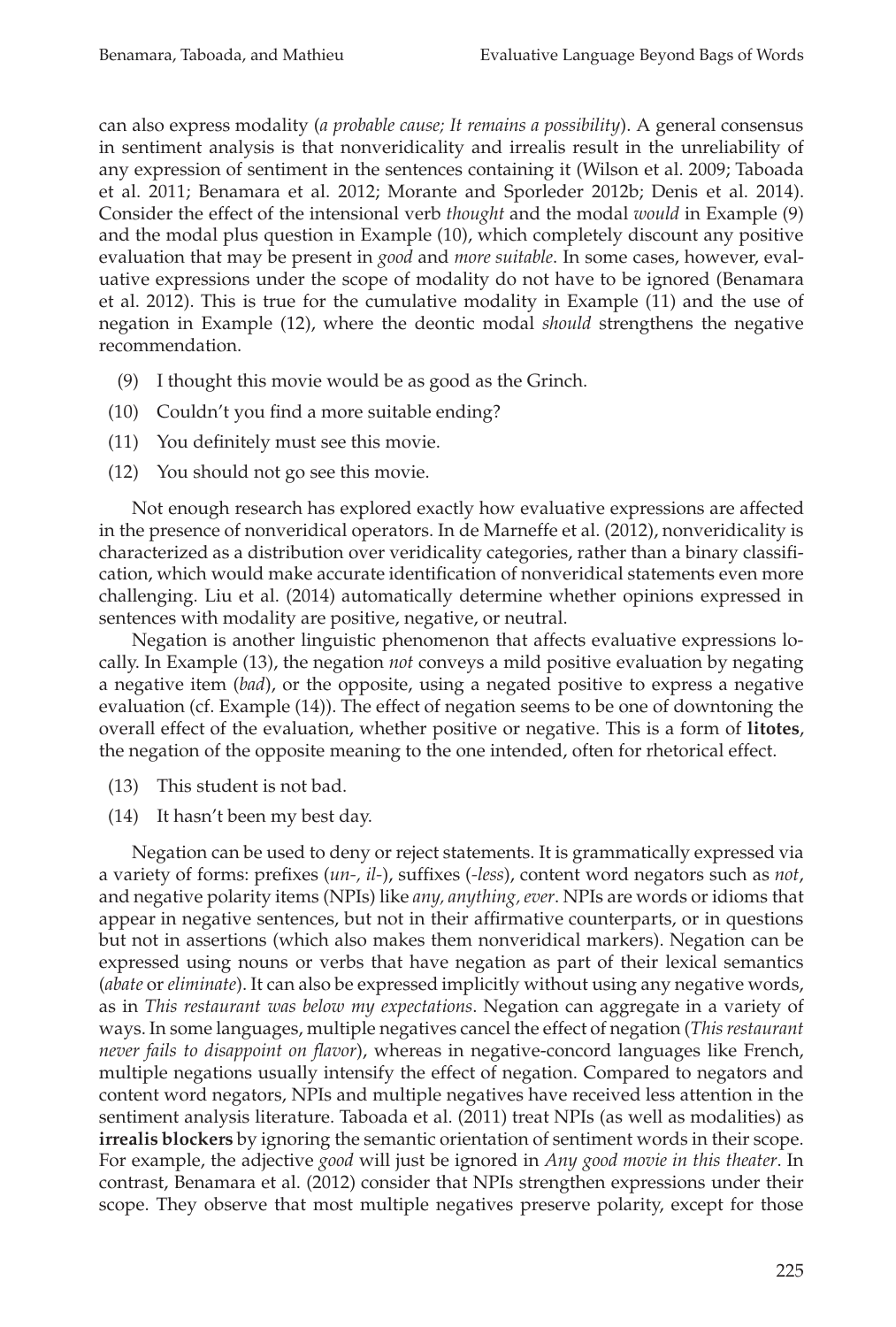composed of content word negators and NPIs that cancel the effect of lexical negations. For example in the French expression *manque de goût* ('lack of taste'), the polarity is negative, while in *ne manque pas de goût* (roughly, 'no lack of taste'), the opinion is positive.

Another notable aspect of negation is its markedness. Negative statements tend to be perceived as more marked than their affirmative counterparts, both pragmatically and psychologically (Osgood and Richards 1973; Horn 1989). Potts (2010) posits an *emergent expressivity* for negation and negative polarity, observing that negative statements are less frequent and pragmatically more negative, with emphatic and attenuating polarity items modulating such negativity in a systematic way. Research in sentiment analysis has found that accurately identifying negative sentiment is more difficult, perhaps because we use fewer negative terms and because negative evaluation is couched in positive terms (Pang and Lee 2008, Chapter 3). One way to solve this problem is to, in a sense, follow the Negativity Bias (Rozin and Royzman 2001; Jing-Schmidt 2007): If a negative word appears, then it has more impact. This has been achieved by weighing negative words more heavily than positives in aggregation (Taboada et al. 2011).

Most approaches treat negation as polarity reversal (Wilson et al. 2005; Polanyi and Zaenen 2006; Moilanen and Pulman 2007; Choi and Cardie 2008). However, negation cannot be reduced to reversing polarity. For example, if we assume that the score of the adjective *excellent* is +3, then the opinion score in *This student is not excellent* cannot be −3. The sentence probably means that the student is not good enough. It is thus difficult to negate a strongly positive word without implying that a less positive one is to some extent possible (*not excellent, but not horrible either*). A possible solution is to use shift negation, in which the effect of a negator is to shift the negated term in the scale by a certain amount, but without making it the polar opposite of the original term (Liu and Seneff 2009; Taboada et al. 2011; Chardon et al. 2013a).

*5.2.2 Sentiment Composition.* Sentiment composition aims at computing the sentiment orientation of an expression or a sentence (in terms of polarity and/or strength) on the basis of the sentiment orientation of its constituents. This process, based on the *principle of compositionality* (Dowty et al. 1981), captures how opinion expressions interact with each other and with specific linguistic operators such as intensifiers, negations, or modalities. For instance, the sentiment expressed in the sentence *This restaurant is good but expensive* is a combination of the prior sentiment orientation of the words *good*, *but*, and *expensive*.

A prior step to this process is to perform syntactic parsing to determine the scope of valence shifters and then use syntax to do compositional sentiment analysis. Jia et al. (2009) propose a set of complex heuristic rules to determine the scope of negation and then study the impact of different scope models for sentence and document polarity analysis. Their results show that incorporating linguistic insights into negation modeling is meaningful. Another way to model composition is to rely on a sentiment lexicon and predefined set of heuristics that predicts how shifters affect the sentiment of a phrase/sentence (Moilanen and Pulman 2007; Choi and Cardie 2008; Nakagawa et al. 2010; Taboada et al. 2011; Benamara et al. 2012). For example, Moilanen and Pulman (2007) propose three types of rules to deal with negation and intensifiers: sentiment propagation (the polarity of a neutral constituent is overridden by that of the evaluative constituent), polarity conflict resolution (a non-neutral polarity value is changed to another non-neutral polarity value), and polarity reversal. Lexicon-based sentiment composition has been shown to outperform bag-of-words learning classification of sentiment at the sentence level (Choi and Cardie 2008).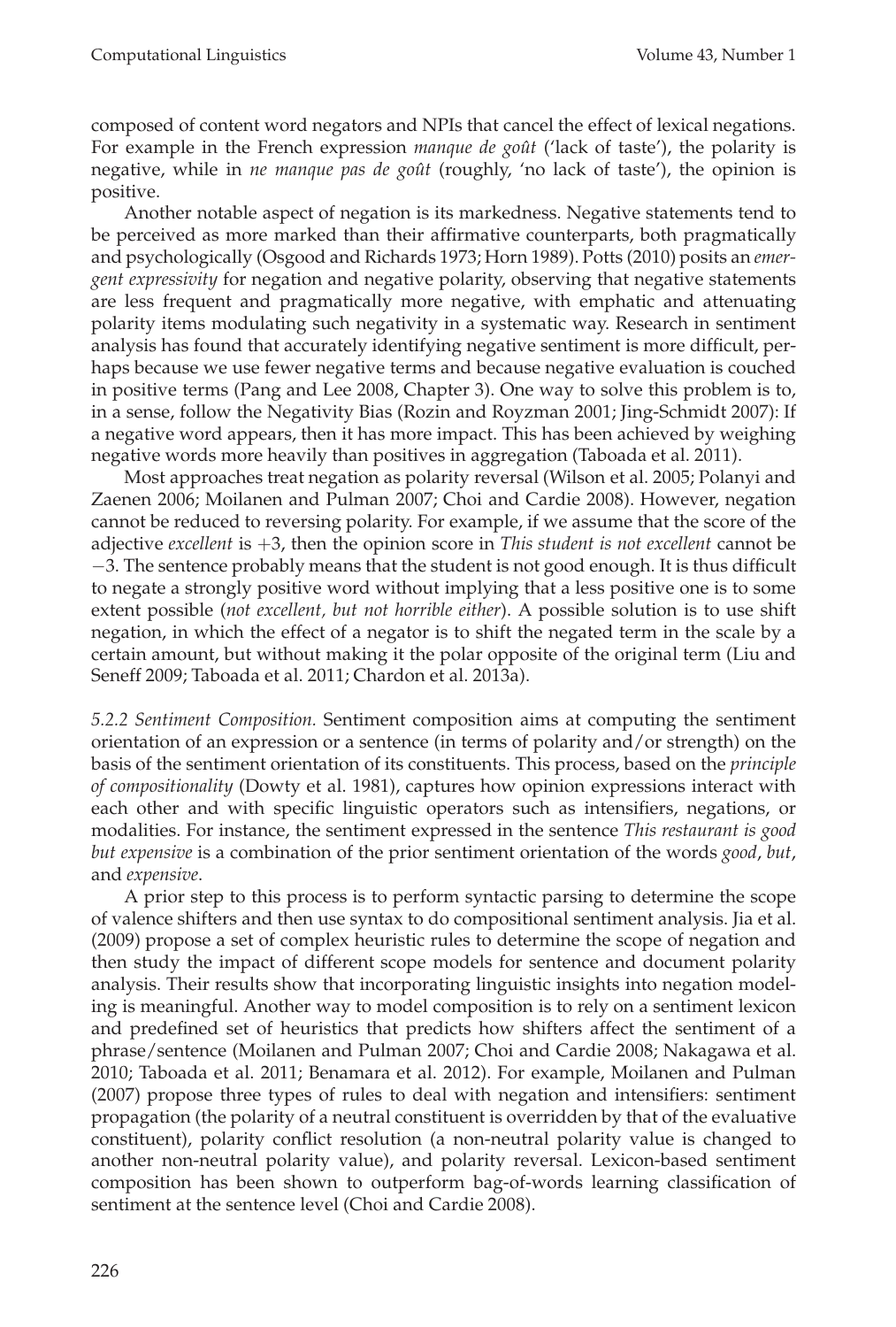Rules being language-and context-dependent, another alternative approach is to represent each node in a parse tree with a vector, and then learn how to compose leaf vectors in a bottom–up fashion. The composition process is modeled as a function learned from the training data, which can be standard data sets that only have document-level sentiment annotation (e.g., star ratings [Yessenalina and Cardie 2011; Socher et al. 2011, 2012] or sentiment treebanks with fine-grained annotations for every single node of the top parse tree (Johansson and Moschitti 2013; Socher et al. 2013; Dong et al. 2014; Hall et al. 2014; Zhu et al. 2015). The Stanford Sentiment Treebank is probably the best known example (Socher et al. 2013). It is composed of 215,154 phrases annotated by three human judges according to six sentiment values, ranging from very negative to very positive, with neutral in the middle. Those phrase annotations are then combined with a dependency parse to propagate sentiment up through the nodes of the tree.

Various composition functions have been proposed in the literature. For example, Yessenalina and Cardie (2011) represent each word as a matrix and combine words using iterated matrix multiplication, which allows for modeling both additive (for negation) and multiplicative (for intensifiers) semantic effects. Wu et al. (2011) propose a graph-based method for computing a sentence-level sentiment representation. The vertices of the graph are the opinion targets, opinion expressions, and modifiers of opinion; the edges represent relations among them (mainly, opinion restriction and opinion expansion). However, using recursive neural tensor networks trained over the Stanford Sentiment Treebank yields significant improvements over approaches based on token-level features. Haas and Versley (2015) observe that this gain in accuracy comes at the cost of the huge effort needed to built such treebanks, which are necessarily limited to certain domains and languages. To overcome this difficulty, they propose an alternative cross-lingual and cross-domain approach.

#### **6. New Approaches: From Discourse to Pragmatic Phenomena**

Valence shifters capture important linguistic behavior. Relying on the principle of compositionality, researchers take for granted that the sentiment of a document, a sentence, or a tweet is the sum of its parts. Some of the parts contribute more than others and some reduce or cancel out the sentiment, but the assumption is often that components can be added up, subtracted, or multiplied to yield a reliable result. Shifting phenomena discussed in the last section cannot account for the phenomena of contextual valence shifting in general because they are necessarily bounded at the sentence level and contextual sentiment assignment occurs at the discourse and the pragmatic levels.

In this section, we discuss five contextual phenomena that we believe constitute the keys to the future of sentiment analysis systems: discourse, implicit evaluation, figurative language, extra-linguistic information, and intent detection.

#### **6.1 Discourse-Level Phenomena**

Texts and conversations are not mere juxtapositions of words and sentences. They are, rather, organized in a structure in which discourse units are related to each other so as to ensure both discourse coherence and cohesion. Coherence refers to the logical structure of discourse where every part of a text has a function, a role to play, with respect to other parts in the text (Taboada and Mann 2006b). Coherence has to do with semantic or pragmatic relations among units to produce the overall meaning of a discourse (Hobbs 1979; Mann and Thompson 1988; Grosz et al. 1995). The impression of coherence in text (that it is organized, that it hangs together) is also aided by cohesion, the linking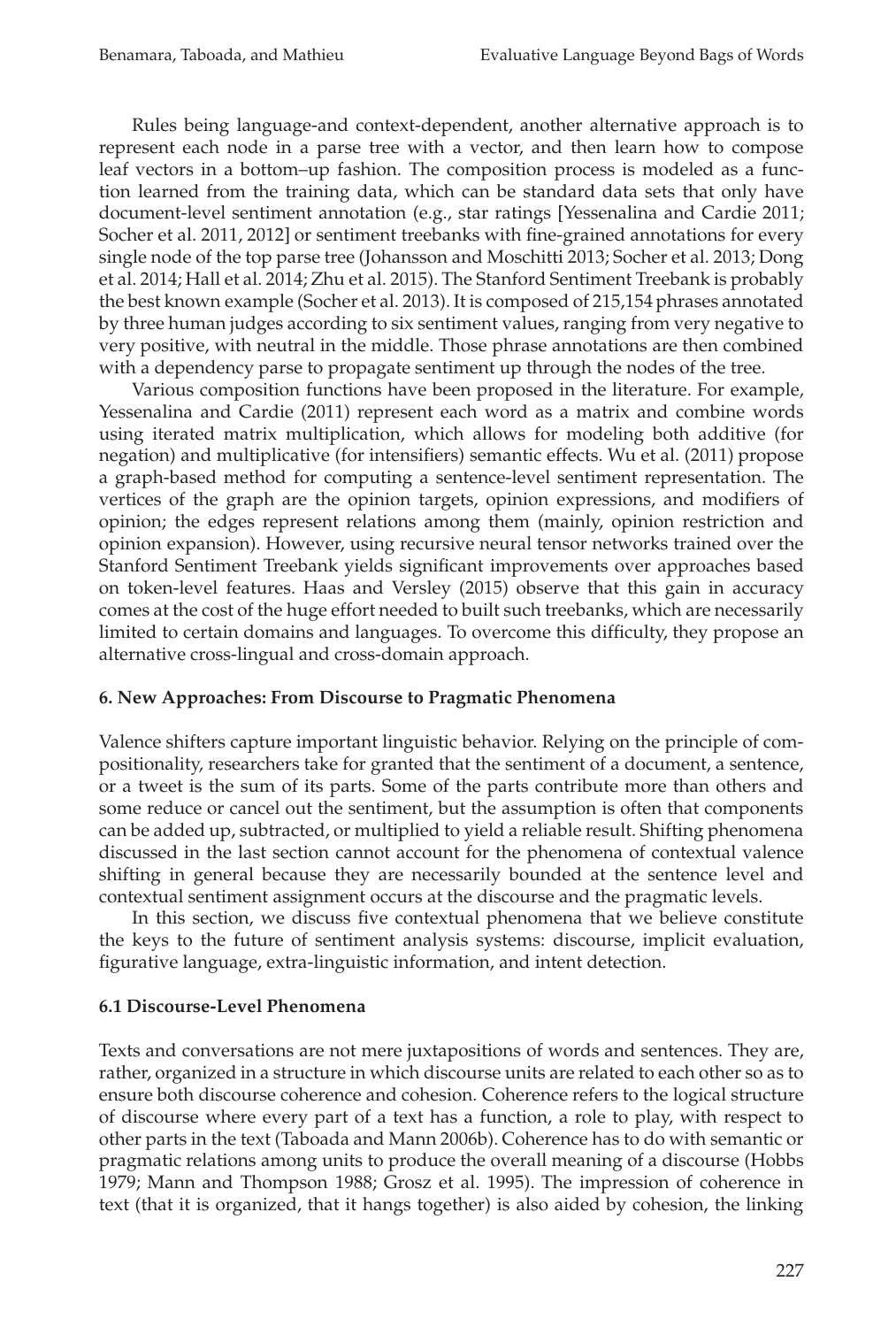of entities in discourse (Halliday and Hasan 1976). Linking across entities happens through grammatical and lexical connections such as anaphoric expressions and lexical relations (synonymy, meronymy, hyponymy) appearing across sentences.

In sentiment analysis, discourse structure provides a crucial link between the local sentence level and the entire document (article, conversation, blog post, tweet, headline) and is needed for a better understanding of the opinions expressed in text. In particular, discourse can help in three main tasks: (1) identifying the subjectivity and polarity orientation of evaluative expressions; (2) furnishing important clues for recognizing implicit opinions; and (3) assessing the overall stance of texts. Two main directions have been explored to deal with discourse phenomena: top–down and bottom–up.

*6.1.1 Top–Down Approaches.* Top–down discourse analysis captures the macroorganization of a text or high-level textual patterns, following previous studies dealing with the signalling of text organization (Chafe 1994; Fries 1995; Goutsos 1996), the linearization problem (Levelt 1981), and the multi-dimensionality of discourse (Halliday and Hasan 1976). Top–down approaches define discourse segments as being units higher than the sentence (e.g., paragraph, topic units) and focus on building either a topic structure or a functional structure (see Purver 2011 and Stede 2011 for comprehensive surveys). Organizing discourse by topicality consists of splitting discourse into a linear sequence of segments, each of which focuses on a distinct subtopic occurring in the context of one or more main topics. Topic segmentation is generally guided by local discourse continuity or the lexical cohesion assumption (Halliday and Hasan 1976) that stipulates that topic and lexical usage (such as word repetition, discourse connectives, and paradigmatic relations) are strongly related (Hearst 1994). Functional structure, on the other hand, analyzes discourse from the point of view of the communicative roles or intentions of discourse units in genre-specific texts or from the speaker's (or writer's) communicative intention perspective (Grosz and Sidner 1986; Moore and Paris 1993; Lochbaum 1998). Genre-induced text structure aims at segmenting discourse into different parts that serve different functions. This segmentation is achieved through a conventionalized set of building blocks that contribute to the overall text function. These building blocks are called content, functional, or discourse zones. Discourse zones are specific to particular genres, such as the communicative roles played by the introduction, background, and conclusion sections in a scientific paper (Swales 1990; Teufel and Moens 2002). Other genres studied include law texts (Palau and Moens 2009), biomedical articles (Agarwal and Yu 2009), and movie reviews (Bieler et al. 2007).

Top–down approaches in sentiment analysis assume that in a subjective document only some parts are relevant to the overall sentiment. Irrelevant parts thus have to be filtered out or de-emphasized, and the remaining parts are used to infer an overall evaluation at the document level. For example, a recent psycholinguistic and psychological study shows that polarity classification should concentrate on messages in the final position of the text (Becker and Aharonson 2010). Pang et al. (2002) were the first to empirically investigate positional features. Specifically, depending on the position at which a token appears (first quarter, last quarter, or middle half of the document), the same unigram is treated as different features. However, the outcomes did not result in a significant improvement. An error analysis showed that this low improvement is due to the positional features that fail to adequately handle the "thwarted expectation" phenomenon, very common in such text genre (cf. Section 4). Pang et al. (2002) argued that a more sophisticated form of discourse analysis is needed. Taboada and Grieve (2004) also used positional features, but focused on adjectives and found that adjectives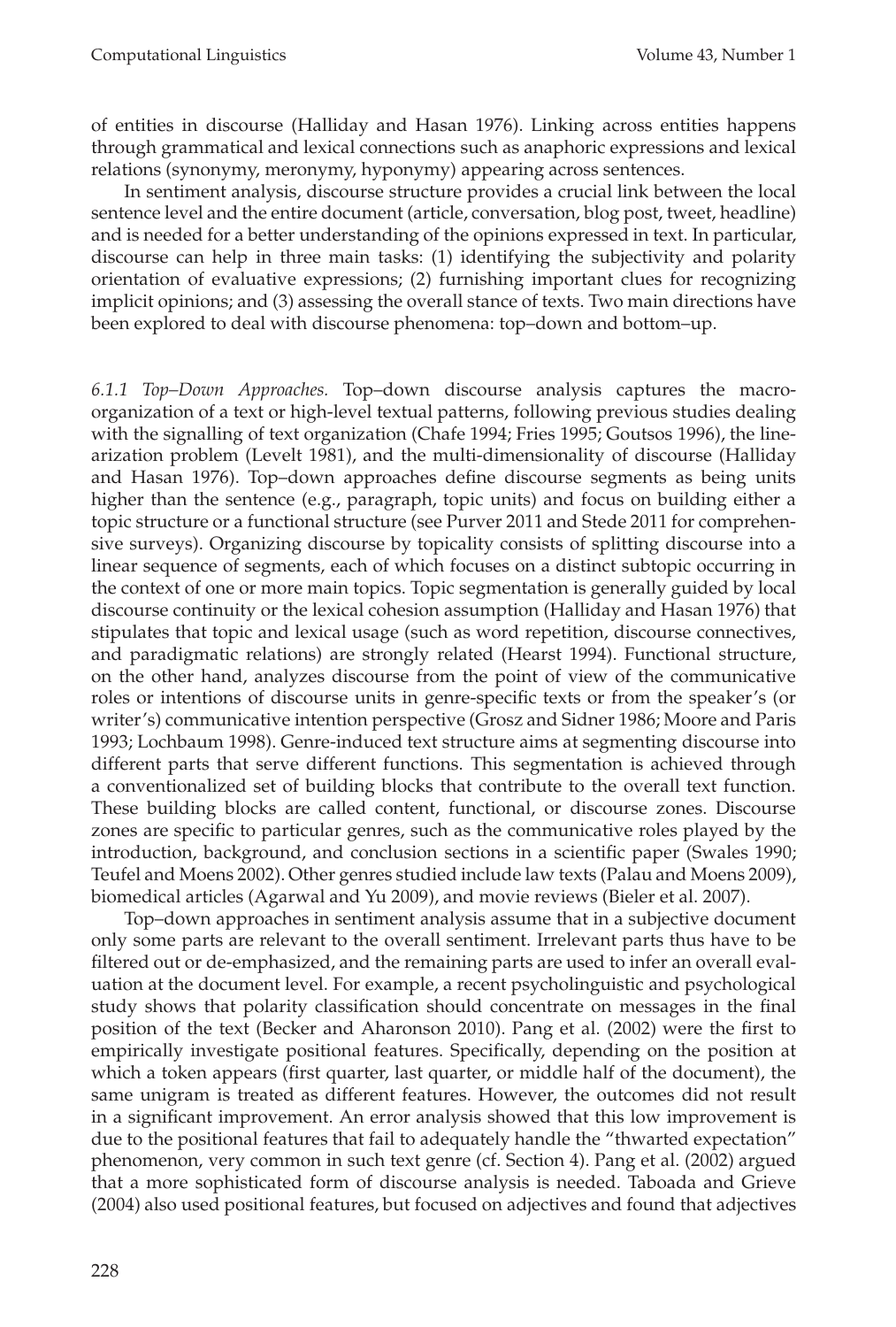at the beginning of the text are not as relevant, and that an opinion on the main topic tends to be found towards the end of the text.

Instead of keeping relevant segments on the basis of their relative position in a document, other studies suggest selecting them according to topic criteria. Inspired by Wiebe's (1994) assumption that objectivity and subjectivity are usually consistent between adjacent sentences, Pang and Lee (2004) built an initial model to classify each sentence as being subjective or objective and then used the top subjective sentences as input for a standard document level polarity classifier. The proposed cascade model was shown to be more accurate than one using the whole document. To reduce errors relative to models trained in isolation, McDonald et al. (2007), Mao and Lebanon (2007), Yessenalina et al. (2010), Täckström and McDonald (2011), Paltoglou and Thelwall (2013), and Yogatama and Smith (2014) use a joint structured model for both sentenceand document-level that captures sentiment dependencies between adjacent sentences. These models outperform a plain bag-of-words representation for document polarity classification.

Another line of research explores the functional role played by some parts or zones in a text. Smith and Lee (2014) focused on two discourse function roles—expressive and persuasive—and showed that training a supervised polarity classifier on persuasive documents can have a negative effect when testing on expressive documents. Based on a corpus study of German film reviews, Bieler et al. (2007) implemented a hybrid algorithm that automatically divided a document into its formal and functional constituents, with the former being constituents whose presence is characteristic for the genre (factual information such as date of the review, name of the author, or cast of the film), and the latter being longer paragraphs making contributions to the communicative goal of the author. Functional constituents are further divided roughly into Description and Comment, the former containing background information about the film or a description of the plot, and the latter contains the main evaluative content of the text, the part from which sentiment should be extracted. Using 5-gram SVM classifiers, the authors report a precision ranging from 70% for formal zones to 79% for functional zones. Later, Taboada et al. (2009) extended this approach and used the output of a paragraph classifier to weigh paragraphs in a sentiment analysis system. Results show that weighing Comment paragraphs higher than Description paragraphs boosts the accuracy of classifying reviews as either positive or negative from 65% to 79%. Roberto et al. (2015) follow the same idea for hotel reviews.

Argumentation is another top–down aspect that can play a functional role in evaluative texts. In fact, evaluative language may also serve a role in building arguments. Hunston and Thompson (2000a) suggest that evaluation helps organize the discourse, in addition to its role of strictly conveying an opinion (see Section 2.5). Argumentation is a process by which arguments are constructed by the writer to clarify or defend their opinions. An argument is generally defined as a set of premises that provide the evidence or the reasons for or against a **conclusion**, also known as a claim (Walton 2009). When using arguments, holders are able to tell not just *what* views are being expressed, but also *why* those particular views are held (Lawrence and Reed 2015).

Premises can be introduced in texts by specific markers or cue phrases such as *for example, but,* or *because* (Knott and Dale 1994). The claim is a proposition stating the general feeling or recommendation of the writer. It can be supported or attacked through various statements making a holder reveal preferences and priorities. For instance, in *The movie is good because the characters were great*, the second clause is evidence that supports the conclusion in the first clause, whereas in *The movie is good but the script was bad*, the same conclusion is attacked. Tracking arguments in text consists of identifying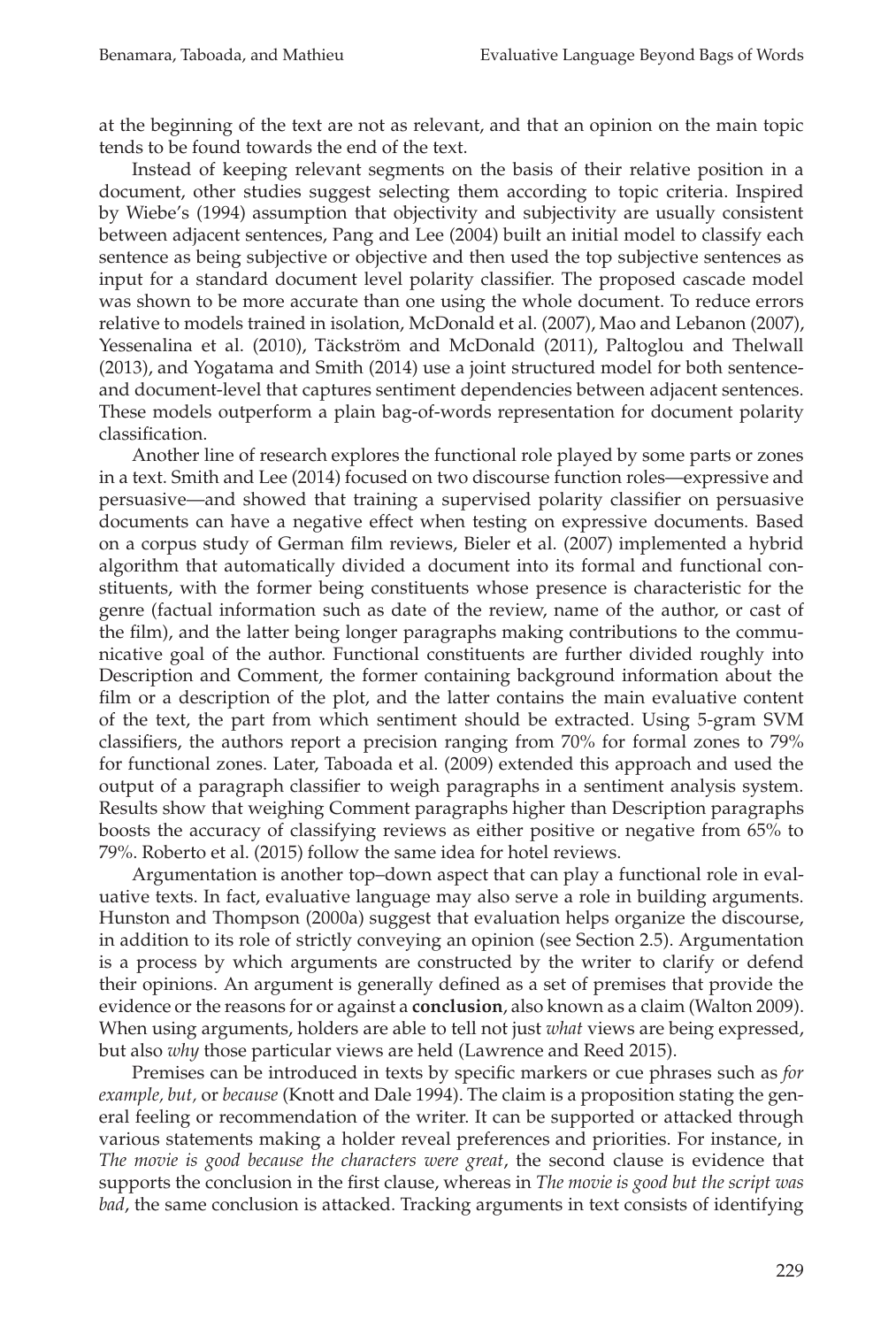its argumentative structure, including the premises, conclusion, and the connections between them such as the argument and counter-argument relationships.

Argumentation mining is a relatively new area in NLP (Mochales and Moens 2011; Peldszus and Stede 2013; Hasan and Ng 2014). Roughly, three main approaches have been proposed to extract arguments (Lawrence and Reed 2015). The first one relies on a list of discourse markers connecting adjacent premises split into two groups according to their effect on argumentation: support markers and attack markers. For example, adversative connectives such as *but* and *although* connect opposing arguments, whereas conjunctives like *and, or*, and *then* link independent arguments that target the same goal. The second approach in argumentation uses supervised learning to classify a given statement as being an argument or not. Then each argument can be classified as being either a premise or a conclusion, or whether it fits within a predefined argumentative scheme that takes the form of a number of premises working together to support or attack a conclusion. Finally, the last approach makes use of topic changes as indicators of a change in the argumentation line. For instance, if the topic of a given proposition is similar to the one discussed in the preceding propositions, then one can assume that these propositions are connected and are following the same line of reasoning.

In sentiment analysis, the role of argumentation has been investigated for document polarity classification (Hogenboom et al. 2010; Vincent and Winterstein 2014; Wachsmuth et al. 2014). For example, Vincent and Winterstein (2014) noticed in their corpus of movie reviews that a persuasive argumentation in positive reviews often consists of several independent arguments in favor of its conclusion. In negative reviews, however, a single negative argument appears to be enough. To date, most existing studies use a predefined list of markers to extract arguments and build the document's argumentative structure. Although the approach is rather simple (only a few arguments are marked), it has shown to improve document classification.

*6.1.2 Bottom–Up Approaches.* Bottom–up parsing defines hierarchical structures by constructing complex discourse units from Elementary Discourse Units (EDUs) in a recursive fashion. It aims at identifying the rhetorical relations holding between EDUs, which are mainly non-overlapping clauses, and also between larger units recursively built up from EDUs and the relations connecting them.<sup>7</sup> Identifying rhetorical relations is a crucial step in discourse analysis. Given two discourse units that are deemed to be related, this step labels the attachment between the two units with relations such as ELABORATION, EXPLANATION, or CONDITIONAL, as in [*This is the best book*]<sup>1</sup> [*that I have read in a long time*]<sub>2</sub>, where the second argument expands or elaborates on the first. Some relations are explicitly marked, that is, they contain overt markers to clearly signal the type of connection between the arguments, such as *but, although, as a consequence*. Others are implicit, that is, they do not have clear indicators, as in *I didn't go to the beach. It was raining*. In this last example, in order to infer the EXPLANATION relation (or, more generally, a causal relation) between the clauses, we need detailed lexical knowledge and probably domain knowledge as well (that beaches are usually avoided when it is raining).

The study of discourse relations in language can be broadly characterized as falling under two main approaches: the lexically grounded approach and an approach that aims at complete discourse coverage. Perhaps the best example of the first approach is

<sup>7</sup> For an introduction to rhetorical, coherence, or discourse relations, see Asher and Lascarides (2003) and Taboada and Mann (2006b).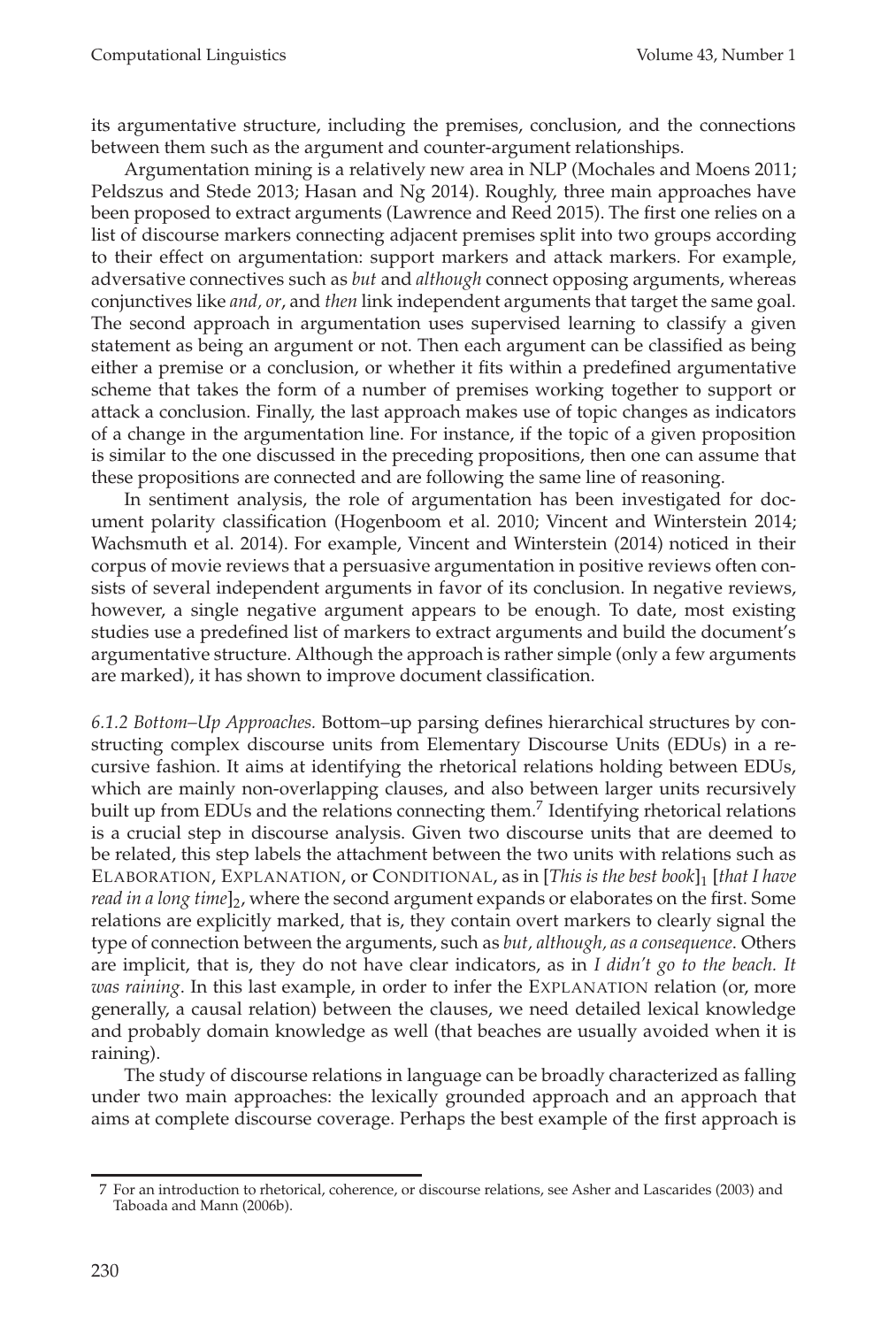the Penn Discourse Treebank (Prasad et al. 2008). The annotation starts that specific lexical items that signal the relation explicitly, most of them conjunctions, and includes two arguments for each conjunction. This leads to partial discourse coverage: There is no guarantee that the entire text is annotated, because parts of the text not related through a conjunction would be excluded. Complete discourse coverage requires annotation of the entire text, with most of the propositions in the text integrated in a structure. It includes work from two theoretical perspectives, either intentionally driven, such as Rhetorical Structure Theory (RST; Mann and Thompson 1988), or semantically driven, such as Segmented Discourse Representation Theory (SDRT; Asher and Lascaride 2003). RST proposes a tree-based representation, with relations between adjacent segments, and emphasizes a differential status for discourse components (the nucleus vs. satellite distinction). Captured in a graph-based representation with long-distance attachments, SDRT proposes relations between abstract objects using a relatively small set of relations.

Manually annotated resources following the aforementioned approaches have contributed to a number of applications, most notably discourse segmentation into elementary discourse units, identification of explicit and implicit relations for the purpose of discourse parsing, and development of end-to-end discourse parsers (Hernault et al. 2010; Feng and Hirst 2014; Joty et al. 2015; Surdeanu et al. 2015).

Efforts to incorporate discourse information into sentiment analysis can be grouped into two categories: those that rely on local discourse relations at the inter-sentential or intra-sentential level, and those that rely on the structure over the entire document, as given by a discourse parser or manually annotated data. We discuss each of these approaches in turn.

*Leveraging local discourse relations.* The idea is that among the set of relations, only some are sentiment-relevant. The simplest way to identify them is to take into account discourse connectives or cue phrases. Polanyi and Zaenen (2006) first noticed that connectives can reverse polarity, and they can also conceal subjectivity. For example, the CONCESSION relation in *Although Boris is brilliant at math, he is a horrible teacher* shows that the positivity of *brilliant* is neutralized, downtoned at best. A CONDITION relation will also limit the extent of a positive evaluation, as observed by Trnavac and Taboada (2012) in a corpus study of Appraisal in movie and book reviews. For instance, in *It is an interesting book if you can look at it without expecting the Grisham "law and order" style*, the positive evaluation in *interesting* is tempered by the condition that readers have to be able to change their expectations about the author's typical style and previous books. Narayanan et al. (2009) also focused on conditionals marked by connectives such as *if, unless,* and *even if*, and proposed a supervised learning algorithm to determine if sentiment expressed on different topics in a conditional sentence is positive, negative, or neutral. Instead of extracting specific connectives, some researchers use a compiled list of connectives and incorporate it as features in a bag-of-words model to improve sentiment classification accuracy (Mittal et al. 2013; Trivedi and Eisenstein 2013). Others identify discourse connectives automatically, relying on a discourse tagger trained on the Penn Discourse Treebank (Yang and Cardie 2014).

Relations that have been used in sentiment analysis are either relations proposed under various theories of discourse (e.g., RST, SDRT), or a set of relations built specifically to be used in sentiment analysis. Asher et al. (2008) considered five types of SDRTlike rhetorical relations, both explicit and implicit (CONTRAST, CORRECTION, RESULT, CONTINUATION, and SUPPORT), and conducted a manual study in which they represented opinions in text as shallow semantic feature structures. These are combined into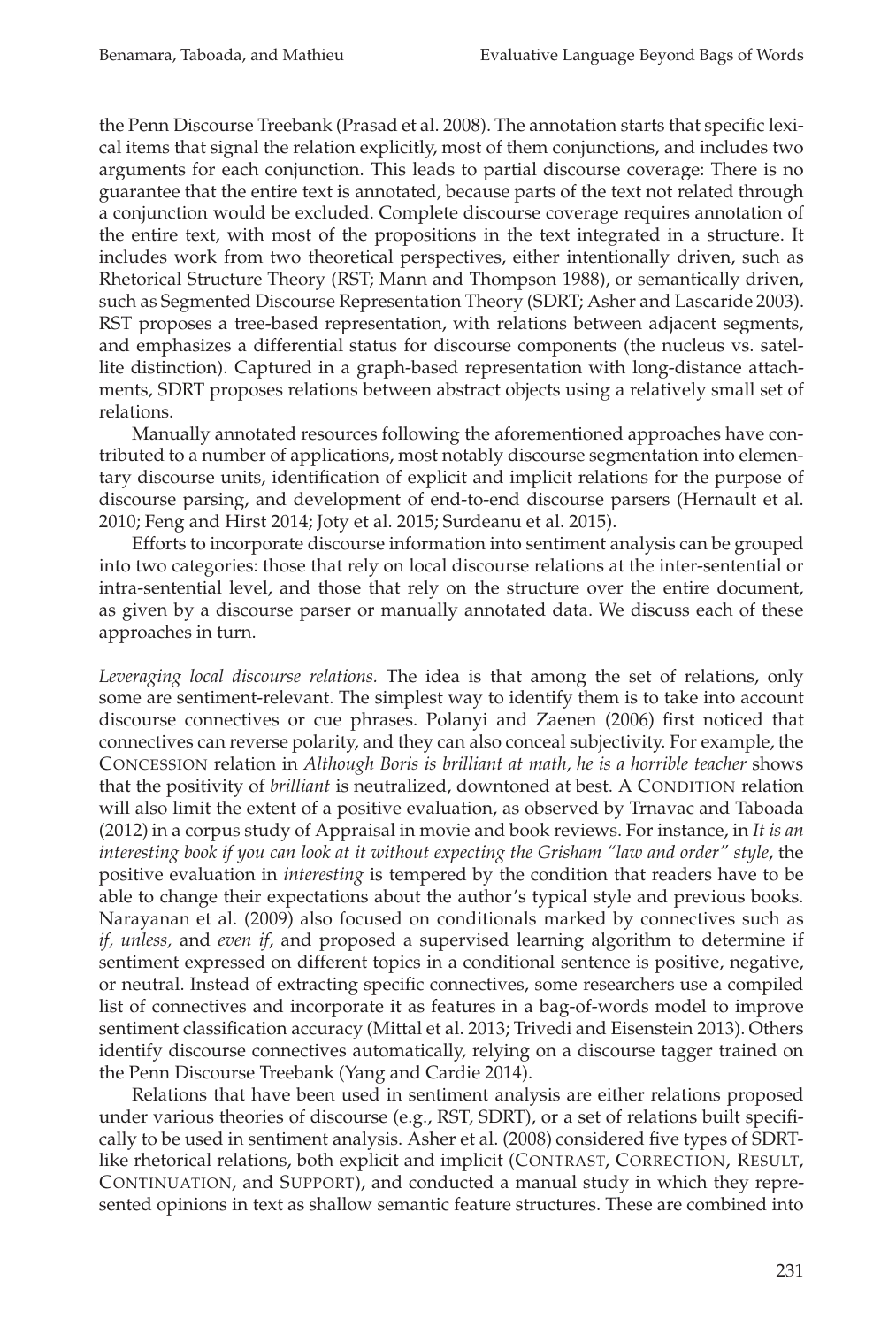an overall opinion using hand-written rules based on manually annotated discourse relations. Benamara et al. (2016) extended this study by assessing the impact of 17 relations on both subjectivity and polarity analysis in movie reviews in French and in English, as well as letters to the editor in French. Zhou et al. (2011) focused on five RST relations (CONTRAST, CONDITION, CONTINUATION, CAUSE, and PURPOSE). Instead of relying on cue phrases, they proposed an unsupervised method for discovering these relations and eliminating polarity ambiguities at the sentence level. Zirn et al. (2011) grouped RST relations into Contrast vs. Non-Contrast and integrated them as features in a Markov Logic Network to encode information between neighboring segments. Somasundaran et al. (2009) proposed the notion of opinion frames as a representation of documents at the discourse level in order to improve sentence-based polarity classification and to recognize the overall stance. Two sets of relations were used: relations between targets (SAME and ALTERNATIVE) and relations between opinion expressions (REINFORCING and NON-REINFORCING). Lazaridou et al. (2013) also use a specific scheme of discourse relations. However, rather than relying on gold discourse annotations, they jointly predict sentiment, aspect, and discourse relations and show that the model improves accuracy of both aspect and sentiment polarity at the sub-sentential level.

*Leveraging overall discourse structure.* Coping with discourse relations at the local level has three main disadvantages: (1) the local approach captures explicitly marked relations—indeed, most approaches do not handle cases where a signal can trigger different relations or does not have a discourse use; (2) it accounts for the phenomena of contextual valence shifting only at the sentence level; and finally, (3) it does not account for long-distance discourse dependency. Polanyi and van den Berg (2011) argue that sentiment is a semantic scope phenomenon. In particular, discourse syntax encodes semantic scope; and because sentiment is a semantic phenomenon, its scope is governed by the discourse structure. Another important feature for studying the effects of discourse structure on opinion analysis is long-distance dependency. For instance, if an opinion is within the scope of an attribution that spans several EDUs, then knowing the scope of the attribution will enable us to determine who is in fact expressing the opinion. Similarly, if there is a contrast that has scope over several EDUs in its left argument, this can be important to determine the overall contribution of the opinions expressed in the arguments of the contrast. Example (15) illustrates this where complex segment [1–5] contrasts with segment [6–7].

(15) II saw this movie on opening day.] $_1$  [Went in with mixed feelings,] $_2$  [hoping it would be good,  $\left[\right]_3$  [expecting a big let down]<sub>4</sub> [(such as clash of the titans (2011), watchmen etc.).] $_5$  [This movie was shockingly unique however.] $_6$  [Visuals, and characters were excellent.]<sub>7</sub>

The importance of discourse structure in sentiment analysis has been empirically validated by Chardon et al. (2013b). Relying on manually annotated structures following SDRT principles, they proposed three strategies to compute the overall opinion score for a document: bag-of-segments that does not take into account the discourse structure; partial discourse that takes into account only relevant segments; and full discourse, which is based on the full use of a discourse graph, where a rule-based approach guided by the semantics of rhetorical relations aggregates segments opinion scores in a bottom–up fashion. These strategies were compared with a baseline that consisted of aggregating the strengths of opinion words within a review with respect to a given polarity and then assigning an overall rating to reflect the dominant polarity. The strategies were evaluated on 151 French movie reviews and 112 French news reactions annotated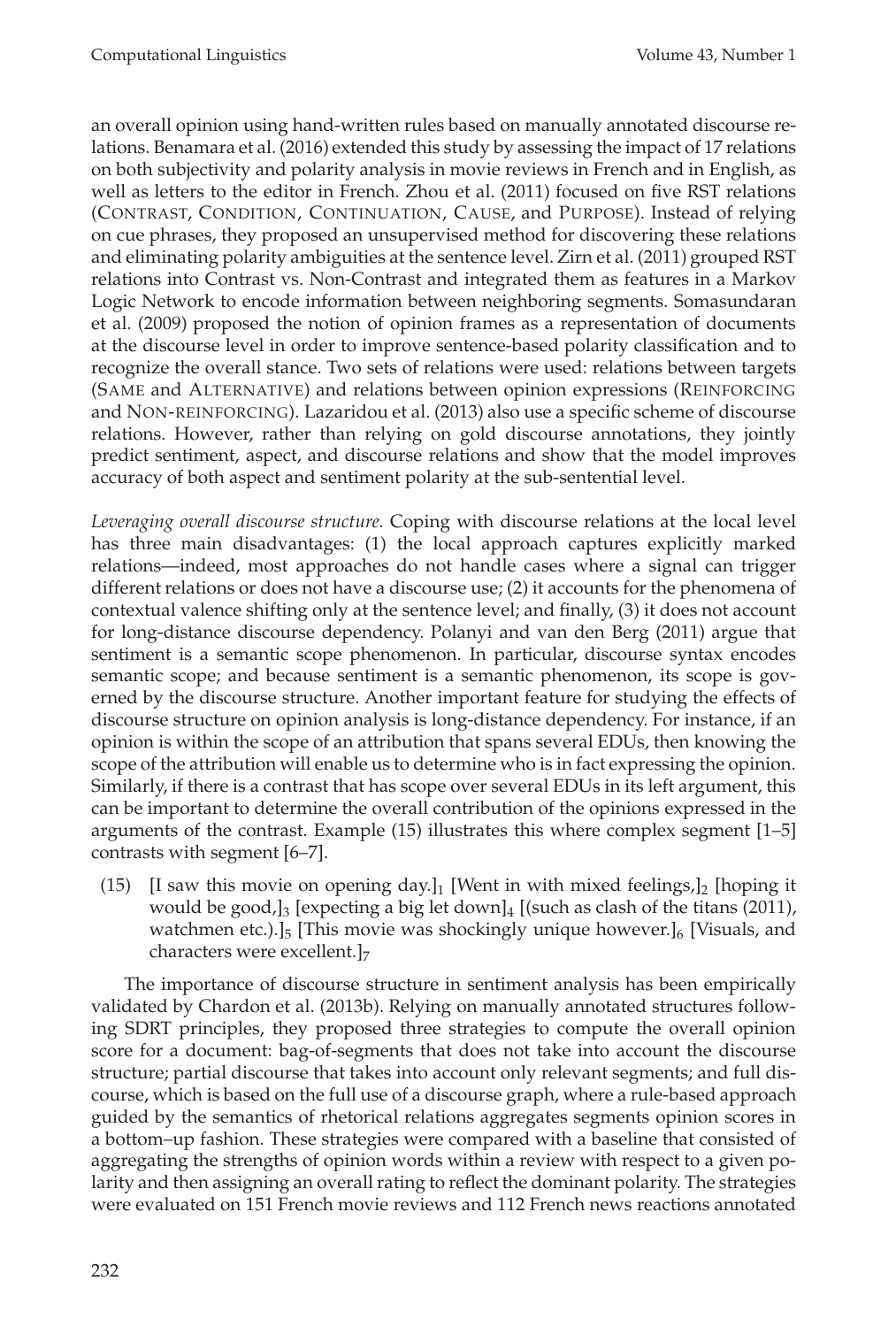with both opinion and discourse. Results showed that discourse-based strategies lead to significant improvements of around 10% over the baseline on both corpora. The added value of the discourse models is more impressive for newspaper comments than for movie reviews. This is probably because implicit evaluations (more frequent in comments) are well captured by the discourse graph. Another interesting result suggests that the use of full discourse is more salient for overall scale rating than for polarity rating. Wang et al. (2012) also relied on manual RST annotations in Chinese. They, however, only focus on relations triggered by explicit connectives using a strategy that weighs nuclei and satellites differently.

Extracting evaluative expressions in real scenarios requires automatic discourse representations. Voll and Taboada (2007) explored the integration of Spade (Soricut and Marcu 2003), a sentence-level RST discourse parser, into their system SO-CAL for automatic sentiment analysis. Their approach ignores adjectives outside the top nuclei sentences. The results obtained are comparable to those for the baseline that averages over all adjectives in a review. The authors argue that the loss in performance is mainly due to the parser having approximately only 80% accuracy in assigning discourse structure. Later work by Taboada et al. (2008) uses the same parser with a different approach: They first extract rhetorical structure from the texts, assign parts of the text to nucleus or satellite status, and then perform semantic orientation calculations only on the nuclei, namely, the most important parts. The authors evaluate the performance of this approach against a topic classifier that extracts topic sentences from texts. Results show that the use of weights on relevant sentences results in an improvement over word-based methods that consider the entire text equally. However, the weighing approach used only nuclei, regardless of the type of relation between nucleus and satellite. For example, a contrasting span may play a different role in conveying the overall sentiment than an elaboration on information in the nucleus does. Heerschop et al. (2011) further develop this finding and show that exploiting sentence-level RST relation types outperforms the baseline, with a sentiment classification accuracy increase of 4.5%.

The weighing scheme has also been used on document level parsing following RST (Gerani et al. 2014; Bhatia et al. 2015; Hogenboom et al. 2015). For example, Bhatia et al. (2015) propose two ways of combining RST trees with sentiment analysis: reweighing the contribution of each discourse unit based on its position in the tree, and recursively propagating sentiment up through the tree. Compared with a standard bag-of-words approach, the reweighing method substantially improves lexicon-based sentiment analysis, but the improvements for the classification-based models are poor (less that 1%). The recursive approach, on the other hand, results in a 3% accuracy increase on a large corpus of 50,000 movie reviews. Adding sensitivity to discourse relations (Contrastive vs. Non-Contrastive relations) offers further improvements.

## **6.2 Implicit Evaluation**

Compared with explicit evaluation, implicit evaluation requires readers to make pragmatic inferences that go beyond what is literally said. Although humans are much better than automatic systems at figuring out implicit evaluation, much of it is difficult even for humans. For example, Toprak et al. (2010) reported a kappa of 0.56 for polar fact sentences in customer reviews, and Benamara et al. (2016) obtained 0.48 when annotating implicit opinions in French news reactions. In addition, when analyzing the Pearson's correlations between annotators' overall opinion score of a document and the scores given to subjective segments, Benamara et al. (2016) showed that implicit opinions are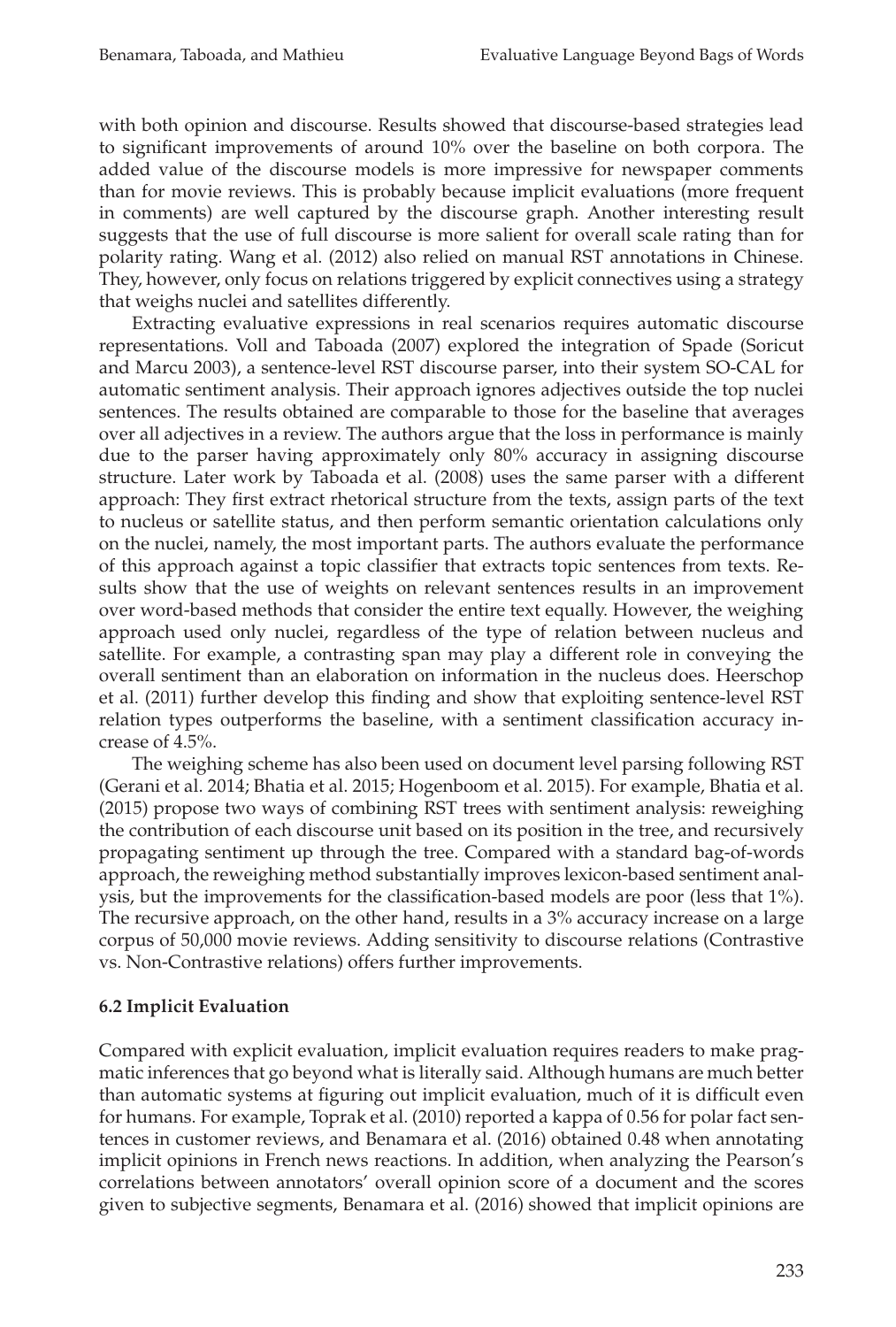better correlated with the global opinion score when negative opinions are concerned. This could indicate a tendency to "conceal" negative opinions as seemingly objective statements, which can be related to social conventions (politeness, in particular).

Grice (1975) made a clear distinction between what is said by an utterance (i.e., meaning out of context) and what is implied or meant by an utterance (i.e., meaning in context). In his theory of conversational implicature, Grice considers that to capture the speaker's meaning, the hearer needs to rely on the meaning of the sentence uttered, contextual assumptions, and the Cooperative Principle, which speakers are expected to observe. The **Cooperative Principle** states that speakers make contributions to the conversation that are cooperative. The Cooperative Principle is expressed in four maxims that the communication participants are supposed to follow. The maxims ask the speaker to say what they believe to be the truth (Quality), to be as informative as possible (Quantity), to say the utterance at the appropriate point in the interaction (Relevance), and in the appropriate manner (Manner). Maxims are, in a sense, ideals, and Grice provided examples of violations of maxims for various reasons. The violation of a maxim may result in the speaker conveying, in addition to the literal meaning of the utterance, an additional meaning that does not contribute to the truth-conditional content of the utterance, which leads to conversational implicature. Implicatures are thus inferences that can defeat literal and compositional meaning. Example (16) is a typical example of relevance violation: B conveys to A that he will not be accepting A's invitation for dinner although he has not literally said so.

- (16) A. Let's have dinner tonight.
	- B. I have to finish my homework.

Borrowing from Grice's conversational implicature, Wilson and Wiebe (2005) view implicit evaluation as **opinion implicatures**, which are "the default inferences that may not go through in context." Hence, subjectivity is part of *what is said* while private-state inferences is part of *what is implied*. Example (17), taken from the MPQA corpus (Wiebe et al. 2005), illustrates the inter-dependencies among explicit and implicit sentiment. The explicit sentiment *happy* clearly indicates a positive sentiment but, at the same time, a negative sentiment toward Chavez himself may be inferred (somebody's fall is a negative thing; being happy about it implies that they deserved it, or that they are not worthy of sympathy).

(17) I think people are happy because Chavez has fallen.

Implicit evaluation is sometimes conveyed through an elusive process of **discourse prosody**, the positive or negative character that a few explicit items can infuse a text with. Martin and White (2005, page 21) define (one form of) prosody as meanings that are realized locally, but that color a longer stretch of text by dominating meanings in their domain. For instance, a review that starts out negatively, or that we see has a low number of stars associated with it, will lead us to interpret many of the meanings in the review as negative, even if negative opinion is not always explicitly stated. Bednarek (2006) also discusses this phenomenon in news discourse, characterizing it as **evaluative prosody**. Discourse prosody is also related to the sentence proximity assumption of Wiebe's (1994), whereby subjective or objective sentences are assumed to cluster together (see Section 3.2).

In general terms, there are three ways to make an evaluation implicit or invoked. The first one is to describe desirable or undesirable situations (states or events). Wilson (2008) refers to these as polar facts, that is, they are facts (as opposed to opinions), but they convey polarity because of the way such states or events are conventionally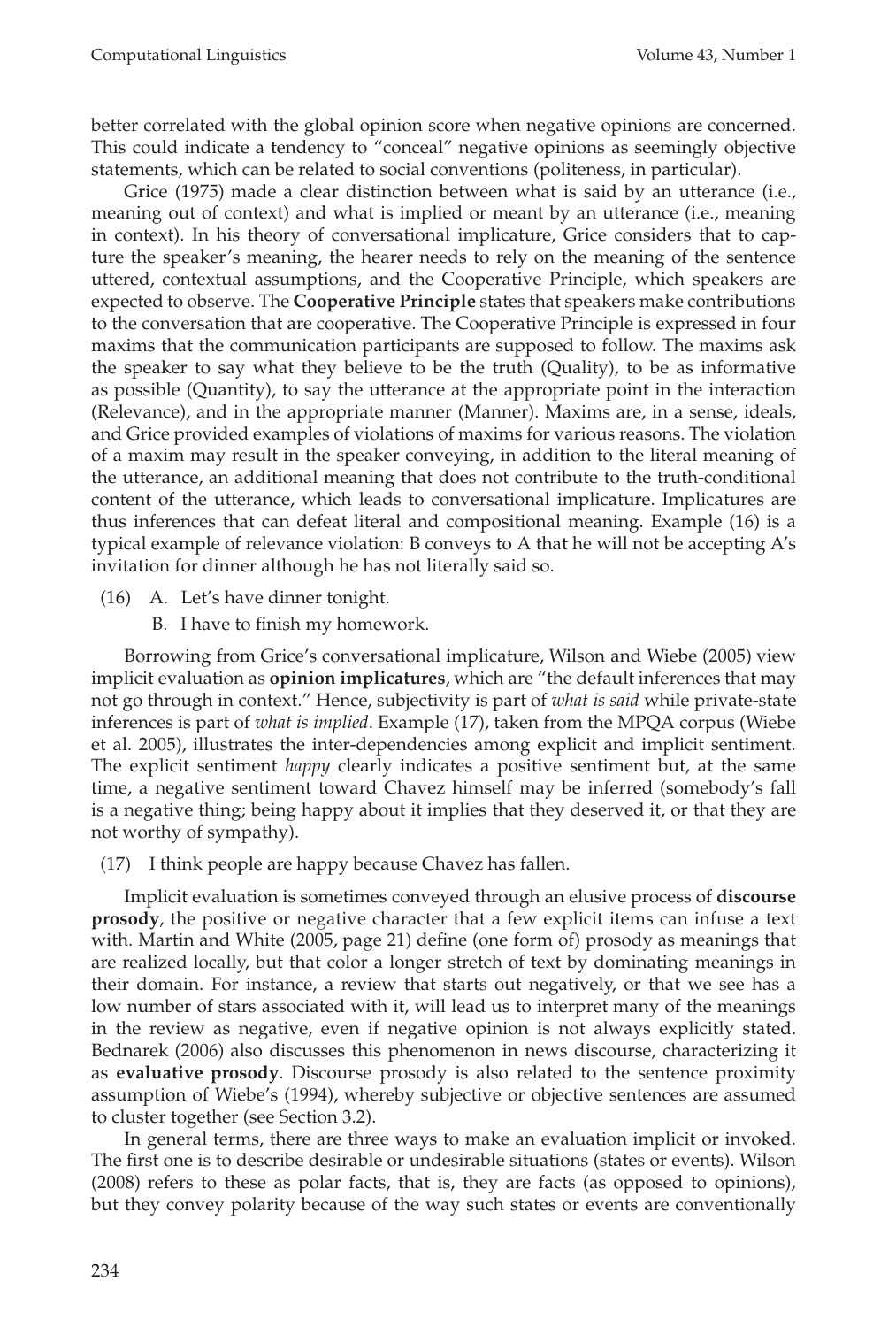associated with a positive or negative evaluation. Van de Kauter et al. (2015) state that the polarity of such facts is inferred using common sense, world knowledge, or context. Situations can be conveyed through verb phrases like those in italics in Examples (18) and (19), or noun phrases like the word *valley* in Example (20). The first two examples are translations from the French CASOAR corpus (Benamara et al. 2016); Example (20) comes from Zhang and Liu (2011).

- (18) The movie is not bad, *although some persons left the auditorium.*
- (19) This movie is poignant, and the actors excellent. *It will remain in your DVD closet.*
- (20) Within a month, *a valley formed in the middle of the mattress*.

Situations that affect the evaluation of entities can be automatically identified relying either on co-occurrence assumptions, a set of rules, or patterns enlarged via bootstrapping (Goyal et al. 2010; Benamara et al. 2011; Zhang and Liu 2011; Riloff et al. 2013; Deng et al. 2014b; Wiebe and Deng 2014). For example, Riloff et al. (2013) learn from tweets patterns of the form [*VP*+].[*Situation*−] that correspond to a contrast between positive sentiment in a verb phrase and a negative situation. Tweets following this pattern are more likely to be sarcastic (see Section 6.3 on sarcasm and figurative language). Zhang and Liu (2011) exploit context to identify nouns and noun phrases that imply sentiment. They hypothesize that such phrases often have a single polarity (either positive or negative, but not both) and tend to co-occur in an explicit negative (or positive) context. In addition to co-occurrence, Benamara et al. (2011) use discursive constraints to find the subjective orientation of EDUs in movie reviews. An EDU can belong to four classes: explicit evaluative, subjective non-evaluative, implicit, and objective. These constraints were guided by the effect certain discourse relations may have on evaluative language: Contrasts usually reverse polarity, as in Example (18), whereas parallels and continuations preserve subjectivity, as in Example (19).

We believe that leveraging positive and negative situations would improve sentiment detection, especially in blogs or corpora about politics or economy, which tend to contain more implicit evaluation. Recent results are very encouraging. For example, using a global optimization framework, Deng et al. (2014b) achieve a 20-point increase over local sentiment detection that does not account for such situations.

The second type of implicit evaluation concerns objective words that have positive or negative connotations. Whereas denotation is the precise, literal definition of a word that might be found in a dictionary, connotation refers to emotional suggestive meanings surrounding a word. Consider the words in italics in the following three sentences:

- (21) a. Jim is a *vagrant*.
	- b. Jim has *no fixed address*.
	- c. Jim is *homeless*.

All these expressions refer to exactly the same social situation, but they will evoke different associations in the reader's mind: Vagrancy has a significant negative connotation in English. It is used to describe those who live on the street and are perceived as a public nuisance. For example, there are laws against vagrancy in many locations. A homeless person, on the other hand, is not necessarily perceived as a nuisance, and the expression can connote sympathy and be used to appeal to charity. Taboada et al. (2011) noticed that some nouns and verbs often have both neutral and non-neutral connotations. For instance, *inspire* has a very positive meaning (*The teacher inspired her students to pursue their dreams*), as well as a rather neutral meaning (*This movie was inspired by*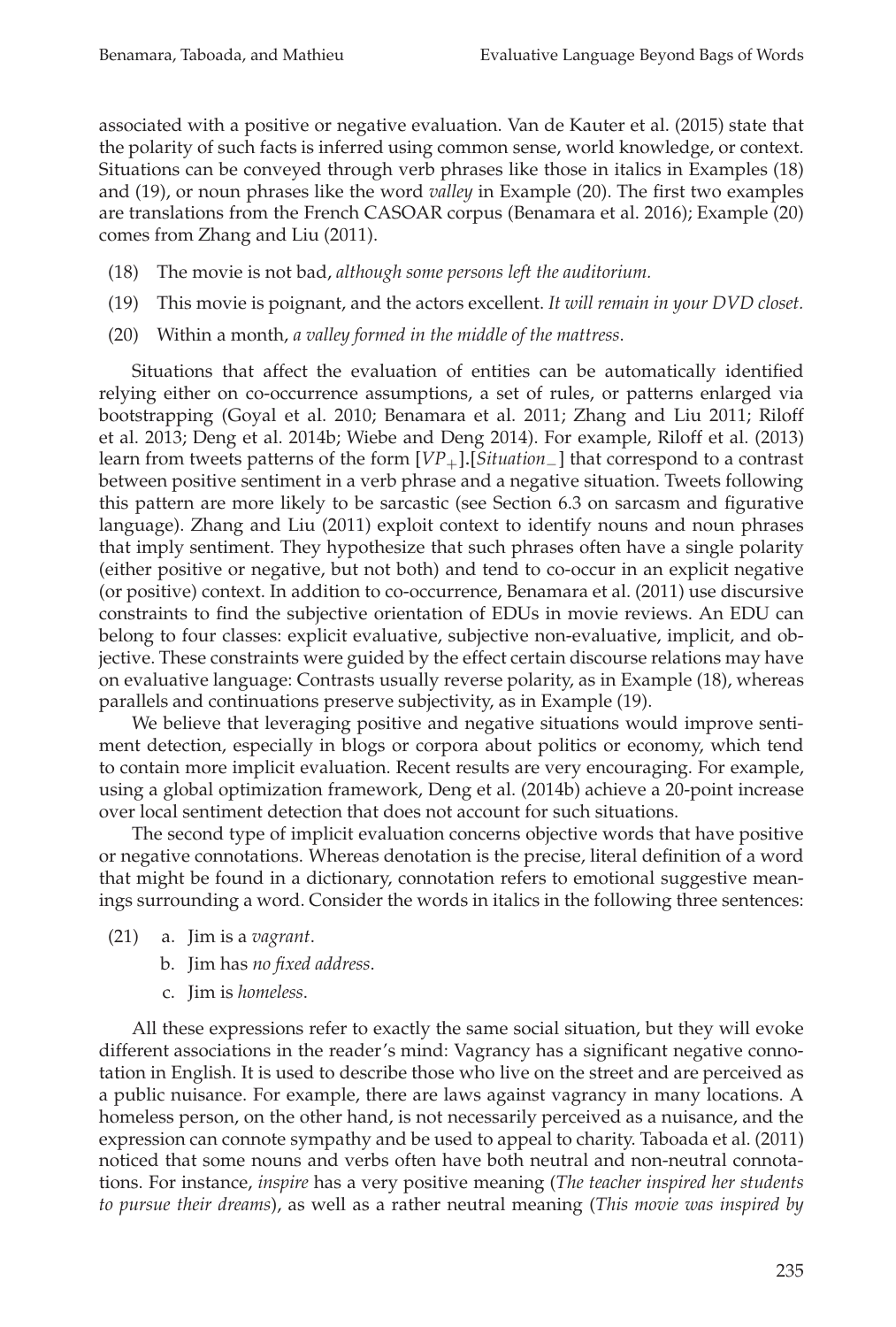*real events*). Some instances of different connotations can be addressed through wordsense disambiguation (Akkaya et al. 2011; Sumath and Inkpen 2015). In other cases, the problem is framed as domain dependency. What is considered positive in one domain may be negative in another. Example (22) was seen on the Toulouse transit system. The word *volume* changes its connotation, or polarity, with different domains of application: Volume is good for hair; (loud) volume is bad for public transit.

(22) Le volume c'est bien dans les cheveux. . . moins dans les transports.

'Volume is good in hair. . . less so in transportation.'

Although connotation has a strong impact on sentiment analysis, most current subjective lexicons contain words that are intrinsically positive or negative. To overcome this limitation, Feng et al. (2013) propose a set of induction algorithms to automatically build the first broad-coverage connotation lexicon.<sup>8</sup> This lexicon performs better than denotation lexicons in binary sentiment classification on SemEval and Tweet corpora. Later, Kang et al. (2014) extended this lexicon to deal with polysemous words and introduced ConnotationWordNet, a connotation lexicon over words in conjunction with senses. Connotation is also being explored in other NLP tasks like machine translation (Carpuat 2015).

The third way in which implicit evaluation can arise is when one expresses an evaluation towards an implicit aspect of an entity. This has been more frequently observed in aspect-based sentiment analysis (Liu 2012). For example, the adjective *heavy* in *The cell phone is heavy* implicitly provides a negative opinion about the aspect weight. Similarly, the verb *last* in *My new phone lasted three days* suggests that the aspect durability is assigned a negative opinion. Some of these implicit evaluations arise out of connotations, some of them because of polysemy (the problem to be solved in word sense disambiguation), and some of them because of domain dependence, as pointed out earlier. Implicit aspects can be expressed by nouns, noun phrases, or verb phrases, as in *The camera fits in my pocket*, which expresses a positive evaluation towards the size of the camera. Inferring implicit aspects from sentences first requires detecting implicit aspect clues that are often assumed to be subjective words (adjective, adverb, or noun expressions). Once clues are found, clustering methods are used to map them to their corresponding aspects (Popescu and Etzioni 2005; Su et al. 2008; Hai et al. 2011; Fei et al. 2012; Zeng and Li 2013). Although recent studies are addressing verb expressions that imply negative opinions (Li et al. 2015), identifying implicit aspects that are not triggered by sentiment words is still an open problem.

# **6.3 Dealing with Figurative Language**

Figurative language makes use of figures of speech to convey non-literal meaning, that is, meaning that is not strictly the conventional or intended meaning of the individual words in the figurative expression. Figurative language encompasses a variety of phenomena, including metaphor, oxymoron, idiomatic expressions, puns, irony, and sarcasm.

Metaphors equate two different entities, concepts, or ideas, referred to as source and target. It has traditionally been viewed as the domain of expressive and poetic language, but studies in cognitive linguistics have clearly shown that it is pervasive in language. In cognitive linguistics, the all-encompassing view of metaphor states that

<sup>8</sup> The lexicon is available from: www3.cs.stonybrook.edu/∽ychoi/connotation/.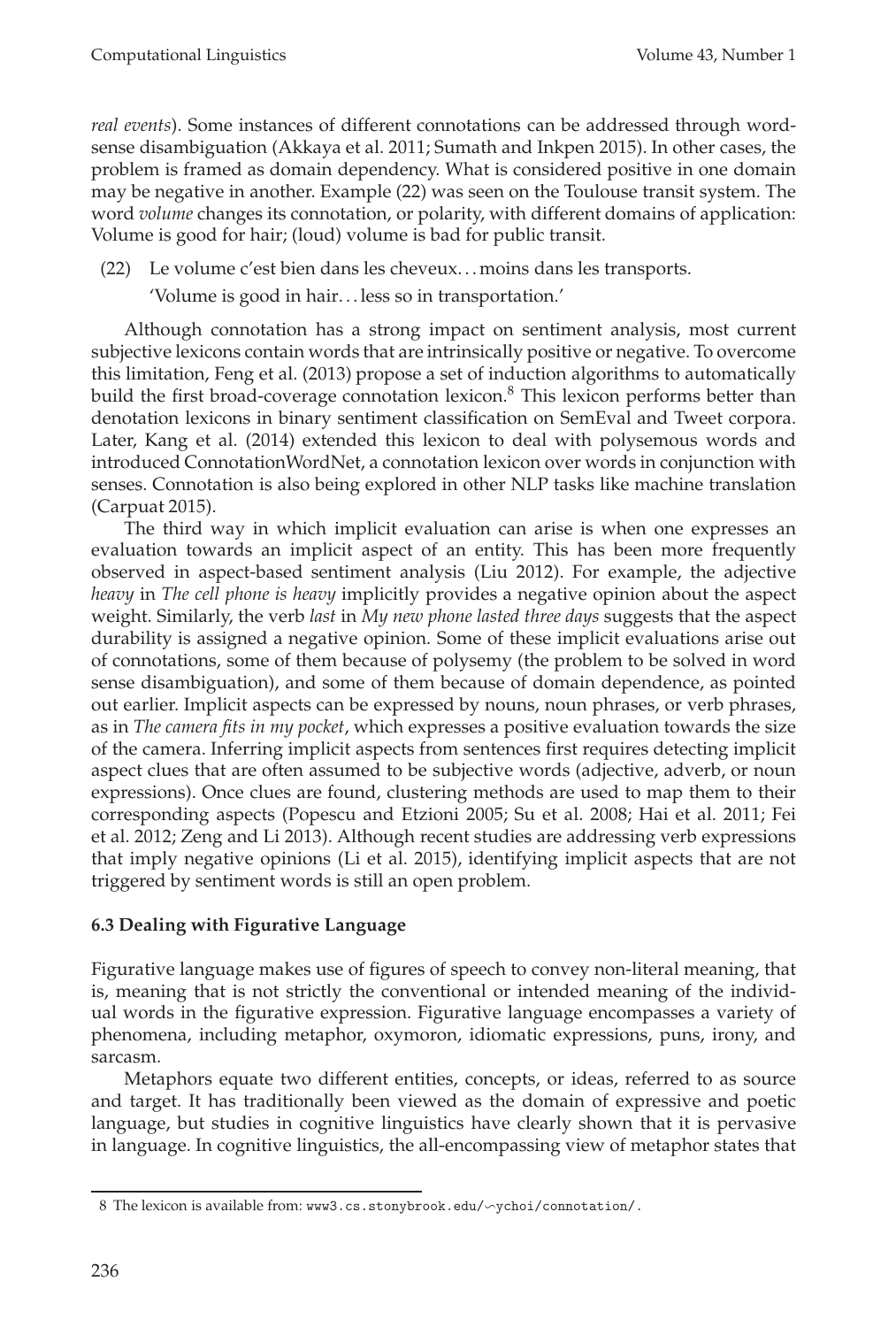it is fundamental to our conceptual system, and that metaphors in language are simply a reflection of our conceptual framework, whereby we conceptualize one domain by using language from a more familiar or basic one. For instance, political and other debates often borrow the language of war and conflict to characterize their antagonistic nature (we *win* arguments; *attack* or *shoot down* the opponent's points; *defend* our point of view). Lakoff and Johnson (1980) constitutes the foundational work in this area, and Shutova et al. (2013) and Shutova (2015) provide an excellent overview from a computational perspective.

Far from it being a phenomenon restricted to literary text, metaphor and figurative language are present in all kinds of language and at all levels of formality. According to Shutova and Teufel (2010), approximately one in three sentences in regular general text contains a metaphorical expression. Irony and sarcasm can be viewed as forms of metaphorical and figurative language, because they convey more than what is literally expressed.

Irony detection has gained relevance recently because of its importance for efficient sentiment analysis (Maynard and Greenwood 2014; Ghosh et al. 2015). Irony is a complex linguistic phenomenon widely studied in philosophy and linguistics (Grice 1975; Sperber and Wilson 1981; Utsumi 1996; Attardo 2000). The reader can refer to Barbe (1995), Winokur (2005) and Wallace (2015) for linguistic models of verbal irony. Glossing over differences across approaches, irony can be defined as an incongruity between the literal meaning of an utterance and its intended meaning. For example, to express a negative opinion towards a cell phone, one can either use a literal form using a negative opinion word, as in *This phone is a disaster*, or a non-literal form by using a positive word, as in *What an excellent phone!!* For many researchers, irony overlaps with a variety of other figurative devices such as satire, parody, and sarcasm (Clark and Gerrig 1984; Gibbs 2000). In computational linguistics, irony is often used as an umbrella term that includes sarcasm, although some researchers make a distinction between irony and sarcasm, considering that sarcasm tends to be harsher, humiliating, degrading, and more aggressive (Lee and Katz 1998; Clift 1999).

In social media, such as Twitter, users tend to utilize specific hashtags (#*irony*, #*sarcasm*, #*sarcastic*) to help readers understand that their message is ironic. These hashtags are often used as gold labels to detect irony in a supervised learning setting (i.e., learning whether a text span is ironic/sarcastic or not). In doing so, systems are not be able to detect irony without explicit hashtags, but on the positive side, it provides researchers with positive examples with high precision. There are, however, some dangers in that kind of approach. Kunneman et al. (2015) show that tweets with and without the hashtag have different characteristics. The main difference between tagged tweets and tweets labeled by humans as sarcastic (but without a hashtag) is that the tagged tweets have fewer intensified words and fewer exclamations (at least in Dutch, the language of their corpus). Kunneman et al. hypothesize that the intensification, a form of hyperbole, helps in the identification of sarcasm by readers, and that the explicit hashtag is the equivalent of non-verbal expressions in face-to-face interaction, which are used to convey nuances of meaning.

A comparative study on the use of irony and sarcasm in Twitter suggests two main findings (Wang 2013). First, sarcastic tweets tend to be more positive whereas ironic tweets are more neutral. Indeed, sarcasm being more aggressive, users seem to soften their message with the use of more positive words. Second, sarcastic tweets are more likely to contain subjective expressions. The automatic distinction between irony and sarcasm seems rather difficult, nevertheless. For example, Barbieri and Saggion (2014) report an F-score of 0.6 on sarcasm vs. irony, around 25% less than the scores obtained on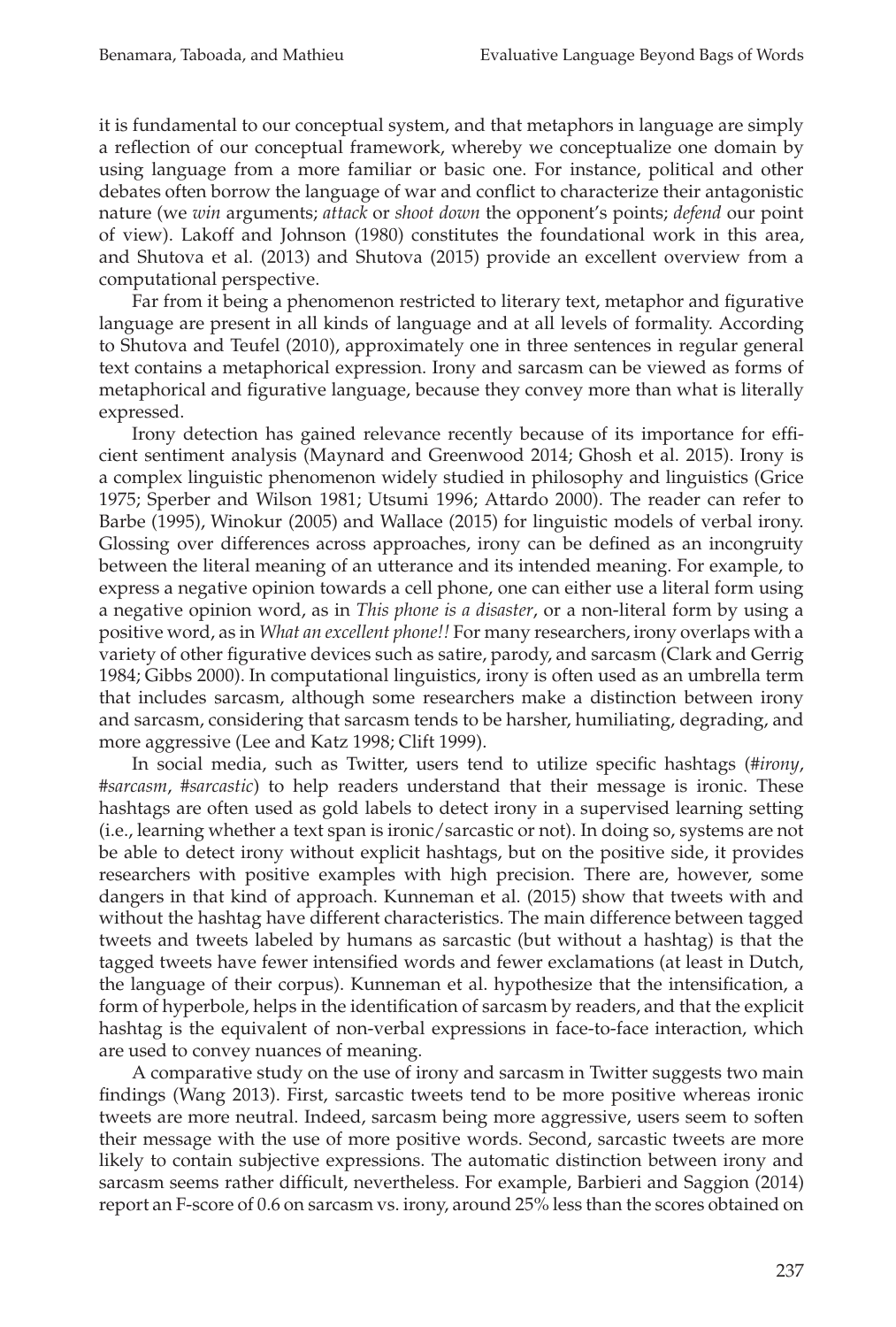sarcasm vs. non-ironic hashtags. Besides these results, we believe that such a distinction can have an impact on both polarity analysis and rating prediction. A first step in this direction has been carried out by Hernández Farías et al. (2015) with the use of a specific feature that reverses the polarity of tweets that include #*sarcasm* or #*not*.

There are roughly two ways to infer irony or sarcasm from text: Rely exclusively on the lexical cues internal to the utterance, or combine these cues with an additional pragmatic context external to the utterance. In the first case, the speaker intentionally creates an explicit juxtaposition of incompatible actions or words that can either have opposite polarities (cf. Example (23)), or can be semantically unrelated. Explicit opposition can also arise from an explicit positive/negative contrast between a subjective proposition and a situation that describes an undesirable activity or state. The irony is inferred from the assumption that the writer and the reader share common knowledge about this situation, which is judged as being negative by cultural or social norms. Raining on summer holidays or growing older are examples of such situations.

#### (23) I love when my phone fails when I need it.

To detect irony in explicit and implicit oppositions, most state-of-the-art approaches rely on a variety of features gleaned from the utterance-internal context going from *n*-gram models, stylistic (punctuation, emoticons, quotations), to dictionary-based features (sentiment and affect dictionaries, slang language) (Kreuz and Caucci 2007; Burfoot and Baldwin 2009; Davidov et al. 2010; Tsur et al. 2010; González-Ibáñez et al. 2011; Gianti et al. 2012; Liebrecht et al. 2013; Reyes et al. 2013; Barbieri and Saggion 2014). Kreuz and Caucci (2007) conclude that the presence of interjections is an important indication for irony detection whereas word frequency, the presence of adjectives, adverbs, words in bold font, and punctuation do not have a strong impact. Gianti et al. (2012) found that verb tenses can be another way to study linguistic differences between humorous and objective text. Carvalho et al. (2009) proposed a set of eight patterns among which the ones based on the presence of quotations and emoticons achieved the best with accuracy of 85.4% and 68.3%, respectively, when testing on Portuguese newspaper articles. Veale and Hao (2010) focused on simile, a specific form of irony in which an element is provided with special attributes through a comparison with something quite different (e.g., *As tough as a marshmallow cardigan*). This is a form of metaphor, and is often marked by specific cues such as *like*, *about*, or *as* in English. Veale and Hao (2010) used patterns of the form *about as X as Y* or *as ADJ as*, and semantic similarities to detect ironic simile. They conclude that ironic similarities often express negative feelings using positive terms. The evaluation of this model achieves an F-measure of 73% for the irony class and 93% for the non-ironic. Qadir et al. (2015) extend this approach to learn to recognize affective polarity in similes.

In addition to these more lexical features, many authors point out the necessity of pragmatic features in the detection of this complex phenomenon. Utsumi (2004) shows that opposition, rhetorical questions, and politeness level are relevant. Burfoot and Baldwin (2009) focus on satire detection in newswire articles and introduce the notion of validity, which models absurdity by identifying a conjunction of named entities present in a given document and queries the web for the conjunction of those entities. González-Ibáñez et al. (2011) exploit the common ground between speaker and hearer by checking whether a tweet is a reply to another tweet. Reyes et al. (2013) use opposition in time and context imbalance to estimate the semantic similarity of concepts in a text to each other. Barbieri and Saggion (2014) capture the gap between rare and common words as well as the use of common vs. rare synonyms. Finally, Buschmeier et al. (2014) measure the imbalance between the overall polarity of words in a review and its star rating.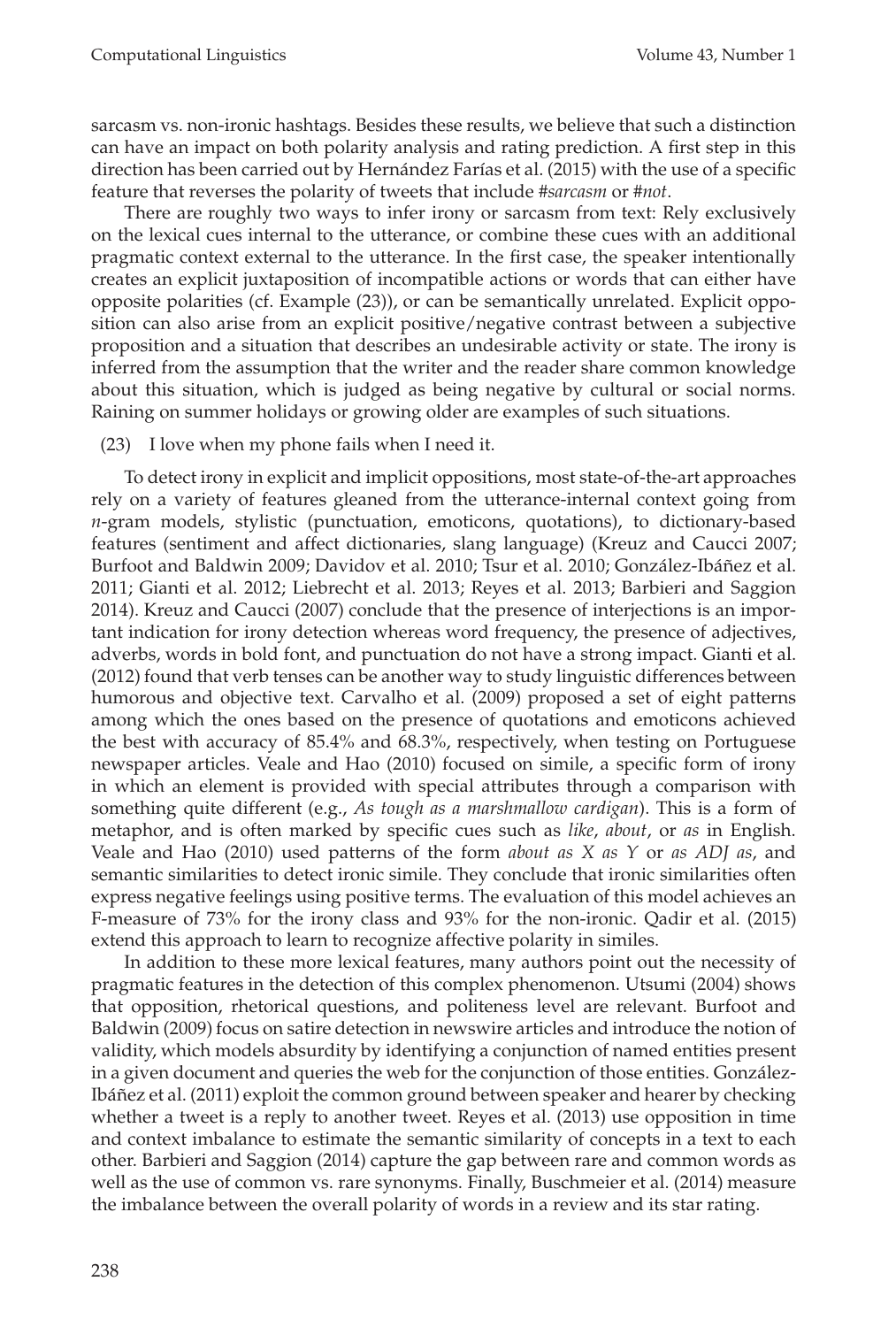Most of these pragmatic features still rely on linguistic aspects of the tweet by using only the text of the tweet. Recent work explores other ways to go further by capturing the context outside of the utterance that is needed to infer irony. Bamman and Smith (2015) explore properties of the author (like profile information and historical salient terms), the audience (such as author/addressee interactional topics), and the immediate communicative environment (previous tweets). Wallace et al. (2015) exploit signals extracted from the conversational threads to which comments belong. Finally, Karoui et al. (2015) propose a model that detects irony in tweets containing an asserted fact of the form *Not*(*P*). They hypothesize that such tweets are ironic if and only if one can prove the validity of *P* in reliable external sources, such as Wikipedia or online newspapers.

#### **6.4 Extra-Linguistic Information**

In the previous section, we saw how irony classification can gain in accuracy when extra-linguistic or extra-textual features are taken into account. In this section, we further discuss how sentiment analysis can benefit from these features. We focus in particular on demographic information and social network structure.

Demographic information refers to statistical data used in marketing and business to classify an audience into age, gender, race, income, location, political orientation, and other categories. Several studies have found strong correlations between the expression of subjectivity and gender and leverage these correlations for gender identification (Rao et al. 2010; Thelwall et al. 2010; Burger et al. 2011; Volkova et al. 2015). For example, women tend to use more emotion features (emoticons, exasperation, etc.) than men, or different writing styles. Recently, Volkova et al. (2014) propose an approach to exploit gender differences to improve multilingual sentiment classification in social media. The method relies on the assumption that some subjective words will be used by men, but never by women, and vice versa. Polarity may also be gender-influenced. A combination of lexical features and features representing gender-dependent sentiment terms improve subjectivity and polarity classification by 2.5% and 5% for English, 1.5% and 1% for Spanish, and 1.5% and 1% for Russian, respectively. In addition to gender, Persing and Ng (2014) explore 15 other types of demographic information to predict votes from comments posted in a popular social polling Web site. This information is found in the user's profile and includes, for example, political views (conservative, moderate, or progressive), relationship status (single, married, etc.), and whether the user is a drinker or smoker. Not all information is known, but, when it is, it is modeled as features in a voting prediction system. Results show that combining these features with inter-comment constraints improves over a baseline that uses only textual information.

Another interesting source of extra-linguistic information can be extracted from the structure of social networks. Indeed, while on review Web site reviews are typically written independently of each other, comments posted in social media are usually connected in such a way that enables the grouping of users according to specific communities. A community is often not identified in advance, but its users are expected to share common goals: circles of friends, business associates, political party members, groups of topically related conversations, and so forth. Hence, users in a given community may have similar subjective orientations. This observation has been empirically validated in several recent studies showing that sentiment can enhance community detection (Xu et al. 2011; Deitrick and Hu 2013), and users' social relationships sentiment analysis (Tan et al. 2011; Hasan and Ng 2013; Deng et al. 2014a; Vanzo et al. 2014; West et al. 2014; Naskar et al. 2016; Ren et al. 2016).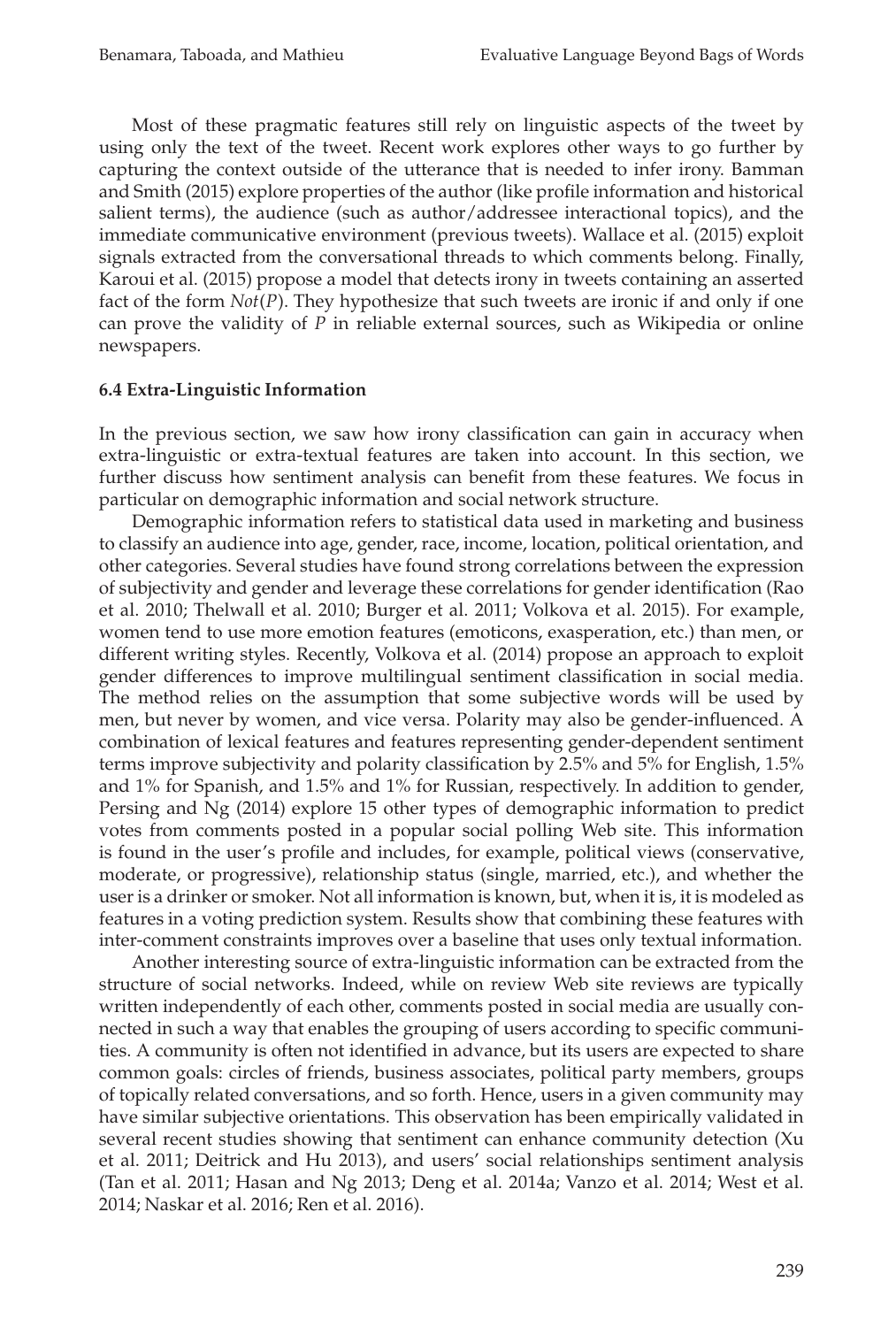## **6.5 Intent Detection**

*6.5.1 From Sentiment to Intent Analysis.* Discourse and different pragmatic context can enhance sentiment analysis systems. However, knowing what a holder likes and dislikes is only a first step in the decision making process. Consider the statements in Examples (24), (25), (26), and (27):

- (24) I don't like Apple's policy overall, and will never own any Mac products.
- (25) I wish to buy a beautiful house with a swimming pool.
- (26) How big is the screen on the Apple iPhone 4S?
- (27) I am giving birth in a month.

If we look at these examples from a sentiment analysis point of view, only the first sentence, in Example (24), would be classified as negative, the other examples being objective.<sup>9</sup> However, in addition to a negative opinion, the writer in Example (24) explicitly states their intention not to buy Mac products, which is not good news for Apple. In Example (25), the writer wishes for a change in their existing situation, but there is no guarantee that this wish will lead to forming an intention to buy a new house in the future. In Example (26), the writer wants to know about others' opinions and, based on these opinions, they may or may not be inclined to buy an iPhone. Finally, in Example (27), one can infer that the writer may want to buy baby products that may help Web sites to provide the most appropriate ads to display. These last two examples are typical of implicit intentions.

Knowing about the holder's future actions or plans from texts is crucial for decision makers: Does the writer intend to stop using a service after a negative experience? Do they desire to purchase a product or service? Do they prefer buying one product over another? *Intent analysis* attempts to answer these questions, focusing on the detection of future states of affairs that a holder wants to achieve.

We use the term intent as a broader term that covers *desires*, *preferences*, and *intentions*, which are mental attitudes contributing to the rational behavior of an agent. These attitudes play a motivational role and it is in concert with beliefs that they can move us to act (Bratman 1990). Indeed, before deciding to perform an action, an agent considers various desires, which are states of affairs that the agent, in an ideal world, would wish to be brought about. Desires may be in conflict and are thus subject to inconsistencies. Among these desires, only some can be potentially satisfied. The chosen desires that the agent has committed to achieving are called **intentions** (Bratman 1990; Wooldridge 2000; Perugini and Bagozzi 2004). Intentions cannot conflict with each other and have to be consistent. This constitutes an important difference between desires and intentions. This distinction has been formalized in the Belief-Desire-Intention model (Bratman 1990), an intention-based theory of practical reasoning, namely, reasoning directed toward actions.

Desires may be ordered according to preferences. A preference is commonly defined as an asymmetric, transitive ordering by an agent over outcomes, which are understood as actions that the agent can perform or goal states that are the direct result of an action of the agent. For instance, an agent's preferences may be defined over actions like *buy a new car* or by its end result like *have a new car*. Among these outcomes, some are acceptable for the agent (i.e., the agent is ready to act in such a way as to

<sup>9</sup> A standard system that does not account for the volitive modality of *wish* would also classify Example (25) as positive.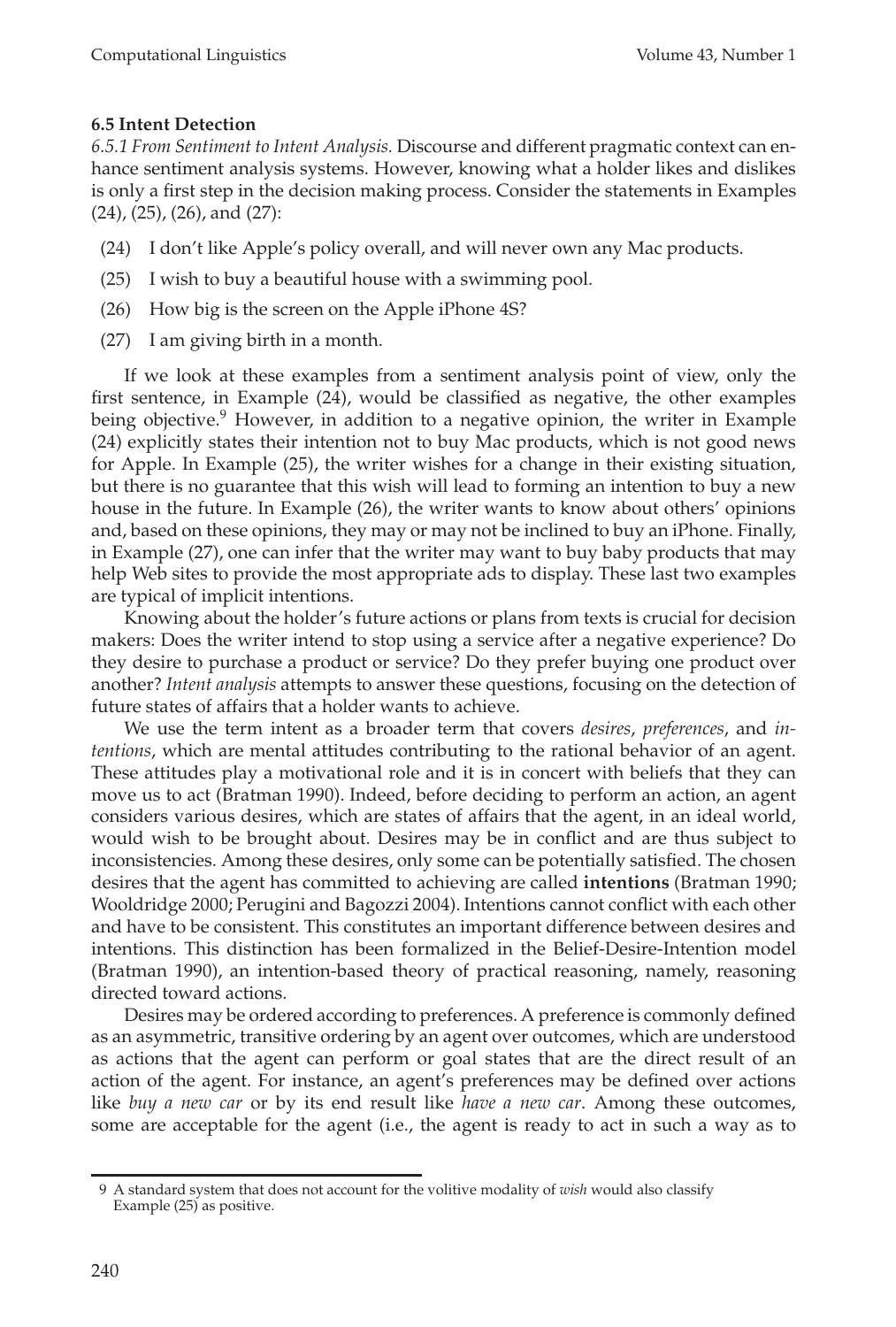realize them) and some outcomes are not. Among the acceptable outcomes, the agent will typically prefer some to others. Preferences are not opinions. Whereas opinions are defined as a point of view, a belief, a sentiment, or a judgment that *an agent may have about an object or a person*, preferences involve an ordering on behalf of an agent and thus are *relational and comparative*. Opinions concern absolute judgments towards objects or persons (positive, negative, or neutral), and preferences concern relative judgments towards actions (preferring them or not over others). The following examples illustrate this.

- (28) The movie is not bad.
- (29) The script for the first season is better than the second one.
- (30) I would like to go to the cinema. Let's go and see *Madagascar 3*.

Example (28) expresses a direct positive opinion towards the movie, but we do not know if this movie is the most preferred. Example (29) expresses a comparative opinion about two movies with respect to their shared features (script). If actions involving these movies (e.g., seeing them) are clear in the context, such a comparative opinion will imply a preference, an ordering the first season scenario over the second. Finally, Example (30) expresses two preferences, one depending on the other. The first is that the speaker prefers to go to the cinema over other alternative actions; the second is: Given the option of going to the cinema, they want to see *Madagascar 3* over other possible movies.

Reasoning about preferences is also distinct from reasoning about opinions. An agent's preferences determine an order over outcomes that predicts how the agent, if they are rational, will act. This is not true for opinions. Opinions have at best an indirect link to action: I may not absolutely love what I am doing right now, but do it anyway because I prefer that outcome to any of the alternatives.

*6.5.2 Intent Detection: Main Approaches.* Acquiring, modeling, and reasoning with desires, preferences, and intentions are well-established fields in artificial intelligence (Cohen and Levesque 1990; Georgeff et al. 1999; Brafman and Domshlak 2009; Kaci 2011). Predicting user intentions from search queries and/or the user's click behavior has also been extensively studied in the Web search community to assist the user to search what they want more efficiently (Chen et al. 2002; Wang and Zhang 2013). There is, however, little research that investigates how to extract desires, preferences, and intentions from users' linguistic actions using NLP techniques. We survey here some existing work.

*Desire extraction.* Wish and desire detection from text have been explored by Goldberg et al. (2009). They define a wish as "a desire or hope for something to happen" and propose an unsupervised approach that learns if a given sentence is a wish or not. Given that the expression of wishes is domain-dependent, they first exploit redundancy in how wishes are expressed to automatically discover wish templates from a source domain. These templates are then used to predict wishes in two target domains: product reviews and political discussions. The source domain is a subset of the WISH corpus composed of about 100,000 multilingual wish sentences collected over a period of 10 days in December 2007, when Web users sent in their wishes for the new year. *Peace on earth*, *To be financially stable*, and *I wish for health and happiness for my family*, are typical sentences. Extraction suggestions for products using templates has also been explored for tweets (Dong et al. 2013). Using a small set of hand-crafted rules, Ramanand et al. (2010) focus on two specific kinds of wishes characteristic of product reviews: sentences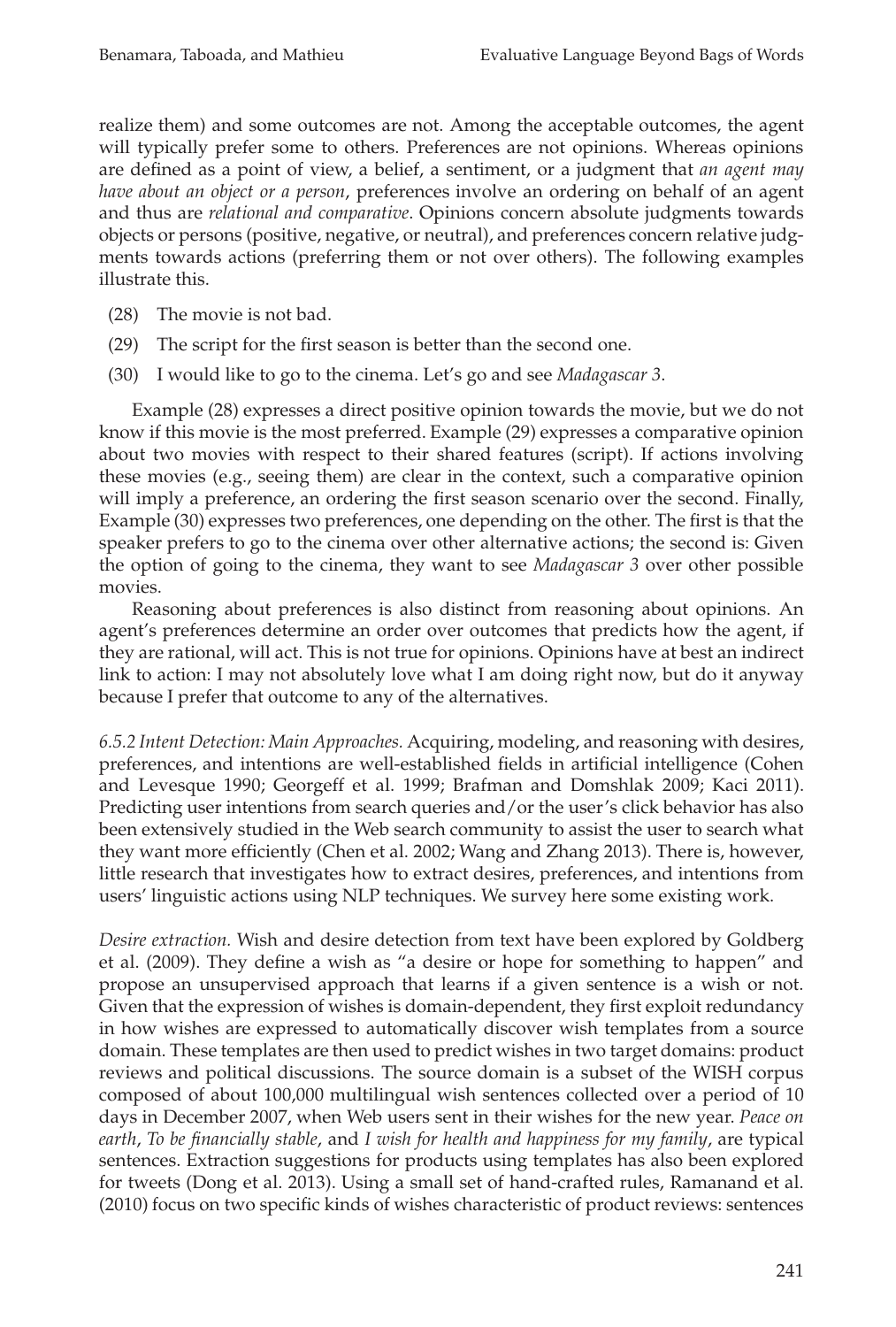that make suggestions about existing products, and sentences that indicate the writer is interested in purchasing a product. The same approach has been used in Brun and Hagège (2013) to improve feature-based sentiment analysis of product reviews. It is, however, limited, since the system only detects those wishes that match previously defined rules.

*Preference extraction.* Preference extraction from text has been investigated with the study of comparative opinions (Jindal and Liu 2006a, 2006b; Ganapathibhotla and Liu 2008; Yang and Ko 2011; Li et al. 2013a). Given a comparison within a sentence, this task involves two steps. First extract entities, comparative words, and entity features that are being compared; then, identify the most preferred entity. In Example (29), *the first season* and *second season* are the entities, *better than* the comparative, *script* the entity feature, and *the first season* the preferred entity. This approach is quite limited, because it either only focuses on the task of identifying comparative sentences without extracting the comparative relations within the sentences, or when it does, it only considers comparisons at the sentence level, even sometimes with the assumption that there is only one comparative relation in a sentence. However, for reasoning with preferences, it is unavoidable to consider more complex comparisons with more than one dependency at a time and with a higher level than just the sentence, in order to manage all the preference complexity. Cadilhac et al. (2012) explore such an approach to automatically extract the preferences and their dependencies within each dialogue move in negotiation dialogues. They perform the extraction in two steps: first the set of outcomes; then, how these outcomes are ordered. Those extracted preferences are then used to predict trades in the win–lose game Settlers of Catan (Cadilhac et al. 2013).

*Intention extraction.* As for desires and preferences, intention extraction is also formulated as a classification problem: deciding whether a sentence expresses an intention or not. Sujay and Yalamanchi (2012) focus on explicit intentions and propose to categorize text according to the type of intentions it expresses among wish, praise, complain, buy, and so on. Using a naive bag-of-words approach, they achieve an accuracy of almost 67% on a social media corpus. Chen et al. (2013) also focus on explicit intentions in discussion forums such as *I am looking for a brand new car to replace my old Ford Focus*. The authors observe that this classification problem suffers from noisy data (only a few sentences express intentions) and domain-dependency of features indicating the negative class (i.e., non-intention). To deal with these issues, Chen et al. propose a transfer learning method that first classifies sentences using labeled data from a given source domain, and then applies the classifier to classify the target unlabeled data. Transfer learning has also been applied to detect implicit intentions in tweets following a two-step procedure (Ding et al. 2015): First, determine whether the sentence involves a consumption intention. If it does, extract intention words.

In summary, we see intent analysis as orthogonal and supplementary to sentiment analysis, which focuses on past/present holder's states. This is why we believe that intent detection would benefit from being built on top of sentiment analysis systems, since positive or negative sentiments are often expressed prior to future actions.

# **7. When Linguistics Meets Computational Linguistics: Future Directions**

We firmly believe that future developments in sentiment analysis need to be grounded in linguistic knowledge (and also extra-linguistic information). In particular, discourse and pragmatic phenomena play such an important role in the interpretation of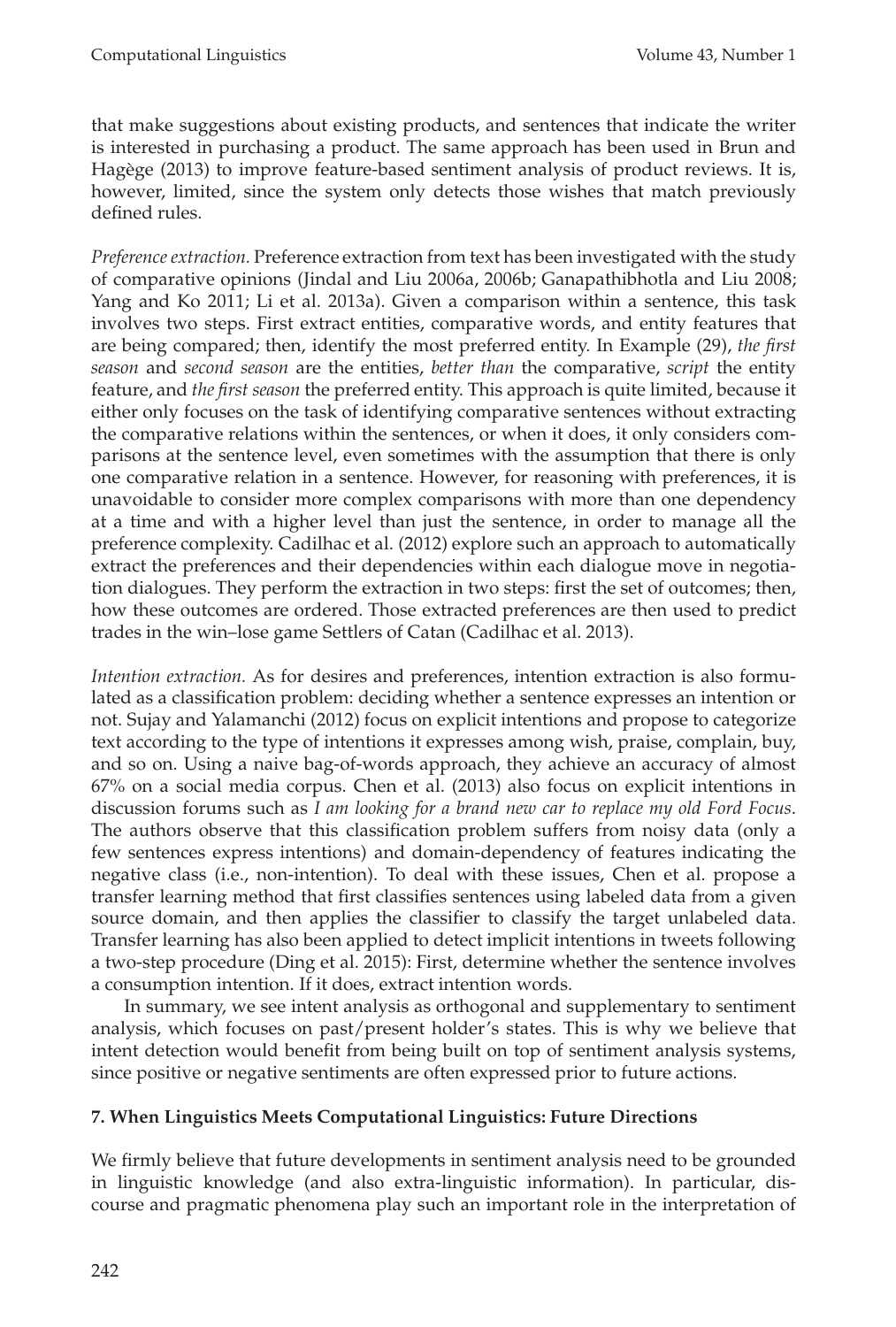evaluative language that they need to be taken into account if our goal is to accurately capture sentiment. The dynamic definition of sentiment that we have presented includes update functions that allow for different contextual aspects to be incorporated into the calculation of sentiment for evaluative words and expressions, and can be applied at all levels of language. We see the use of linguistic and statistical methods not as mutually exclusive, but as contributing to each other. For instance, rather than general *n*-gram bag-of-words features, other features from discourse can be used to train classifiers for sentiment analysis. Contextual features can be deployed to detect implicit evaluation, and to accurately capture the meaning in figurative expressions.

We showed in this survey that including discourse information into opinion analysis is definitively beneficial. Discourse has also been successfully deployed in machine translation (Hardmeier 2013), natural language generation (Ashar and Indukhya 2010), and language technology in general (Taboada and Mann 2006a; Webber et al. 2012). Incorporating discourse into sentiment analysis can be done by relying either on *shallow discourse processing* (using specific discourse markers, leveraging the notion of topicality, zoning, and social network structure), or through *full discourse parsing*, exploiting the entire discourse structure of a document. The shallow approach has been shown to be effective when experimented on movie/product review data, and there is an increasing amount of work on other kinds of data, such as blogs (Liu et al. 2010; Chenlo et al. 2013) and tweets (Mukherjee and Bhattacharyya 2012), where links across posts and the stream of related posts are investigated. The effectiveness of full discourse, however, strongly depends on the availability of powerful tools, such as discourse parsers. Compared with syntactic parsing and shallow semantic analysis, discourse parsing is not as mature. To date, the performance of parsers is still considerably inferior compared with the human gold standard, although significant advances have been made in the last few years (Muller et al. 2012; Ji and Eisenstein 2014; Feng 2015; Joty et al. 2015; Surdeanu et al. 2015; Perret et al. 2016), and we expect improvements to continue. Automatic discourse segmentation has attained high accuracy. For example, Fisher and Roark (2007) report an F-score of 90.5% in English. Discourse relations remain nonetheless hard to detect, due in part to the ambiguity of discourse markers, and to implicit relations. End-to-end parsing involving structured prediction methods from machine learning is also still in development. For example, Ji and Eisenstein (2014) report an accuracy of 60% for discourse relation detection and Joty et al. (2015) achieve above 55% for text-level relation detection in the RST Treebank. Muller et al. (2012) also achieve between 47% and 66% accuracy on the ANNODIS corpus, annotated following SDRT. This may explain why most state-of-the-art NLP applications that rely on discourse do not yet offer a substantial boost compared with discourse-unaware systems.

An additional problem is the domain dependence of many of the existing parsers, which have been trained on newspaper articles, mostly versions of the Penn corpus of *Wall Street Journal* articles, either in its RST annotation (Carlson et al. 2002), SDRT annotation (Afantenos et al. 2012), or the Penn Discourse TreeBank annotation (Prasad et al. 2008). It is no surprise, then, that they do not perform very well on reviews. A possible solution would be to train a parser on gold discourse structure annotations and sentiment labels, such as the SFU Review Corpus (Taboada et al. 2008) or the CASOAR Corpus (Benamara et al. 2016). On the negative side, such corpora are too small to train a discourse parser and a competitive sentiment analysis system. On the positive side, review-style documents are relatively short , which can make parsers less sensitive to errors due to long dependency attachments. Also, given that not all discourse relations are sentiment relevant, the number of relations to be predicted can be reduced. This might concern framing relations like BACKGROUND and CIRCUMSTANCE but also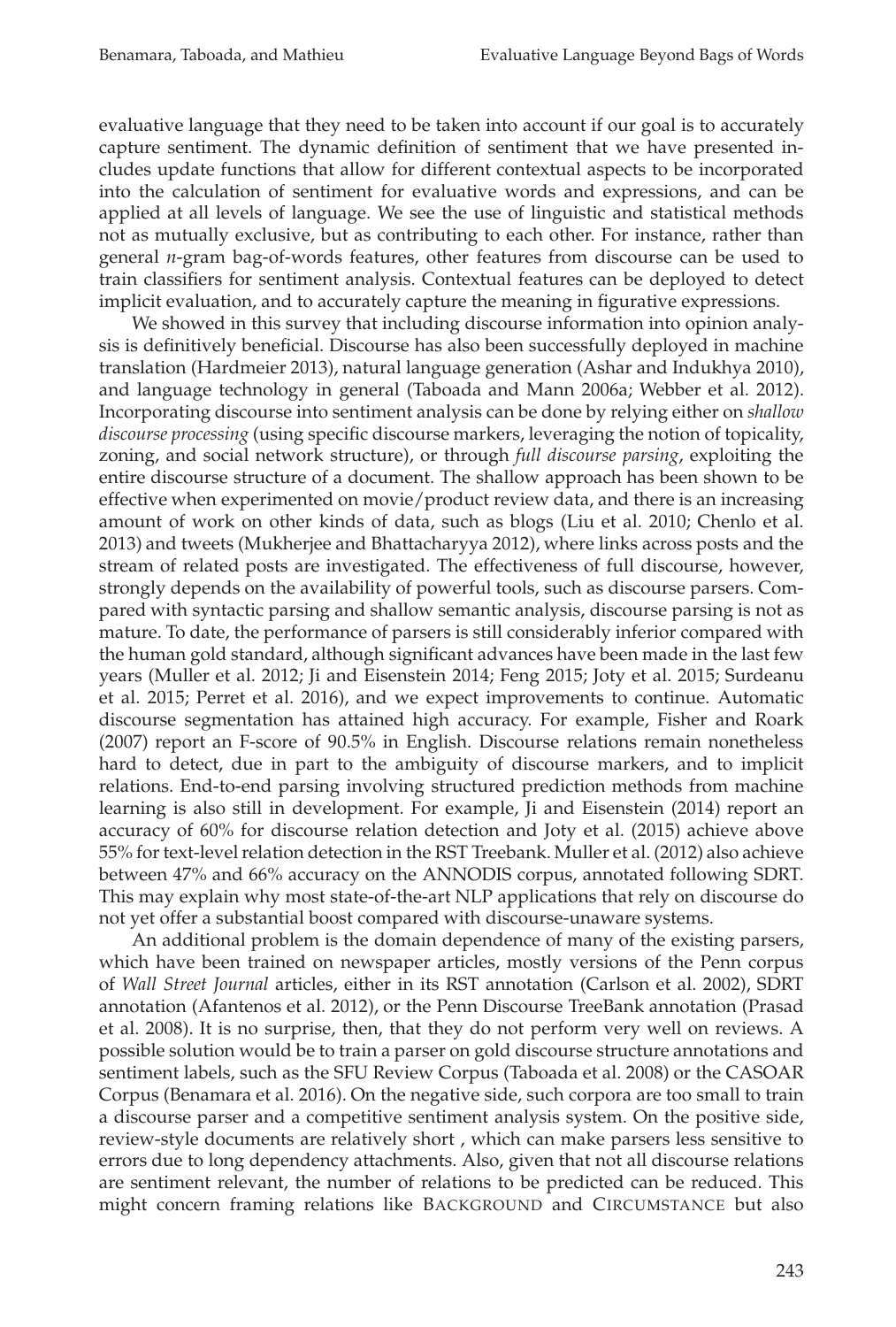some temporal relations such as SEQUENCE or SYNCHRONOUS. On the other hand, relations can be grouped according to their similar effects on both subjectivity and polarity analysis. One possible grouping could be *argumentative relations* that are used to support (e.g., MOTIVATION, JUSTIFICATION, INTERPRETATION) or oppose (e.g., CONTRAST, CONCESSION, ANTITHESIS) claims and theses, *causal relations* (e.g., RESULT, CONDITION), and *structural relations* (e.g., ALTERNATIVE, CONTINUATION). *Thematic relations* like ELABORATION, SUMMARY, and RESTATEMENT have also a strong impact on evaluative discourse. Their effect is, however, close to support relations. We believe that discarding certain relations and grouping others will make discourse parsers more reliable.

Besides domain dependency, parsing is by definition theory-dependent, which means that a system trained to learn RST relations fails to predict SDRT or PDTB relations. Indeed, each theory has its own hierarchy of discourse relations, but relations tend to overlap or be related in a few specific ways: A relation *R* in one approach can correspond to several relations in another approach and vice versa; a relation may be defined in one approach but not taken into account in another; and, finally, relations across approaches may have similar names, but different definitions. One solution to this problem is to map relations across approaches to a unified hierarchy. Merging different discourse relation taxonomies has several advantages. First of all, for classification tasks such as discourse parsing, access to larger amounts of data is likely to yield better results. Secondly, and from a more theoretical point of view, we think that differences across approaches are minimal, and a unified set of relations is possible. Third, a unified set of discourse relations would allow us to compile a list of discourse markers and other signals for those relations, which would also benefit discourse annotation. Recent efforts to merge existing discourse relation taxonomies and annotations should help improve discourse parsing (Benamara and Taboada 2015; Rehbein et al. 2015). Notable also is work being carried out within the COST Action TextLink, a pan-European initiative to unify definitions of relations and their signals across languages (http://www.textlink.ii.metu.edu.tr/).

Once powerful discourse parsers are developed, the argumentative structure of evaluative text can be fully exploited. Processing arguments for sentiment analysis is still at an early stage and we feel that recent progress in argument mining will likely spur new research in this direction (Bex et al. 2013; Stab and Gurevych 2014; Peldszus and Stede 2015).

We see sentiment analysis not as an aim per se but as a first step in processing and understanding large amounts of data. Indeed, sentiment analysis has strong interactions with social media (Farzindar and Inkpen 2015), big data (Arora and Malik 2015), and, more importantly, with modeling human behavior, that is, how sentiment translates into action. We defined "the sentiment to action" process as intent detection (cf. Section 6.5), an area which gives linguistic objects a predictive power such as predicting voter behavior and election results (Yano et al. 2013; Qiu et al. 2015), predicting deception (Fitzpatrick et al. 2015), or intention to buy (Ding et al. 2015). Predictions can also be derived on the basis of extra-linguistic sources of information such as characteristics of the author and their online interactions (Qiu et al. 2015). State-of-the-art approaches are still heavily dependent on bag-of-words representations. We believe that predicting a user's future actions from text (and speech) needs to integrate models from artificial intelligence with NLP techniques to find specific *intent signals*, such as changes in the argumentation chain; the social relationship between discourse participants; topic changes; user's beliefs; the sudden use of sentiments or emotions of a certain type (like aggressive expressions); or the correlation between genre and the use of specific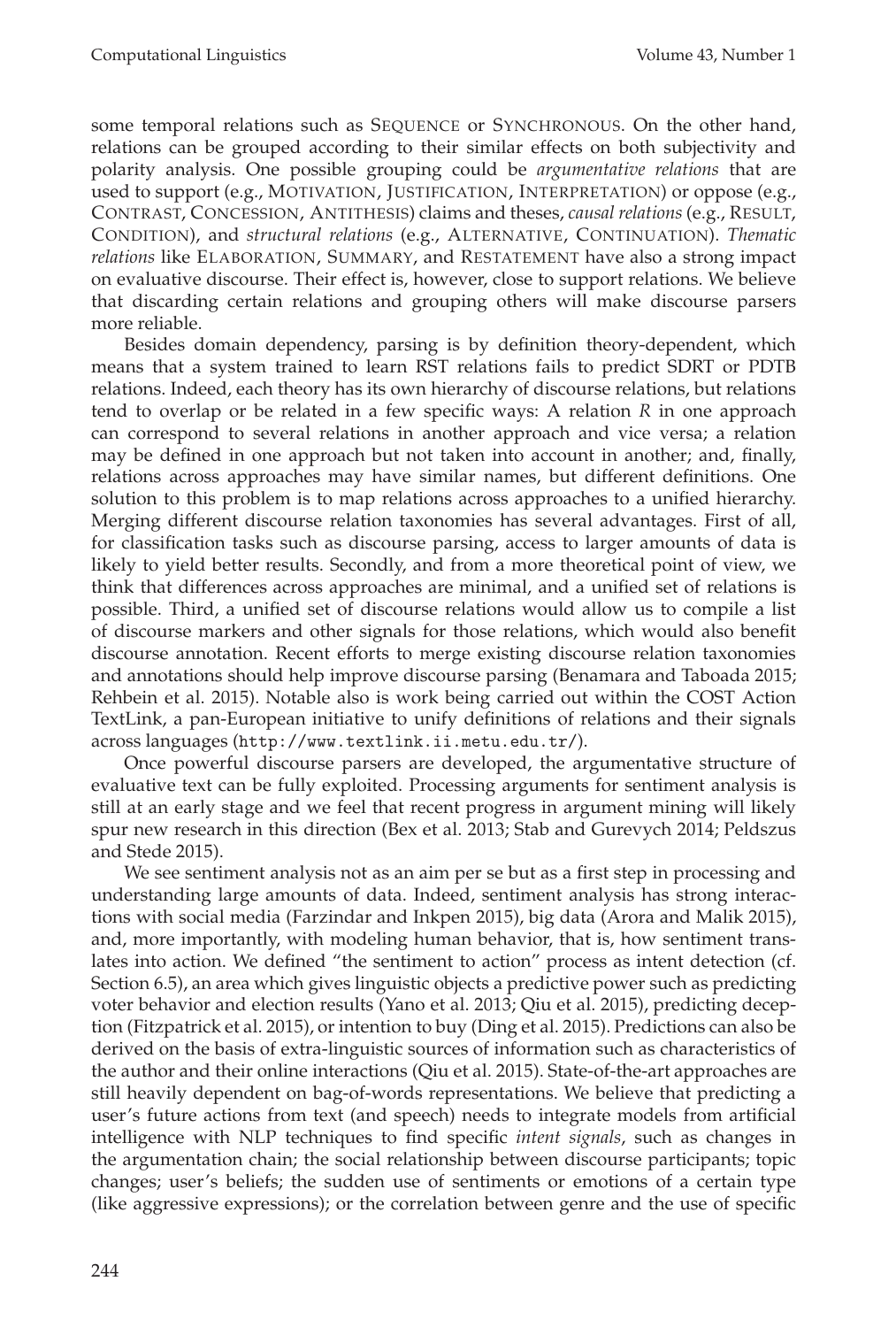linguistic devices. Intent detection is an emerging research area with great potential in business applications (Wang et al. 2015).

In summary, we believe that the *discourse turn* that computational linguistics is experiencing can be successfully combined with data-driven methods as part of the effort to accurately capture sentiment and evaluative language.

#### **Acknowledgments**

This research was funded by a Discovery Grant from the Natural Sciences and Engineering Council of Canada to Maite Taboada, and ERC grant 269427 (STAC). We thank Nicholas Asher, Paola Merlo, and the two anonymous reviewers for their comments or suggestions. We take responsibility for any errors that may remain.

#### **References**

- Abbasi, Ahmed, Hsinchun Chen, and Arab Salem. 2008. Sentiment analysis in multiple languages: Feature selection for opinion classification in Web forums. *[ACM](http://www.mitpressjournals.org/action/showLinks?crossref=10.1145%2F1361684.1361685) [Transactions on Information Systems](http://www.mitpressjournals.org/action/showLinks?crossref=10.1145%2F1361684.1361685)*,  $26(3):1-34.$
- Afantenos, Stergos, Nicholas Asher, Farah Benamara, Myriam Bras, Cécile Fabre, Mai Ho-Dac, Anne Le Draoulec, Philippe Muller, Marie-Paule Péry-Woodley, Laurent Prévot, Josette Rebeyrolles, Ludovic Tanguy, Marianne Vergez-Couret, and Laure Vieu. 2012. An empirical resource for discovering cognitive principles of discourse organisation: The ANNODIS corpus. In *Proceedings of the Eighth International Conference on Language Resources and Evaluation*, LREC 2012, pages 2727–2734, Istanbul.
- Agarwal, Shashank and Hong Yu. 2009. Automatically classifying sentences in full-text biomedical articles into introduction, methods, results and discussion. *[Bioinformatics](http://www.mitpressjournals.org/action/showLinks?crossref=10.1093%2Fbioinformatics%2Fbtp548)*, 25(23):3174–3180.
- Agarwal, Apoorv, Fadi Biadsy, and Kathleen R. McKeown. 2009. Contextual phrase-level polarity analysis using lexical affect scoring and syntactic *n*-grams. In *Proceedings of the Conference of the European Chapter of the Association for Computational Linguistics*, EACL 2009, pages 24–32, Athens.
- Agarwal, Apoorv, Boyi Xie, Ilia Vovsha, Owen Rambow, and Rebecca Passonneau. 2011. Sentiment analysis of Twitter data. In *Proceedings of the Workshop on Languages in Social Media*, pages 30–38, Portland, OR.
- Agerri, Rodrigo and Ana García-Serrano. 2010. Q-WordNet: Extracting polarity from WordNet senses. In *Proceedings of the International Conference on Language Resources and Evaluation*, pages 2300–2305, Malta.
- Akkaya, Cem, Janyce Wiebe, and Rada Mihalcea. 2009. Subjectivity word sense disambiguation. In *Proceedings of the Conference on Empirical Methods in Natural Language Processing*, pages 190–199, Singapore.
- Akkaya, Cem, Janyce Wiebe, Alexander Conrad, and Rada Mihalcea. 2011. Improving the impact of subjectivity word sense disambiguation on contextual opinion analysis. In *Proceedings of the Fifteenth Conference on Computational Natural Language Learning*, pages 87–96, Portland, OR.
- Andreevskaia, Alina and Sabine Bergler. 2008. When specialists and generalists work together: Overcoming domain dependence in sentiment tagging. In *Proceedings of the Annual Meeting of the Association for Computational Linguistics*, pages 290–298, Columbus, OH.
- Argamon, Shlomo, Kenneth Bloom, Andrea Esuli, and Fabrizio Sebastiani. 2009. Automatically determining attitude type and force for sentiment analysis. In Zygmunt Vetulani and Hans Uszkoreit, editors, *Human Language Technology: Challengies of the Information Society*. Springer, Berlin, pages 218–231.
- Arora, Deepali and Piyush Malik. 2015. Analitics: Key to go from generating big data to deriving business value. In *Proceedings of the IEEE First International Conference on Big Data Computing Service and Applications*, pages 446–452, San Francisco, CA.
- Ashar, Jayen and Nitin Indukhya. 2010. A unifying view of computational discourse and natural language generation. *ACM Computing Surveys*, pages 1–30.
- Asher, Nicholas and Alex Lascarides. 2003. *Logics of Conversation*. Cambridge University Press.
- Asher, Nicholas, Farah Benamara, and Yvette Yannick Mathieu. 2008. Distilling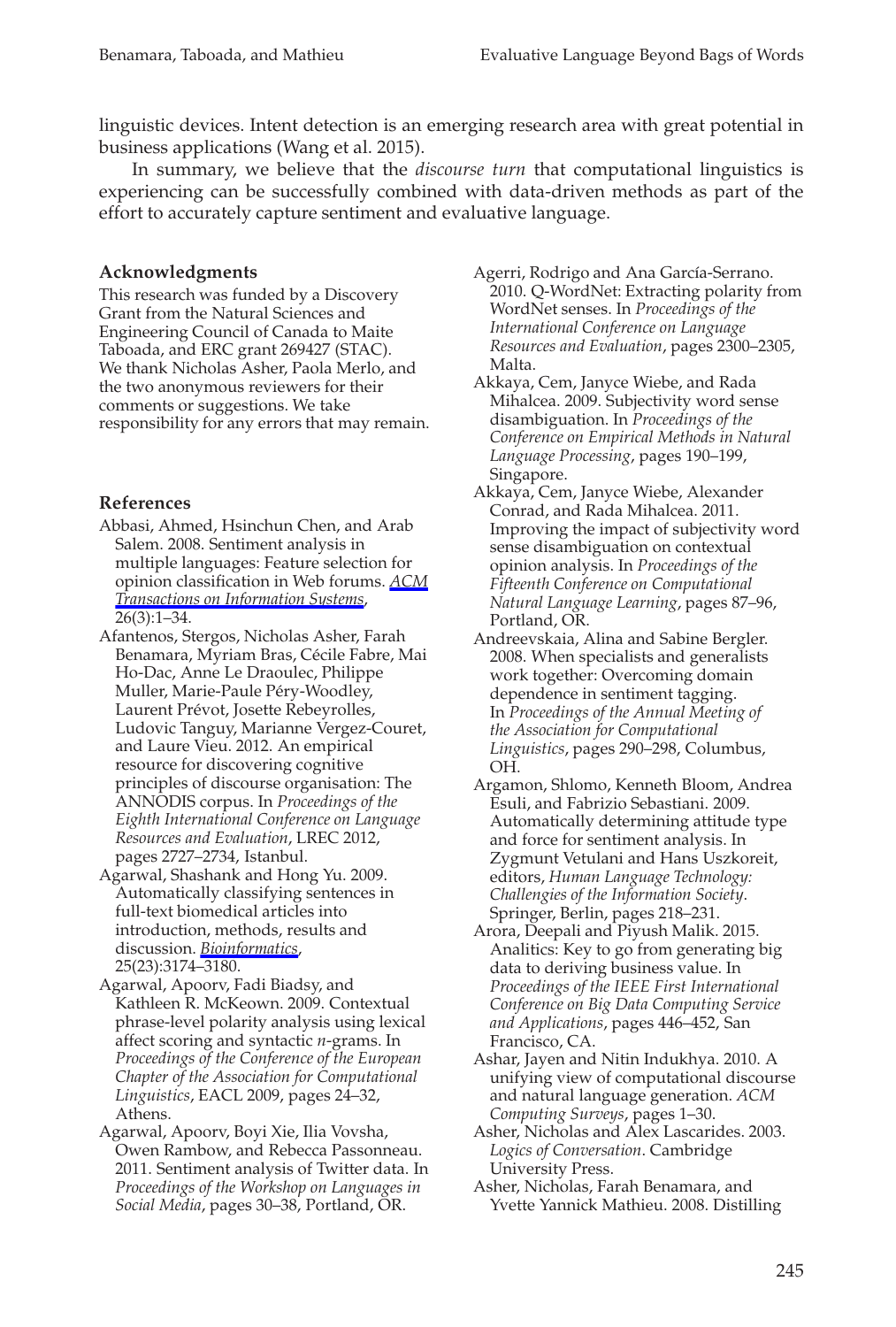opinion in discourse: A preliminary study. In *Proceedings of the Computational Linguistics Conference*, pages 7–10, Manchester.

Asher, Nicholas, Farah Benamara, and Yannick Mathieu. 2009. Appraisal of opinion expressions in discourse. *[Linguisticae Investigationes](http://www.mitpressjournals.org/action/showLinks?crossref=10.1075%2Fli.32.2.10ash)*, 32(2):279–292.

Attardo, Salvatore. 2000. Irony as relevant inappropriateness. *[Journal of Pragmatics](http://www.mitpressjournals.org/action/showLinks?crossref=10.1016%2FS0378-2166%2899%2900070-3)*, 32(6):793–826.

Aue, Anthony and Michael Gamon. 2005. Customizing sentiment classifiers to new domains: A case study. In *Proceedings of Recent Advances in Natural Language Processing*, Borovets.

Baccianella, Stefano, Andrea Esuli, and Fabrizio Sebastiani. 2010. SentiWordNet 3.0: An enhanced lexical resource for sentiment analysis and opinion mining. In *Proceedings of the Conference on International Language Resources and Evaluation*, pages 2200–2204, Malta.

Baker, Collin F., Charles J. Fillmore, and John B. Lowe. 1998. The Berkeley FrameNet Project. In *Proceedings of the International Conference on Computational Linguistics - Volume 1*, pages 86–90, Montréal.

Bakhtin, Mikhail. 1981. Discourse in the novel. In Michael Holquist, editor, *The Dialogic Imagination: Four Essays by M. M. Bakhtin*. University of Texas Press, Austin, pages 259–422.

Balahur, Alexandra and José M. Perea-Ortega. 2015. Sentiment analysis system adaptation for multilingual processing. *[Information Processing](http://www.mitpressjournals.org/action/showLinks?crossref=10.1016%2Fj.ipm.2014.10.004) [Management](http://www.mitpressjournals.org/action/showLinks?crossref=10.1016%2Fj.ipm.2014.10.004)*, 51(4):547–556.

Balahur, Alexandra, Jesús M. Hermida, Andrés Montoyo, and Rafael Muñoz. 2011. EmotiNet: A knowledge base for emotion detection in text built on the Appraisal theories. In *Natural Language Processing and Information Systems*, volume 6716 of *Lecture Notes in Computer Science*. Springer, pages 27–39.

Balahur, Alexandra, Jesús M. Hermida, and Andrés Montoyo. 2012. Detecting implicit expressions of emotion in text: A comparative analysis. *[Decision Support](http://www.mitpressjournals.org/action/showLinks?crossref=10.1016%2Fj.dss.2012.05.024) [Systems](http://www.mitpressjournals.org/action/showLinks?crossref=10.1016%2Fj.dss.2012.05.024)*, 53(4):742–753.

Bamman, David and Noah A. Smith. 2015. Contextualized sarcasm detection on Twitter. In *Proceedings of the International Conference on Web and Social Media*, pages 574–577, Oxford.

Banfield, Ann. 1982. *Unspeakable Sentences: Narration and Representation in the Language* *of Fiction*. Routledge and Kegan Paul, Boston.

- Barbe, Katharina. 1995. *Irony in Context*. John Benjamins, Amsterdam.
- Barbieri, Francesco and Horacio Saggion. 2014. Modelling irony in Twitter: Feature analysis and evaluation. In *Proceedings of Language Resources and Evaluation Conference*, pages 4258–4264, Reykjavik.

Becker, Israela and Vered Aharonson. 2010. Last but definitely not least: On the role of the last sentence in automatic polarity-classification. In *Proceedings of the Annual Association of Computational linguistics (Volume 2)*, pages 331–335, Upsala.

Bednarek, Monika. 2006. *Evaluation in Media Discourse: Analysis of a Newspaper Corpus*. Continuum, London.

Benamara, Farah and Maite Taboada. 2015. Mapping different rhetorical relation annotations: A proposal. In *Proceedings of the Fourth Joint Conference on Lexical and Computational Semantics*, pages 147–152, Denver, CO.

Benamara, Farah, Carmine Cesarano, Antonio Picariello, Diego Reforgiato, and V. S. Subrahmanian. 2007. Sentiment analysis: Adjectives and adverbs are better than adjectives alone. In *Proceedings of the International Conference on Weblogs and Social Media*, Boulder, CO.

Benamara, Farah, Baptiste Chardon, Yannick Mathieu, and Vladimir Popescu. 2011. Towards context-based subjectivity analysis. In *Proceedings of the International Joint Conference on Natural Language Processing*, pages 1180–1188, Chian Mai.

Benamara, Farah, Baptiste Chardon, Yvette Yannick Mathieu, Vladimir Popescu, and Nicholas Asher. 2012. How do negation and modality impact opinions? In *Proceedings of the ACL-2012 Workshop on Extra-Propositional Aspects of Meaning in Computational Linguistics*, pages 10–18, Jeju Island.

- Benamara, Farah, Véronique Moriceau, and Yvette Yannick Mathieu. 2014. Fine-grained semantic categorization of opinion expressions for consensus detection (Catégorisation sémantique fine des expressions d'opinion pour la détection de consensus) [in French]. In *TALN-RECITAL 2014 Workshop DEFT 2014: DEfi Fouille de Textes (DEFT 2014 Workshop: ´ Text Mining Challenge)*, pages 36–44, Marseille.
- Benamara, Farah, Nicholas Asher, Yannick Mathieu, Vladimir Popescu, and Baptiste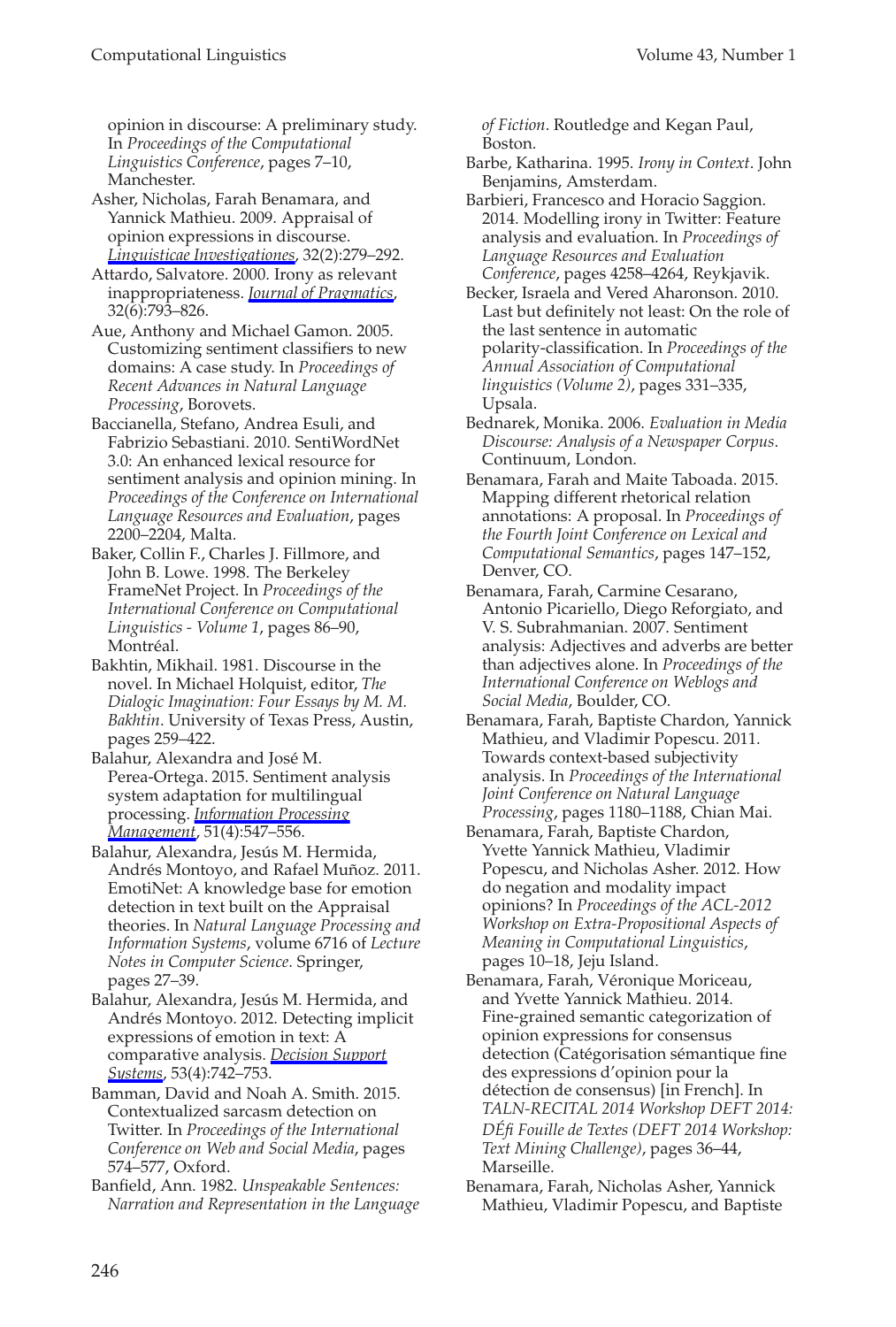Chardon. 2016. Evaluation in discourse: A corpus-based study. *Dialogue and Discourse*, 7(1):1–49.

Bethard, Steven, Hong Yu, Ashley Thornton, Vasileios Hatzivassiloglou, and Dan Jurafsky. 2004. Automatic extraction of opinion propositions and their holders. In *AAAI Spring Symposium on Exploring Attitude and Affect in Text*, pages 22–24, Palo Alto, CA.

Bex, Floris, John Lawrence, Mark Snaith, and Chris Reed. 2013. Implementing the argument Web. *[Communications of the](http://www.mitpressjournals.org/action/showLinks?crossref=10.1145%2F2500891) [ACM](http://www.mitpressjournals.org/action/showLinks?crossref=10.1145%2F2500891)*, 56(10):66–73.

Bhatia, Parminder, Yangfeng Ji, and Jacob Eisenstein. 2015. Better document-level sentiment analysis from RST discourse parsing. In *Proceedings of the Conference on Empirical Methods in Natural Language Processing*, pages 2212–2218, Lisbon.

Biber, Douglas and Edward Finegan. 1988. Adverbial stance types in English. *[Discourse Processes](http://www.mitpressjournals.org/action/showLinks?crossref=10.1080%2F01638538809544689)*, 11(1):1–34.

Biber, Douglas and Edward Finegan. 1989. Styles of stance in English: Lexical and grammatical marking of evidentiality and affect. *[Text](http://www.mitpressjournals.org/action/showLinks?crossref=10.1515%2Ftext.1.1989.9.1.93)*, 9(1):93–124.

Bieler, Heike, Stefanie Dipper, and Manfred Stede. 2007. Identifying formal and functional zones in film reviews. In *Proceedings of the 8th SIGDIAL Workshop*, pages 75–78, Antwerp.

Blitzer, John, Mark Dredze, and Fernando Pereira. 2007. Biographies, Bollywood, boom-boxes and blenders: Domain adaptation for sentiment classification. In *Proceedings of the Annual Meeting of the Association for Computational Linguistics*, pages 440–447, Prague.

Bloom, Kenneth and Shlomo Argamon. 2010. Automated learning of Appraisals expression patterns. In Stefanie Wulff, Stefan Th. Gries, and Mark Davies, editors, *Corpus-linguistic Applications: Current Studies, New Directions*. Rodopi, Amsterdam, pages 249–260.

Bloom, Kenneth, Navendu Garg, and Shlomo Argamon. 2007. Extracting Appraisal expressions. In *Proceedings of the Conference of the North American Chapter of the Association for Computational Linguistics / Human Language Technologies*, pages 308–315, Rochester, NY.

Bollegala, Danushka, David Weir, and John Carroll. 2011. Using multiple sources to construct a sentiment sensitive thesaurus for cross-domain sentiment classification. In *Proceedings of the Annual Meeting of the Association for*

*Computational Linguistics*, pages 132–141, Portland, OR.

Bollegala, Danushka, David J. Weir, and John A. Carroll. 2013. Cross-domain sentiment classification using a sentiment sensitive thesaurus. *[IEEE Transaction on](http://www.mitpressjournals.org/action/showLinks?crossref=10.1109%2FTKDE.2012.103) [Knowledge Data Engeneering](http://www.mitpressjournals.org/action/showLinks?crossref=10.1109%2FTKDE.2012.103)*, 25(8): 1719–1731.

Boyd-Graber, Jordan and Philip Resnik. 2010. Holistic sentiment analysis across languages: Multilingual supervised Latent Dirichlet Allocation. In *Proceedings of the Conference on Empirical Methods in Natural Language Processing*, pages 45–55, Cambridge, MA.

Boye, Kasper and Peter Harder. 2009. Linguistic categories and grammaticalization. *[Functions of Language](http://www.mitpressjournals.org/action/showLinks?crossref=10.1075%2Ffol.16.1.03boy)*, 16(1):9–43.

Bradley, Margaret M. and Peter J. Lang. 1999. Affective norms for English words (ANEW): Stimuli, instruction manual, and affective ratings. Technical Report C-1, Center for Research in Psychophysiology, University of Florida.

Brafman, Ronen I. and Carmel Domshlak. 2009. Preference handling: An introductory tutorial. *AI Magazine*, 30(1):58–86.

Bratman, Michael. 1990. Dretske's desires. *[Philosophy and Phenomenological Research](http://www.mitpressjournals.org/action/showLinks?crossref=10.2307%2F2108240)*, 50:795–800.

Brody, Samuel and Noemie Elhadad. 2010. An unsupervised aspect-sentiment model for online reviews. In *Proceedings of the Annual Conference of the North American Association for Computational Linguistics*, pages 804–812, Upsala.

Brooke, Julian, Milan Tofiloski, and Maite Taboada. 2009. Cross-linguistic sentiment analysis: From English to Spanish. In *Recent Advances in Natural Language Processing*, pages 50–54, Borovets.

Bruce, Rebecca F. and Janyce M. Wiebe. 1999. Recognizing subjectivity: A case study in manual tagging. *[Natural Language](http://www.mitpressjournals.org/action/showLinks?crossref=10.1017%2FS1351324999002181) [Engineering](http://www.mitpressjournals.org/action/showLinks?crossref=10.1017%2FS1351324999002181)*, 5(2):187–205.

Brun, Caroline and Caroline Hagège. 2013. Suggestion mining: Detecting suggestions for improvement in users' comments. *Research in Computing Science*, 70:199–209.

Burfoot, Clint and Clint Baldwin. 2009. Automatic satire detection: Are you having a laugh? In *Proceedings of the Annual Meeting of the Association for Computational Linguistics and the International Joint Conference on Natural Language Processing*, pages 161–164, Singapore.

Burger, John D., John Henderson, George Kim, and Guido Zarrella. 2011.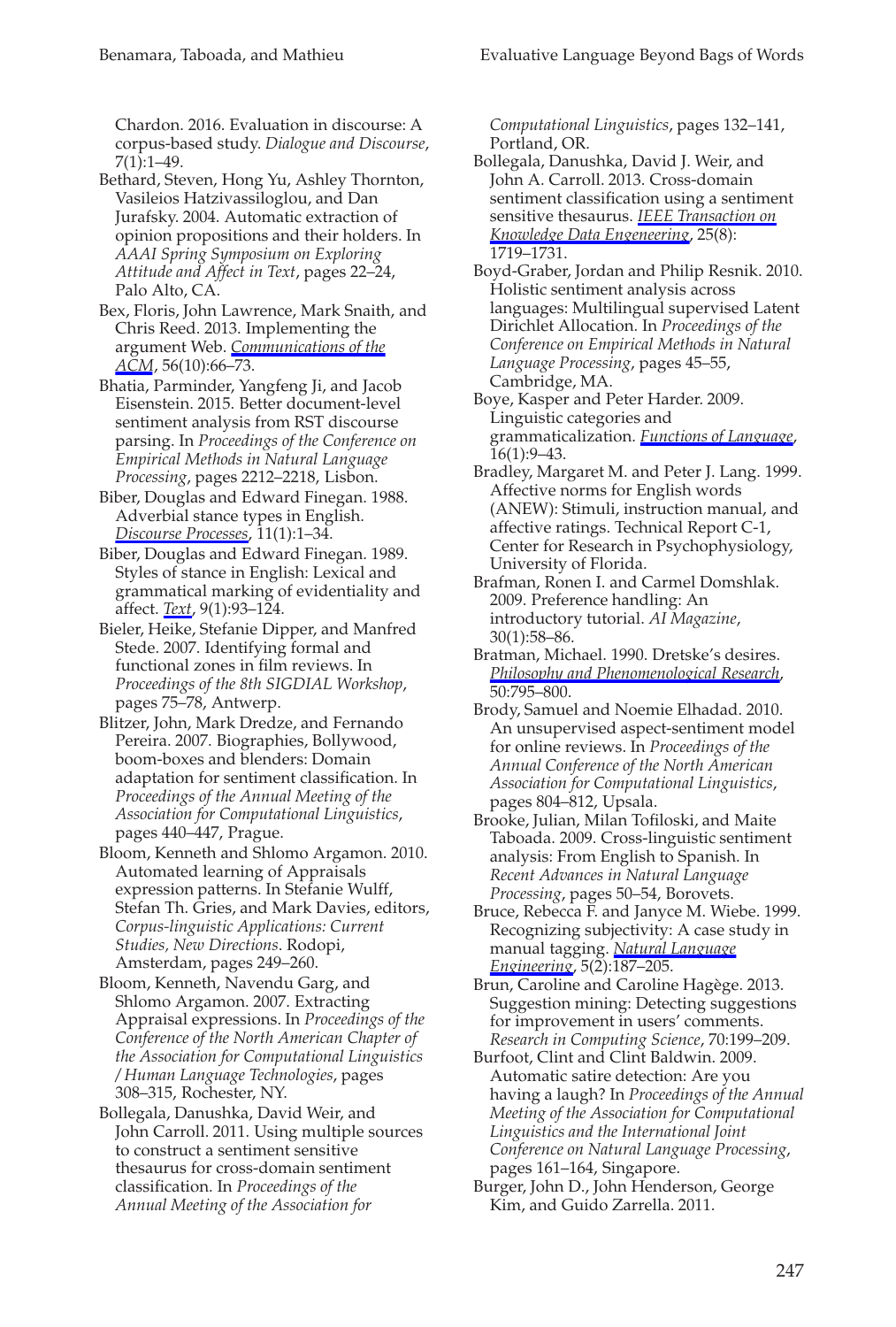Discriminating gender on Twitter. In *Proceedings of the Conference on Empirical Methods in Natural Language Processing*, EMNLP 2011, pages 1301–1309, Edinburgh.

- Buschmeier, Konstantin, Philipp Cimiano, and Roman Klinger. 2014. An impact analysis of features in a classification approach to irony detection in product reviews. In *Proceedings of the 5th Workshop on Computational Approaches to Subjectivity, Sentiment and Social Media Analysis*, pages 42–49, Baltimore, MD.
- Cadilhac, Ana¨ıs, Nicholas Asher, Farah Benamara, Vladimir Popescu, and Mohamadou Seck. 2012. Preference extraction from negotiation dialogues. In *European Conference on Artificial Intelligence*, pages 211–216, Montpellier.
- Cadilhac, Ana¨ıs, Nicholas Asher, Farah Benamara, and Alex Lascarides. 2013. Grounding strategic conversation: Using negotiation dialogues to predict trades in a win-lose game. In *Proceedings of the Conference on Empirical Methods in Natural Language Processing*, pages 357–368, Seattle, WA.
- Cambria, Erik and Amir Hussain. 2012. *Sentic Computing: Techniques, Tools, and Applications*. Springer, Berlin.
- Cambria, Erik and Amir Hussain. 2015. *Sentic Computing: A Common-Sense-Based Framework for Concept-Level Sentiment Analysis*. Springer, Berlin.
- Carlson, Lynn, Daniel Marcu, and Mary Ellen Okurowski. 2002. RST Discourse Treebank. Linguistic Data Consortium. Philadelphia, PA.
- Carpuat, Marine. 2015. Connotation in translation. In *Proceedings of the 6th Workshop on Computational Approaches to Subjectivity, Sentiment and Social Media Analysis*, pages 9–15, Lisbon.
- Carvalho, Paula, Luís Sarmento, Mário J. Silva, and Eugénio De Oliveira. 2009. Clues for detecting irony in user-generated contents: Oh...!! It's so easy;-). In *Proceedings of the 1st International CIKM workshop on Topic-sentiment Analysis for Mass Opinion*, pages 53–56, Hong Kong.
- Chafe, Wallace and Johanna Nichols. 1986. *Evidentiality: The Linguistic Coding of Epistemology*. Ablex, Norwood, NJ.
- Chafe, Wallace. 1986. Evidentiality in English conversation and academic writing. In Wallace Chafe and Johanna Nichols, editors, *Evidentiality: The Linguistic Coding of Epistemology*. Ablex, Norwood, NJ, pages 261–272.
- Chafe, Wallace. 1994. *Discourse Consciousness and Time: The Flow and Displacement of Conscious Experience in Speaking and Writing*. University of Chicago Press, Chicago.
- Charaudeau, Patrick. 1992. *Grammaire du sens et de L'expression*. Hachette, Paris.
- Chardon, Baptiste, Farah Benamara, Yannick Mathieu, Vladimir Popescu, and Nicholas Asher. 2013a. Sentiment composition using a parabolic model. In *Proceedings of the International Conference on Computational Semantics*, pages 47–58, Potsdam.
- Chardon, Baptiste, Farah Benamara, Yvette Yannick Mathieu, Vladimir Popescu, and Nicholas Asher. 2013b. Measuring the effect of discourse structure on sentiment analysis. In *Proceedings of the Conference on Computational Linguistics and Intelligent Text Processing*, pages 25–37, Samos.
- Chen, Zheng, Fan Lin, Huan Liu, Yin Liu, Wei-Ying Ma, and Liu Wenyin. 2002. User intention modeling in web applications using data mining. *[World Wide Web](http://www.mitpressjournals.org/action/showLinks?crossref=10.1023%2FA%3A1020980528899)*, 5(3):181–191.
- Chen, Zhiyuan, Bing Liu, Meichun Hsu, Malú Castellanos, and Riddhiman Ghosh. 2013. Identifying intention posts in discussion forums. In *Human Language Technologies: Conference of the North American Chapter of the Association of Computational Linguistics*, pages 1041–1050, Atlanta, GA.
- Chenlo, Jose M., Alexander Hogenboom, and David E. Losada. 2013. Sentiment-based ranking of blog posts using Rhetorical Structure Theory. In *Natural Language Processing and Information Systems*, volume 7934 of *Lecture Notes in Computer Science*. Springer, Berlin, pages 13–24.
- Choi, Yejin and Claire Cardie. 2008. Learning with compositional semantics as structural inference for subsentential sentiment analysis. In *Proceedings of Empirical Methods in Natural Language Processing*, pages 793–801, Waikiki, HI.
- Choi, Yejin, Eric Breck, and Claire Cardie. 2006. Joint extraction of entities and relations for opinion recognition. In *Proceedings of the Conference on Empirical Methods in Natural Language Processing*, pages 431–439, Sydney.
- Clark, Herbert H. and Richard J. Gerrig. 1984. On the pretense theory of irony. *[Journal of Experimental Psychology: General](http://www.mitpressjournals.org/action/showLinks?crossref=10.1037%2F0096-3445.113.1.121)*, 113(1):121–126.
- Clift, Rebecca. 1999. Irony in conversation. *[Language in Society](http://www.mitpressjournals.org/action/showLinks?crossref=10.1017%2FS0047404599004029)*, 28:523–553.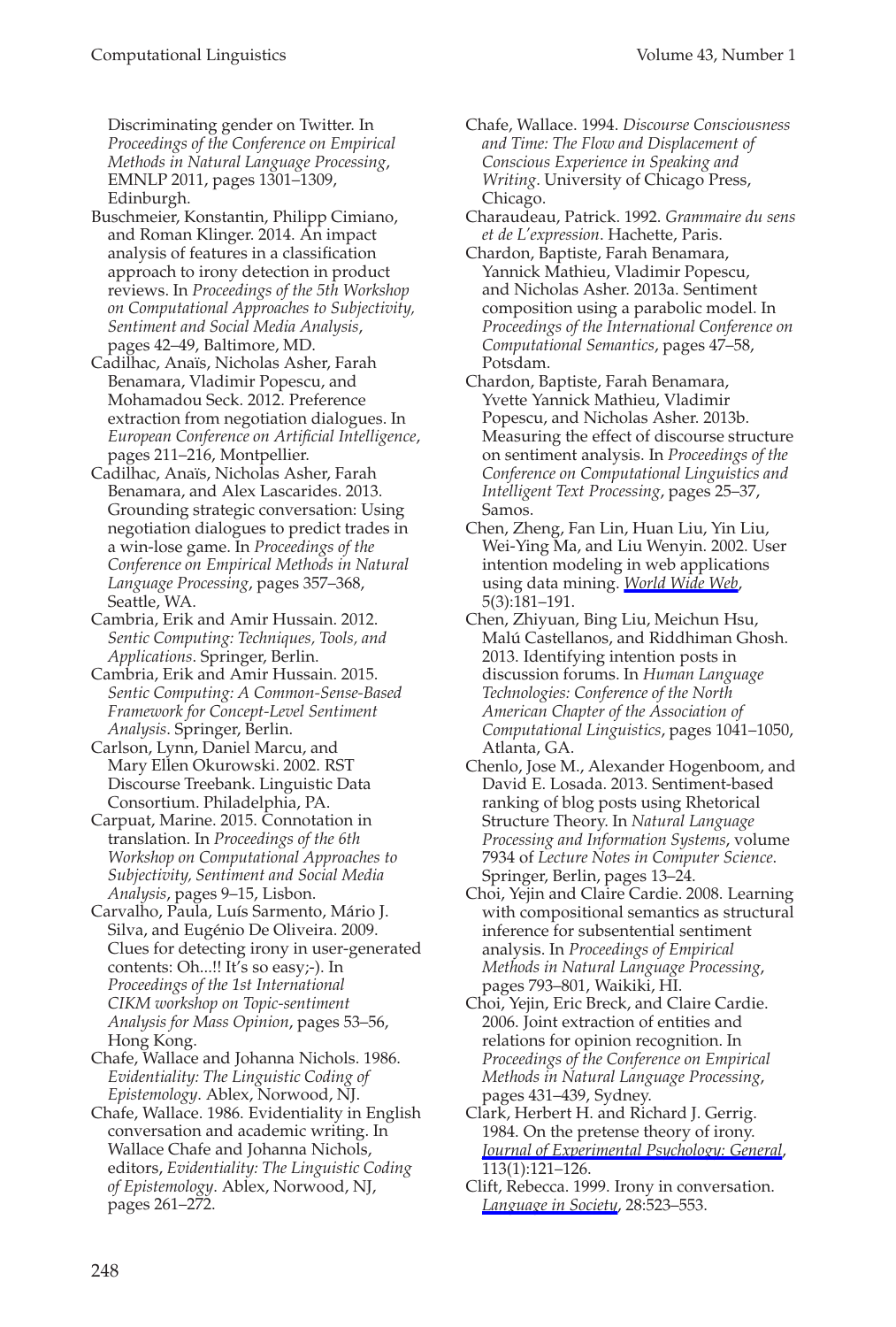- Clough, Patricia Ticineto and Jean O'Malley Halley. 2007. *The Affective Turn: Theorizing the Social*. Duke University Press, Durham, NC.
- Cohen, Philip R. and Hector J. Levesque. 1990. Intention is choice with commitment. *[Artificial Intelligence](http://www.mitpressjournals.org/action/showLinks?crossref=10.1016%2F0004-3702%2890%2990055-5)*, 42(2-3):213–261.
- Conrad, Susan and Douglas Biber. 2000. Adverbial marking of stance in speech and writing. In Susan Hunston and Geoff Thompson, editors, *Evaluation in Text: Authorial Distance and the Construction of Discourse*. Oxford University Press, Oxford, pages 56–73.
- Councill, Isaac G., Ryan McDonald, and Leonid Velikovich. 2010. What's great and what's not: Learning to classify the scope of negation for improved sentiment analysis. In *Proceedings of the Workshop on Negation and Speculation in Natural Language Processing*, pages 51–59, Uppsala.
- Cruz, Noa, Maite Taboada, and Ruslan Mitkov. 2016. A machine learning approach to negation and speculation detection for sentiment analysis. *[Journal of](http://www.mitpressjournals.org/action/showLinks?crossref=10.1002%2Fasi.23533) [the Association for Information Science and](http://www.mitpressjournals.org/action/showLinks?crossref=10.1002%2Fasi.23533) [Technology](http://www.mitpressjournals.org/action/showLinks?crossref=10.1002%2Fasi.23533)*, 67:2218–2136.
- Daille, Béatrice, Estelle Dubreil, Laura Monceaux, and Mathieu Vernier. 2011. Annotating opinion—Evaluation of blogs: The Blogoscopy corpus. *[Language Resources](http://www.mitpressjournals.org/action/showLinks?crossref=10.1007%2Fs10579-011-9154-z) [and Evaluation](http://www.mitpressjournals.org/action/showLinks?crossref=10.1007%2Fs10579-011-9154-z)*, 45(4):409–437.
- Dave, Kushal, Steve Lawrence, and David M. Pennock. 2003. Mining the peanut gallery: Opinion extraction and semantic classification of product reviews. In *Proceedings of the International Conference on World Wide Web*, pages 519–528, Budapest.
- Davidov, Dmitry, Oren Tsur, and Ari Rappoport. 2010. Semi-supervised recognition of sarcastic sentences in Twitter and Amazon. In *Proceedings of the Fourteenth Conference on Computational Natural Language Learning*, pages 107–116, Uppsala.
- Davidson, Richard J., Klaus R. Scherer, and H. Hill Goldsmith. 2003. *Handbook of Affective Sciences*. Oxford University Press, Oxford.
- de Marneffe, Marie-Catherine, Christopher D. Manning, and Christopher Potts. 2012. Did it happen? The pragmatic complexity of veridicality assessment. *[Computational Linguistics](http://www.mitpressjournals.org/action/showLinks?system=10.1162%2FCOLI_a_00097)*, 38(2):301–333.
- de Melo, Gerard and Mohit Bansal. 2013. Good, great, excellent: Global inference of semantic intensities. *Transactions of the Association for Computational Linguistics*, 1:279–290.

Deitrick, William and Wei Hu. 2013. Mutually enhancing community detection and sentiment analysis on Twitter networks. *[Journal of Data Analysis and](http://www.mitpressjournals.org/action/showLinks?crossref=10.4236%2Fjdaip.2013.13004) [Information Processing](http://www.mitpressjournals.org/action/showLinks?crossref=10.4236%2Fjdaip.2013.13004)*, 1(3):19–29.

- Denecke, Kerstin. 2009. Are SentiWordNet scores suited for multi-domain sentiment classification? In *IEEE International Conference on Digital Information Management*, pages 33–38, Ann Arbor, MI.
- Deng, Hongbo, Jiawei Han, Hao Li, Heng Ji, Hongning Wang, and Yue Lu. 2014a. Exploring and inferring user-user pseudo-friendship for sentiment analysis with heterogeneous networks. *[Statistical](http://www.mitpressjournals.org/action/showLinks?crossref=10.1002%2Fsam.11223) [Analysis and Data Mining](http://www.mitpressjournals.org/action/showLinks?crossref=10.1002%2Fsam.11223)*, 7(4):308–321.
- Deng, Lingjia, Janyce Wiebe, and Yoonjung Choi. 2014b. Joint inference and disambiguation of implicit sentiments via implicature constraints. In *Proceedings of the International Conference on Computational Linguistics*, pages 79–88, Dublin.
- Denis, Alexandre, Samuel Cruz-Lara, Nadia Bellalem, and Lofti Bellalem. 2014. Synalp-Empathic: A valence shifting hybrid system for sentiment analysis. In *Proceedings of the International Workshop on Semantic Evaluation*, pages 605–609, Dublin.
- Ding, Xiao, Ting Liu, Junwen Duan, and Jian-Yun Nie. 2015. Mining user consumption intention from social media using domain adaptive convolutional neural network. In *Proceedings of the Conference on the American Association of Artificial Intelligence*, pages 2389–2395.
- Dong, Li, Furu Wei, Yajuan Duan, Xiaohua Liu, Ming Zhou, and Ke Xu. 2013. The automated acquisition of suggestions from tweets. In *Proceedings of the Twenty-Seventh American Association for Artificial Intelligence*, pages 239–245, Bellevue, WA.
- Dong, Li, Furu Wei, Ming Zhou, and Ke Xu. 2014. Adaptive multi-compositionality for recursive neural models with applications to sentiment analysis. In *Proceedings of the American Association for Artificial* Intelligence, pages 1537–1543, Québec City.
- Dowty, David R., Robert E. Wall, and Stanley Peters. 1981. *Introduction to Montague Semantics*. Kluwer, Dordrecht.
- Dragut, Eduard, Hong Wang, Clement Yu, Prasad Sistla, and Weiyi Meng. 2012. Polarity consistency checking for sentiment dictionaries. In *Proceedings of the 50th Annual Meeting of the Association for Computational Linguistics*, pages 997–1005, Jeju Island.
- Ekman, Paul. 1984. Expression and the nature of emotion. In K. Scherer and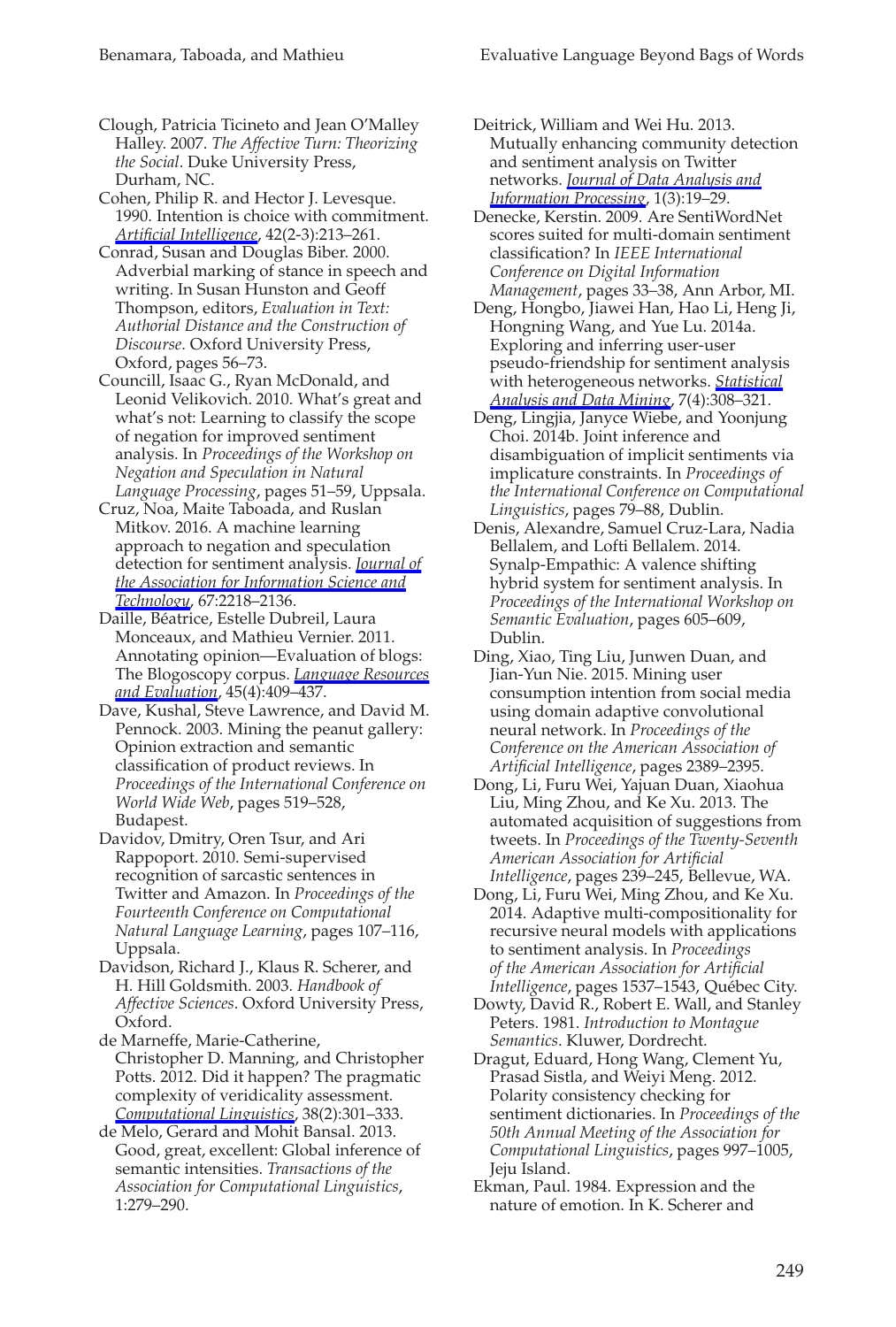P. Ekman, editors, *Approaches to Emotion*. Erlbaum, Hillsdale, NJ, pages 319–344.

Esuli, Andrea and Fabrizio Sebastiani. 2015. Optimizing text quantifiers for multivariate loss functions. *ACM Transactions on Knowledge Discovery from Data*, 10(1):Article 27.

- Farzindar, Atefeh and Diana Inkpen. 2015. *Natural Language Processing for Social Media*. Synthesis Lectures on Human Language Technologies. Morgan & Claypool publishers.
- Fei, Geli, Bing Liu, Meichun Hsu, Malú Castellanos, and Riddhiman Ghosh. 2012. A dictionary-based approach to identifying aspects implied by adjectives for opinion mining. In *Proceedings of the International Conference on Computational Linguistics*, pages 309–318, Mumbai.
- Feldman, Ronen. 2013. Techniques and applications for sentiment analysis: The main applications and challenges of one of the hottest research areas in computer science. *[Communications of the ACM](http://www.mitpressjournals.org/action/showLinks?crossref=10.1145%2F2436256.2436274)*, 56(4):82–89.

Fellbaum, Christiane, editor. 1998. *WordNet: An Electronic Lexical Database*. MIT Press, Cambridge, MA.

Feng, Vanessa Wei and Graeme Hirst. 2014. A linear-time bottom–up discourse parser with constraints and post-editing. In *Proceedings of the 52nd Annual Meeting of the Association for Computational Linguistics*, pages 511–521, Baltimore, MD.

Feng, Song, Jun Seok Kang, Polina Kuznetsova, and Yejin Choi. 2013. Connotation lexicon: A dash of sentiment beneath the surface meaning. In *Proceedings of the Annual Meeting of the Association for Computational Linguistics*, pages 1774–1784, Sofia.

Feng, Vanessa Wei. 2015. *RST-style discourse parsing and its applications in discourse analysis*. Ph.D. thesis, Computer Science, University of Toronto, Canada.

Fisher, Seeger and Brian Roark. 2007. The utility of parse-derived features for automatic discourse segmentation. In *Proceedings of the 45th Annual Meeting of the Association for Computational Linguistics*, pages 488–495, Prague.

Fitzpatrick, Eileen, Joan Bachenko, and Tommaso Fornaciari. 2015. *Automatic Detection of Verbal Deception*. Synthesis Lectures on Human Language Technologies. Morgan & Claypool Publishers.

Francisco, Virginia, Pablo Gervàs, and Federico Peinado. 2010. Ontological reasoning for improving the treatment of emotions in text. *[Knowledge and Information](http://www.mitpressjournals.org/action/showLinks?crossref=10.1007%2Fs10115-010-0320-1) [Systems](http://www.mitpressjournals.org/action/showLinks?crossref=10.1007%2Fs10115-010-0320-1)*, 25(3):421–443.

Fries, Peter H. 1995. Themes method of development and texts. In R. Hasan and P. Fries, editors, *On Subject and Theme: A Discourse Functional Perspective*. John Benjamins, Amsterdam/Philadelphia, pages 317–359.

Gamon, Michael. 2004. Sentiment classification on customer feedback data: Noisy data, large feature vectors, and the role of linguistic analysis. In *Proceedings of the International Conference on Computational Linguistics*, pages 841–847, Geneva.

- Ganapathibhotla, Murthy and Bing Liu. 2008. Mining opinions in comparative sentences. In *Proceedings of the 22nd International Conference on Computational Linguistics*, pages 241–248, Manchester.
- Gangemi, Aldo, Valentina Presutti, and Diego Reforgiato Recupero. 2014. Frame-based detection of opinion holders and topics: A model and a tool. *[IEEE](http://www.mitpressjournals.org/action/showLinks?crossref=10.1109%2FMCI.2013.2291688) [Computational Intelligence Magazine](http://www.mitpressjournals.org/action/showLinks?crossref=10.1109%2FMCI.2013.2291688)*, 9(1):20–30.
- Ganu, Gayatree, Yogesh Kakodkar, and Amélie Marian. 2013. Improving the quality of predictions using textual information in online user reviews. *[Information Systems](http://www.mitpressjournals.org/action/showLinks?crossref=10.1016%2Fj.is.2012.03.001)*, 38(1):1–15.
- Gao, Dehong, Furu Wei, Wenjie Li, Xiaohua Liu, and Ming Zhou. 2015. Cross-lingual sentiment lexicon learning with bilingual word graph label propagation. *[Computational Linguistics](http://www.mitpressjournals.org/action/showLinks?system=10.1162%2FCOLI_a_00207)*, 41(1):21–40.
- Georgeff, Michael P., Barney Pell, Martha E. Pollack, Milind Tambe, and Michael Wooldridge. 1999. The belief-desire-intention model of agency. In *Proceedings of the 5th International Workshop on Intelligent Agents V, Agent Theories, Architectures, and Languages*, pages 1–10.
- Gerani, Shima, Yashar Mehdad, Giuseppe Carenini, Raymond T. Ng, and Bita Nejat. 2014. Abstractive summarization of product reviews using discourse structure. In *Proceedings of the Conference on Empirical Methods in Natural Language Processing*, pages 1602–1613.

Ghosh, Aniruddha, Guofu Li, Tony Veale, Paolo Rosso, Ekaterina Shutova, John Barnden, and Antonio Reyes. 2015. SemEval-2015 task 11: Sentiment analysis of figurative language in Twitter. In *Proceedings of the International Workshop on Semantic Evaluation, Co-located with NAACL*, pages 470–478, Denver, CO.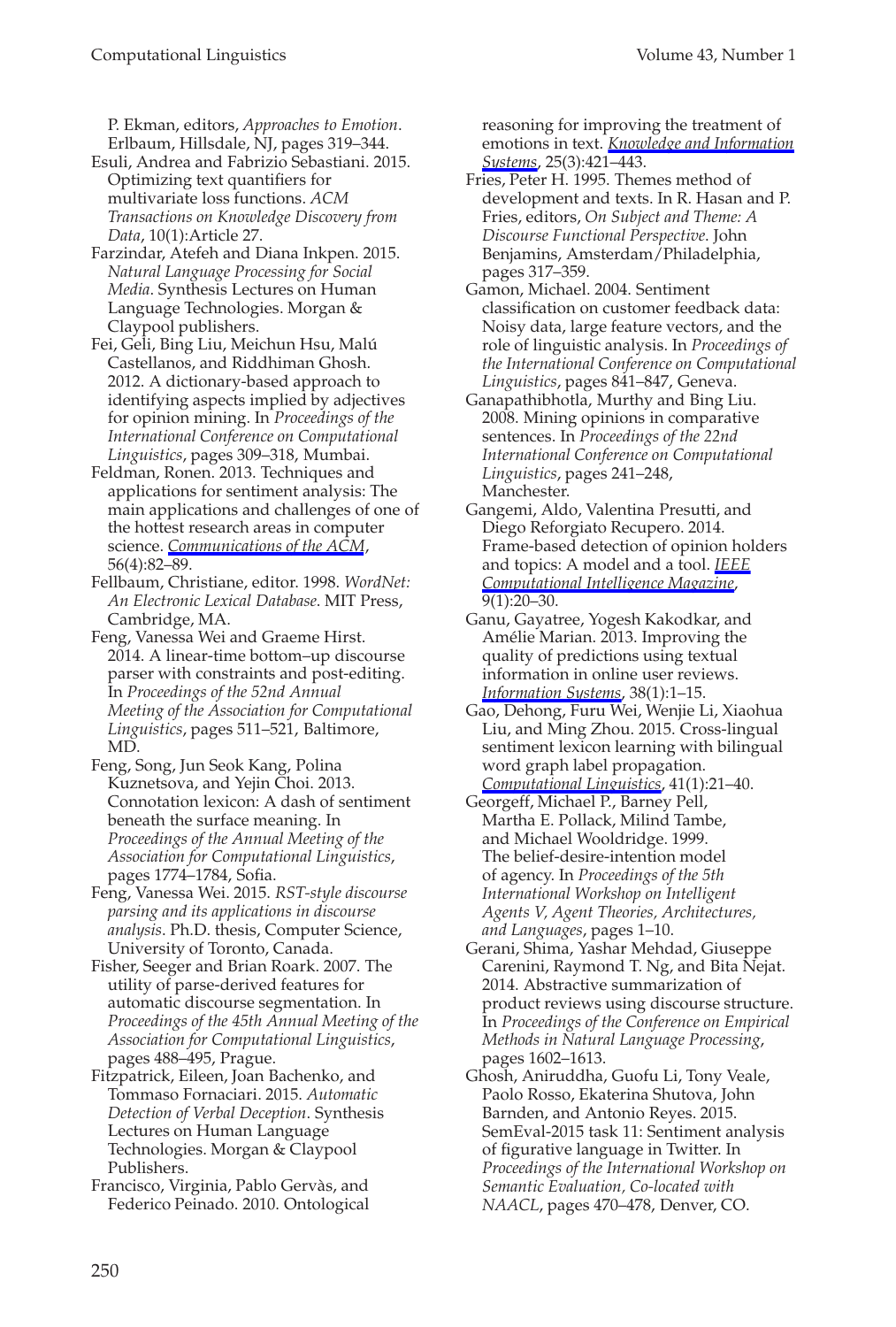- Giannakidou, Anastasia. 1995. On the semantic licensing of polarity items. In Anastasios-Phoevos Christidis, Maria Margariti-Roga, and Argyris Arhakis, editors, *Studies in Greek Linguistics 15: Proceedings of the Annual Meeting of the Department of Linguistics*, pages 406–418, University of Thessaloniki.
- Gianti, Andrea, Cristina Bosco, Viviana Patti, Andrea Bolioli, and Luigi Di Caro. 2012. Annotating irony in a novel Italian corpus for sentiment analysis. In *Proceedings of the Workshop on Corpora for Research on Emotion Sentiment and Social Signals*, pages 1–7, Istanbul.
- Gibbs, Raymond W. 2000. Irony in talk among friends. *[Metaphor and Symbol](http://www.mitpressjournals.org/action/showLinks?crossref=10.1080%2F10926488.2000.9678862)*, 15(1–2):5–27.
- Ginsberg, Benjamin. 2011. *The Fall of the Faculty: The Rise of the All-administrative University and Why it Matters*. Oxford University Press, Oxford.
- Goldberg, Andrew B. and Xiaojin Zhu. 2006. Seeing stars when there aren't many stars: Graph-based semi-supervised learning for sentiment categorization. In *Proceedings of the Workshop on Graph Based Methods for Natural Language Processing*, pages 45–52, New York City, NY.
- Goldberg, Andrew B., Nathanael Fillmore, David Andrzejewski, Zhiting Xu, Bryan Gibson, and Xiaojin Zhu. 2009. May all your wishes come true: A study of wishes and how to recognize them. In *Proceedings of Human Language Technologies and the Annual Conference of the North American Chapter of the Association for Computational Linguistics*, pages 263–271, Boulder, CO.
- González-Ibáñez, Roberto, Smaranda Muresan, and Nina Wacholde. 2011. Identifying sarcasm in Twitter: A closer look. In *Proceedings of the Annual Meeting of the Association for Computational Linguistics: Human Language Technologies*, pages 581–586, Portland, OR.
- Goutsos, Dyonisos. 1996. A model of sequential relations in expository test. *[Text](http://www.mitpressjournals.org/action/showLinks?crossref=10.1515%2Ftext.1.1996.16.4.501)*, 16(4):501–533.
- Goyal, Amit, Ellen Riloff, and Hal Daumé III. 2010. Automatically producing plot unit representations for narrative text. In *Proceedings of the Conference on Empirical Methods in Natural Language Processing*, pages 77–86, Cambridge, MA.
- Grice, H. Paul. 1975. Logic and conversation. In Peter Cole and Jerry L. Morgan, editors, *Speech Acts. Syntax and Semantics, Volume 3*. Academic Press, New York, pages 41–58.
- Grosz, Barbara J. and Candace L. Sidner. 1986. Attention, intentions, and the

structure of discourse. *Computational Linguistics*, 12(3):175–204.

- Grosz, Barbara J., Aravind K. Joshi, and Scott Weinstein. 1995. Centering: A framework for modelling the local coherence of discourse. *Computational Linguistics, 21(2)*: 203–225.
- Haas, Michael and Yannick Versley. 2015. Subsentential sentiment on a shoestring: A crosslingual analysis of compositional classification. In *Proceedings of the Conference of the North American Chapter of the Association for Computational Linguistics: Human Language Technologies*, pages 694–704, Denver, CO.
- Hai, Zhen, Kuiyu Chang, and Jung-jae Kim. 2011. Implicit feature identification via co-occurrence association rule mining. In *Proceedings of the International Conference on Computational Linguistics and Intelligent Text Processing*, pages 393–404, Tokyo.
- Hai, Zhen, Kuiyu Chang, and Gao Cong. 2012. One seed to find them all: Mining opinion features via association. In *Proceedings of the ACM International Conference on Information and Knowledge Management*, CIKM, pages 255–264, Maui, HI.
- Hall, David Leo Wright, Greg Durrett, and Dan Klein. 2014. Less grammar, more features. In *Proceedings of the Annual Meeting of the Association for Computational Linguistics*, pages 228–237, Baltimore, MD.
- Halliday, Michael A. K. and Ruqaiya Hasan. 1976. *Cohesion in English*. Longman, London.
- Halliday, Michael A. K. and Christian M. I. M. Matthiessen. 2014. *An Introduction to Functional Grammar*. Arnold, London, 4th edition.
- Halliday, Michael A. K. 1985. *An Introduction to Functional Grammar*. Arnold, London, 1st edition.
- Hardmeier, Christian. 2013. Discourse in statistical machine translation: A survey and a case study. *Discours*, 11.
- Hasan, Kazi Saidul and Vincent Ng. 2013. Extra-linguistic constraints on stance recognition in ideological debates. In *Proceedings of the Annual Meeting of the Association for Computational Linguistics*, pages 816–821, Sofia.
- Hasan, Kazi Saidul and Vincent Ng. 2014. Why are you taking this stance? Identifying and classifying reasons in ideological debates. In *Proceedings of the Conference on Empirical Methods in Natural Language Processing*, pages 751–762, Doha.
- Hatzivassiloglou, Vasileios and Kathleen R. McKeown. 1997. Predicting the semantic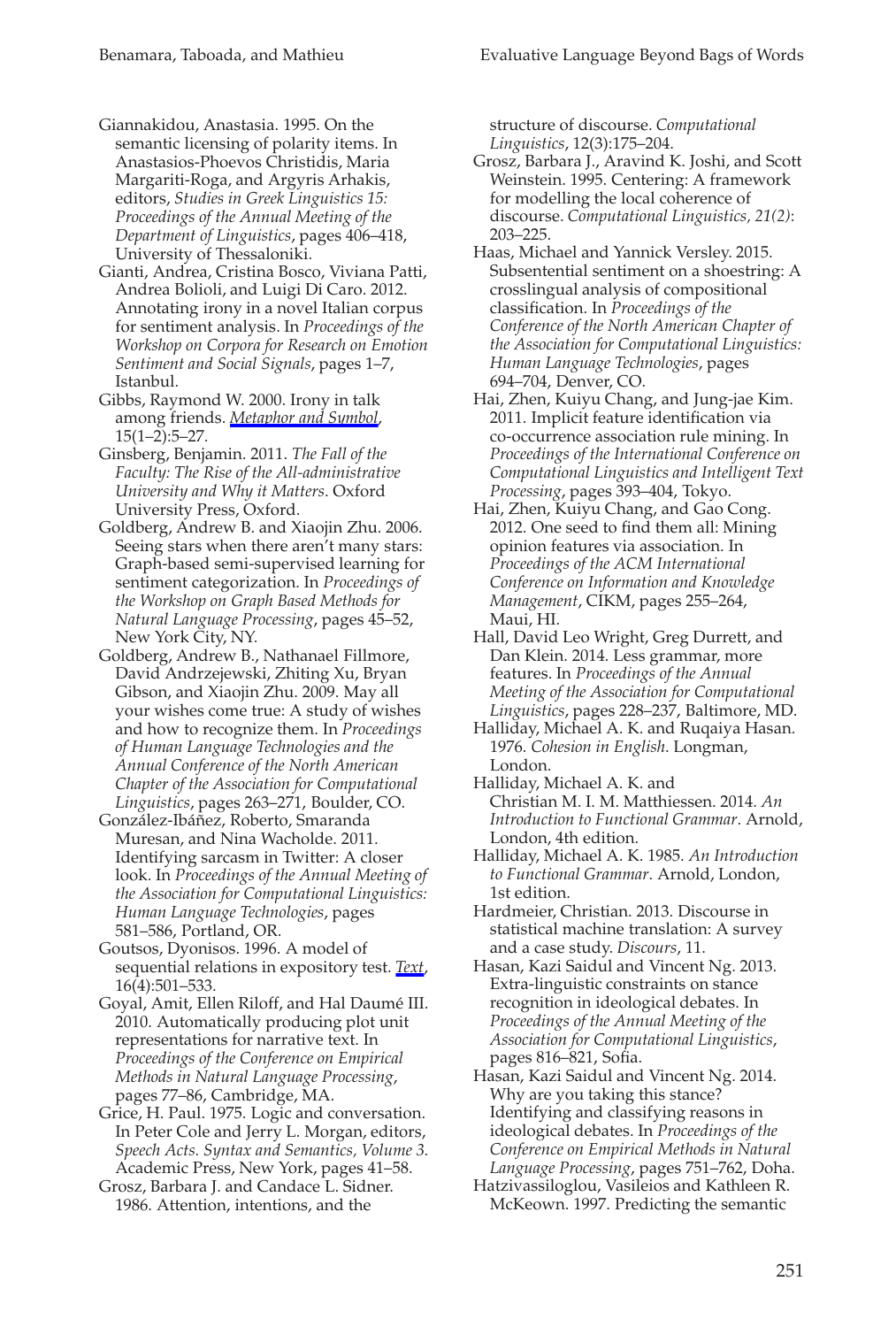orientation of adjectives. In *Proceedings of the Annual Meeting of the Association for Computational Linguistics and the Conference of the European Chapter of the Association for Computational Linguistics*, pages 174–181, Madrid.

- Haviland, Susan E. and Herbert H. Clark. 1974. What's new? Acquiring new information as a process in comprehension. *[Journal of Verbal Learning](http://www.mitpressjournals.org/action/showLinks?crossref=10.1016%2FS0022-5371%2874%2980003-4) [and Verbal Behaviour](http://www.mitpressjournals.org/action/showLinks?crossref=10.1016%2FS0022-5371%2874%2980003-4)*, 13:512–521.
- He, Yulan and Deyu Zhou. 2011. Self-training from labeled features for sentiment analysis. *[Information Processing](http://www.mitpressjournals.org/action/showLinks?crossref=10.1016%2Fj.ipm.2010.11.003) [Management](http://www.mitpressjournals.org/action/showLinks?crossref=10.1016%2Fj.ipm.2010.11.003)*, 47(4):606–616.
- He, Yulan, Chenghua Lin, Wei Gao, and Kam-Fai Wong. 2013. Dynamic joint sentiment-topic model. *[ACM Transactions](http://www.mitpressjournals.org/action/showLinks?crossref=10.1145%2F2542182.2542188) [on Intelligent Systems and Technology](http://www.mitpressjournals.org/action/showLinks?crossref=10.1145%2F2542182.2542188)*, 5(1):6.
- Hearst, Marti A. 1992. Direction-based text interpretation as an information access refinement. In Paul S. Jacobs, editor, *Text-based Intelligent Systems*. Erlbaum, Hillsdale, NJ, pages 257–274.
- Hearst, Marti A. 1994. Multi-paragraph segmentation of expository text. In *Proceedings of the Annual Meeting of the Association for Computational Linguistics*, pages 9–16, Las Cruces, NM.
- Heerschop, Bas, Frank Goossen, Alexander Hogenboom, Flavius Frasincar, Uzay Kaymak, and Franciska de Jong. 2011. Polarity analysis of texts using discourse structure. In *Proceedings of the 20th ACM International Conference on Information and Knowledge Management*, pages 1061–1070, Glasgow.
- Hernández Farías, Delia Irazú, Emilio Sulis, Viviana Patti, Giancarlo Ruffo, and Cristina Bosco. 2015. Valento: Sentiment analysis of figurative language tweets with irony and sarcasm. In *Proceedings of the 9th International Workshop on Semantic Evaluation (SemEval 2015)*, pages 694–698, Denver, CO.
- Hernault, Hugo, Helmut Prendinger, David A. duVerle, and Mitsuru Ishizuka. 2010. HILDA: A discourse parser using Support Vector Machine classification. *[Dialogue and Discourse](http://www.mitpressjournals.org/action/showLinks?crossref=10.5087%2Fdad.2010.003)*, 1(3):1–33.
- Hobbs, Jerry. 1979. Coherence and coreference. *Cognitive Science (3)*, 8:67–90.
- Hogenboom, Alexander, Frederik Hogenboom, Uzay Kaymak, Paul Wouters, and Franciska de Jong. 2010. Mining economic sentiment using argumentation structures. In *Advances in Conceptual Modeling, Applications and Challenges*, volume 6413 of *Lecture Notes in Computer Science*. Springer, Berlin, pages 200–209.
- Hogenboom, Alexander, Flavius Frasincar, Franciska de Jong, and Uzay Kaymak. 2015. Using rhetorical structure in sentiment analysis. *[Communications of the](http://www.mitpressjournals.org/action/showLinks?crossref=10.1145%2F2699418) [ACM](http://www.mitpressjournals.org/action/showLinks?crossref=10.1145%2F2699418)*, 58(7):69–77.
- Horn, Laurence. 1989. *A Natural History of Negation*. University of Chicago Press.
- Hu, Minqing and Bing Liu. 2004a. Mining and summarizing customer reviews. In *Proceedings of the Tenth ACM SIGKDD International Conference on Knowledge Discovery and Data Mining*, pages 168–177, Seattle, WA.
- Hu, Minqing and Bing Liu. 2004b. Mining opinion features in customer reviews. In *Proceedings of the American Association for Artificial Intelligence*, pages 755–760, San Jose, CA.
- Hunston, Susan and Gill Francis. 2000. *Pattern Grammar: A Corpus-Driven Approach to the Lexical Grammar of English*. John Benjamins, Amsterdam.
- Hunston, Susan and Geoff Thompson. 2000a. Evaluation: An introduction. In Susan Hunston and Geoff Thompson, editors, *Evaluation in Text: Authorial Distance and the Construction of Discourse*. Oxford University Press, Oxford, pages 1–27.
- Hunston, Susan and Geoff Thompson, editors. 2000b. *Evaluation in Text: Authorial Distance and the Construction of Discourse*. Oxford University Press, Oxford.
- Hunston, Susan. 2011. *Corpus Approaches to Evaluation: Phraseology and Evaluative Language*. Routledge, New York.
- Izard, Carroll Ellis. 1971. *The Face of Emotion*. Appleton Century Crofts, New York.
- Jakob, Niklas and Iryna Gurevych. 2010. Extracting opinion targets in a single- and cross-domain setting with conditional random fields. In *Proceedings of the Conference on Empirical Methods in Natural Language Processing*, pages 1035–1045, Cambridge, MA.
- Ji, Yangfeng and Jacob Eisenstein. 2014. Representation learning for text-level discourse parsing. In *Proceedings of the 52nd Annual Meeting of the Association for Computational Linguistics*, pages 13–24, Baltimore, MD.
- Jia, Lifeng, Clement Yu, and Weiyi Meng. 2009. The effect of negation on sentiment analysis and retrieval effectiveness. In *Proceedings of the ACM Conference on Information and Knowledge Management*, pages 1827–1830, Hong Kong.
- Jiang, Jing and ChengXiang Zhai. 2007. Instance weighting for domain adaptation in NLP. In *Proceedings of the Annual*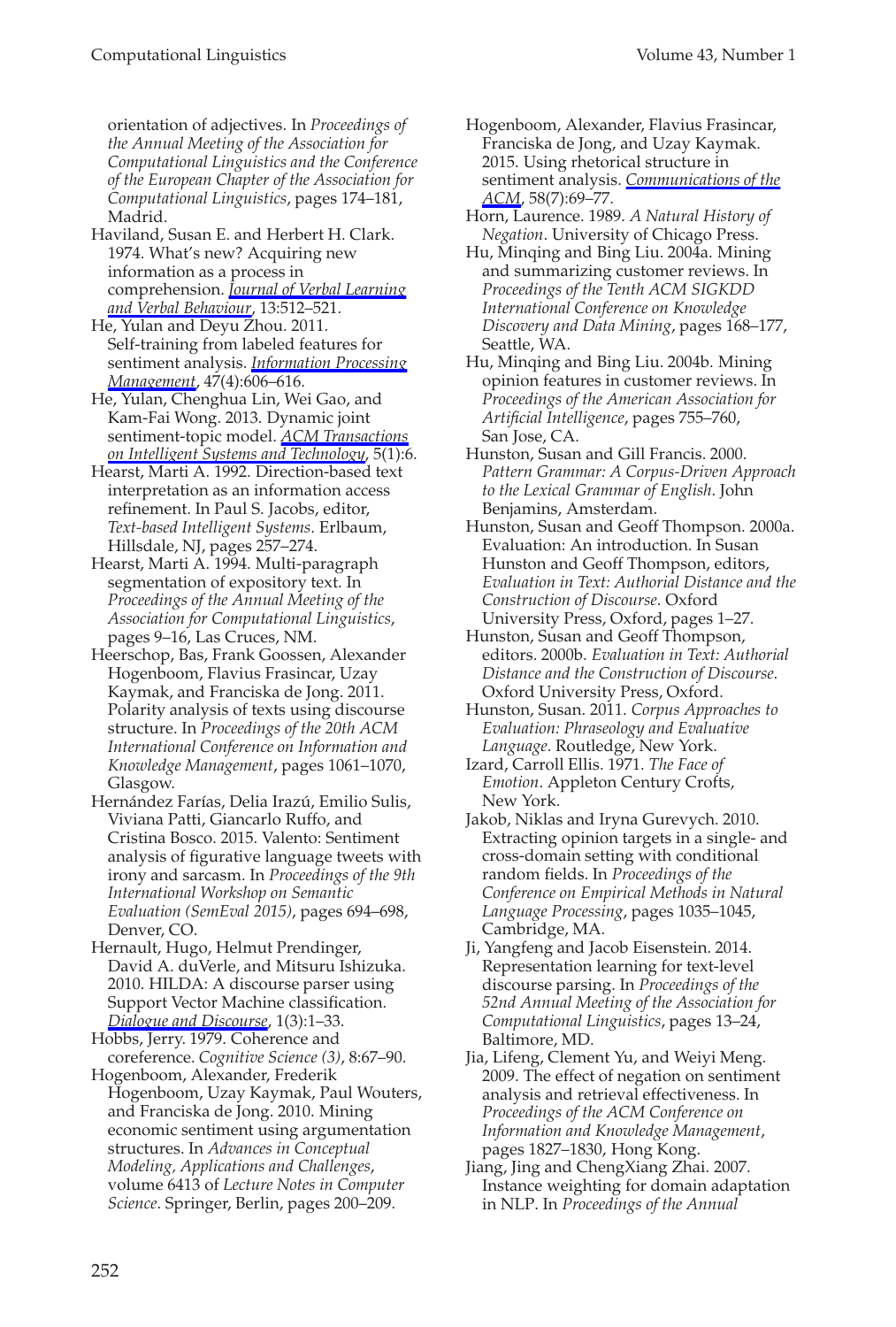*Meeting of the Association for Computational Linguistics*, pages 264–271, Prague.

Jindal, Nitin and Bing Liu. 2006a. Identifying comparative sentences in text documents. In *Proceedings of the Annual International ACM SIGIR Conference on Research and Development on Information Retrieval*, pages 244–251, Seattle, WA.

Jindal, Nitin and Bing Liu. 2006b. Mining comparative sentences and relations. In *Proceedings of the American Association for Artificial Intelligence*, pages 1331–1336, Boston, MA.

Jing-Schmidt, Zhuo. 2007. Negativity bias in language: A cognitive-affective model of emotive intensifiers. *[Cognitive Linguistics](http://www.mitpressjournals.org/action/showLinks?crossref=10.1515%2FCOG.2007.023)*, 18(3):417–443.

Johansson, Richard and Alessandro Moschitti. 2013. Relational features in fine-grained opinion analysis. *[Computational Linguistics](http://www.mitpressjournals.org/action/showLinks?system=10.1162%2FCOLI_a_00141)*, 39(3):473–509.

Joshi, Mahesh and Carolyn Penstein-Rosé. 2009. Generalizing dependency features for opinion mining. In *Proceedings of the Annual Meeting of the Association for Computational Linguistics and the International Joint Conference on Natural Language Processing*, pages 313–316, Singapore.

Joty, Shafiq, Giuseppe Carenini, and Raymond Ng. 2015. CODRA: A novel discriminative framework for rhetorical analysis. *[Computational Linguistics](http://www.mitpressjournals.org/action/showLinks?system=10.1162%2FCOLI_a_00226)*, 41(3):385–435.

Kaci, Souhila. 2011. *Working with Preferences: Less Is More*. Cognitive Technologies. Springer.

Kamp, Hans and Uwe Reyle. 1993. *From Discourse to Logic*. Kluwer, Dordrecht.

Kang, Jun Seok, Song Feng, Leman Akoglu, and Yejin Choi. 2014. ConnotationWordNet: Learning connotation over the word+sense network. In *Proceedings of the 52nd Annual Meeting of the Association for Computational Linguistics*, pages 1544–1554, Baltimore, MD.

Karoui, Jihen, Farah Benamara, Véronique Moriceau, Nathalie Aussenac-Gilles, and Lamia Hadrich Belguith. 2015. Towards a contextual pragmatic model to detect irony in tweets. In *Proceedings of the 53rd Annual Meeting of the Association for Computational Linguistics and the 7th International Joint Conference on Natural Language Processing of the Asian Federation of Natural Language Processing*, pages 644–650, Beijing.

Kennedy, Alistair and Diana Inkpen. 2006. Sentiment classification of movie and product reviews using contextual valence shifters. *[Computational Intelligence](http://www.mitpressjournals.org/action/showLinks?crossref=10.1111%2Fj.1467-8640.2006.00277.x)*, 22(2):110–125.

Khurshid, Ahmad. 2013. *Affective Computing and Sentiment Analysis: Emotion, Metaphor and Terminology*. Springer, Berlin.

Kim, Soo-Min and Eduard Hovy. 2004. Determining the sentiment of opinions. In *Proceedings of the 20th International Conference on Computational Linguistics*, pages 1367–1373, Geneva.

Kim, Soo-Min and Eduard Hovy. 2005. Identifying opinion holders for question answering in opinion texts. In *Proceedings of AAAI Workshop on Question Answering in Restricted Domains*, Pittsburgh, PA.

Kim, Soo-Min and Eduard Hovy. 2006. Extracting opinions, opinion holders, and topics expressed in online news media text. In *Proceedings of the ACL Workshop on Sentiment and Subjectivity in Text*, pages 1–8, Sydney.

Knott, Alistair and Robert Dale. 1994. Using linguistic phenomena to motivate a set of coherence relations. *[Discourse Processes](http://www.mitpressjournals.org/action/showLinks?crossref=10.1080%2F01638539409544883)*, 18:35–62.

Koppel, Moshe and Jonathan Schler. 2006. The importance of neutral examples for learning sentiment. *[Computational](http://www.mitpressjournals.org/action/showLinks?crossref=10.1111%2Fj.1467-8640.2006.00276.x) [Intelligence](http://www.mitpressjournals.org/action/showLinks?crossref=10.1111%2Fj.1467-8640.2006.00276.x)*, 22(2):100–109.

Kreuz, Roger J. and Gina M. Caucci. 2007. Lexical influences on the perception of sarcasm. In *Proceedings of the Workshop on Computational Approaches to Figurative Language*, pages 1–4, Rochester, NY.

Kunneman, Florian, Christine Liebrecht, Margot van Mulken, and Antal van den Bosch. 2015. Signaling sarcasm: From hyperbole to hashtag. *[Information](http://www.mitpressjournals.org/action/showLinks?crossref=10.1016%2Fj.ipm.2014.07.006) [Processing and Management](http://www.mitpressjournals.org/action/showLinks?crossref=10.1016%2Fj.ipm.2014.07.006)*, 51:500–509.

Lakoff, George and Mark Johnson. 1980. *Metaphors We Live By*. University of Chicago Press, Chicago.

Langacker, Ronald W. 1990. Subjectification. *[Cognitive Linguistics](http://www.mitpressjournals.org/action/showLinks?crossref=10.1515%2Fcogl.1990.1.1.5)*, 1(1):5–38.

Lawrence, John and Chris Reed. 2015. Combining argument mining techniques. In *Working Notes of the 2nd Argumentation Mining Workshop*, pages 127–136, Denver, CO.

Lazaridou, Angeliki, Ivan Titov, and Caroline Sporleder. 2013. A Bayesian model for joint unsupervised induction of sentiment, aspect and discourse representations. In *Proceedings of the 51st Annual Meeting of the Association for Computational Linguistics*, pages 1630–1639, Sofia.

Lee, Christopher J. and Albert N. Katz. 1998. The differential role of ridicule in sarcasm and irony. *[Metaphor and Symbol](http://www.mitpressjournals.org/action/showLinks?crossref=10.1207%2Fs15327868ms1301_1)*, 13(1):1–15.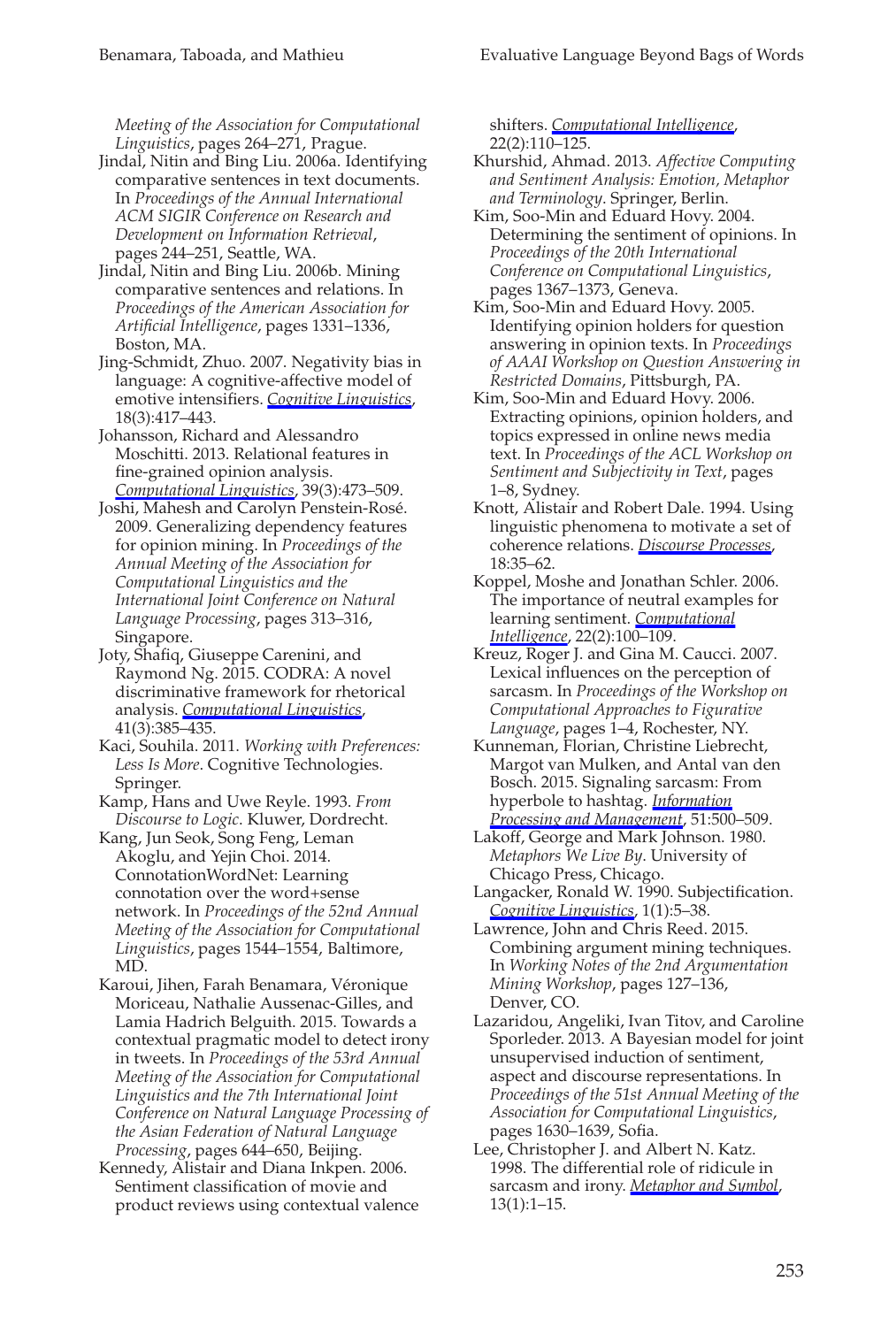- Leung, Cane Wing-Ki, Chi-Fai Chan Stephen, Fu-Lai Chung, and Grace Ngai. 2011. A probabilistic rating inference framework for mining user preferences from reviews. *[World Wide Web](http://www.mitpressjournals.org/action/showLinks?crossref=10.1007%2Fs11280-011-0117-5)*, 14(2):187–215.
- Levelt, Willem J. M. 1981. The speaker's linearization problem. *Philosophical Transactions Royal Society London. [Biological](http://www.mitpressjournals.org/action/showLinks?crossref=10.1098%2Frstb.1981.0142) [Sciences](http://www.mitpressjournals.org/action/showLinks?crossref=10.1098%2Frstb.1981.0142)*, 295:305–315.
- Levin, Beth. 1993. *English Verb Classes and Alternations: A Preliminary Investigation*. University of Chicago Press, Chicago.
- Li, Shoushan, Sophia Y. M. Lee, Ying Chen, Chu-Ren Huang, and Guodong Zhou. 2010. Sentiment classification and polarity shifting. In *Proceedings of the 23rd International Conference on Computational Linguistics*, pages 635–643, Beijing.
- Li, Shoushan, Zhongqing Wang, Guodong Zhou, and Sophia Yat Mei Lee. 2011. Semi-supervised learning for imbalanced sentiment classification. In *Proceedings of the 22nd International Joint Conference on Artificial Intelligence*, pages 1826–1831, Barcelona.
- Li, Shasha, Chin-Yew Lin, Young-In Song, and Zhoujun Li. 2013a. Comparable entity mining from comparative questions. *[IEEE Transactions on Knowledge and Data](http://www.mitpressjournals.org/action/showLinks?crossref=10.1109%2FTKDE.2011.210) [Engineering](http://www.mitpressjournals.org/action/showLinks?crossref=10.1109%2FTKDE.2011.210)*, 25(7):1498–1509.
- Li, Shoushan, Yunxia Xue, Zhongqing Wang, and Guodong Zhou. 2013b. Active learning for cross-domain sentiment classification. In *Proceedings of the Twenty-Third International Joint Conference on Artificial Intelligence*, pages 2127–2133, Beijing.
- Li, Huayi, Arjun Mukherjee, Jianfeng Si, and Bing Liu. 2015. Extracting verb expressions implying negative opinions. In *Proceedings of the Twenty-Ninth American Association on Artificial Intelligence*, pages 2411–2417, Austin, TX.
- Liang, Jiguang, Xiaofei Zhou, Li Guo, and Shuo Bai. 2015. Feature selection for sentiment classification using matrix factorization. In *Proceedings of the International Conference on World Wide Web*, pages 63–64, Florence.
- Liebrecht, Christine, Florian Kunneman, and Antal van den Bosch. 2013. The perfect solution for detecting sarcasm in tweets #not. In *Proceedings of the 4th Workshop on Computational Approaches to Subjectivity, Sentiment and Social Media Analysis*, pages 29–37, Atlanta, GA.
- Lin, Chenghua and Yulan He. 2009. Joint sentiment/topic model for sentiment analysis. In *Proceedings of the 18th ACM*

*Conference on Information and Knowledge Management*, pages 375–384, Hong Kong.

- Liu, Jingjing and Stephanie Seneff. 2009. Review sentiment scoring via a parse-and-paraphrase paradigm. In *Proceedings of the Conference on Empirical Methods in Natural Language Processing*, pages 161–169, Singapore.
- Liu, Feifan, Wang Dong, Li Bin, and Liu Yang. 2010. Improving blog polarity classification via topic analysis and adaptive methods. In *Proceedings of Human Language Technologies: The Annual Conference of the North American Chapter of the ACL*, pages 309–312, Los Angeles, CA.
- Liu, Yang, Xiaohui Yu, Bing Liu, and Zhongshuai Chen. 2014. Sentence-level sentiment analysis in the presence of modalities. In *Computational Linguistics and Intelligent Text Processing*, volume 8404 of *CICLing 2014*, Kathmandu, pages 1–16.
- Liu, Bing. 2012. *Sentiment Analysis and Opinion Mining*. Morgan & Claypool.
- Liu, Bing. 2015. *Sentiment Analysis: Mining Opinions, Sentiments, and Emotions*. Cambridge University Press, Cambridge.
- Lizhen, Qu, Georgiana Ifrim, and Gerhard Weikum. 2010. The bag-of-opinions method for review rating prediction from sparse text patterns. In *Proceedings of the International Conference on Computational Linguistics*, pages 913–921, Beijing.
- Lochbaum, Karen Elizabeth. 1998. Using collaborative plans to model the intentional structure of discourse. *Computational Linguistics*, 24:525–572.
- Lu, Yue, ChengXiang Zhai, and Neel Sundaresan. 2009. Rated aspect summarization of short comments. In *Proceedings of the 18th International Conference on World Wide Web*, pages 131–140, Madrid.
- Maks, Isa and Piek Vossen. 2012. A lexicon model for deep sentiment analysis and opinion mining applications. *[Decision](http://www.mitpressjournals.org/action/showLinks?crossref=10.1016%2Fj.dss.2012.05.025) [Support Systems](http://www.mitpressjournals.org/action/showLinks?crossref=10.1016%2Fj.dss.2012.05.025)*, 53(4):680–688.
- Mann, William C. and Sandra A. Thompson. 1988. Rhetorical Structure Theory: Toward a functional theory of text organization. *[Text](http://www.mitpressjournals.org/action/showLinks?crossref=10.1515%2Ftext.1.1988.8.3.243)*, 8(3):243–281.
- Manoussos, Katakis Ioannis, Varlamis Iraklis, and Tsatsaronis George. 2014. Pythia: Employing lexical and semantic features for sentiment analysis. In *Machine Learning and Knowledge Discovery in Databases*, volume 8726 of *Lecture Notes in Computer Science*, pages 448–451. Springer, Berlin.
- Mao, Yi and Guy Lebanon. 2007. Isotonic conditional random fields and local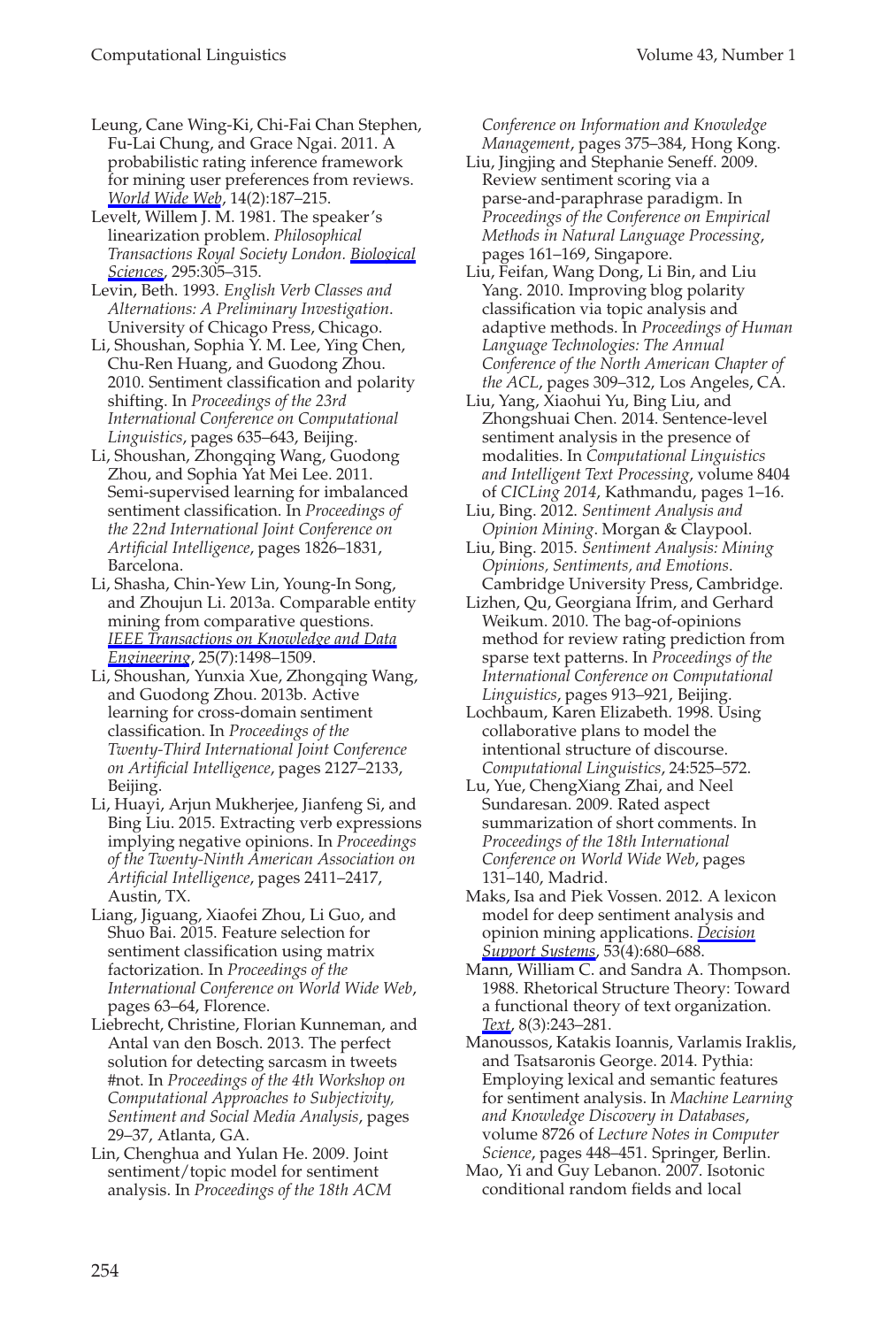sentiment flow. In *Proceedings of the 21th Conference on Neural Information Processing Systems*, pages 961–968, Vancouver.

Martin, James R. and Peter White. 2005. *The Language of Evaluation: Appraisal in English*. Palgrave, New York.

Martin-Wanton, Tamara, Aurora Pons-Porrata, Andrés Montoyo, and Alexandra Balahur. 2010. Word sense disambiguation in opinion mining: Pros and cons. *Journal on Research in Computing Science*, 46:119–130.

Martin, James R. 2000. Beyond exchange: Appraisal systems in English. In Susan Hunston and Geoff Thompson, editors, *Evaluation in Text: Authorial Distance and the Construction of Discourse*. Oxford University Press, Oxford, pages 142–175.

Martin, James R. 2014. Evolving Systemic Functional Linguistics: Beyond the clause. *Functional Linguistics*, 1(3):1–24.

Mathieu, Yvette Yannick and Christiane Fellbaum. 2010. Verbs of emotion in French and English. In *The 5th International Conference of the Global WordNet Association*, Mumbai.

Mathieu, Yvette Yannick. 2005. Annotation of emotions and feelings in texts. In *Affective Computing and Intelligent Interaction*, volume 3784 of *Lecture Notes in Computer Science*. Springer, Berlin Heidelberg, pages 350–357.

Matsumoto, Shotaro, Hiroya Takamura, and Manabu Okumura. 2005. Sentiment classification using word sub-sequences and dependency sub-trees. In *Proceedings of the 9th Pacific-Asia Conference on Advances in Knowledge Discovery and Data Mining*, pages 301–311, Hanoi.

Maynard, Diana and Mark A. Greenwood. 2014. Who cares about sarcastic tweets? Investigating the impact of sarcasm on sentiment analysis. In *Proceedings of the Ninth International Conference on Language Resources and Evaluation*, pages 4238–4243, Reykjavik.

McDonald, Ryan, Kerry Hannan, Tyler Neylon, Mike Wells, and Jeff Reynar. 2007. Structured models for fine-to-coarse sentiment analysis. In *Proceedings of the Association for Computational Linguistics*, pages 432–439, Prague.

Mihalcea, Rada, Carmen Banea, and Janyce Wiebe. 2007. Learning multilingual subjective language via cross-lingual projections. In *Proceedings of the Association for Computational Linguistics*, pages 976–983, Prague, Czech Republic.

Mitchell, Margaret, Jacqui Aguilar, Theresa Wilson, and Benjamin Van Durme. 2013.

Open domain targeted sentiment. In *Proceedings of the Conference on Empirical Methods in Natural Language Processing*, pages 1643–1654, Seattle, WA.

Mittal, Namita, Basant Agarwal, Garvit Chouhan, Prateek Pareek, and Nitin Bania. 2013. Discourse based sentiment analysis for Hindi reviews. In *Pattern Recognition and Machine Intelligence*, volume 8251 of *Lecture Notes in Computer Science*. Springer, Berlin, pages 720–725.

Mochales, Raquel and Marie-Francine Moens. 2011. Argumentation mining. *[Artificial Intelligence and Law](http://www.mitpressjournals.org/action/showLinks?crossref=10.1007%2Fs10506-010-9104-x)*, 19(1):1–22.

Moghaddam, Samaneh and Martin Ester. 2011. ILDA: Interdependent LDA model for learning latent aspects and their ratings from online product reviews. In *Proceedings of the 34th International ACM SIGIR Conference on Research and Development in Information Retrieval*, pages 665–674, Beijing

Mohammad, Saif, Parinaz Sobhani, and Svetlana Kiritchenko. 2016. Stance and sentiment in tweets. *ACM Transactions on Internet Technology*.

Mohammad, Saif M. 2016. Sentiment analysis: Detecting valence, emotions, and other affectual states from text. In Herb Meiselman, editor, *Emotion Measurement*, pages 201–237. Elsevier, Amsterdam.

Moilanen, Karo and Stephen Pulman. 2007. Sentiment composition. In *Proceedings of Recent Advances in Natural Language Processing*, pages 378–382, Borovets.

Moore, Johanna D. and Cecile L. Paris. 1993. Planning text for advisory dialogues: Capturing intentional and rhetorical information. *Computational Linguistics*, 19:651–694.

Morante, Roser and Caroline Sporleder. 2012a. Modality and negation: An introduction to the special issue. *[Computational Linguistics](http://www.mitpressjournals.org/action/showLinks?system=10.1162%2FCOLI_a_00095)*, 38(2):223–260.

Morante, Roser and Caroline Sporleder. 2012b. Special issue on modality and negation. *[Computational Linguistics](http://www.mitpressjournals.org/action/showLinks?system=10.1162%2FCOLI_a_00095)*, 38(2):223–260.

Mukherjee, Subhabrata and Pushpak Bhattacharyya. 2012. Sentiment analysis in Twitter with lightweight discourse analysis. In *Proceedings of International Conference on Computational Linguistics*, pages 1847–1864, Mumbai.

Mullen, Tony and Collier Nigel. 2004. Sentiment analysis using support vector machines with diverse information sources. In *Proceedings of Conference on Empirical Methods in Natural Language Processing*, pages 412–418, Barcelona.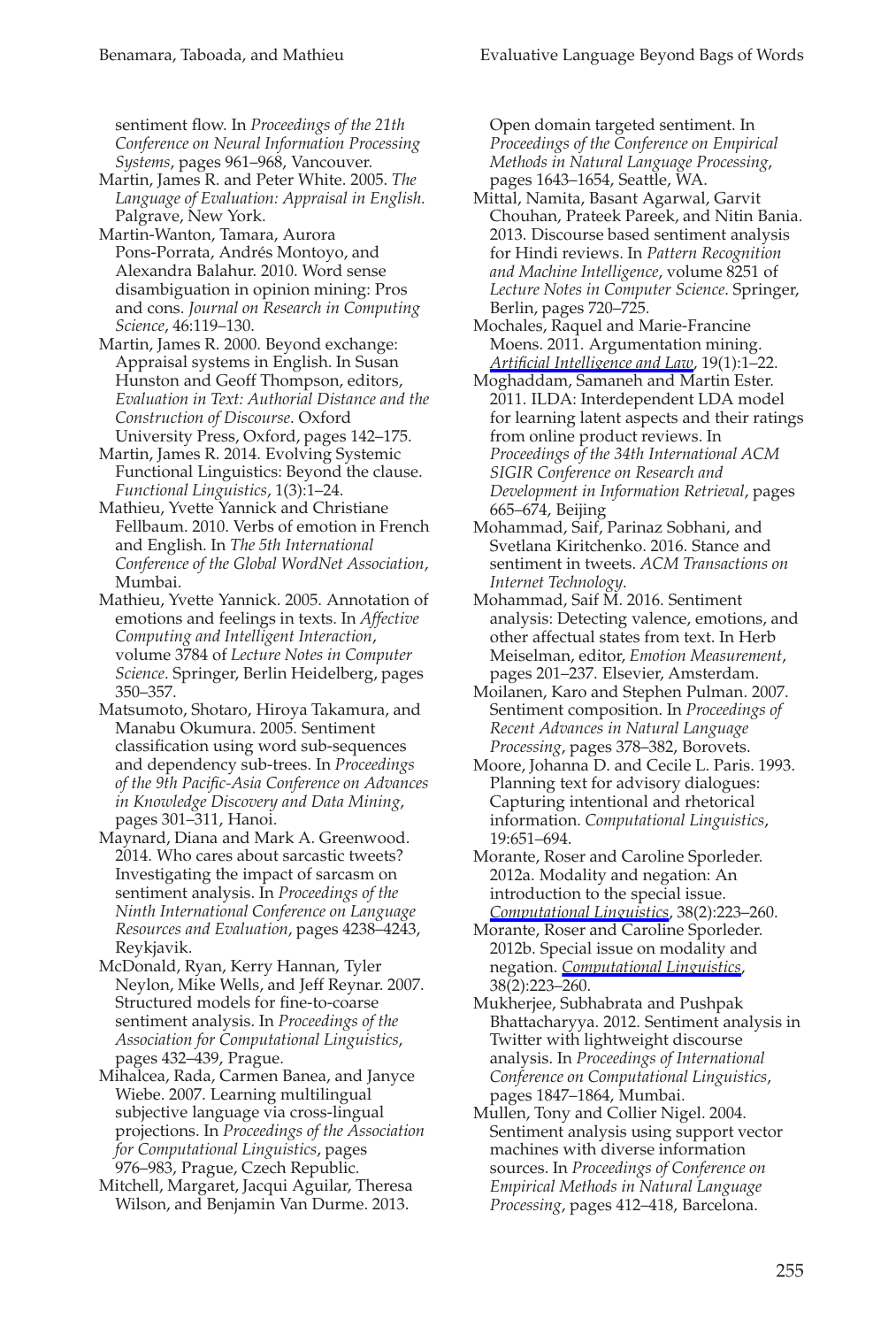- Muller, Philippe, Stergos Afantenos, Denis Pascal, and Nicholas Asher. 2012. Constrained decoding for text-level discourse parsing. In *Proceedings of the Computational Linguistics Conference*, pages 1883–1900, Mumbai.
- Musto, Cataldo, Giovanni Semeraro, and Marco Polignano. 2014. A comparison of lexicon-based approaches for sentiment analysis of microblog posts. In *Proceedings of the 8th International Workshop on Information Filtering and Retrieval Co-located with XIII AI/\*IA Symposium on Artificial Intelligence (AIIA 2014)*, pages 59–68, Pisa.
- Nakagawa, Tetsuji, Kentaro Tetsuji Inui, and Sadao Kurohashi. 2010. Dependency tree-based sentiment classification using CRFs with hidden variables. In *Human Language Technologies: The Annual Conference of the North American Chapter of the Association for Computational Linguistics*, pages 786–794, Los Angeles, CA.
- Narayanan, Ramanathan, Bing Liu, and Alok Choudhary. 2009. Sentiment analysis of conditional sentences. In *Proceedings of the 2009 Conference on Empirical Methods in Natural Language Processing*, pages 180–189, Singapore.
- Naskar, Debashis, Sidahmed Mokaddem, Miguel Rebollo, and Eva Onaindia. 2016. Sentiment analysis in social networks through topic modeling. In *Proceedings of the Tenth International Conference on Language Resources and Evaluation*, pages 46–53, Portoroz.
- Negi, Sapna and Paul Buitelaar. 2015. Towards the extraction of customer-tocustomer suggestions from reviews. In *Proceedings of the Conference on Empirical Methods in Natural Language Processing*, pages 2159–2167, Lisbon.
- Neviarouskaya, Alena and Masaki Aono. 2013. Sentiment word relations with affect, judgment and appreciation. *[IEEE](http://www.mitpressjournals.org/action/showLinks?crossref=10.1109%2FT-AFFC.2013.31) [Transactions on Affective Computing](http://www.mitpressjournals.org/action/showLinks?crossref=10.1109%2FT-AFFC.2013.31)*, 4(4):81–102.
- Neviarouskaya, Alena, Helmut Prendinger, and Mitsuru Ishizuka. 2010a. @AM: Textual Attitude Analysis Model. In *Proceedings of the 2010 Workshop on Computational Approaches to Analysis and Generation of Emotion in Text*, pages 80–88, Los Angeles, CA.
- Neviarouskaya, Alena, Helmut Prendinger, and Mitsuru Ishizuka. 2010b. Recognition of affect, judgment, and appreciation in text. In *Proceedings of the 23rd International Conference on Computational Linguistics*, pages 806–814, Beijing.
- Neviarouskaya, Alena. 2010. *Compositional Approach for Automatic Recognition of Fine-Grained Affect, Judgment, and Appreciation in Text*. Ph.D. dissertation, University of Tokyo.
- Ng, Vincentm, Sajib Dasgupta, and S. M. Niaz Arifin. 2006. Examining the role of linguistic knowledge sources in the automatic identification and classification of reviews. In *Proceedings of the Conference on Computational Linguistics and the Annual Meeting of the Association for Computational Linguistics*, pages 611–618, Sydney.
- Nguyen, Thien Hai and Kiyoaki Shirai. 2015. Topic modeling based sentiment analysis on social media for stock market prediction. In *Proceedings of the 53rd Annual Meeting of the Association for Computational Linguistics and the 7th International Joint Conference on Natural Language Processing*, pages 1354–1364, Beijing.
- Ortony, Andrew, Gerald L. Clore, and Allan Collins. 1988. *The Cognitive Structure of Emotions*. Cambridge University Press, Cambridge.
- Osgood, Charles E. and Meredith Martin Richards. 1973. From yang and yin to *and* or *but*. *[Language](http://www.mitpressjournals.org/action/showLinks?crossref=10.2307%2F412460)*, 49(2):380–412.
- Osgood, Charles E., Georges J. Suci, and Percy H. Tannenbaum. 1957. *The Measurement of Meaning*. University of Illinois Press, Urbana.
- Palau, Raquel Mochales and Marie-Francine Moens. 2009. Argumentation mining: The detection, classification and structure of arguments in text. In *Proceedings of the 12th International Conference on Artificial Intelligence and Law*, pages 98–107, Barcelona.
- Paltoglou, Georgios and Mike Thelwall. 2013. More than bag-of-words: Sentence-based document representation for sentiment analysis. In *Proceedings of Recent Advances in Natural Language Processing*, RANLP 2013, pages 546–552, Hissar.
- Pan, Sinno Jialin, Xiaochuan Ni, Jian-Tao Sun, Qiang Yang, and Zheng Chen. 2010. Cross-domain sentiment classification via spectral feature alignment. In *Proceedings of the 19th International Conference on World Wide Web*, pages 751–760, Raleigh, NC.
- Pang, Bo and Lillian Lee. 2004. A sentimental education: Sentiment analysis using subjectivity summarization based on minimum cuts. In *Proceedings of the 42nd Annual Meeting of the Association for Computational Linguistics*, pages 271–278, Barcelona.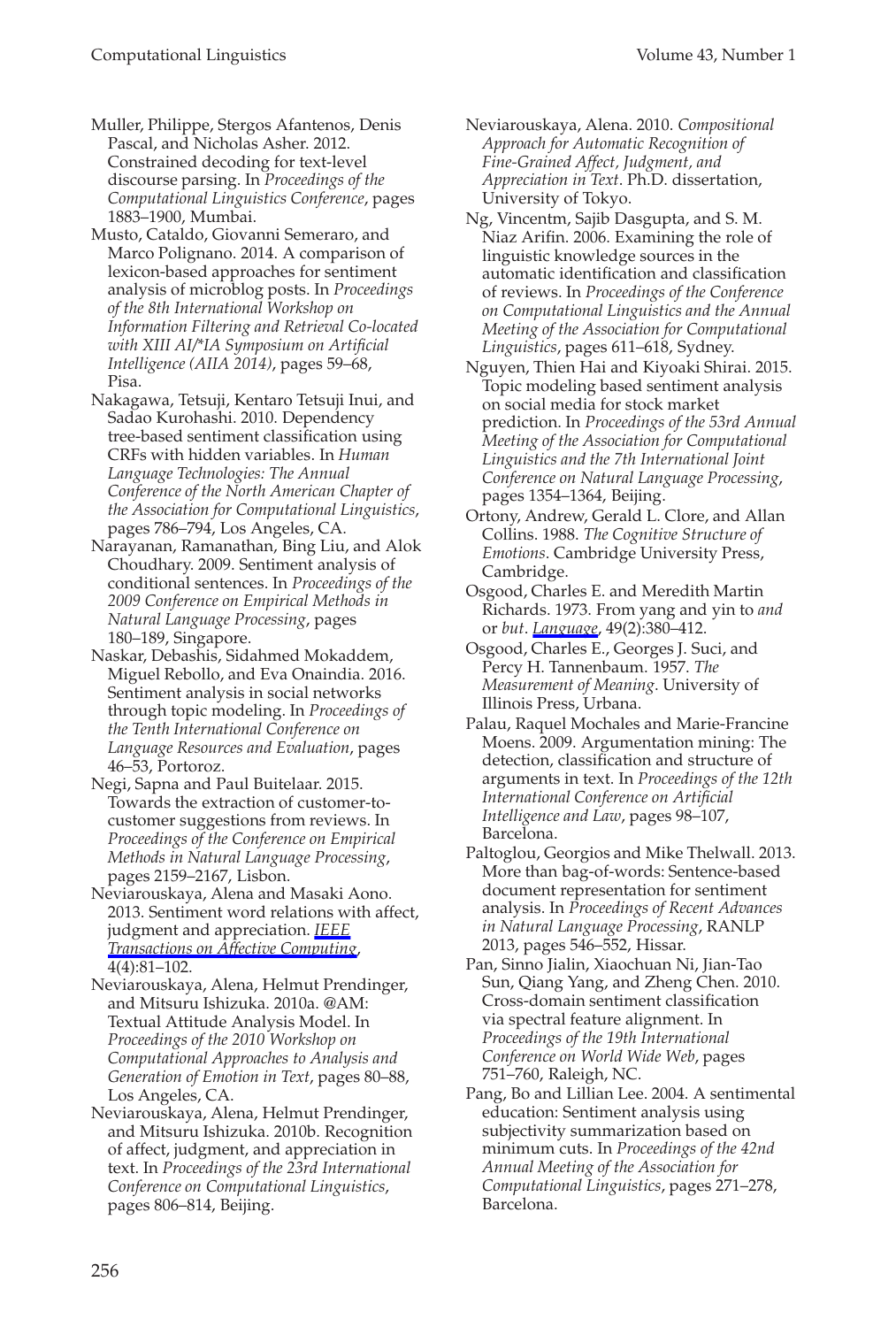- Pang, Bo and Lillian Lee. 2005. Seeing stars: Exploiting class relationships for sentiment categorization with respect to rating scales. In *Proceedings of the Annual Meeting of the Association for Computational Linguistics*, pages 115–124, Barcelona.
- Pang, Bo and Lillian Lee. 2008. Opinion mining and sentiment analysis. *[Foundations and Trends in Information](http://www.mitpressjournals.org/action/showLinks?crossref=10.1561%2F1500000011) [Retrieval](http://www.mitpressjournals.org/action/showLinks?crossref=10.1561%2F1500000011)*, 2(1–2):1–135.
- Pang, Bo, Lillian Lee, and Shivakumar Vaithyanathan. 2002. Thumbs up?: Sentiment classification using machine learning techniques. In *Proceedings of the Conference on Empirical Methods in Natural Language Processing*, pages 79–86, Philadelphia, PA.
- Peldszus, Andreas and Manfred Stede. 2013. From argument diagrams to argumentation mining in texts: A survey. *[International Journal of Cognitive Informatics](http://www.mitpressjournals.org/action/showLinks?crossref=10.4018%2Fjcini.2013010101) [and Natural Intelligence](http://www.mitpressjournals.org/action/showLinks?crossref=10.4018%2Fjcini.2013010101)*, 7(1):1–31.
- Peldszus, Andreas and Manfred Stede. 2015. Joint prediction in MST-style discourse parsing for argumentation mining. In *Proceedings of the 2015 Conference on Empirical Methods in Natural Language Processing*, EMNLP 2015, pages 938–948, Lisbon.
- Perret, Jérémy, Stergos Afantenos, Nicholas Asher, and Mathieu Morey. 2016. Integer linear programming for discourse parsing. In *Proceedings of the 2016 Conference of the North American Chapter of the Association for Computational Linguistics: Human Language Technologies*, pages 99–109, San Diego, CA.
- Persing, Isaac and Vincent Ng. 2014. Vote prediction on comments in social polls. In *Proceedings of the 2014 Conference on Empirical Methods in Natural Language Processing*, pages 1127–1138, Doha.
- Perugini, Marco and Richard P. Bagozzi. 2004. The distinction between desires and intentions. *[European Journal of Social](http://www.mitpressjournals.org/action/showLinks?crossref=10.1002%2Fejsp.186) [Psychology](http://www.mitpressjournals.org/action/showLinks?crossref=10.1002%2Fejsp.186)*, 34(1):69–84.
- Picard, Rosemary W. 1997. *Affective Computing*. MIT Press, Cambridge, MA.
- Polanyi, Livia and Martin van den Berg. 2011. Discourse structure and sentiment. In *Proceedings of the 2011 IEEE 11th International Conference on Data Mining Workshops*, pages 97–102, Vancouver.
- Polanyi, Livia and Annie Zaenen. 2006. Contextual valence shifters. In James G. Shanahan, Yan Qu, and Janyce Wiebe, editors, *Computing Attitude and Affect in Text: Theory and Applications*. Springer, Berlin, pages 1–10.
- Popat, Kashyap, Balamurali A.R, Pushpak Bhattacharyya, and Gholamreza Haffari. 2013. The haves and the have-nots: Leveraging unlabelled corpora for sentiment analysis. In *Proceedings of the 51st Annual Meeting of the Association for Computational Linguistics*, pages 412–422, Sofia, Bulgaria.
- Popescu, Ana-Maria and Oren Etzioni. 2005. Extracting product features and opinions from reviews. In *Proceedings of the Conference on Human Language Technology and Empirical Methods in Natural Language Processing*, pages 339–346, Vancouver.
- Poria, Soujanya, Alexander Gelbukh, Amir Hussain, Dipankar Das, and Sivaji Bandyopadhyay. 2013. Enhanced SenticNet with affective labels for concept-based opinion mining. *[IEEE](http://www.mitpressjournals.org/action/showLinks?crossref=10.1109%2FMIS.2013.4) [Intelligent Systems](http://www.mitpressjournals.org/action/showLinks?crossref=10.1109%2FMIS.2013.4)*, 28(2):31–38.
- Potts, Christopher. 2010. On the negativity of negation. In Nan Li and David Lutz, editors, *Proceedings of Semantics and Linguistic Theory*, volume 20, pages 636–659, Ithaca, NY.
- Prasad, Rashmi, Alan Lee, Nikhil Dinesh, Eleni Miltsakaki, Geraud Campion, Aravind K. Joshi, and Bonnie Webber. 2008. Penn Discourse Treebank version 2.0. In *Proceedings of the Sixth International Conference on Language Resources and Evaluation*, pages 2961–2968, Marrakech.
- Purver, Matthew. 2011. Topic segmentation. In Gokhan Tur and Renato De Mori, editors, *Spoken Language Understanding: Systems for Extracting Semantic Information from Speech*. Wiley, Chichester, pages 291–317.
- Qadir, Ashequl, Ellen Riloff, and Marilyn Walker. 2015. Learning to recognize affective polarity in similes. In *Proceedings of the Conference on Empirical Methods in Natural Language Processing*, pages 190–200, Lisbon.
- Qiu, Guang, Bing Liu, Jiajun Bu, and Chun Chen. 2009. Expanding domain sentiment lexicon through double propagation. In *Proceedings of the 21st International Joint Conference on Artifical Intelligence*, pages 1199–1204, Pasadena, CA.
- Qiu, Minghui, Yanchuan Sim, Noah A. Smith, and Jing Jiang. 2015. Modeling user arguments, interactions and attributes for stance prediction in online debate forums. In *SIAM International Conference on Data Mining*, pages 855–863, Vancouver.
- Rai, Piyush, Avishek Saha, Hal Daum´e, III, and Suresh Venkatasubramanian. 2010. Domain adaptation meets active learning.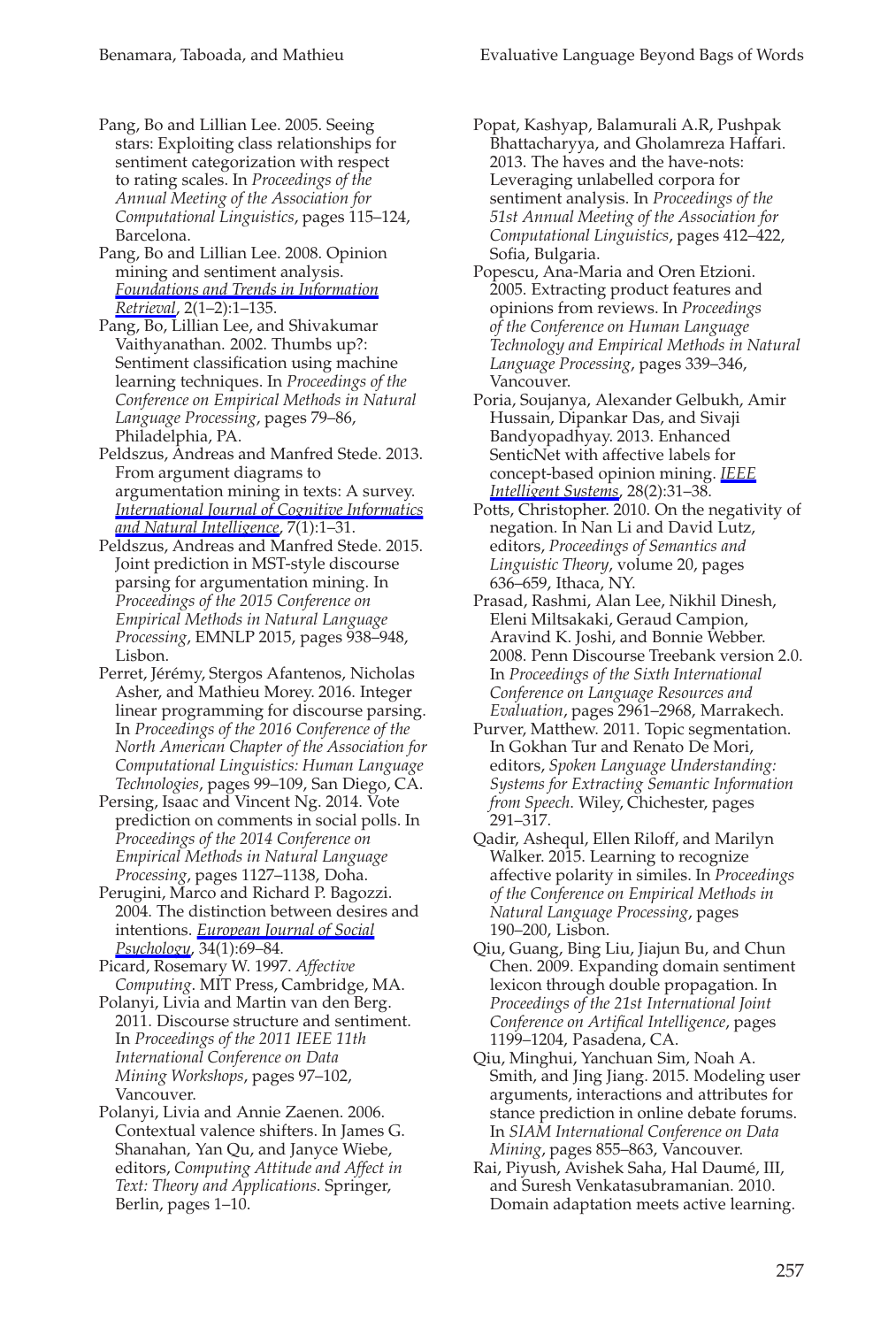In *Proceedings of the NAACL HLT 2010 Workshop on Active Learning for Natural Language Processing*, pages 27–32, Los Angeles, CA.

Raksha, Sharma, Agarwal Astha, Gupta Mohit, and Bhattacharyya Pushpak. 2015. Adjective intensity and sentiment analysis. In *Conference on Empirical Methods in Natural Language Processing*, pages 2520–2526, Lisbon.

Ramanand, J., Krishna Bhavsar, and Niranjan Pedanekar. 2010. Wishful thinking: Finding suggestions and 'buy' wishes from product reviews. In *Proceedings of the NAACL HLT 2010 Workshop on Computational Approaches to Analysis and Generation of Emotion in Text*, pages 54–61, Los Angeles, CA.

- Rao, Delip, David Yarowsky, Abhishek Shreevats, and Manaswi Gupta. 2010. Classifying latent user attributes in Twitter. In *Proceedings of the 2nd International Workshop on Search and Mining User-generated Contents*, pages 37–44, Toronto.
- Read, Jonathon and John Carroll. 2012a. Annotating expressions of Appraisal in English. *[Language Resources and Evaluation](http://www.mitpressjournals.org/action/showLinks?crossref=10.1007%2Fs10579-010-9135-7)*, 46:421–447.
- Read, Jonathon and John Carroll. 2012b. Weakly supervised Appraisal analysis. *Linguistic Issues in Language Technology*, 8(2):1–21.
- Rehbein, Ines, Merel Scholman, and Vera Demberg. 2015. Annotating discourse relations in spoken language: A comparison of the PDTB and CCR frameworks. In *Proceedings of the Workshop on Identification and Annotation of Discourse Relations in Spoken Language*, Saarbrücken.

Ren, Yong, Nobuhiro Kaji, Naoki Yoshinaga, and Masaru Kitsuregawa. 2014. Sentiment classification in under-resourced languages using graph-based semi-supervised learning methods. *IEICE Transactions on Information and Systems*, 97-D(4):790–797.

Ren, Yafeng, Yue Zhang, Meishan Zhang, and Donghong Ji. 2016. Context-sensitive twitter sentiment classification using neural network. In *Proceedings of the Thirtieth Conference on the American Association of Artificial Intelligence*, pages 215–221, Phoenix, AZ.

Reyes, Antonio and Paolo Rosso. 2012. Making objective decisions from subjective data: Detecting irony in customer reviews. *[Decision Support Systems](http://www.mitpressjournals.org/action/showLinks?crossref=10.1016%2Fj.dss.2012.05.027)*, 53(4):754–760.

- Reyes, Antonio, Paolo Rosso, and Tony Veale. 2013. A multidimensional approach for detecting irony in Twitter. *[Language](http://www.mitpressjournals.org/action/showLinks?crossref=10.1007%2Fs10579-012-9196-x) [Resources and Evaluation](http://www.mitpressjournals.org/action/showLinks?crossref=10.1007%2Fs10579-012-9196-x)*, 47(1):239–268.
- Ribeiro, Filipe Nunes, Matheus Araújo, Pollyanna Gonçalves, Fabrício Benevenuto, and Marcos André Gonçalves. 2016. A benchmark comparison of state-of-the-practice sentiment analysis methods. *ArXiv*, abs/1512.01818v4.
- Rick, Scott and George Loewenstein. 2008. The role of emotion in economic behavior. In Michael Lewis, Jeannette M. Haviland-Jones, and Lisa Feldman Barrett, editors, *Handbook of Emotions*. Guilford, New York, pages 138–156, 3rd edition.
- Riloff, Ellen and Janyce Wiebe. 2003. Learning extraction patterns for subjective expressions. In *Proceedings of the Conference on Empirical Methods in Natural Language Processing*, pages 25–32, Sapporo.
- Riloff, Ellen, Ashequl Qadir, Prafulla Surve, Lalindra De Silva, Nathan Gilbert, and Ruihong Huang. 2013. Sarcasm as contrast between a positive sentiment and negative situation. In *Conference on Empirical Methods in Natural Language Processing*, pages 704–714, Seattle, WA.
- Roberto, John A., Maria Salamó, and Maria Antònia Martí. 2015. Genre-based stages classification for polarity analysis. In *Proceedings of the International Florida Artificial Intelligence Research Society Conference*, pages 229–232, Hollywood, FL.
- Rozin, Paul and Edward B. Royzman. 2001. Negativity bias, negativity dominance, and contagion. *[Personality and Social](http://www.mitpressjournals.org/action/showLinks?crossref=10.1207%2FS15327957PSPR0504_2) [Psychology Review](http://www.mitpressjournals.org/action/showLinks?crossref=10.1207%2FS15327957PSPR0504_2)*, 5(4):296–320.
- Ruppenhofer, Josef and Ines Rehbein. 2012. Semantic frames as an anchor representation for sentiment analysis. In *Proceedings of the 3rd Workshop in Computational Approaches to Subjectivity and Sentiment Analysis*, pages 104–109, Jeju Island.
- Ruppenhofer, Josef, Swapna Somasundaran, and Janyce Wiebe. 2008. Finding the sources and targets of subjective expressions. In *Proceedings of the Sixth International Language Resources and Evaluation*, pages 2781–2788, Marrakech.
- Ruppenhofer, Josef, Michael Wiegand, and Jasper Brandes. 2014. Comparing methods for deriving intensity scores for adjectives. In *Proceedings of the 14th Conference of the European Chapter of the Association for Computational Linguistics*, EACL 2014, pages 117–122.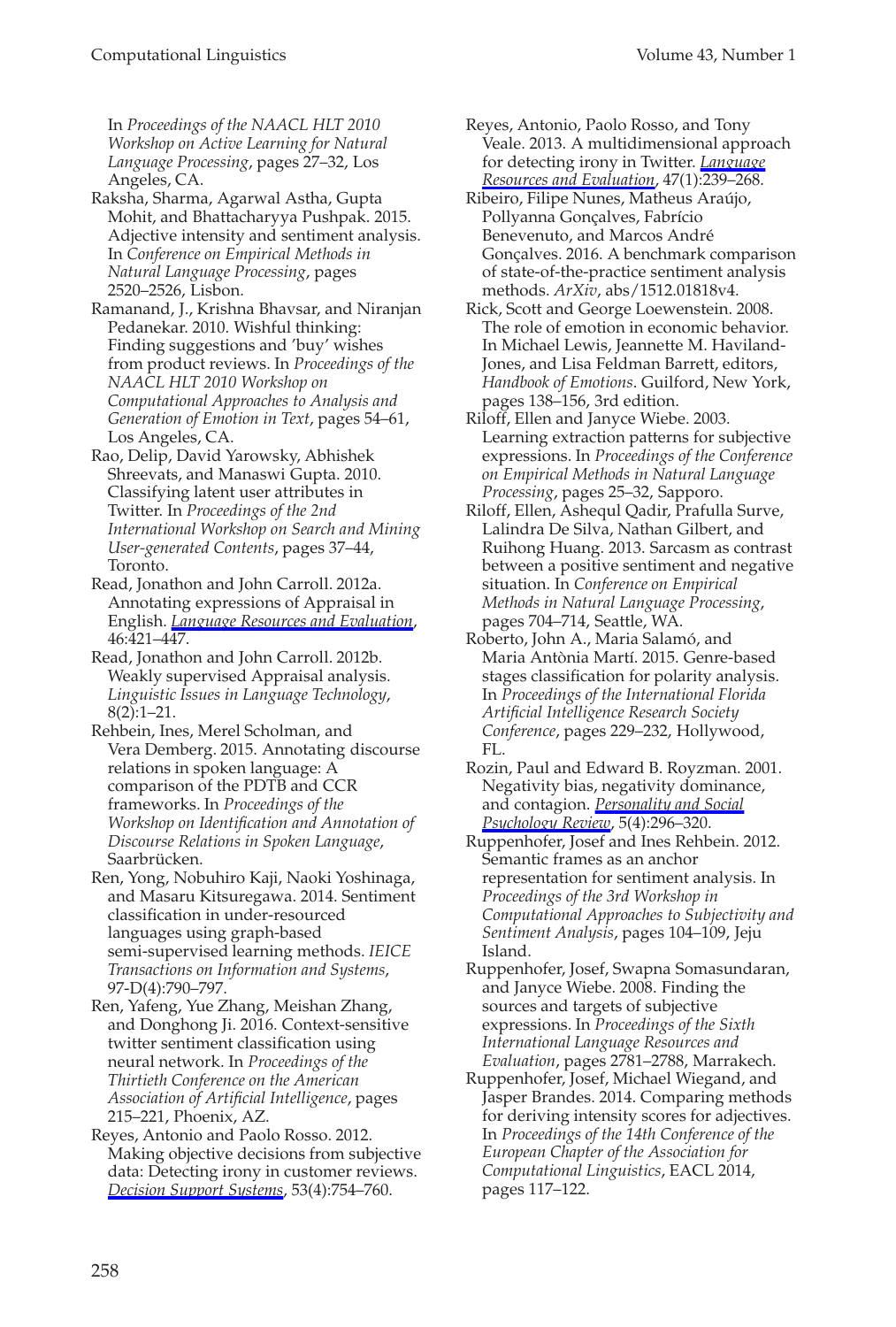Russell, James A. 1983. Pancultural aspects of the human conceptual organization of emotions. *[Journal of Personality and Social](http://www.mitpressjournals.org/action/showLinks?crossref=10.1037%2F0022-3514.45.6.1281) [Psychology](http://www.mitpressjournals.org/action/showLinks?crossref=10.1037%2F0022-3514.45.6.1281)*, 45:1281–1288.

Samdani, Rajhans and Wen-Tau Yih. 2011. Domain adaptation with ensemble of feature groups. In *Proceedings of the Twenty-Second International Joint Conference on Artificial Intelligence*, IJCAI 2011, pages 1458–1464, Barcelona.

Saurí, Roser and James Pustejovsky. 2009. FactBank: A corpus annotated with event factuality. *[Language Resources and](http://www.mitpressjournals.org/action/showLinks?crossref=10.1007%2Fs10579-009-9089-9) [Evaluation](http://www.mitpressjournals.org/action/showLinks?crossref=10.1007%2Fs10579-009-9089-9)*, 43(3):227–268.

Scherer, Klaus R., Tanja Banziger, and Etienne Roesch. 2010. *A Blueprint for Affective Computing*. Oxford University Press, Oxford.

Shaikh, Mostafa Al, Helmut Prendinger, and Ishizuka Mitsuru. 2007. Assessing sentiment of text by semantic dependency and contextual valence analysis. In *Proceedings of the 2nd International Conference on Affective Computing and Intelligent Interaction*, ACII 2007, pages 191–202, Lisbon.

Sharma, Raksha, Mohit Gupta, Astha Agarwal, and Pushpak Bhattacharyya. 2015. Adjective intensity and sentiment analysis. In *Proceedings of the Conference on Empirical Methods in Natural Language Processing*, EMNLP 2015, pages 2520–2526, Lisbon.

Shutova, Ekaterina and Simone Teufel. 2010. Metaphor corpus annotated for source-target domain mappings. In *Proceedings of the International Language Resources and Evaluation*, LREC 2010, pages 3255–3261, Malta.

Shutova, Ekaterina, Simone Teufel, and Anna Korhonen. 2013. Statistical metaphor processing. *[Computational Linguistics](http://www.mitpressjournals.org/action/showLinks?system=10.1162%2FCOLI_a_00124)*, 39(2):301–353.

Shutova, Ekaterina. 2015. Design and evaluation of metaphor processing systems. *[Computational Linguistics](http://www.mitpressjournals.org/action/showLinks?system=10.1162%2FCOLI_a_00233)*, 41(4):579–623.

Smith, Phillip and Mark G. Lee. 2014. Acknowledging discourse function for sentiment analysis. In *Computational Linguistics and Intelligent Text Processing*, CICLing 2014, pages 45–52, Kathmandu.

Snyder, Benjamin and Regina Barzilay. 2007. Multiple aspect ranking using the good grief algorithm. In *Proceedings of the Human Language Technology Conference of the North American Chapter of the Association for Computational Linguistics*, pages 300–307, Rochester, NY.

Socher, Richard, Jeffrey Pennington, Eric H. Huang, Andrew Y. Ng, and Christopher D. Manning. 2011. Semi-supervised recursive autoencoders for predicting sentiment distributions. In *Proceedings of the Conference on Empirical Methods in Natural Language Processing*, pages 151–161, Edinburgh, UK.

Socher, Richard, Brody Huval, Christopher D. Manning, and Andrew Y. Ng. 2012. Semantic compositionality through recursive matrix-vector spaces. In *Proceedings of the Joint Conference on Empirical Methods in Natural Language Processing and Computational Natural Language Learning*, pages 1201–1211, Jeju Island, Korea.

Socher, Richard, Alex Perelygin, Jean Wu, Jason Chuang, Christopher D. Manning, Andrew Y. Ng, and Christopher Potts. 2013. Recursive deep models for semantic compositionality over a sentiment treebank. In *Proceedings of the Conference on Empirical Methods in Natural Language Processing*, pages 1631–1642, Seattle, WA.

Somasundaran, Swapna and Janyce Wiebe. 2009. Recognizing stances in online debates. In *Proceedings of the Joint Conference of the 47th Annual Meeting of the ACL and the 4th International Joint Conference on Natural Language Processing*, pages 226–234, Singapore.

Somasundaran, Swapna, Galileo Namata, Janyce Wiebe, and Lise Getoor. 2009. Supervised and unsupervised methods in employing discourse relations for improving opinion polarity classification. In *Proceedings of the Conference on Empirical Methods in Natural Language Processing*, pages 170–179, Singapore.

Soricut, Radu and Daniel Marcu. 2003. Sentence level discourse parsing using syntactic and lexical information. In *Proceedings of the Conference of the North American Chapter of the Association for Computational Linguistics in Human Language Technology*, pages 149–156, Edmonton.

Sperber, Dan and Deirdre Wilson. 1981. Irony and the use-mention distinction. *Radical Pragmatics*, 49:295–318.

Spertus, Ellen. 1997. Smokey: Automatic recognition of hostile messages. In *Proceedings of the American Association of Artificial Intelligence and Ninth Conference on Innovative Applications of Artificial Intelligence*, pages 1058–1065, Providence, RI.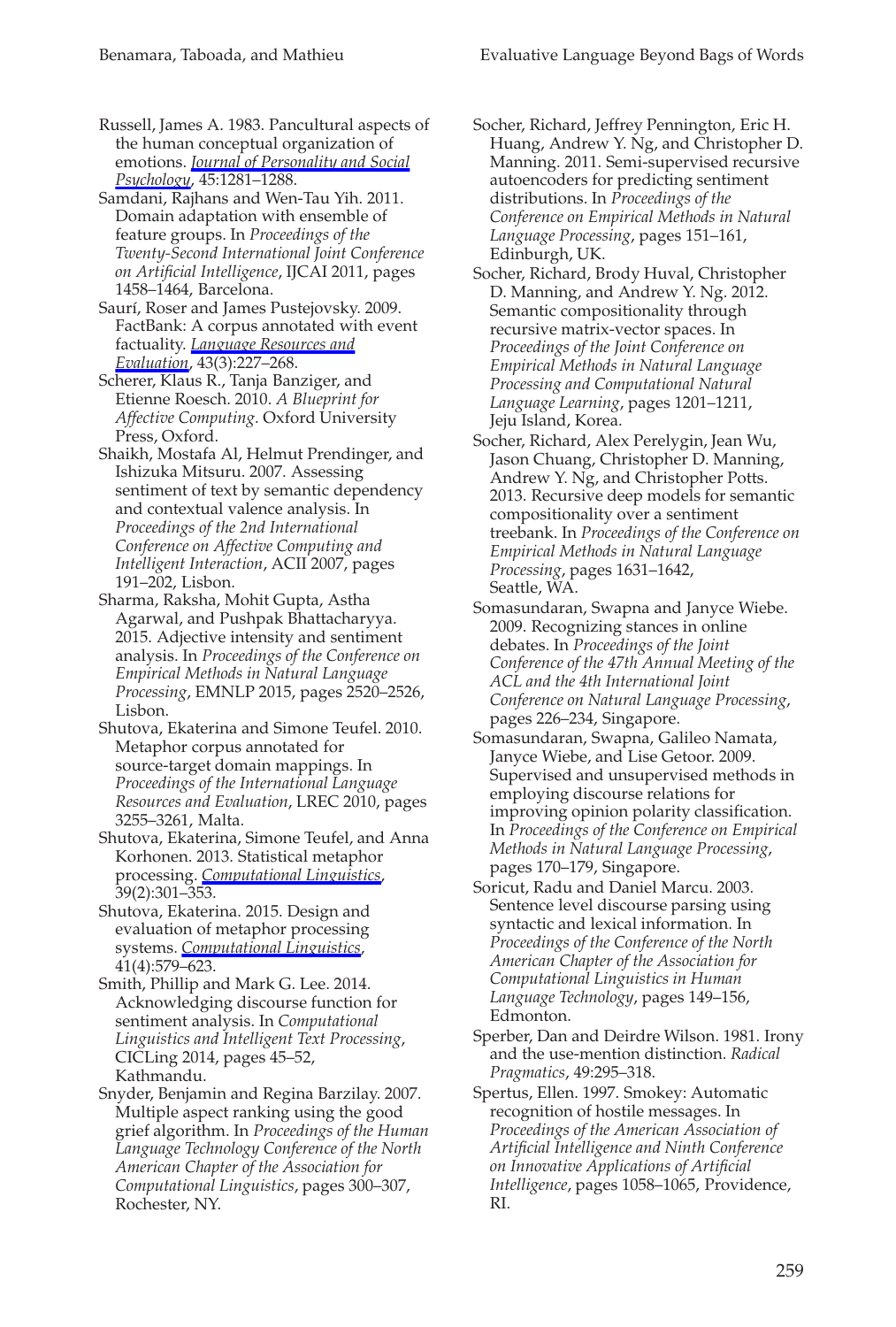- Stab, Christian and Iryna Gurevych. 2014. Identifying argumentative discourse structures in persuasive essays. In *Proceedings of the 2014 Conference on Empirical Methods in Natural Language Processing (EMNLP)*, pages 46–56, Doha.
- Stede, Manfred. 2011. *Discourse Processing*. Synthesis Lectures on Human Language Technologies. Morgan & Claypool Publishers.
- Stone, Philip J., Bales Robert F., J. Zvi Namenwirth, and Daniel M. Ogilvie. 1962. The general inquirer: A computer system for content analysis and retrieval based on the sentence as a unit of information. *[Systems Research and Behavioral Science](http://www.mitpressjournals.org/action/showLinks?crossref=10.1002%2Fbs.3830070412)*, 7(4):484–498.
- Stoyanov, Veselin and Claire Cardie. 2008. Topic identification for fine-grained opinion analysis. In *Proceedings of the International Conference on Computational Linguistics*, pages 817–824, Manchester.
- Strapparava, Carlo and Alessandro Valitutti. 2004. WordNet-Affect: An affective extension of WordNet. In *Proceedings of the International Conference on Language Resources and Evaluation*, pages 1083–1086, Lisbon.
- Su, Qi, Xinying Xu, Honglei Guo, Zhili Guo, Xian Wu, Xiaoxun Zhang, Bin Swen, and Zhong Su. 2008. Hidden sentiment association in Chinese Web opinion mining. In *Proceedings of the 17th International Conference on World Wide Web*, pages 959–968, Beijing.
- Sujay, Cohan and Carlos M. Yalamanchi. 2012. Intention analysis for sales, marketing and customer service. In *International Conference on Computational Linguistics*, pages 33–40, Mumbai.
- Sumath, Chiraag and Diana Inkpen. 2015. How much does word sense disambiguation help in sentiment analysis of micropost data? In *Proceedings of the 6th Workshop on Computational Approaches to Subjectivity, Sentiment and Social Media Analysis*, pages 115–121, Lisbon.
- Surdeanu, Miahi, Thomas Hicks, and Marco Valenzuela-Escárcega. 2015. Two practical Rhetorical Structure Theory parsers. In *Proceedings of the Conference of the North American Chapter of the Association for Computational Linguistics*, pages 1–5, Denver, CO.
- Swales, John M. 1990. *Genre Analysis: English in Academic and Research Settings*. Cambridge University Press.
- Taboada, Maite and Jack Grieve. 2004. Analyzing Appraisal automatically. In *Proceedings of AAAI Spring Symposium on Exploring Attitude and Affect in Text (AAAI Technical Report SS-04-07)*, pages 158–161, Palo Alto, CA.
- Taboada, Maite and William C. Mann. 2006a. Applications of Rhetorical Structure Theory. *[Discourse Studies](http://www.mitpressjournals.org/action/showLinks?crossref=10.1177%2F1461445606064836)*, 8(4):567–588.
- Taboada, Maite and William C. Mann. 2006b. Rhetorical Structure Theory: Looking back and moving ahead. *[Discourse Studies](http://www.mitpressjournals.org/action/showLinks?crossref=10.1177%2F1461445606061881)*, 8:423–459.
- Taboada, Maite and Radoslava Trnavac, editors. 2013. *Nonveridicality and Evaluation*. Brill, Leiden.
- Taboada, Maite, Kimberly Voll, and Julian Brooke. 2008. Extracting sentiment as a function of discourse structure and topicality. Technical report 2008-20, School of Computing Science.
- Taboada, Maite, Julian Brooke, and Manfred Stede. 2009. Genre-based paragraph classification for sentiment analysis. In *Proceedings of the 10th Annual Meeting of the Special Interest Group on Discourse and Dialogue*, pages 62–70, London, UK.
- Taboada, Maite, Julian Brooke, Milan Tofiloski, Kimberly Voll, and Manfred Stede. 2011. Lexicon-based methods for sentiment analysis. *[Computational](http://www.mitpressjournals.org/action/showLinks?system=10.1162%2FCOLI_a_00049) [Linguistics](http://www.mitpressjournals.org/action/showLinks?system=10.1162%2FCOLI_a_00049)*, 37:267–307.
- Täckström, Oscar and Ryan McDonald. 2011. Semi-supervised latent variable models for sentence-level sentiment analysis. In *Proceedings of the 49th Annual Meeting of the Association for Computational Linguistics: Human Language Technologies*, pages 569–574, Portland, OR.
- Tan, Chenhao, Lillian Lee, Jie Tang, Long Jiang, Ming Zhou, and Ping Li. 2011. User-level sentiment analysis incorporating social networks. In *Proceedings of the 17th ACM SIGKDD International Conference on Knowledge Discovery and Data Mining*, pages 1397–1405, San Diego, CA.
- Teufel, Simone and Marc Moens. 2002. Summarizing scientific articles: Experiments with relevance and rhetorical structure. *[Computational Linguistics](http://www.mitpressjournals.org/action/showLinks?system=10.1162%2F089120102762671936)*, 28(4):409–445.
- Thelwall, Mike, David Wilkinson, and Sukhvinder Uppal. 2010. Data mining emotion in social network communication: Gender differences in MySpace. *[Journal of](http://www.mitpressjournals.org/action/showLinks?crossref=10.1002%2Fasi.21180) [the American Society for Information Science](http://www.mitpressjournals.org/action/showLinks?crossref=10.1002%2Fasi.21180) [and Technology](http://www.mitpressjournals.org/action/showLinks?crossref=10.1002%2Fasi.21180)*, 61(1):190–199.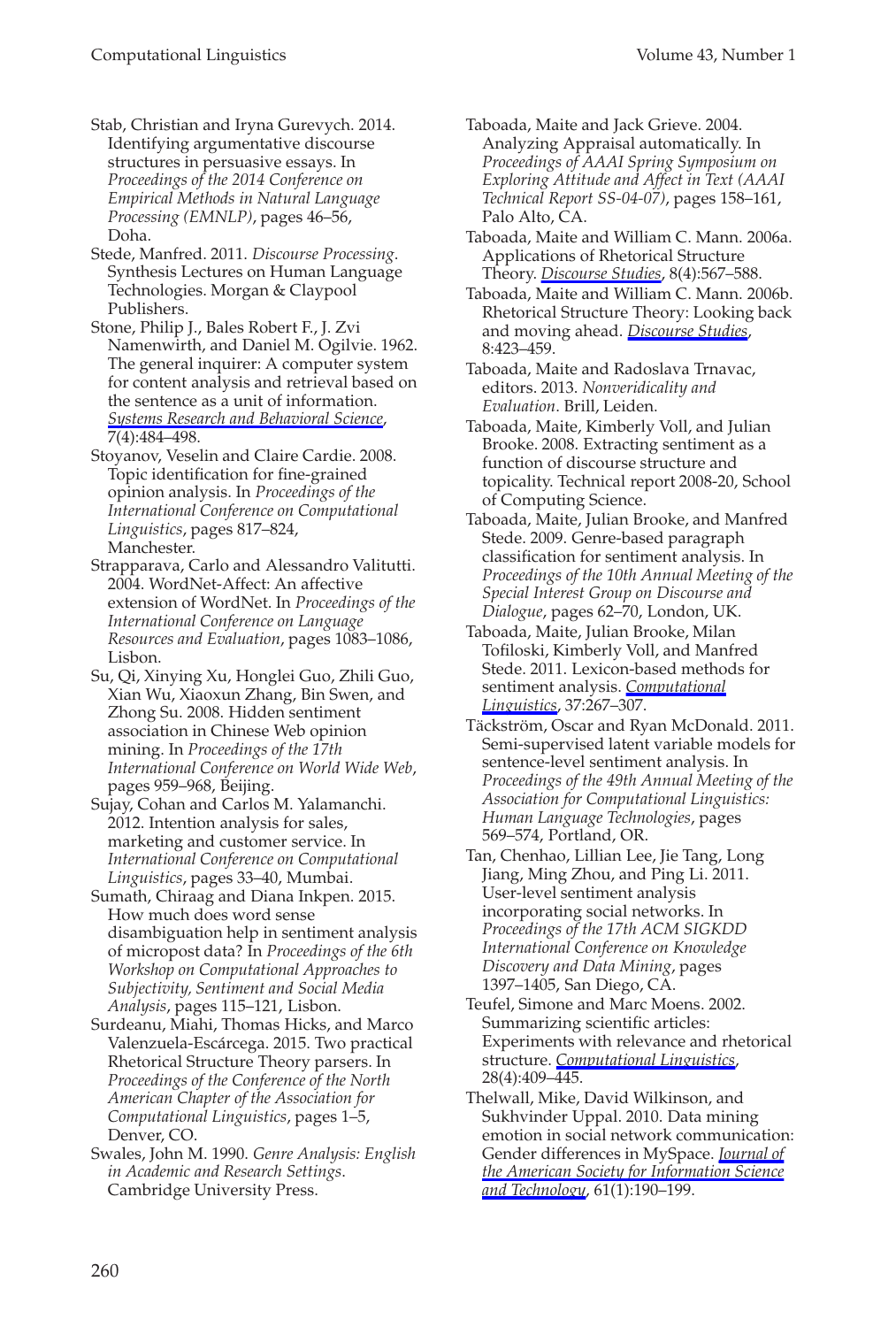Thomas, Matt, Bo Pang, and Lillian Lee. 2006. Get out the vote: Determining support or opposition from congressional floor-debate transcripts. In *Proceedings of the Conference on Empirical Methods in Natural Language Processing*, pages 327–335, Sydney.

Thompson, Geoff and Laura Alba-Juez, editors. 2014. *Evaluation in Context*. John Benjamins.

Titov, Ivan and Ryan McDonald. 2008. A joint model of text and aspect ratings for sentiment summarization. In *Proceedings of the 46th Annual Meeting of the Association for Computational Linguistics*, pages 308–316, Columbus, OH.

Toprak, Cigdem, Niklas Jakob, and Iryna Gurevych. 2010. Sentence and expression level annotation of opinions in user-generated discourse. In *Proceedings of the 48th Annual Meeting of the Association for Computational Linguistics*, pages 575–584, Upsala.

Trivedi, Rakshit S. and Jacob Eisenstein. 2013. Discourse connectors for latent subjectivity in sentiment analysis. In *Proceedings of the Human Language Technology Conference of the North American Chapter of the Association for Computational Linguistics*, pages 808–813, Atlanta, GA.

Trnavac, Radoslava and Maite Taboada. 2012. The contribution of nonveridical rhetorical relations to evaluation in discourse. *[Language Sciences](http://www.mitpressjournals.org/action/showLinks?crossref=10.1016%2Fj.langsci.2011.10.005)*, 34 (3):301–318.

Tsur, Oren, Dmitry Davidov, and Ari Rappoport. 2010. ICWSM-A great catchy name: Semi-supervised recognition of sarcastic sentences in online product reviews. In *Proceedings of the Fourth International Conference on Weblogs and Social Media*, pages 162–169, Washington, DC.

Turney, Peter D. and Michael L. Littman. 2002. Unsupervised learning of semantic orientation from a hundred-billion-word corpus. Technical report EGB-1094, National Research Council Canada.

Turney, Peter D. 2002. Thumbs up or thumbs down? Semantic orientation applied to unsupervised classification of reviews. In *Proceedings of the 40th Meeting of the Association for Computational Linguistics*, pages 417–424, Philadelphia, PA.

Utsumi, Akira. 1996. A unified theory of irony and its computational formalization. In *Proceedings of the 16th Conference on Computational Linguistics*, pages 962–967, Sydney.

Utsumi, Akira. 2004. Stylistic and contextual effects in irony processing. In *Proceedings of the 26th Annual Meeting of the Cognitive Science Society*, pages 1369–1374, Chicago, IL.

Van de Kauter, Marjan, Bart Desmet, and Véronique Hoste. 2015. The good, the bad and the implicit: A comprehensive approach to annotating explicit and implicit sentiment. *[Language Resources and](http://www.mitpressjournals.org/action/showLinks?crossref=10.1007%2Fs10579-015-9297-4) [Evaluation](http://www.mitpressjournals.org/action/showLinks?crossref=10.1007%2Fs10579-015-9297-4)*, 49(3):685–720.

Vanzo, Andrea, Danilo Croce, and Roberto Basili. 2014. A context-based model for sentiment analysis in Twitter. In *Proceedings of the International Conference on Computational Linguistics*, pages 2345–2354, Dublin.

Veale, Tony and Yanfen Hao. 2010. Detecting ironic intent in creative comparisons. In *Proceedings of the European Conference on Artificial Intelligence*, pages 765–770, Lisbon.

Velldall, Erik, Lilja Ovrelid, Jonathon Read, and Stephan Oepen. 2012. Speculation and negation: Rules, rankers, and the role of syntax. *[Computational Linguistics](http://www.mitpressjournals.org/action/showLinks?system=10.1162%2FCOLI_a_00126)*, 38(2):369–410.

Vincent, Marc and Grégoire Winterstein. 2014. Argumentative insights from an opinion classification task on a French corpus. In *New Frontiers in Artificial Intelligence*, volume 8417 of *Lecture Notes in Computer Science*. Springer, Berlin, pages 125–140.

Vincze, Veronika, György Szarvas, Richárd Farkas, György Móra, and János Csirik. 2008. The BioScope corpus: Biomedical texts annotated for uncertainty, negation and their scopes. *[BMC Bioinformatics](http://www.mitpressjournals.org/action/showLinks?crossref=10.1186%2F1471-2105-9-S11-S9)*, 9(Suppl 11):S9.

Vo, Duy-Tin and Yue Zhang. 2015. Target-dependent Twitter sentiment classification with rich automatic features. In *Proceedings of the Twenty-Fourth International Joint Conference on Artificial Intelligence*, pages 1347–1353, Buenos Aires, Argentina.

Voas, David. 2014. Towards a sociology of attitudes. *[Sociological Research Online](http://www.mitpressjournals.org/action/showLinks?crossref=10.5153%2Fsro.3289)*, 19(1):12.

Volkova, Svitlana, Glen Coppersmith, and Benjamin Van Durme. 2014. Inferring user political preferences from streaming communications. In *Proceedings of the 52nd Annual Meeting of the Association for Computational Linguistics*, pages 186–196, Baltimore, MD.

Volkova, Svitlana, Yoram Bachrach, Michael Armstrong, and Vijay Sharma. 2015.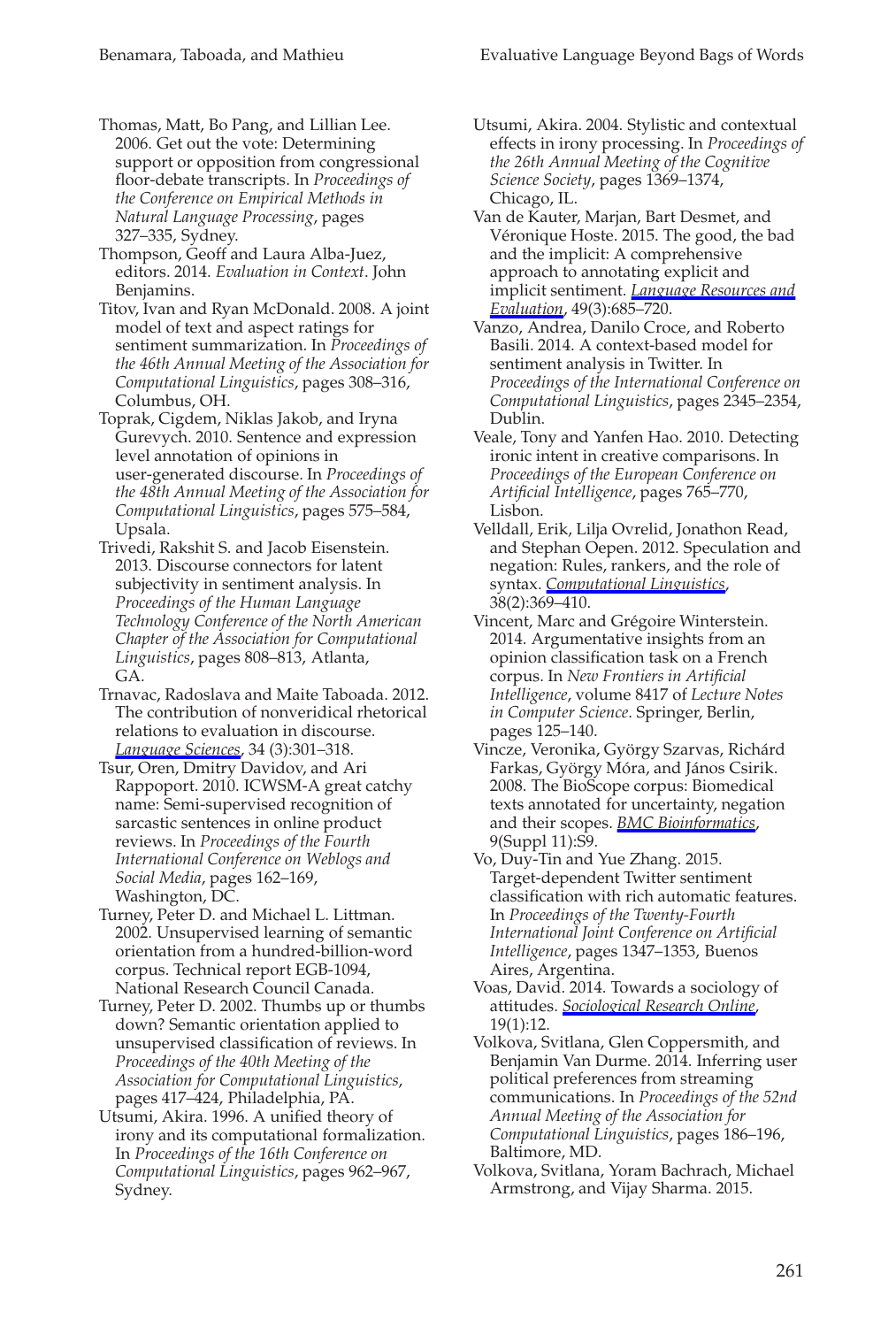Inferring latent user properties from texts published in social media. In *Proceedings of the Twenty-Ninth Conference on Artificial Intelligence*, pages 4296–4297, Austin, TX.

- Voll, Kimberly and Maite Taboada. 2007. Not all words are created equal: Extracting semantic orientation as a function of adjective relevance. In *Proceedings of the 20th Australian Joint Conference on Advances in Artificial Intelligence*, pages 337–346, Gold Coast.
- Wachsmuth, Henning, Martin Trenkmann, Benno Stein, and Gregor Engels. 2014. Modeling review argumentation for robust sentiment analysis. In *Proceedings of the International Conference on Computational Linguistics*, pages 553–564, Dublin.
- Wallace, Byron C., Do Kook Choe, and Eugene Charniak. 2015. Sparse, contextually informed models for irony detection: Exploiting user communities, entities and sentiment. In *Proceedings of the 53rd Annual Meeting of the Association for Computational Linguistics and the 7th International Joint Conference on Natural Language Processing of the Asian Federation of Natural Language Processing*, pages 1035–1044, Beijing.
- Wallace, Byron C. 2015. Computational irony: A survey and new perspectives. *[Artificial Intelligence Review](http://www.mitpressjournals.org/action/showLinks?crossref=10.1007%2Fs10462-012-9392-5)*, 43(4):467–483.
- Walton, Douglas. 2009. Argumentation theory: A very short introduction. In Guillermo Simari and Iyad Rahwan, editors, *Argumentation in Artificial Intelligence*. Springer, Berlin, pages 1–22.
- Wan, Xiaojun. 2009. Co-training for cross-lingual sentiment classification. In *Proceedings of the Joint Conference of the 47th Annual Meeting of the ACL and the 4th International Joint Conference on Natural Language Processing*, pages 235–243, Singapore.
- Wang, Hao and Martin Ester. 2014. A sentiment-aligned topic model for product aspect rating prediction. In *Proceedings of the Conference on Empirical Methods in Natural Language Processing*, pages 1192–1202, Doha.
- Wang, Jian and Yi Zhang. 2013. Opportunity model for e-commerce recommendation: Right product; right time. In *Proceedings of the 36th International ACM SIGIR Conference on Research and Development in Information Retrieval*, SIGIR 2013, pages 303–312, Dublin.
- Wang, Chunyan, Mao Ye, and Bernardo A. Huberman. 2012. From user comments to on-line conversations. In *Proceedings of the*

*18th ACM SIGKDD International Conference on Knowledge Discovery and Data Mining*, pages 244–252, Beijing.

Wang, Jinpeng, Gao Cong, Wayne Xin Zhao, and Xiaoming Li. 2015. Mining user intents in Twitter: A semi-supervised approach to inferring intent categories for tweets. In *Proceedings of the Twenty-Ninth Conference on Artificial Intelligence*, pages 318–324, Austin, TX.

Wang, Po-Ya Angela. 2013. #irony or #sarcasm-a quantitative and qualitative study based on Twitter. In *Proceedings of the Pacific Asia Conference on Language, Information and Computation*, pages 349–356, Taipei.

Webber, Bonnie, Markus Egg, and Valia Kordoni. 2012. Discourse structure and language technology. *[Natural Language](http://www.mitpressjournals.org/action/showLinks?crossref=10.1017%2FS1351324911000337) [Engineering](http://www.mitpressjournals.org/action/showLinks?crossref=10.1017%2FS1351324911000337)*, 18(4):437–490.

- West, Robert, Hristo S. Paskov, Jure Leskovec, and Christopher Potts. 2014. Exploiting social network structure for person-to-person sentiment analysis. *Transactions of the Association for Computational Linguistics*, 2:297–310.
- White, Peter R. R. 2003. Beyond modality and hedging: A dialogic view of the language of intersubjective stance. *[Text](http://www.mitpressjournals.org/action/showLinks?crossref=10.1515%2Ftext.2003.011)*, 23(2):259–284.
- White, Peter R. R. 2004. Subjectivity, evaluation and point of view in media discourse. In Caroline Coffin, Ann Hewings, and Kay O'Halloran, editors, *Applying English Grammar: Corpus and Functional Approaches*. Arnold, London, pages 229–246.
- White, Peter R. R. 2012. An introductory course in Appraisal analysis. http:// languageofevaluation.info/appraisal/. [Accessed 28 June 2016].
- Whitelaw, Casey, Navendu Garg, and Shlomo Argamon. 2005. Using Appraisal groups for sentiment analysis. In *Proceedings of the 14th ACM International Conference on Information and Knowledge Management*, pages 625–631, Bremen.
- Wiebe, Janyce and Lingjia Deng. 2014. An account of opinion implicatures. *arXiv*, 1404.6491v1.
- Wiebe, Janyce and Ellen Riloff. 2005. Creating subjective and objective sentence classifiers from unannotated texts. In *Proceedings of the International Conference on Intelligent Text Processing and Computational Linguistics*, volume 3406 of *Lecture Notes in Computer Science*, pages 486–497.
- Wiebe, Janyce, Eric Breck, Chris Buckley, Claire Cardie, Paul Davis, Bruce Fraser,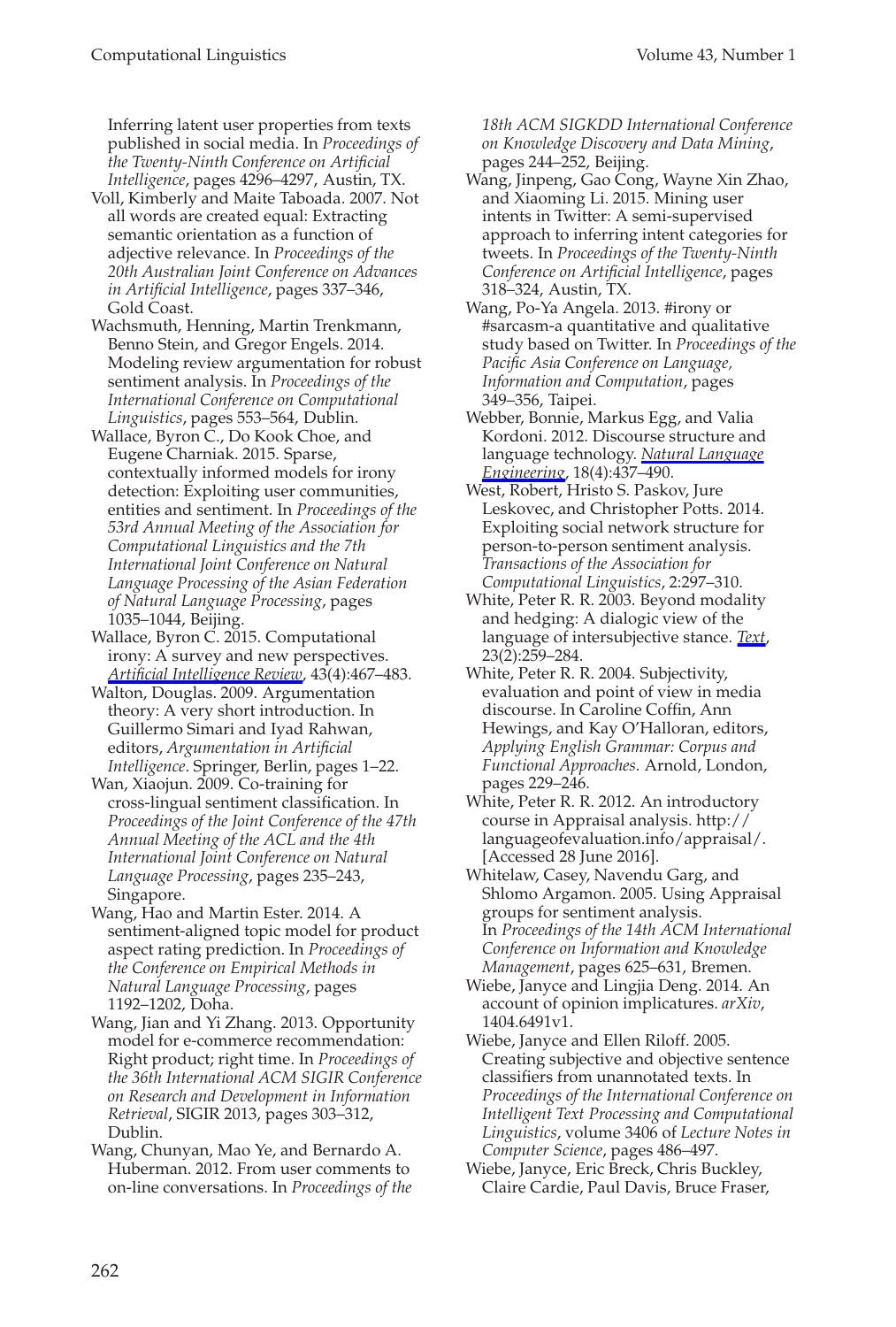Diane J. Litman, David R. Pierce, Ellen Riloff, Theresa Wilson, David Day, and Mark Maybury. 2003. Recognizing and organizing opinions expressed in the world press. In *Working Notes of the AAAI Spring Symposium in New Directions in Question Answering*, pages 12–19, Palo Alto, CA.

- Wiebe, Janyce, Theresa Wilson, Rebecca Bruce, Matthew Bell, and Melanie Martin. 2004. Learning subjective language. *[Computational Linguistics](http://www.mitpressjournals.org/action/showLinks?system=10.1162%2F0891201041850885)*, 30(3):277–308.
- Wiebe, Janyce, Theresa Wilson, and Claire Cardie. 2005. Annotating expressions of opinions and emotions in language. *[Language Resources and Evaluation](http://www.mitpressjournals.org/action/showLinks?crossref=10.1007%2Fs10579-005-7880-9)*, 39(2–3):165–210.
- Wiebe, Janyce M. 1994. Tracking point of view in narrative. *Computational Linguistics*, 20(2):233–287.
- Wiegand, Michael and Dietrich Klakow. 2010. Convolution kernels for opinion holder extraction. In *Human Language Technologies: The Annual Conference of the North American Chapter of the Association for Computational Linguistics*, pages 795–803, Los Angeles, CA.
- Wiegand, Michael, Alexandra Balahur, Benjamin Roth, Dietrich Klakow, and Andrés Montoyo. 2010. A survey on the role of negation in sentiment analysis. In *Proceedings of the Workshop on Negation and Speculation in Natural Language Processing*, pages 60–68, Uppsala.
- Wierzbicka, Anna. 1987. *Speech Act Verbs*. Academic Press, Sydney.
- Wilson, Theresa and Janyce Wiebe. 2005. Annotating attributions and private states. In *Proceedings of the Workshop on Frontiers in Corpus Annotations II: Pie in the Sky*, pages 53–60, Ann Arbor, MI.
- Wilson, Theresa, Janyce Wiebe, and Paul Hoffmann. 2005. Recognizing contextual polarity in phrase-level sentiment analysis. In *Proceedings of the Conference on Human Language Technology and Empirical Methods in Natural Language Processing*, pages 347–354, Vancouver.
- Wilson, Theresa, Janyce Wiebe, and Rebecca Hwa. 2006. Recognizing strong and weak opinion clauses. *[Computational Intelligence](http://www.mitpressjournals.org/action/showLinks?crossref=10.1111%2Fj.1467-8640.2006.00275.x)*, 22(2):73–99.
- Wilson, Theresa, Janyce Wiebe, and Paul Hoffmann. 2009. Recognizing contextual polarity: An exploration of features for phrase-level sentiment analysis. *[Computational Linguistics](http://www.mitpressjournals.org/action/showLinks?system=10.1162%2Fcoli.08-012-R1-06-90)*, 35(3):399–433.
- Wilson, Theresas. 2008. Annotating subjective content in meetings. In

*Proceedings of the 6th International Conference on Language Resources and Evaluation*, pages 2738–2745, Marrakech.

- Winokur, Jon. 2005. *The Big Book of Irony*. St. Martin's Press, New York.
- Wooldridge, Michael J. 2000. *Reasoning About Rational Agents*. MIT Press, Cambridge, MA.
- Wu, Yuanbin, Qi Zhang, Xuanjing Huang, and Lide Wu. 2009. Phrase dependency parsing for opinion mining. In *Proceedings of the Conference on Empirical Methods in Natural Language Processing*, pages 1533–1541, Singapore.
- Wu, Yuanbin, Qi Zhang, Xuanjing Huang, and Lide Wu. 2011. Structural opinion mining for graph-based sentiment representation. In *Proceedings of the Conference on Empirical Methods in Natural Language Processing*, pages 1332–1341, Edinburgh.
- Xia, Rui and Chengqing Zong. 2010. Exploring the use of word relation features for sentiment classification. In *Proceedings of the 23rd International Conference on Computational Linguistics*, pages 1336–1344, Beijing.
- Xia, Rui, Chengqing Zong, Xuelei Hu, and Erik Cambria. 2015. Feature ensemble plus sample selection: Domain adaptation for sentiment classification (extended abstract). In *Proceedings of the Twenty-Fourth International Joint Conference on Artificial Intelligence*, pages 4229–4233, Buenos Aires.
- Xu, Kaiquan, Jiexun Li, and Stephen Shaoyi Liao. 2011. Sentiment community detection in social networks. In *Proceedings of the 2011 iConference*, pages 804–805, Seattle, WA.
- Yang, Bishan and Claire Cardie. 2012. Extracting opinion expressions with semi-Markov conditional random fields. In *Proceedings of the 2012 Joint Conference on Empirical Methods in Natural Language Processing and Computational Natural Language Learning*, pages 1335–1345, Jeju Island.
- Yang, Bishan and Claire Cardie. 2014. Context-aware learning for sentence-level sentiment analysis with posterior regularization. In *Proceedings of the 52nd Annual Meeting of the Association for Computational Linguistics*, pages 325–335, Baltimore, MD.
- Yang, Seon and Youngjoong Ko. 2011. Extracting comparative entities and predicates from texts using comparative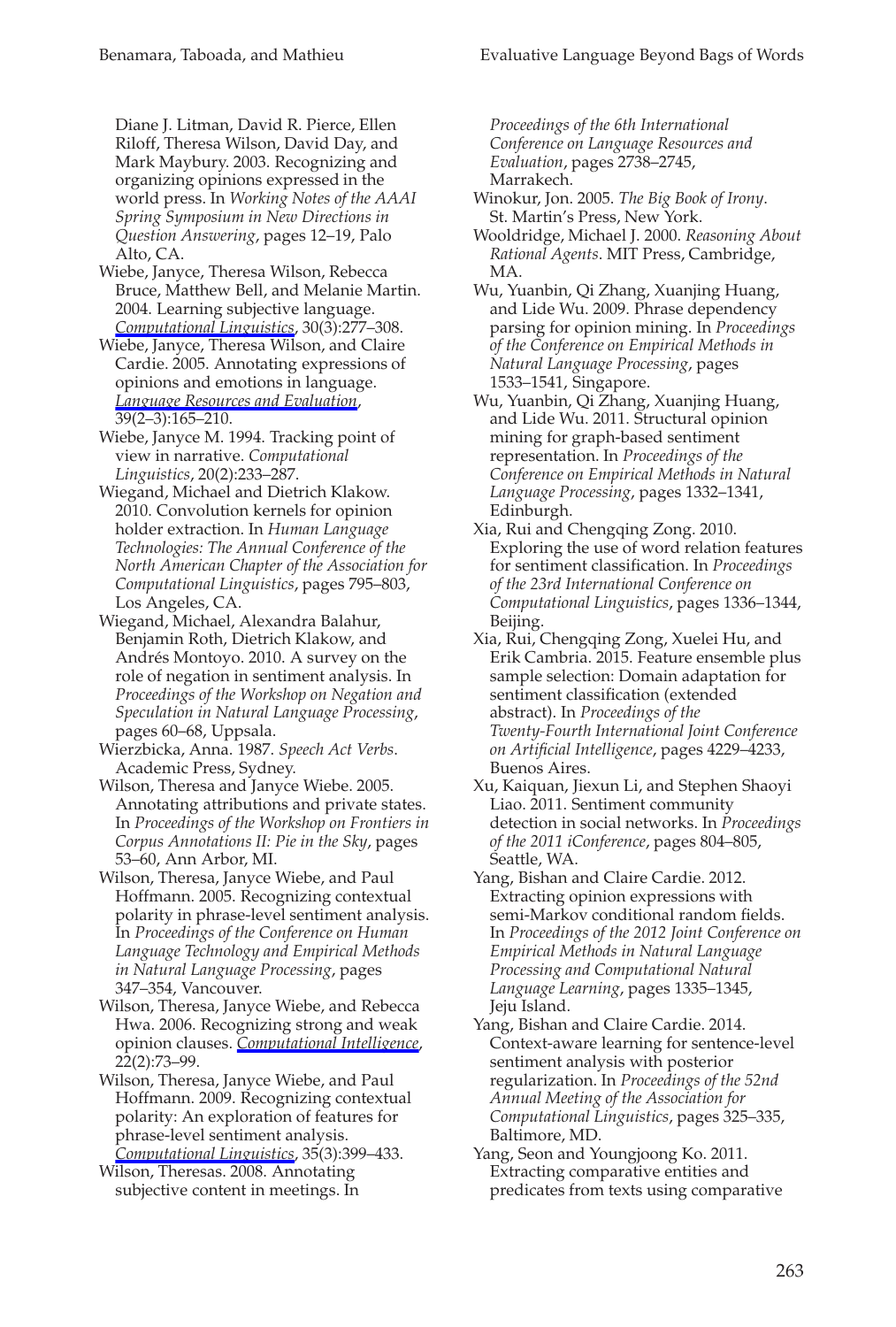type classification. In *Proceedings of the 49th Annual Meeting of the Association for Computational Linguistics: Human Language Technologies*, pages 1636–1644, Portland, OR.

- Yang, Min, Wenting Tu, Ziyu Lu, Wenpeng Yin, and Kam-Pui Chow. 2015. LCCT: A semi-supervised model for sentiment classification. In *Proceedings of the 2015 Conference of the North American Chapter of the Association for Computational Linguistics: Human Language Technologies*, pages 546–555, Denver, CO.
- Yano, Tae, Dani Yogatama, and Noah A. Smith. 2013. A penny for your tweets: Campaign contributions and Capitol Hill microblogging. In *Proceedings of the 7th International AAAI Conference on Weblogs and Social Media*, pages 737–740, Boston, MA.
- Yessenalina, Ainur and Claire Cardie. 2011. Compositional matrix-space models for sentiment analysis. In *Proceedings of the Conference on Empirical Methods in Natural Language Processing*, pages 172–182, Edinburgh.
- Yessenalina, Ainur, Yisong Yue, and Claire Cardie. 2010. Multi-level structured models for document-level sentiment classification. In *Proceedings of the Conference on Empirical Methods in Natural Language Processing*, pages 1046–1056, Cambridge, MA.
- Yogatama, Dani and Noah Smith. 2014. Making the most of bag of words: Sentence regularization with alternating direction method of multipliers. In *Proceedings of the 31st International Conference on Machine Learning*, pages 656–664, Beijing.
- Yu, Hong and Hatzivassiloglou Vasileios. 2003. Towards answering opinion questions: Separating facts from opinions and identifying the polarity of opinion sentences. In *Proceedings of the Conference on Empirical Methods in Natural Language Processing*, pages 129–136, Sapporo.
- Zeng, Lingwei and Fang Li. 2013. A classification-based approach for implicit feature identification. In *Chinese Computational Linguistics and Natural Language Processing Based on Naturally*

*Annotated Big Data*, volume 8202 of *Lecture Notes in Computer Science*, pages 190–202. Springer.

- Zhang, Lei and Bing Liu. 2011. Identifying noun product features that imply opinions. In *Proceedings of the 49th Annual Meeting of the Association for Computational Linguistics: Human Language Technologies*, pages 575–580, Portland, OR.
- Zhao, Lili and Chunping Li. 2009. Ontology based opinion mining for movie reviews. In *Proceedings of the 3rd International Conference on Knowledge Science, Engineering and Management*, pages 204–214, Vienna.
- Zhao, Wayne Xin, Jing Jiang, Hongfei Yan, and Xiaoming Li. 2010. Jointly modeling aspects and opinions with a MaxEnt-LDA hybrid. In *Proceedings of the 2010 Conference on Empirical Methods in Natural Language Processing*, pages 56–65, Cambridge, MA.
- Zhou, Lanjun, Binyang Li, Wei Gao, Zhongyu Wei, and Kam-Fai Wong. 2011. Unsupervised discovery of discourse relations for eliminating intra-sentence polarity ambiguities. In *Proceedings of the Conference on Empirical Methods in Natural Language Processing*, pages 162–171, Edinburgh.
- Zhu, Xiaodan, Hongyu Guo, and Parinaz Sobhani. 2015. Neural networks for integrating compositional and non-compositional sentiment in sentiment composition. In *Proceedings of the Fourth Joint Conference on Lexical and Computational Semantics*, pages 1–9, Denver, CO.
- Zhuang, Li, Feng Jing, and Xiao-Yan Zhu. 2006. Movie review mining and summarization. In *Proceedings of the ACM International Conference on Information and Knowledge Management*, pages 43–50, Arlington,VA.
- Zirn, Cäcilia, Mathias Niepert, Heiner Stuckenschmidt, and Michael Strube. 2011. Fine-grained sentiment analysis with structural features. In *the Fifth International Joint Conference on Natural Language Processing*, pages 336–344, Chian Mai.
- Zwarts, Frans. 1995. Nonveridical contexts. *Linguistic Analysis*, 25(3/4):286–312.